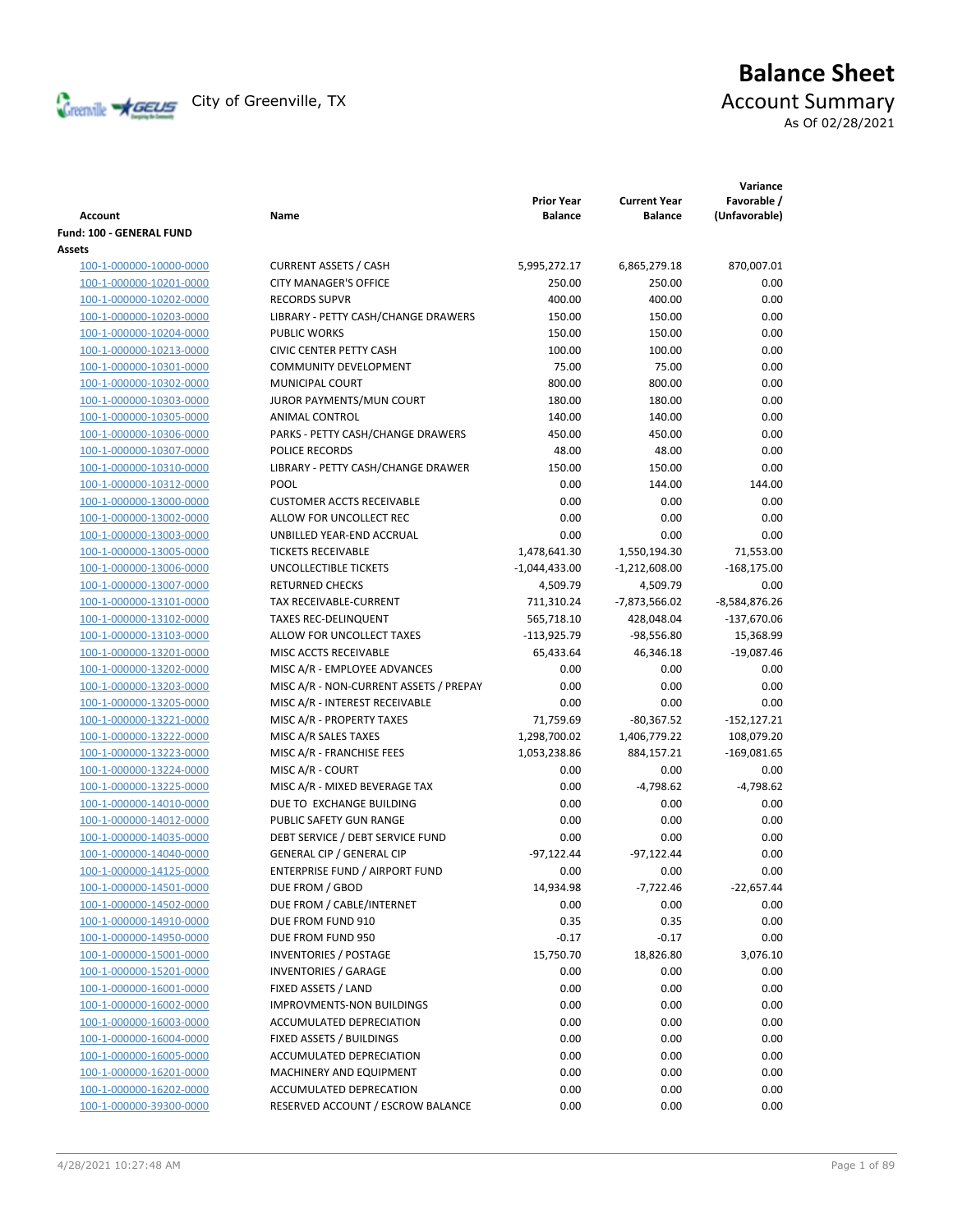## **Balance Sheet As Of 02/28/2021**

**Variance**

|                         |                                                     | <b>Prior Year</b> | <b>Current Year</b> | Favorable /     |
|-------------------------|-----------------------------------------------------|-------------------|---------------------|-----------------|
| <b>Account</b>          | Name                                                | <b>Balance</b>    | <b>Balance</b>      | (Unfavorable)   |
| 100-1-000000-91030-0000 | 4A-EDC                                              | 0.00              | 0.00                | 0.00            |
| 100-1-000000-91410-0000 | <b>INVENTORY / MATERIALS &amp; SUPPLIES</b>         | 0.00              | 0.00                | 0.00            |
| 100-1-000000-91410-0700 | <b>INVENTORY / PAPER STOCK</b>                      | 0.00              | 0.00                | 0.00            |
| 100-1-000000-91430-0000 | NON-CURRENT ASSETS / PREPAYMENTS                    | 0.00              | 0.00                | 0.00            |
|                         | <b>Total Assets:</b>                                | 10,022,681.44     | 1,832,436.04        | $-8,190,245.40$ |
|                         |                                                     |                   |                     |                 |
| Liability               |                                                     |                   |                     |                 |
| 100-1-000000-20101-0000 | <b>ACCOUNTS PAYABLE</b>                             | 963.88            | 4,742.61            | $-3,778.73$     |
| 100-1-000000-20102-0000 | <b>CREDIT CARD PAYABLE</b>                          | 0.00              | 0.00                | 0.00            |
| 100-1-000000-20103-0000 | ACCRUED ACCOUNTS PAYABLE                            | 29,682.60         | 29,747.75           | $-65.15$        |
| 100-1-000000-20114-0000 | <b>INVESTMENT ADVISORY FEES</b>                     | 0.00              | 0.00                | 0.00            |
| 100-1-000000-20115-0000 | PD EMP COMMISSION                                   | 563.86            | 1,826.21            | $-1,262.35$     |
| 100-1-000000-20116-0000 | POLICE DONATIONS                                    | 3,247.02          | 1,771.16            | 1,475.86        |
| 100-1-000000-20117-0000 | <b>FIRE DONATIONS</b>                               | 11,531.17         | 11,952.68           | $-421.51$       |
| 100-1-000000-20118-0000 | <b>COMBAT CHALLENGE</b>                             | 804.06            | 804.06              | 0.00            |
| 100-1-000000-20119-0000 | <b>CEMETERIES DONATIONS</b>                         | 61.79             | 61.79               | 0.00            |
| 100-1-000000-20120-0000 | <b>LIBRARY DONATIONS</b>                            | 9,031.09          | 6,003.22            | 3,027.87        |
| 100-1-000000-20121-0000 | ANIMAL SHELTER DONATIONS                            | 443.57            | 1,468.57            | $-1,025.00$     |
| 100-1-000000-20122-0000 | <b>PARKS DONATIONS</b>                              | 4,704.77          | 15,431.14           | $-10,726.37$    |
| 100-1-000000-20125-0000 | SALES TAX PAYABLE / IN THE CITY                     | 13.96             | 37.57               | $-23.61$        |
| 100-1-000000-20127-0000 | STATE COURT COST/FEE PAYB                           | 50,222.42         | 58,501.03           | $-8,278.61$     |
| 100-1-000000-20128-0000 | SEATBELT&CHILD RESTRAINT                            | 8,162.93          | 7,975.85            | 187.08          |
| 100-1-000000-20129-0000 | MUNICIPAL COURT CLEARING                            | $-675.90$         | $-679.90$           | 4.00            |
| 100-1-000000-20130-0000 | 3RD PARTY FTA FEE PAYABLE                           | $-53.30$          | $-117.65$           | 64.35           |
| 100-1-000000-20131-0000 | REFUNDS / OVERPAYMENTS                              | $-120.70$         | $-120.70$           | 0.00            |
| 100-1-000000-20132-0000 | <b>COURT COLL AGENCY FEES</b>                       | 845.48            | 58.52               | 786.96          |
| 100-1-000000-20136-0000 | <b>ATTORNEY COLLECTION FEES</b>                     | 0.00              | 0.00                | 0.00            |
| 100-1-000000-20137-0000 | PLAT FILING FEES PAYABLE                            | 31,486.74         | 34,769.74           | $-3,283.00$     |
| 100-1-000000-20138-0000 | COMMUNITY DEV TRUST ACCT                            | 1,726.94          | 3,825.32            | $-2,098.38$     |
| 100-1-000000-20139-0000 | RETAINAGES PAYABLE                                  | 0.00              | 0.00                | 0.00            |
| 100-1-000000-20141-0000 | <b>TELEPHONE CLEARING</b>                           | 5,539.66          | 5,539.66            | 0.00            |
| 100-1-000000-20143-0000 | POLICE PROPERTY ROOM CLEARING                       | 12,097.99         | 12,350.76           | $-252.77$       |
| 100-1-000000-20146-0000 | MAIN ST / FARMERS MRKT RESALE                       | 9.12              | 162.12              | $-153.00$       |
| 100-1-000000-20147-0000 | YMCA REGISTRATIONS                                  | 0.00              | 0.00                | 0.00            |
| 100-1-000000-20155-0000 | MAIN STREET - DONATIONS                             | 17.02             | 17.02               | 0.00            |
| 100-1-000000-20160-0000 | <b>UNAPPLIED CREDIT</b>                             | 0.00              | 0.00                | 0.00            |
| 100-1-000000-20201-0000 | <b>DEFERRED REVENUE</b>                             | 0.00              | 0.00                | 0.00            |
| 100-1-000000-20203-0000 | DEFERRED TAX REVENUE                                | 1,141,425.49      | $-7,564,998.82$     | 8,706,424.31    |
| 100-1-000000-20204-0000 | DEFERRED TICKET REVENUE                             | 361,840.30        | 281,322.30          | 80,518.00       |
| 100-1-000000-21040-0000 | DUE TO / GENERAL CIP FUND                           | 0.00              | 0.00                | 0.00            |
| 100-1-000000-21201-0000 | DUE TO / CENTRAL SERVICE FUND                       | 0.00              | 0.00                | 0.00            |
|                         |                                                     |                   |                     |                 |
| 100-1-000000-21401-0000 | DUE TO / ELECTRIC OPERATING FUND<br>DUE TO / 4A-EDC | 0.00              | 0.00                | 0.00            |
| 100-1-000000-21506-0000 |                                                     | 2,600.34          | 4,394.36            | $-1,794.02$     |
| 100-1-000000-21507-0000 | DUE TO / BOARD OF DEVELOPMENT                       | $-6,972.28$       | -6,972.28           | 0.00            |
| 100-1-000000-22001-0000 | SALARIES PAYABLE                                    | 537,713.62        | 536,673.22          | 1,040.40        |
| 100-1-000000-23001-0000 | CAPITAL LEASE PAYABLE                               | 0.00              | 0.00                | 0.00            |
| 100-1-000000-23101-0000 | CAPITAL LEASE PAYABLE                               | 0.00              | 0.00                | 0.00            |
| 100-1-000000-24001-0000 | O/S CHECKS PAYABLE                                  | $-11,755.77$      | $-11,755.77$        | 0.00            |
| 100-1-000000-24004-0000 | INTEREST PAYABLE ON DEP                             | 0.00              | 0.00                | 0.00            |
| 100-1-000000-24007-0000 | <b>BILLED DEPOSITS SUSPENSE</b>                     | 0.00              | 0.00                | 0.00            |
| 100-1-000000-24008-0000 | <b>CUSTOMER DEPOSITS / ANIMAL SHELTER</b>           | 0.00              | 0.00                | 0.00            |
| 100-1-000000-24009-0000 | LIBRARY MEETING ROOM DEPOSITS                       | 616.20            | 616.20              | 0.00            |
| 100-1-000000-24010-0000 | <b>CIVIC CENTER DEPOSITS</b>                        | 0.00              | 0.00                | 0.00            |
| 100-1-000000-24011-0000 | <b>AUDITORIUM DEPOSITS</b>                          | 0.00              | 0.00                | 0.00            |
| 100-1-000000-26001-0000 | COMPENSATED ABSENCES PAY                            | 0.00              | 0.00                | 0.00            |
| 100-1-000000-29000-0000 | MISC LIABILITY - GREENVILLE ENERGY LLC              | 0.00              | 0.00                | 0.00            |
| 100-1-000000-29001-0000 | <b>RESALE</b>                                       | 0.00              | 0.00                | 0.00            |
| 100-1-000000-29300-0000 | <b>ENCUMBRANCE SUMMARY</b>                          | 0.00              | 0.00                | 0.00            |
| 100-1-000000-29400-0000 | RESERVED ACCOUNT / ENCUMBRANCES                     | 0.00              | 0.00                | 0.00            |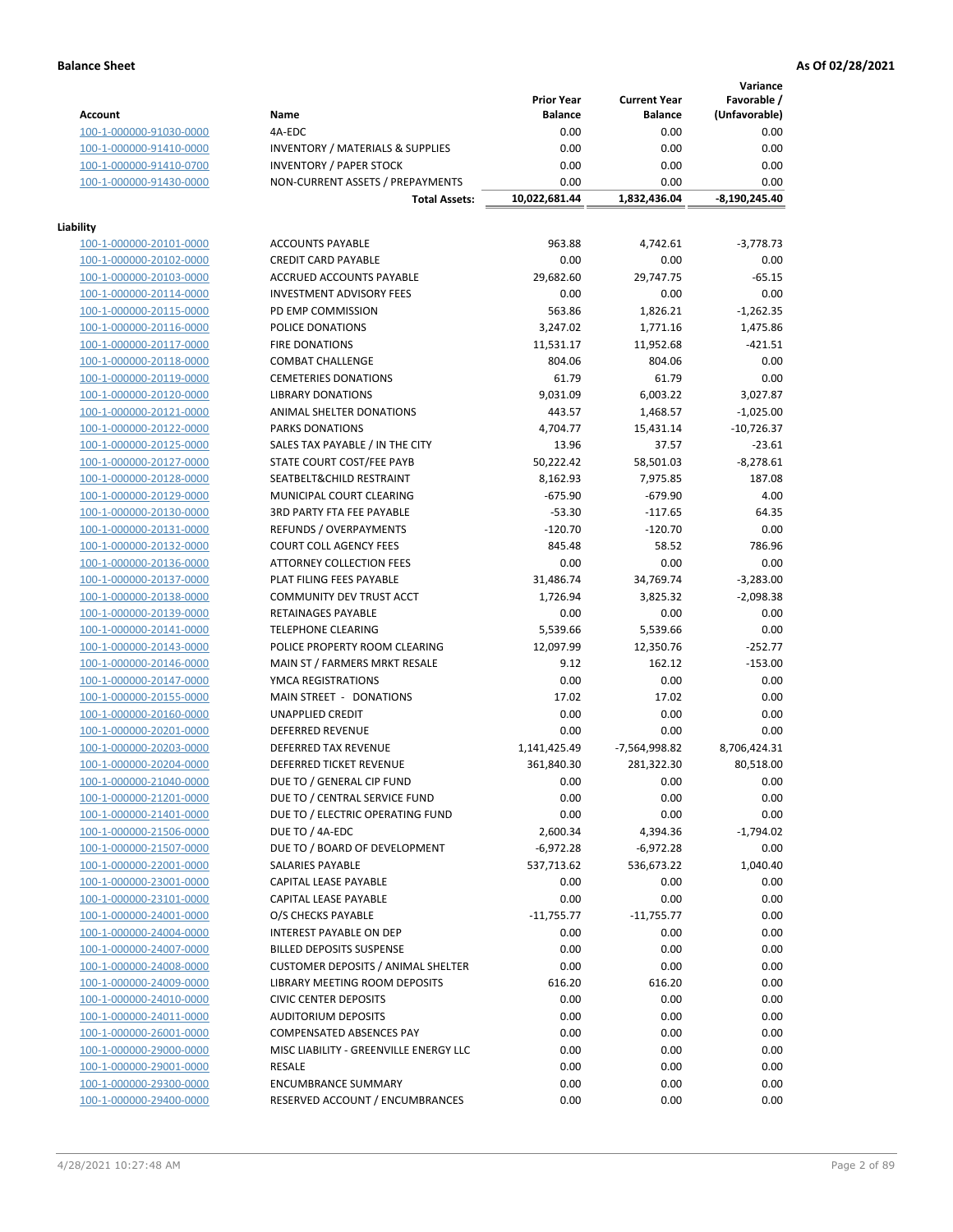## **Balance Sheet As Of 02/28/2021**

| <b>Account</b>                        | Name                                                     | <b>Prior Year</b><br><b>Balance</b> | <b>Current Year</b><br><b>Balance</b> | Variance<br>Favorable /<br>(Unfavorable) |
|---------------------------------------|----------------------------------------------------------|-------------------------------------|---------------------------------------|------------------------------------------|
| 100-1-000000-29400-0900               | RESERVED ACCOUNT / ENCUMBRANCES                          | 0.00                                | 0.00                                  | 0.00                                     |
| 100-1-000000-92190-1202               | <b>LABORATORY CLEARING</b>                               | 0.00                                | 0.00                                  | 0.00                                     |
| 100-1-000000-92191-0000               | <b>SPONSORS - PARKS</b>                                  | 0.00                                | 0.00                                  | 0.00                                     |
| 100-1-000000-92200-0000               | MISCELLANEOUS LIABILITIES                                | 0.00                                | 0.00                                  | 0.00                                     |
| 100-1-000000-92270-1600               | <b>CREDIT CARD FEES PAYABLE</b>                          | 0.00                                | 0.00                                  | 0.00                                     |
|                                       | <b>Total Liability:</b>                                  | 2,195,774.07                        | $-6,564,592.26$                       | 8,760,366.33                             |
| <b>Equity</b>                         |                                                          |                                     |                                       |                                          |
| 100-1-000000-39000-0000               | UNRESERVED-FUND BALANCE                                  | 4,083,455.28                        | 4,344,744.52                          | 261,289.24                               |
|                                       | <b>Total Beginning Equity:</b>                           | 4,083,455.28                        | 4,344,744.52                          | 261,289.24                               |
| <b>Total Revenue</b>                  |                                                          | 14,573,162.95                       | 15,003,432.76                         | 430,269.81                               |
| <b>Total Expense</b>                  |                                                          | 10,829,710.70                       | 10,951,148.82                         | $-121,438.12$                            |
| <b>Revenues Over/(Under) Expenses</b> |                                                          | 3,743,452.25                        | 4,052,283.94                          | 308,831.69                               |
|                                       | <b>Total Equity and Current Surplus (Deficit):</b>       | 7,826,907.53                        | 8,397,028.46                          | 570,120.93                               |
|                                       | Total Liabilities, Equity and Current Surplus (Deficit): | 10,022,681.60                       | 1,832,436.20                          | $-8,190,245.40$                          |
|                                       | *** FUND 100 OUT OF BALANCE ***                          | $-0.16$                             | $-0.16$                               | 0.00                                     |

**\*\*\*Warning: Account Authorization is turned on. Please run the Unauthorized Account Listing Report to see if you are out of balance due to missing accounts \*\*\***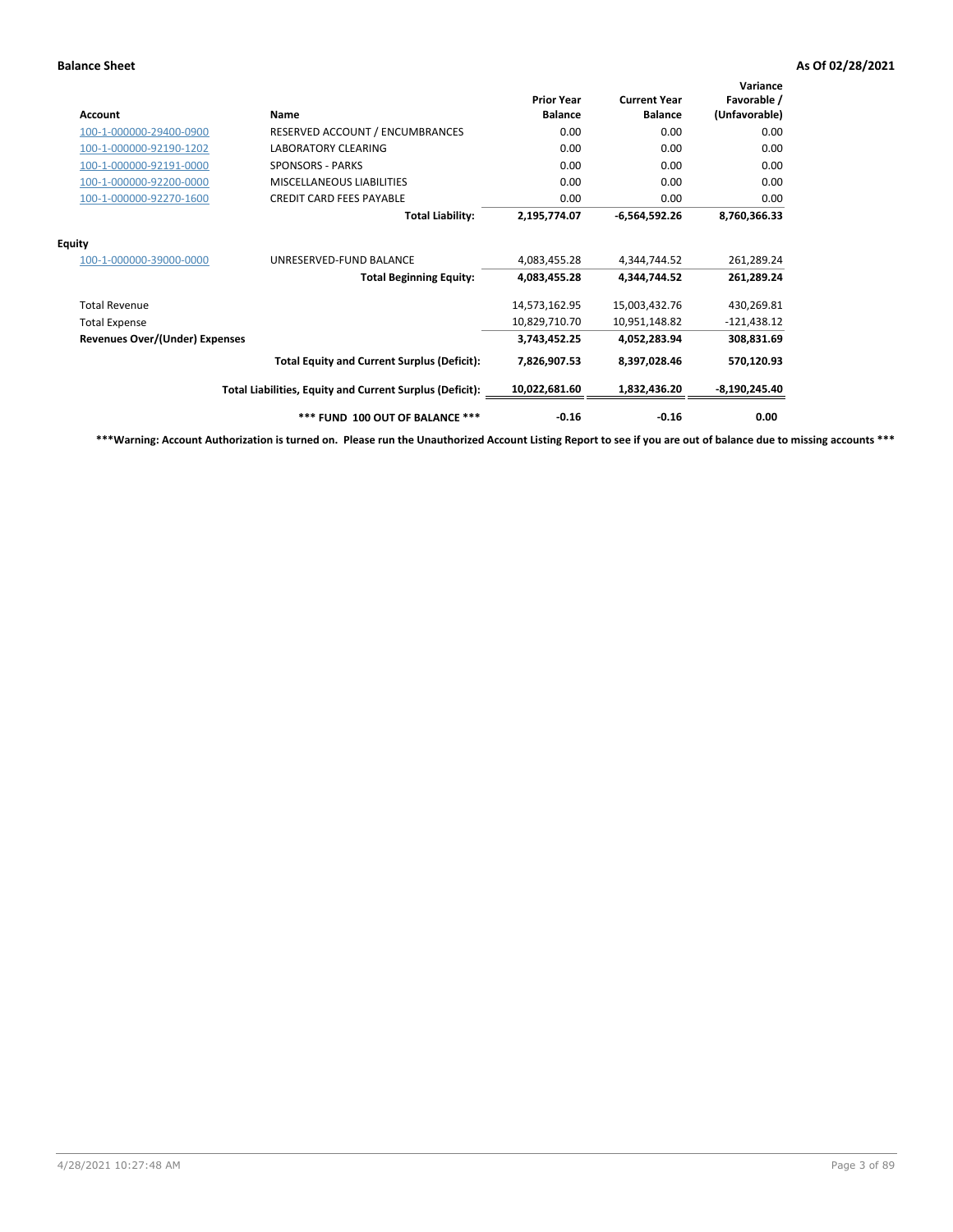| Account                                                   | Name                                                     | <b>Prior Year</b><br><b>Balance</b> | <b>Current Year</b><br><b>Balance</b> | Variance<br>Favorable /<br>(Unfavorable) |
|-----------------------------------------------------------|----------------------------------------------------------|-------------------------------------|---------------------------------------|------------------------------------------|
| <b>Fund: 101 - MUNICIPAL COURT BUILDING SECURITY FEES</b> |                                                          |                                     |                                       |                                          |
| <b>Assets</b>                                             |                                                          |                                     |                                       |                                          |
| 101-1-000000-10000-0000                                   | <b>CURRENT ASSETS / CASH</b>                             | 66,857.83                           | 72,848.70                             | 5,990.87                                 |
| 101-1-000000-13201-0000                                   | MISC ACCTS RECEIVABLE                                    | 0.00                                | 0.00                                  | 0.00                                     |
| 101-1-000000-13203-0000                                   | NON-CURRENT ASSETS / PREPAYMENTS                         | 0.00                                | 0.00                                  | 0.00                                     |
| 101-1-000000-13205-0000                                   | <b>INTEREST RECEIVABLE</b>                               | 0.00                                | 0.00                                  | 0.00                                     |
|                                                           | <b>Total Assets:</b>                                     | 66,857.83                           | 72,848.70                             | 5,990.87                                 |
| Liability                                                 |                                                          |                                     |                                       |                                          |
| 101-1-000000-20101-0000                                   | <b>ACCOUNTS PAYABLE</b>                                  | 0.00                                | 0.00                                  | 0.00                                     |
| 101-1-000000-20102-0000                                   | <b>CREDIT CARD PAYABLE</b>                               | 0.00                                | 0.00                                  | 0.00                                     |
| 101-1-000000-20103-0000                                   | <b>ACCRUED ACCOUNTS PAYABLE</b>                          | 0.00                                | 0.00                                  | 0.00                                     |
| 101-1-000000-29300-0000                                   | <b>ENCUMBRANCE SUMMARY</b>                               | 0.00                                | 0.00                                  | 0.00                                     |
| 101-1-000000-29400-0000                                   | RESERVED ACCOUNT / ENCUMBRANCES                          | 0.00                                | 0.00                                  | 0.00                                     |
|                                                           | <b>Total Liability:</b>                                  | 0.00                                | 0.00                                  | 0.00                                     |
| <b>Equity</b>                                             |                                                          |                                     |                                       |                                          |
| 101-1-000000-39000-0000                                   | UNRESERVED-FUND BALANCE                                  | 64,432.67                           | 70,549.17                             | 6,116.50                                 |
|                                                           | <b>Total Beginning Equity:</b>                           | 64,432.67                           | 70,549.17                             | 6,116.50                                 |
| <b>Total Revenue</b>                                      |                                                          | 2,417.62                            | 2,305.55                              | $-112.07$                                |
| <b>Total Expense</b>                                      |                                                          | $-7.54$                             | 6.02                                  | $-13.56$                                 |
| <b>Revenues Over/(Under) Expenses</b>                     |                                                          | 2,425.16                            | 2,299.53                              | $-125.63$                                |
|                                                           | <b>Total Equity and Current Surplus (Deficit):</b>       | 66.857.83                           | 72.848.70                             | 5,990.87                                 |
|                                                           | Total Liabilities, Equity and Current Surplus (Deficit): | 66,857.83                           | 72,848.70                             | 5,990.87                                 |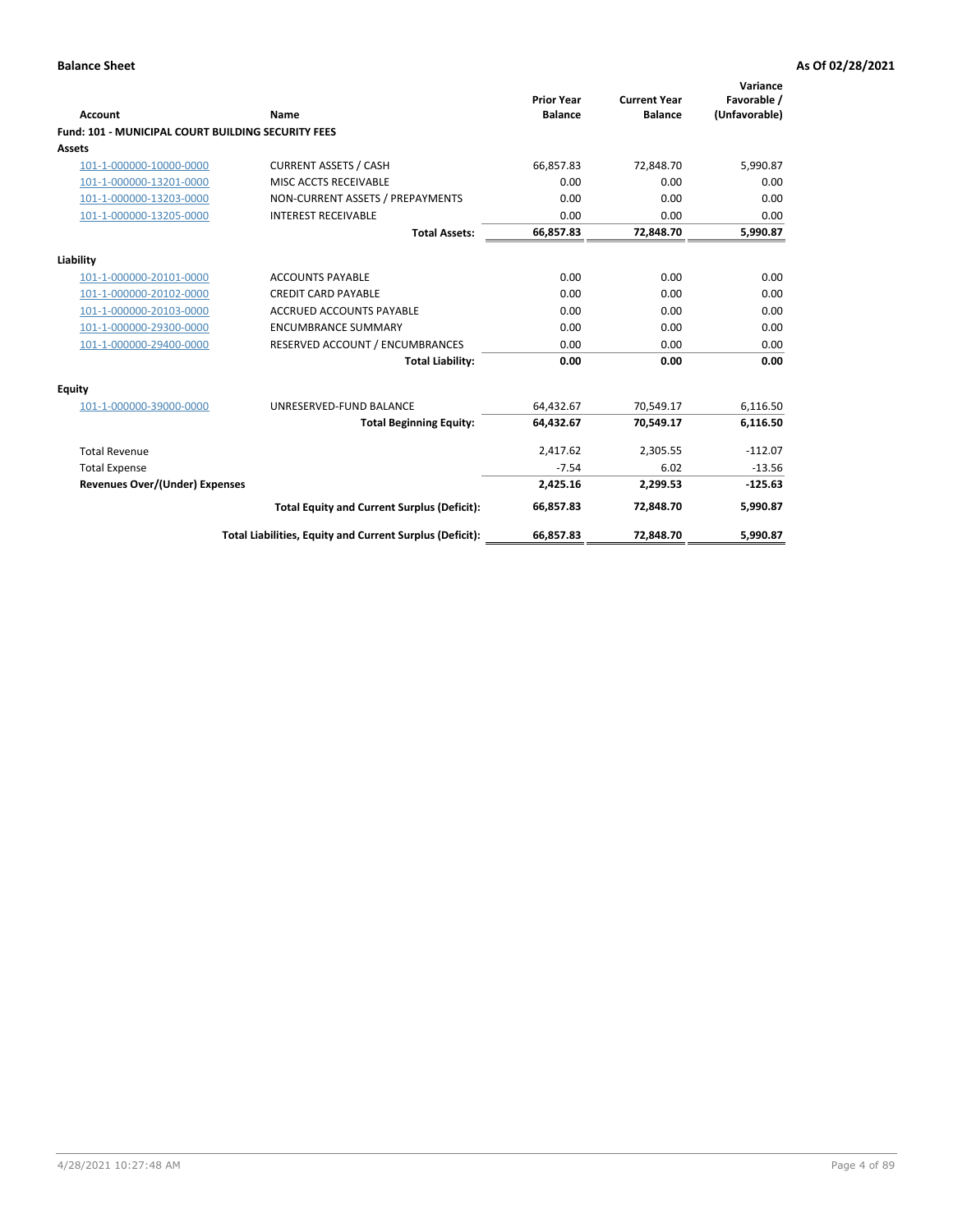|                                              |                                                          |                                     |                                       | Variance                     |
|----------------------------------------------|----------------------------------------------------------|-------------------------------------|---------------------------------------|------------------------------|
| <b>Account</b>                               | Name                                                     | <b>Prior Year</b><br><b>Balance</b> | <b>Current Year</b><br><b>Balance</b> | Favorable /<br>(Unfavorable) |
| <b>Fund: 102 - MUNICIPAL COURT TECH FUND</b> |                                                          |                                     |                                       |                              |
| Assets                                       |                                                          |                                     |                                       |                              |
| 102-1-000000-10000-0000                      | <b>CURRENT ASSETS / CASH</b>                             | 45,965.12                           | 51,142.57                             | 5,177.45                     |
| 102-1-000000-13201-0000                      | MISC ACCTS RECEIVABLE                                    | 0.00                                | 0.00                                  | 0.00                         |
|                                              | <b>Total Assets:</b>                                     | 45,965.12                           | 51,142.57                             | 5,177.45                     |
| Liability                                    |                                                          |                                     |                                       |                              |
| 102-1-000000-20101-0000                      | <b>ACCOUNTS PAYABLE</b>                                  | 0.00                                | 0.00                                  | 0.00                         |
| 102-1-000000-20102-0000                      | <b>CREDIT CARD PAYABLE</b>                               | 0.00                                | 0.00                                  | 0.00                         |
| 102-1-000000-20103-0000                      | <b>ACCRUED ACCOUNTS PAYABLE</b>                          | 0.00                                | 0.00                                  | 0.00                         |
| 102-1-000000-23001-0000                      | <b>CAPITAL LEASE PAYABLE</b>                             | 0.00                                | 0.00                                  | 0.00                         |
| 102-1-000000-23101-0000                      | <b>CAPITAL LEASE PAYABLE</b>                             | 0.00                                | 0.00                                  | 0.00                         |
| 102-1-000000-29300-0000                      | <b>ENCUMBRANCE SUMMARY</b>                               | 0.00                                | 0.00                                  | 0.00                         |
| 102-1-000000-29400-0000                      | RESERVED ACCOUNT / ENCUMBRANCES                          | 0.00                                | 0.00                                  | 0.00                         |
|                                              | <b>Total Liability:</b>                                  | 0.00                                | 0.00                                  | 0.00                         |
| Equity                                       |                                                          |                                     |                                       |                              |
| 102-1-000000-39000-0000                      | UNRESERVED-FUND BALANCE                                  | 43,106.37                           | 49,180.51                             | 6,074.14                     |
|                                              | <b>Total Beginning Equity:</b>                           | 43,106.37                           | 49,180.51                             | 6,074.14                     |
| <b>Total Revenue</b>                         |                                                          | 2,863.81                            | 1,966.26                              | $-897.55$                    |
| <b>Total Expense</b>                         |                                                          | 5.06                                | 4.20                                  | 0.86                         |
| <b>Revenues Over/(Under) Expenses</b>        |                                                          | 2,858.75                            | 1,962.06                              | $-896.69$                    |
|                                              | <b>Total Equity and Current Surplus (Deficit):</b>       | 45,965.12                           | 51,142.57                             | 5,177.45                     |
|                                              | Total Liabilities, Equity and Current Surplus (Deficit): | 45,965.12                           | 51,142.57                             | 5,177.45                     |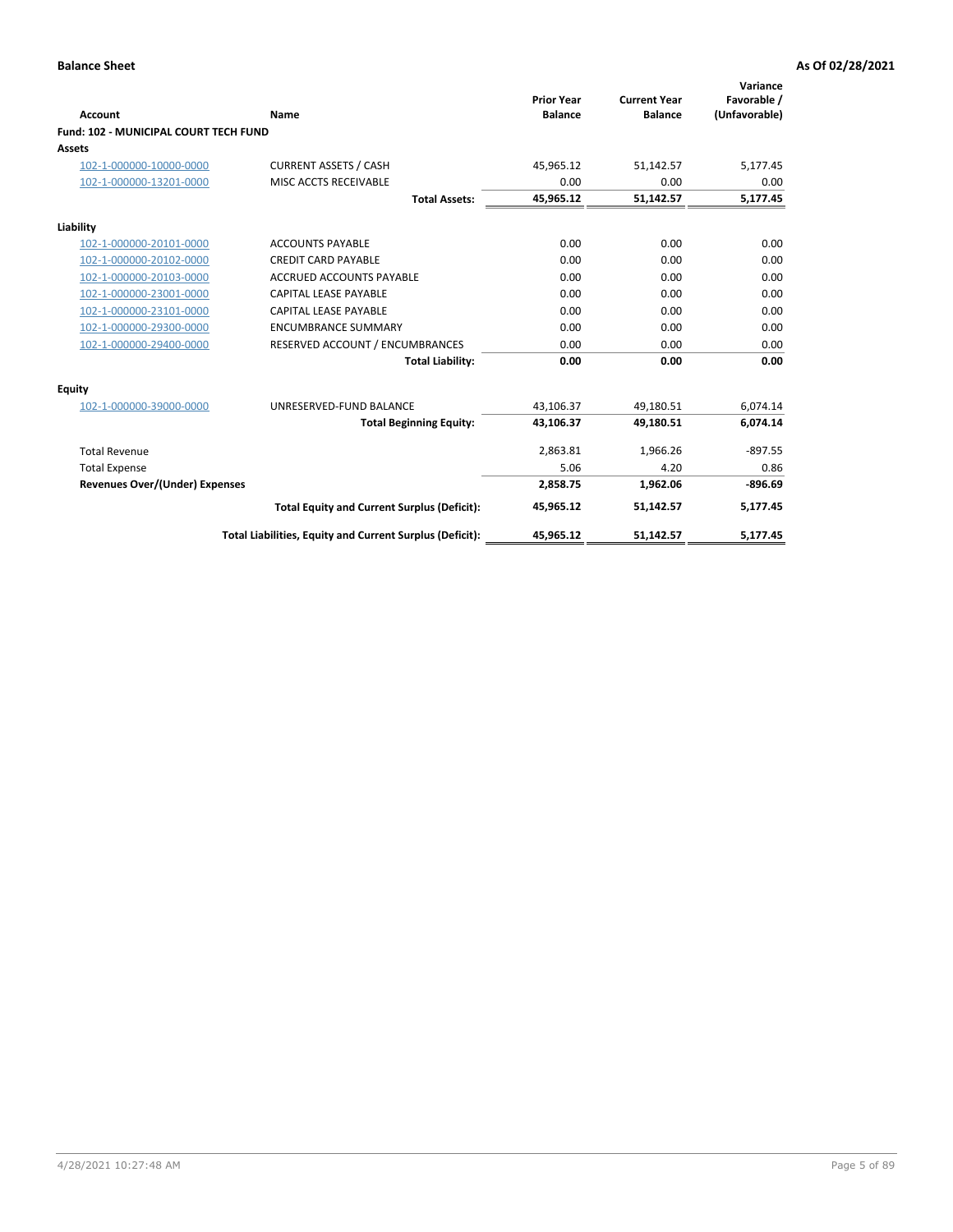| Account                                       | Name                                                     | <b>Prior Year</b><br><b>Balance</b> | <b>Current Year</b><br><b>Balance</b> | Variance<br>Favorable /<br>(Unfavorable) |
|-----------------------------------------------|----------------------------------------------------------|-------------------------------------|---------------------------------------|------------------------------------------|
| Fund: 103 - MUNICIPAL COURT CHILD SAFETY FUND |                                                          |                                     |                                       |                                          |
| Assets                                        |                                                          |                                     |                                       |                                          |
| 103-1-000000-10000-0000                       | <b>CURRENT ASSETS / CASH</b>                             | 14,100.47                           | 7,704.82                              | $-6,395.65$                              |
| 103-1-000000-13201-0000                       | MISC ACCTS RECEIVABLE                                    | 0.00                                | 0.00                                  | 0.00                                     |
| 103-1-000000-13203-0000                       | NON-CURRENT ASSETS / PREPAYMENTS                         | 0.00                                | 0.00                                  | 0.00                                     |
| 103-1-000000-13205-0000                       | <b>INTEREST RECEIVABLE</b>                               | 0.00                                | 0.00                                  | 0.00                                     |
|                                               | <b>Total Assets:</b>                                     | 14,100.47                           | 7,704.82                              | $-6,395.65$                              |
| Liability                                     |                                                          |                                     |                                       |                                          |
| 103-1-000000-20101-0000                       | <b>ACCOUNTS PAYABLE</b>                                  | 0.00                                | 0.00                                  | 0.00                                     |
| 103-1-000000-20103-0000                       | <b>ACCRUED ACCOUNTS PAYABLE</b>                          | 0.00                                | 0.00                                  | 0.00                                     |
|                                               | <b>Total Liability:</b>                                  | 0.00                                | 0.00                                  | 0.00                                     |
| Equity                                        |                                                          |                                     |                                       |                                          |
| 103-1-000000-39000-0000                       | UNRESERVED-FUND BALANCE                                  | 20,596.63                           | 7,653.31                              | $-12,943.32$                             |
|                                               | <b>Total Beginning Equity:</b>                           | 20,596.63                           | 7,653.31                              | $-12,943.32$                             |
| <b>Total Revenue</b>                          |                                                          | 7,028.07                            | 6,209.93                              | $-818.14$                                |
| <b>Total Expense</b>                          |                                                          | 13,524.23                           | 6,158.42                              | 7,365.81                                 |
| Revenues Over/(Under) Expenses                |                                                          | $-6,496.16$                         | 51.51                                 | 6,547.67                                 |
|                                               | <b>Total Equity and Current Surplus (Deficit):</b>       | 14,100.47                           | 7,704.82                              | $-6,395.65$                              |
|                                               | Total Liabilities, Equity and Current Surplus (Deficit): | 14,100.47                           | 7,704.82                              | $-6,395.65$                              |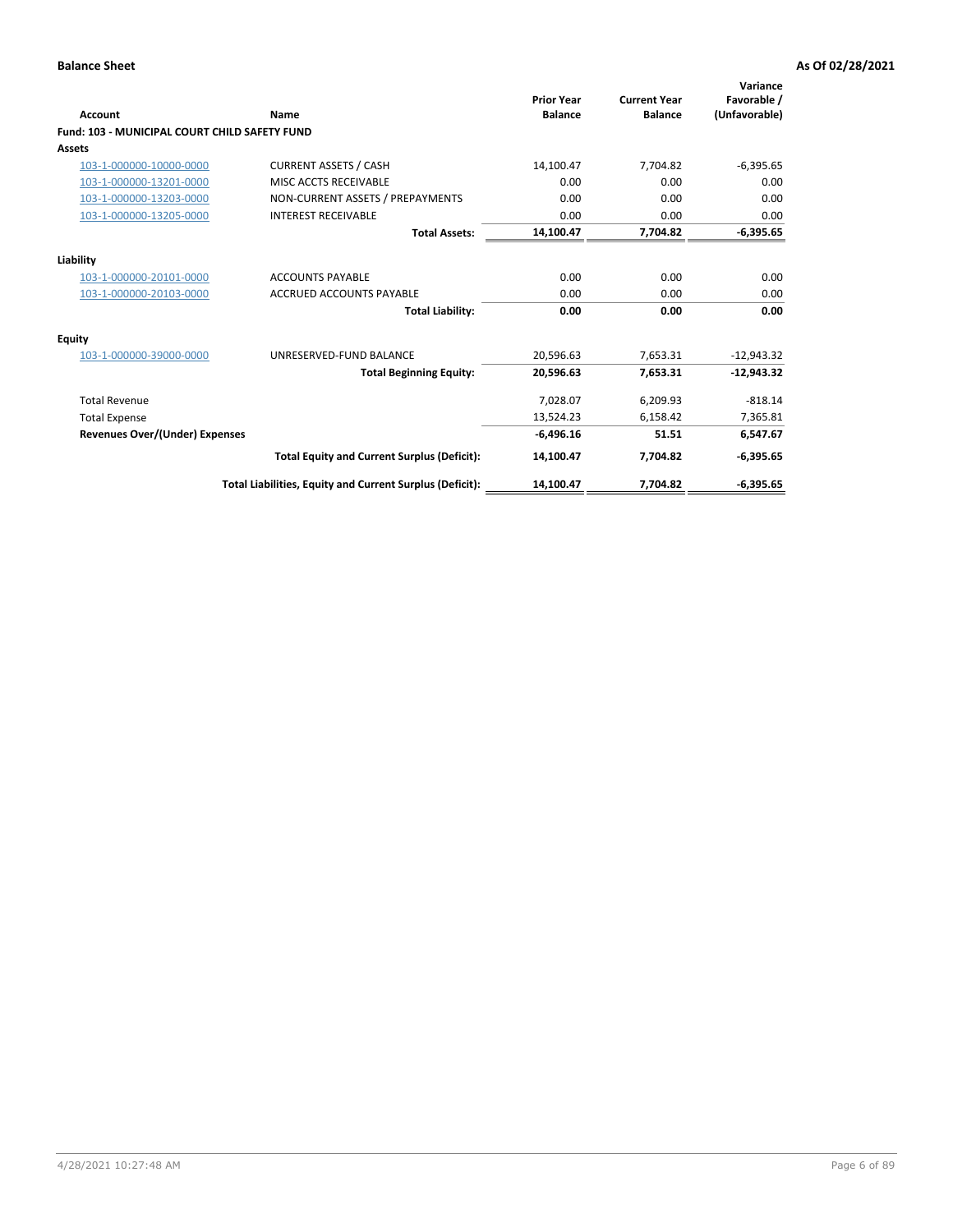|                                           |                                                          |                                     |                                       | Variance                     |
|-------------------------------------------|----------------------------------------------------------|-------------------------------------|---------------------------------------|------------------------------|
| <b>Account</b>                            | Name                                                     | <b>Prior Year</b><br><b>Balance</b> | <b>Current Year</b><br><b>Balance</b> | Favorable /<br>(Unfavorable) |
| <b>Fund: 110 - EXCHANGE BUILDING FUND</b> |                                                          |                                     |                                       |                              |
| Assets                                    |                                                          |                                     |                                       |                              |
| 110-1-000000-10000-0000                   | <b>CURRENT ASSETS / CASH</b>                             | -533,047.91                         | $-533,047.91$                         | 0.00                         |
| 110-1-000000-13201-0000                   | MISC ACCTS RECEIVABLE                                    | 0.00                                | 0.00                                  | 0.00                         |
| 110-1-000000-13203-0000                   | NON-CURRENT ASSETS / PREPAYMENTS                         | 0.00                                | 0.00                                  | 0.00                         |
| 110-1-000000-13205-0000                   | <b>INTEREST RECEIVABLE</b>                               | 0.00                                | 0.00                                  | 0.00                         |
| 110-1-000000-14100-0000                   | DUE FROM FUND 100                                        | 0.00                                | 0.00                                  | 0.00                         |
| 110-1-000000-16001-0000                   | FIXED ASSETS / LAND                                      | 0.00                                | 0.00                                  | 0.00                         |
| 110-1-000000-16002-0000                   | <b>IMPROVMENTS-NON BUILDINGS</b>                         | 0.00                                | 0.00                                  | 0.00                         |
| 110-1-000000-16003-0000                   | ACCUMULATED DEPRECIATION                                 | 0.00                                | 0.00                                  | 0.00                         |
| 110-1-000000-16004-0000                   | FIXED ASSETS / BUILDINGS                                 | 0.00                                | 0.00                                  | 0.00                         |
| 110-1-000000-16005-0000                   | ACCUMULATED DEPRECIATION                                 | 0.00                                | 0.00                                  | 0.00                         |
| 110-1-000000-16201-0000                   | <b>MACHINERY AND EQUIPMENT</b>                           | 0.00                                | 0.00                                  | 0.00                         |
| 110-1-000000-16202-0000                   | ACCUMULATED DEPRECATION                                  | 0.00                                | 0.00                                  | 0.00                         |
| 110-1-000000-16301-0000                   | FIXED ASSETS / C W I P                                   | 0.00                                | 0.00                                  | 0.00                         |
|                                           | <b>Total Assets:</b>                                     | $-533,047.91$                       | -533,047.91                           | 0.00                         |
| Liability                                 |                                                          |                                     |                                       |                              |
| 110-1-000000-20101-0000                   | <b>ACCOUNTS PAYABLE</b>                                  | 0.00                                | 0.00                                  | 0.00                         |
| 110-1-000000-20102-0000                   | <b>CREDIT CARD PAYABLE</b>                               | 0.00                                | 0.00                                  | 0.00                         |
| 110-1-000000-20103-0000                   | ACCRUED ACCOUNTS PAYABLE                                 | 0.00                                | 0.00                                  | 0.00                         |
| 110-1-000000-20109-0000                   | MISCELLANEOUS LIABILITIES                                | 0.00                                | 0.00                                  | 0.00                         |
| 110-1-000000-20110-0000                   | REVENUE BONDS PAYABLE                                    | 0.00                                | 0.00                                  | 0.00                         |
| 110-1-000000-20112-0000                   | <b>ACCRUED INTEREST PAYABLE</b>                          | 0.00                                | 0.00                                  | 0.00                         |
| 110-1-000000-20141-0000                   | <b>TELEPHONE CLEARING</b>                                | 0.00                                | 0.00                                  | 0.00                         |
| 110-1-000000-20160-0000                   | <b>UNAPPLIED CREDIT</b>                                  | 0.00                                | 0.00                                  | 0.00                         |
| 110-1-000000-20201-0000                   | <b>DEFERRED REVENUE</b>                                  | 0.00                                | 0.00                                  | 0.00                         |
| 110-1-000000-21001-0000                   | <b>GENERAL FUND / GENERAL FUND</b>                       | 0.00                                | 0.00                                  | 0.00                         |
| 110-1-000000-22001-0000                   | SALARIES PAYABLE                                         | 0.00                                | 0.00                                  | 0.00                         |
| 110-1-000000-22002-0000                   | <b>VACATION/SICK PAYABLE</b>                             | 0.00                                | 0.00                                  | 0.00                         |
| 110-1-000000-26001-0000                   | <b>OBLIG FOR COMP ABSENCES</b>                           | 0.00                                | 0.00                                  | 0.00                         |
| 110-1-000000-26102-0000                   | REVENUE BONDS PAYABLE                                    | 0.00                                | 0.00                                  | 0.00                         |
| 110-1-000000-27001-0000                   | <b>CONTRIBUTED CAPITAL</b>                               | 0.00                                | 0.00                                  | 0.00                         |
| 110-1-000000-29300-0000                   | <b>ENCUMBRANCE SUMMARY</b>                               | 0.00                                | 0.00                                  | 0.00                         |
| 110-1-000000-29400-0100                   | RESERVED ACCOUNT / ENCUMBRANCES                          | 0.00                                | 0.00                                  | 0.00                         |
|                                           | <b>Total Liability:</b>                                  | 0.00                                | 0.00                                  | 0.00                         |
| <b>Equity</b>                             |                                                          |                                     |                                       |                              |
| 110-1-000000-39000-0000                   | UNRESERVED-FUND BALANCE                                  | 0.00                                | 0.00                                  | 0.00                         |
| 110-1-000000-39100-0000                   | UNRESERVED-RET. EARNINGS                                 | -533,047.91                         | -533,047.91                           | 0.00                         |
|                                           | <b>Total Beginning Equity:</b>                           | -533,047.91                         | -533,047.91                           | 0.00                         |
|                                           |                                                          |                                     |                                       |                              |
| <b>Total Revenue</b>                      |                                                          | 0.00                                | 0.00                                  | 0.00                         |
| <b>Total Expense</b>                      |                                                          | 0.00                                | 0.00                                  | 0.00                         |
| <b>Revenues Over/(Under) Expenses</b>     |                                                          | 0.00                                | 0.00                                  | 0.00                         |
|                                           | <b>Total Equity and Current Surplus (Deficit):</b>       | -533,047.91                         | -533,047.91                           | 0.00                         |
|                                           | Total Liabilities, Equity and Current Surplus (Deficit): | -533,047.91                         | -533,047.91                           | 0.00                         |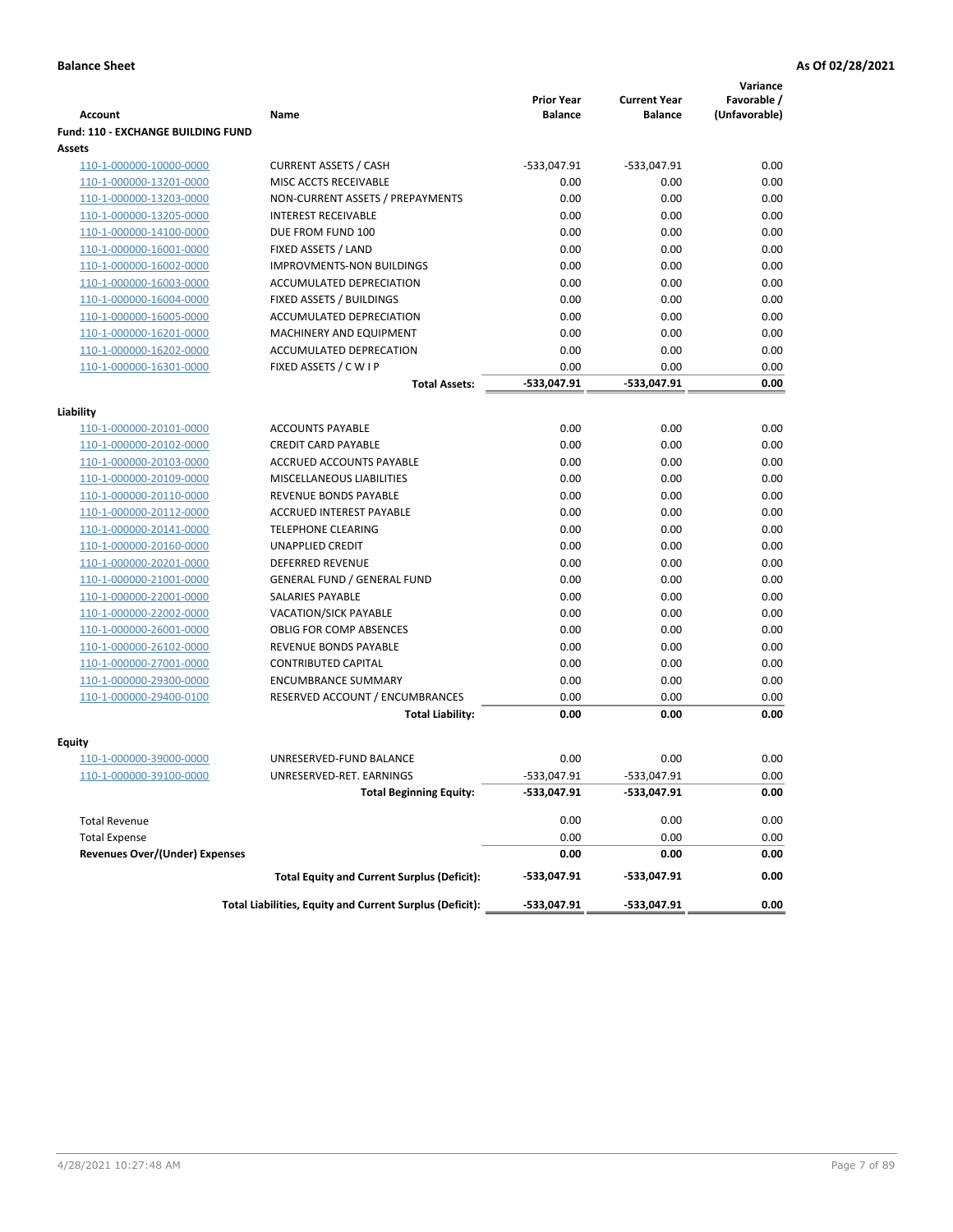|                                               |                                                          | <b>Prior Year</b> | <b>Current Year</b> | Variance<br>Favorable / |
|-----------------------------------------------|----------------------------------------------------------|-------------------|---------------------|-------------------------|
| Account                                       | Name                                                     | <b>Balance</b>    | <b>Balance</b>      | (Unfavorable)           |
| <b>Fund: 111 - RECREATION ACTIVITIES FUND</b> |                                                          |                   |                     |                         |
| <b>Assets</b>                                 |                                                          |                   |                     |                         |
| 111-1-000000-10000-0000                       | <b>CURRENT ASSETS / CASH</b>                             | $-67,244.08$      | $-115,749.77$       | $-48,505.69$            |
| 111-1-000000-10313-0000                       | <b>CHANGE DRAWER - PARK CONCESSIONS</b>                  | 0.00              | 0.00                | 0.00                    |
| 111-1-000000-13201-0000                       | MISC ACCTS RECEIVABLE                                    | 0.00              | 0.00                | 0.00                    |
| 111-1-000000-13205-0000                       | <b>INTEREST RECEIVABLE</b>                               | 0.00              | 0.00                | 0.00                    |
|                                               | <b>Total Assets:</b>                                     | $-67,244.08$      | $-115,749.77$       | $-48,505.69$            |
| Liability                                     |                                                          |                   |                     |                         |
| 111-1-000000-20101-0000                       | <b>ACCOUNTS PAYABLE</b>                                  | 0.00              | 0.00                | 0.00                    |
| 111-1-000000-20102-0000                       | <b>CREDIT CARD PAYABLE</b>                               | 0.00              | 0.00                | 0.00                    |
| 111-1-000000-20103-0000                       | <b>ACCRUED ACCOUNTS PAYABLE</b>                          | 0.00              | 0.00                | 0.00                    |
| 111-1-000000-20125-0000                       | SALES TAX PAYABLE / IN THE CITY                          | 0.00              | 479.16              | $-479.16$               |
| 111-1-000000-20160-0000                       | <b>UNAPPLIED CREDIT</b>                                  | 0.00              | 0.00                | 0.00                    |
| 111-1-000000-20201-0000                       | <b>DEFERRED REVENUE</b>                                  | 0.00              | 0.00                | 0.00                    |
| 111-1-000000-22001-0000                       | <b>SALARIES PAYABLE</b>                                  | 155.91            | 155.91              | 0.00                    |
| 111-1-000000-29300-0000                       | <b>ENCUMBRANCE SUMMARY</b>                               | 0.00              | 0.00                | 0.00                    |
| 111-1-000000-29400-0100                       | RESERVED ACCOUNT / ENCUMBRANCES                          | 0.00              | 0.00                | 0.00                    |
|                                               | <b>Total Liability:</b>                                  | 155.91            | 635.07              | $-479.16$               |
| Equity                                        |                                                          |                   |                     |                         |
| 111-1-000000-39000-0000                       | UNRESERVED-FUND BALANCE                                  | $-28,173.50$      | $-121,231.77$       | $-93,058.27$            |
| 111-1-000000-39100-0000                       | UNRESERVED-RET. EARNINGS                                 | 0.00              | 0.00                | 0.00                    |
|                                               | <b>Total Beginning Equity:</b>                           | $-28,173.50$      | $-121,231.77$       | $-93,058.27$            |
| <b>Total Revenue</b>                          |                                                          | 43,648.95         | 44,693.67           | 1,044.72                |
| <b>Total Expense</b>                          |                                                          | 82,875.44         | 39,846.74           | 43,028.70               |
| <b>Revenues Over/(Under) Expenses</b>         |                                                          | $-39,226.49$      | 4.846.93            | 44,073.42               |
|                                               | <b>Total Equity and Current Surplus (Deficit):</b>       | $-67,399.99$      | $-116,384.84$       | $-48.984.85$            |
|                                               | Total Liabilities, Equity and Current Surplus (Deficit): | $-67,244.08$      | $-115,749.77$       | $-48,505.69$            |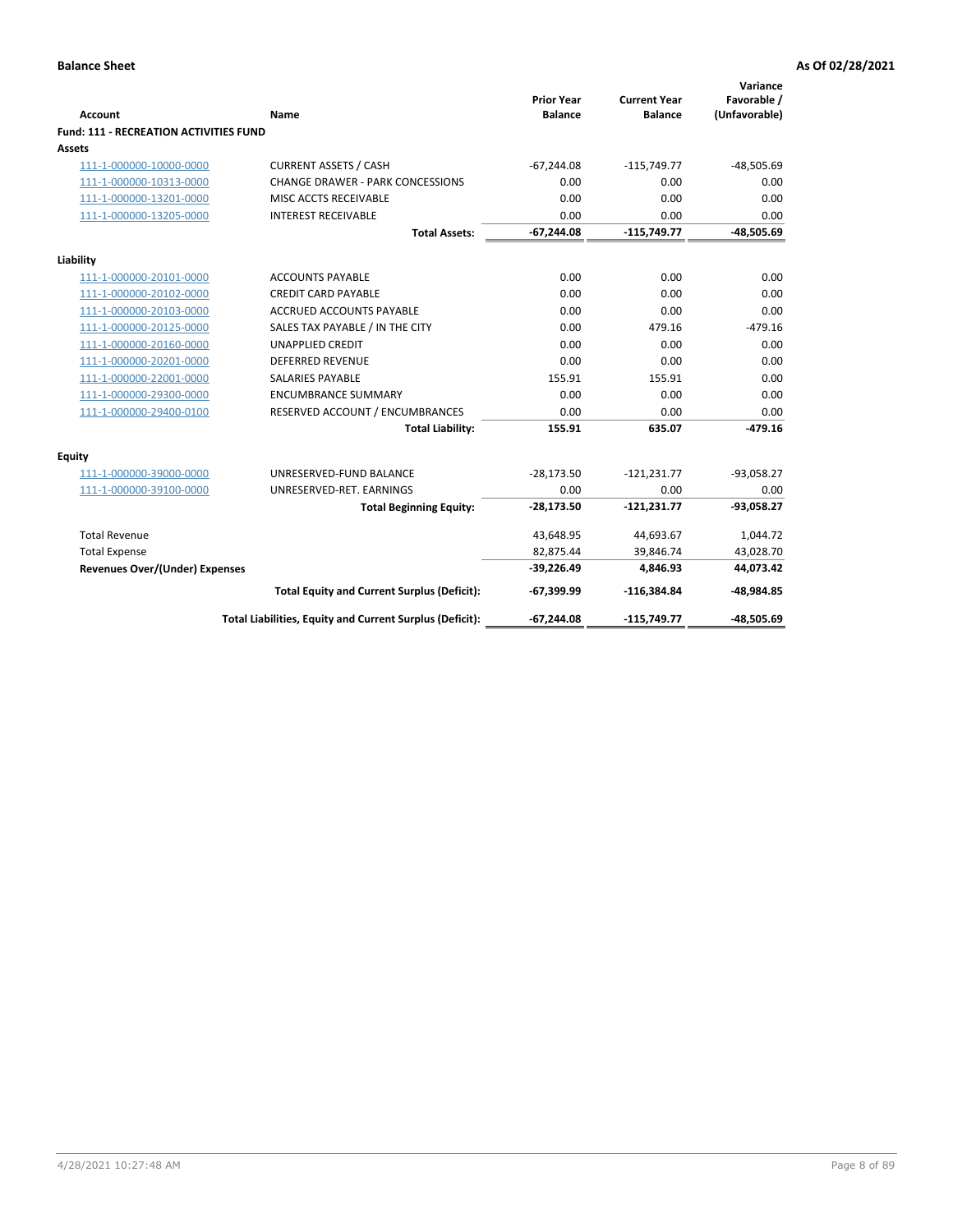|                                       |                                                          |                                     |                                       | Variance                     |
|---------------------------------------|----------------------------------------------------------|-------------------------------------|---------------------------------------|------------------------------|
| <b>Account</b>                        | Name                                                     | <b>Prior Year</b><br><b>Balance</b> | <b>Current Year</b><br><b>Balance</b> | Favorable /<br>(Unfavorable) |
| Fund: 112 - GUN RANGE FUND            |                                                          |                                     |                                       |                              |
| <b>Assets</b>                         |                                                          |                                     |                                       |                              |
| 112-1-000000-10000-0000               | <b>CURRENT ASSETS / CASH</b>                             | 1,209.22                            | 1,411.56                              | 202.34                       |
| 112-1-000000-13201-0000               | MISC ACCTS RECEIVABLE                                    | 0.00                                | 0.00                                  | 0.00                         |
|                                       | <b>Total Assets:</b>                                     | 1,209.22                            | 1,411.56                              | 202.34                       |
| Liability                             |                                                          |                                     |                                       |                              |
| 112-1-000000-20101-0000               | <b>ACCOUNTS PAYABLE</b>                                  | 0.00                                | 0.00                                  | 0.00                         |
| 112-1-000000-20103-0000               | <b>ACCRUED ACCOUNTS PAYABLE</b>                          | 0.00                                | 0.00                                  | 0.00                         |
| 112-1-000000-20160-0000               | <b>UNAPPLIED CREDIT</b>                                  | 0.00                                | 0.00                                  | 0.00                         |
| 112-1-000000-21001-0000               | <b>GENERAL FUND / GENERAL FUND</b>                       | 0.00                                | 0.00                                  | 0.00                         |
| 112-1-000000-29300-0000               | <b>ENCUMBRANCE SUMMARY</b>                               | 0.00                                | 0.00                                  | 0.00                         |
| 112-1-000000-29400-0100               | RESERVED ACCOUNT / ENCUMBRANCES                          | 0.00                                | 0.00                                  | 0.00                         |
|                                       | <b>Total Liability:</b>                                  | 0.00                                | 0.00                                  | 0.00                         |
| <b>Equity</b>                         |                                                          |                                     |                                       |                              |
| 112-1-000000-39000-0000               | UNRESERVED-FUND BALANCE                                  | 908.04                              | 1,108.04                              | 200.00                       |
| 112-1-000000-39100-0000               | UNRESERVED-RET. EARNINGS                                 | 0.00                                | 0.00                                  | 0.00                         |
|                                       | <b>Total Beginning Equity:</b>                           | 908.04                              | 1,108.04                              | 200.00                       |
| <b>Total Revenue</b>                  |                                                          | 734.31                              | 520.12                                | $-214.19$                    |
| <b>Total Expense</b>                  |                                                          | 433.13                              | 216.60                                | 216.53                       |
| <b>Revenues Over/(Under) Expenses</b> |                                                          | 301.18                              | 303.52                                | 2.34                         |
|                                       | <b>Total Equity and Current Surplus (Deficit):</b>       | 1,209.22                            | 1,411.56                              | 202.34                       |
|                                       | Total Liabilities, Equity and Current Surplus (Deficit): | 1,209.22                            | 1,411.56                              | 202.34                       |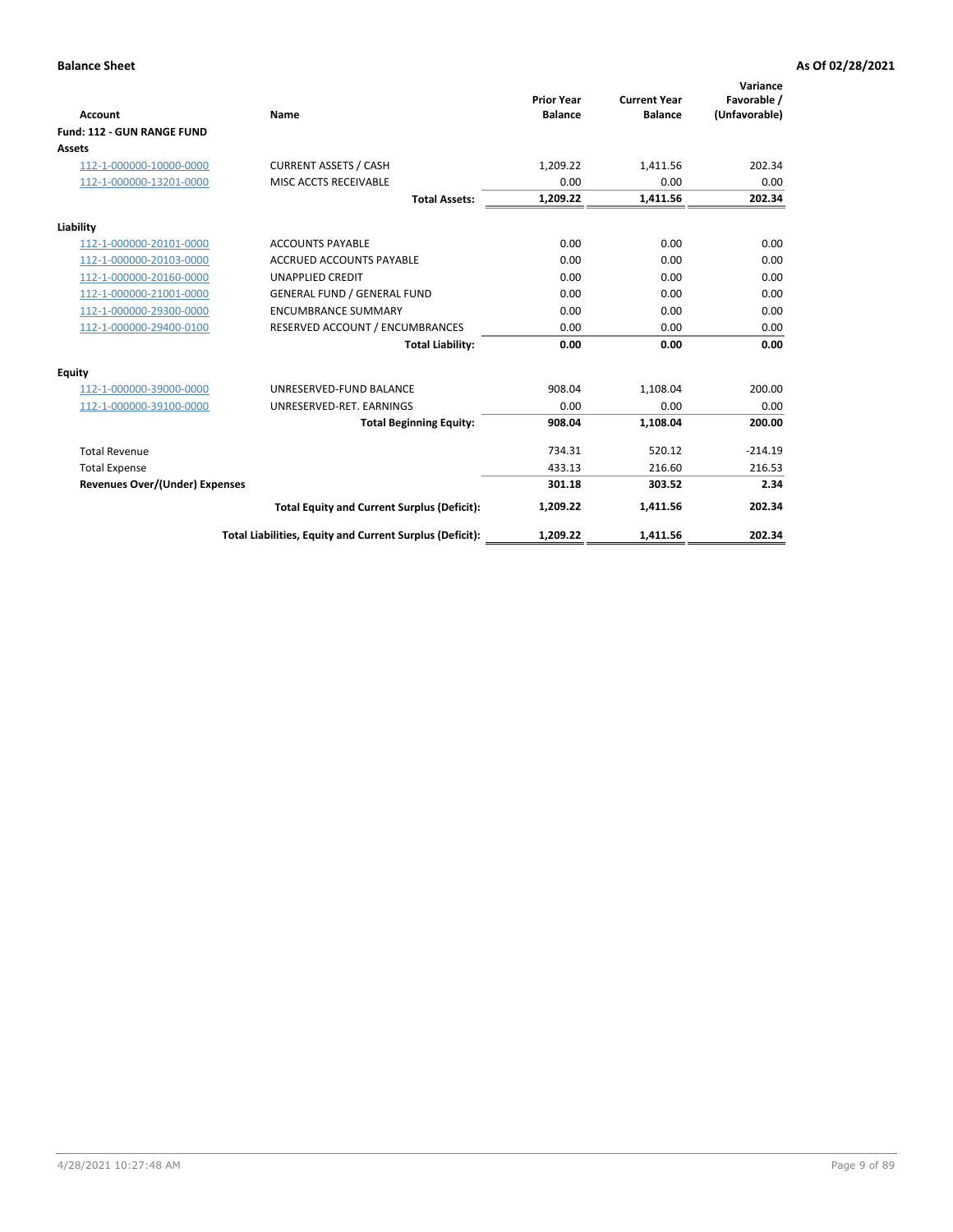| <b>Account</b>                               | <b>Name</b>                                              | <b>Prior Year</b><br><b>Balance</b> | <b>Current Year</b><br><b>Balance</b> | Variance<br>Favorable /<br>(Unfavorable) |
|----------------------------------------------|----------------------------------------------------------|-------------------------------------|---------------------------------------|------------------------------------------|
| Fund: 113 - HOTEL / MOTEL OCCUPANCY TAX FUND |                                                          |                                     |                                       |                                          |
| Assets                                       |                                                          |                                     |                                       |                                          |
| 113-1-000000-10000-0000                      | <b>CURRENT ASSETS / CASH</b>                             | 461,682.56                          | 489,609.74                            | 27,927.18                                |
| 113-1-000000-13101-0000                      | <b>TAX RECEIVABLE-CURRENT</b>                            | 0.00                                | 0.00                                  | 0.00                                     |
| 113-1-000000-13201-0000                      | MISC ACCTS RECEIVABLE                                    | 0.00                                | 0.00                                  | 0.00                                     |
| 113-1-000000-13202-0000                      | <b>EMPLOYEE ADVANCES</b>                                 | 0.00                                | 0.00                                  | 0.00                                     |
| 113-1-000000-13203-0000                      | NON-CURRENT ASSETS / PREPAYMENTS                         | 0.00                                | 0.00                                  | 0.00                                     |
| 113-1-000000-13205-0000                      | <b>INTEREST RECEIVABLE</b>                               | 0.00                                | 0.00                                  | 0.00                                     |
|                                              | <b>Total Assets:</b>                                     | 461,682.56                          | 489,609.74                            | 27,927.18                                |
|                                              |                                                          |                                     |                                       |                                          |
| Liability                                    |                                                          | 0.00                                |                                       |                                          |
| 113-1-000000-20101-0000                      | <b>ACCOUNTS PAYABLE</b>                                  |                                     | 0.00                                  | 0.00                                     |
| 113-1-000000-20102-0000                      | <b>CREDIT CARD PAYABLE</b>                               | 0.00<br>0.00                        | 0.00                                  | 0.00                                     |
| 113-1-000000-20103-0000                      | ACCRUED ACCOUNTS PAYABLE                                 |                                     | 0.00                                  | 0.00                                     |
| 113-1-000000-20144-0000                      | SPECIAL EVENT DONATIONS                                  | $-1,046.65$                         | $-1,046.65$                           | 0.00                                     |
| 113-1-000000-22001-0000                      | <b>SALARIES PAYABLE</b>                                  | 1,702.66                            | 1,702.66                              | 0.00                                     |
| 113-1-000000-24001-0000                      | O/S CHECKS PAYABLE                                       | 0.00                                | 0.00                                  | 0.00                                     |
| 113-1-000000-29300-0000                      | <b>ENCUMBRANCE SUMMARY</b>                               | 0.00                                | 0.00                                  | 0.00                                     |
| 113-1-000000-29400-0100                      | RESERVED ACCOUNT / ENCUMBRANCES                          | 0.00                                | 0.00                                  | 0.00                                     |
|                                              | <b>Total Liability:</b>                                  | 656.01                              | 656.01                                | 0.00                                     |
| Equity                                       |                                                          |                                     |                                       |                                          |
| 113-1-000000-39000-0000                      | UNRESERVED-FUND BALANCE                                  | 464,662.03                          | 451,172.28                            | $-13,489.75$                             |
|                                              | <b>Total Beginning Equity:</b>                           | 464,662.03                          | 451,172.28                            | $-13,489.75$                             |
| <b>Total Revenue</b>                         |                                                          | 226,133.56                          | 219,227.43                            | $-6,906.13$                              |
| <b>Total Expense</b>                         |                                                          | 229,769.04                          | 181,445.98                            | 48,323.06                                |
| Revenues Over/(Under) Expenses               |                                                          | $-3,635.48$                         | 37,781.45                             | 41,416.93                                |
|                                              | <b>Total Equity and Current Surplus (Deficit):</b>       | 461,026.55                          | 488,953.73                            | 27,927.18                                |
|                                              | Total Liabilities, Equity and Current Surplus (Deficit): | 461,682.56                          | 489,609.74                            | 27,927.18                                |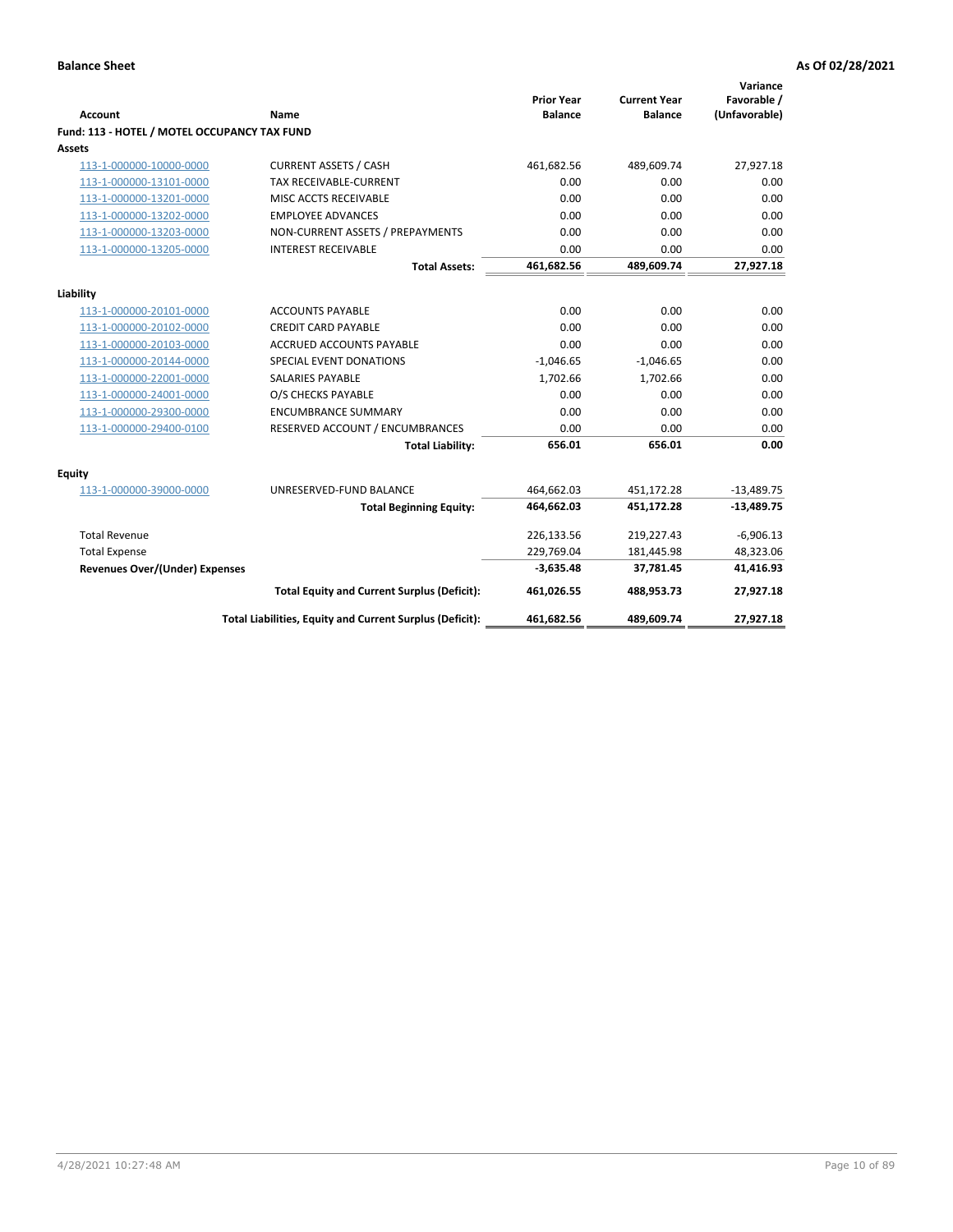| <b>Account</b>                              | Name                                                     | <b>Prior Year</b><br><b>Balance</b> | <b>Current Year</b><br><b>Balance</b> | Variance<br>Favorable /<br>(Unfavorable) |
|---------------------------------------------|----------------------------------------------------------|-------------------------------------|---------------------------------------|------------------------------------------|
| Fund: 114 - VENUE MANAGEMENT FUND<br>Assets |                                                          |                                     |                                       |                                          |
| 114-1-000000-10000-0000                     | <b>CURRENT ASSETS / CASH</b>                             | $-137,813.03$                       | $-178,477.23$                         | $-40,664.20$                             |
| 114-1-000000-10311-0000                     | CASH / PETTY CASH/CHANGE DRAWERS                         | 200.00                              | 200.00                                | 0.00                                     |
| 114-1-000000-13201-0000                     | MISC ACCTS RECEIVABLE                                    | 0.00                                | 0.00                                  | 0.00                                     |
| 114-1-000000-13203-0000                     | NON-CURRENT ASSETS / PREPAYMENTS                         | 0.00                                | 0.00                                  | 0.00                                     |
| 114-1-000000-13205-0000                     | <b>INTEREST RECEIVABLE</b>                               | 0.00                                | 0.00                                  | 0.00                                     |
|                                             | <b>Total Assets:</b>                                     | $-137,613.03$                       | $-178,277.23$                         | $-40,664.20$                             |
| Liability                                   |                                                          |                                     |                                       |                                          |
| 114-1-000000-20101-0000                     | <b>ACCOUNTS PAYABLE</b>                                  | 0.00                                | 0.00                                  | 0.00                                     |
| 114-1-000000-20102-0000                     | <b>CREDIT CARD PAYABLE</b>                               | 0.00                                | 0.00                                  | 0.00                                     |
| 114-1-000000-20103-0000                     | <b>ACCRUED ACCOUNTS PAYABLE</b>                          | 0.00                                | 0.00                                  | 0.00                                     |
| 114-1-000000-20125-0000                     | SALES TAX PAYABLE / IN THE CITY                          | 4.45                                | 1.98                                  | 2.47                                     |
| 114-1-000000-20144-0000                     | SPECIAL EVENT DONATIONS                                  | 16,777.39                           | 16,777.39                             | 0.00                                     |
| 114-1-000000-20150-0000                     | <b>TICKET SALE SHARING</b>                               | 16,010.00                           | 11,353.42                             | 4,656.58                                 |
| 114-1-000000-20151-0000                     | <b>SOUND &amp; LIGHTING</b>                              | 0.00                                | 0.00                                  | 0.00                                     |
| 114-1-000000-20160-0000                     | <b>UNAPPLIED CREDIT</b>                                  | 0.00                                | 0.00                                  | 0.00                                     |
| 114-1-000000-20201-0000                     | <b>DEFERRED REVENUE</b>                                  | 0.00                                | 0.00                                  | 0.00                                     |
| 114-1-000000-22001-0000                     | <b>SALARIES PAYABLE</b>                                  | 1,154.26                            | 1,154.26                              | 0.00                                     |
| 114-1-000000-24010-0000                     | <b>CIVIC CENTER DEPOSITS</b>                             | 4,750.00                            | 6,130.00                              | $-1,380.00$                              |
| 114-1-000000-24012-0000                     | <b>AUDITORIUM DEPOSITS</b>                               | 12,837.50                           | 14,937.50                             | $-2,100.00$                              |
| 114-1-000000-29300-0000                     | <b>ENCUMBRANCE SUMMARY</b>                               | 0.00                                | 0.00                                  | 0.00                                     |
| 114-1-000000-29400-0000                     | RESERVED ACCOUNT / ENCUMBRANCES                          | 0.00                                | 0.00                                  | 0.00                                     |
|                                             | <b>Total Liability:</b>                                  | 51,533.60                           | 50,354.55                             | 1,179.05                                 |
| Equity                                      |                                                          |                                     |                                       |                                          |
| 114-1-000000-39000-0000                     | UNRESERVED-FUND BALANCE                                  | $-192,604.81$                       | $-186,750.72$                         | 5,854.09                                 |
|                                             | <b>Total Beginning Equity:</b>                           | $-192,604.81$                       | $-186,750.72$                         | 5,854.09                                 |
| <b>Total Revenue</b>                        |                                                          | 90,303.20                           | 20,619.14                             | $-69,684.06$                             |
| <b>Total Expense</b>                        |                                                          | 86,845.02                           | 62,500.20                             | 24,344.82                                |
| <b>Revenues Over/(Under) Expenses</b>       |                                                          | 3,458.18                            | $-41,881.06$                          | $-45,339.24$                             |
|                                             | <b>Total Equity and Current Surplus (Deficit):</b>       | $-189, 146.63$                      | $-228,631.78$                         | $-39,485.15$                             |
|                                             | Total Liabilities, Equity and Current Surplus (Deficit): | $-137,613.03$                       | $-178,277.23$                         | $-40.664.20$                             |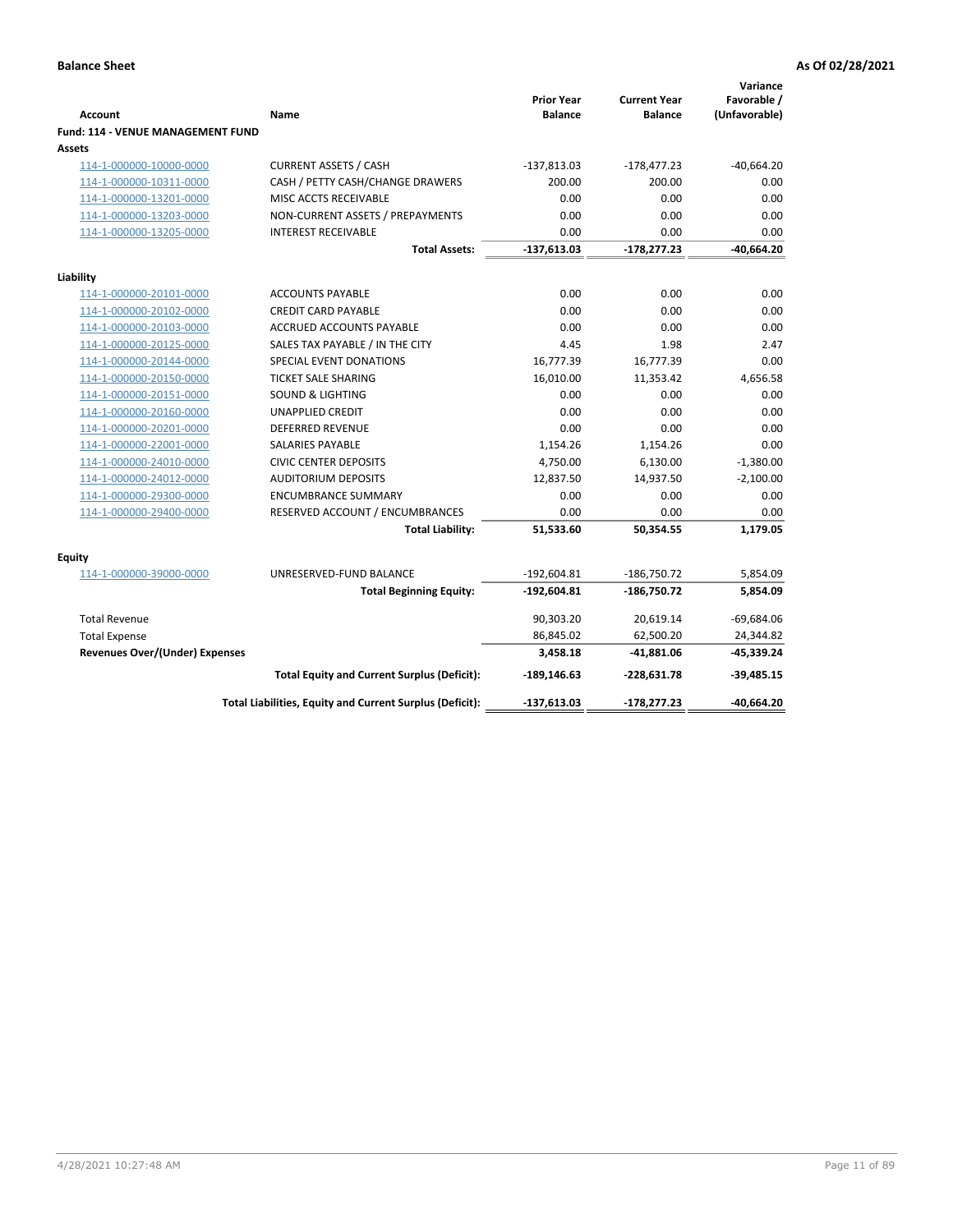| <b>Account</b>                                     | <b>Name</b>                                                | <b>Prior Year</b><br><b>Balance</b> | <b>Current Year</b><br><b>Balance</b> | Variance<br>Favorable /<br>(Unfavorable) |
|----------------------------------------------------|------------------------------------------------------------|-------------------------------------|---------------------------------------|------------------------------------------|
| Fund: 115 - TIRZ FUND                              |                                                            |                                     |                                       |                                          |
| <b>Assets</b>                                      |                                                            |                                     |                                       |                                          |
| 115-1-000000-10000-0000                            | <b>CURRENT ASSETS / CASH</b>                               | 0.00                                | 0.00                                  | 0.00                                     |
| 115-1-000000-13101-0000                            | <b>TAX RECEIVABLE-CURRENT</b>                              | 0.00                                | 0.00                                  | 0.00                                     |
| 115-1-000000-13102-0000                            | <b>TAXES REC-DELINQUENT</b>                                | 0.00                                | 0.00                                  | 0.00                                     |
| 115-1-000000-13103-0000                            | ALLOW FOR UNCOLLECT TAXES                                  | 0.00                                | 0.00                                  | 0.00                                     |
| 115-1-000000-13201-0000                            | MISC ACCTS RECEIVABLE                                      | 0.00                                | 0.00                                  | 0.00                                     |
| 115-1-000000-13205-0000                            | <b>INTEREST RECEIVABLE</b>                                 | 0.00                                | 0.00                                  | 0.00                                     |
|                                                    | <b>Total Assets:</b>                                       | 0.00                                | 0.00                                  | 0.00                                     |
|                                                    |                                                            |                                     |                                       |                                          |
| Liability                                          | <b>ACCOUNTS PAYABLE</b>                                    | 0.00                                | 0.00                                  | 0.00                                     |
| 115-1-000000-20101-0000                            | <b>ACCRUED ACCOUNTS PAYABLE</b>                            | 0.00                                | 0.00                                  | 0.00                                     |
| 115-1-000000-20103-0000<br>115-1-000000-20203-0000 | <b>DEFERRED TAX REVENUE</b>                                | 0.00                                | 0.00                                  | 0.00                                     |
| 115-1-000000-29300-0000                            | <b>ENCUMBRANCE SUMMARY</b>                                 | 0.00                                | 0.00                                  | 0.00                                     |
|                                                    |                                                            | 0.00                                | 0.00                                  | 0.00                                     |
| 115-1-000000-29400-0100                            | RESERVED ACCOUNT / ENCUMBRANCES<br><b>Total Liability:</b> | 0.00                                | 0.00                                  | 0.00                                     |
|                                                    |                                                            |                                     |                                       |                                          |
| <b>Equity</b>                                      |                                                            |                                     |                                       |                                          |
| 115-1-000000-39000-0000                            | UNRESERVED-FUND BALANCE                                    | 0.00                                | 0.00                                  | 0.00                                     |
| 115-1-000000-39100-0000                            | UNRESERVED-RET. EARNINGS                                   | 0.00                                | 0.00                                  | 0.00                                     |
|                                                    | <b>Total Beginning Equity:</b>                             | 0.00                                | 0.00                                  | 0.00                                     |
| <b>Total Revenue</b>                               |                                                            | 0.00                                | 0.00                                  | 0.00                                     |
| <b>Total Expense</b>                               |                                                            | 0.00                                | 0.00                                  | 0.00                                     |
| <b>Revenues Over/(Under) Expenses</b>              |                                                            | 0.00                                | 0.00                                  | 0.00                                     |
|                                                    | <b>Total Equity and Current Surplus (Deficit):</b>         | 0.00                                | 0.00                                  | 0.00                                     |
|                                                    | Total Liabilities, Equity and Current Surplus (Deficit):   | 0.00                                | 0.00                                  | 0.00                                     |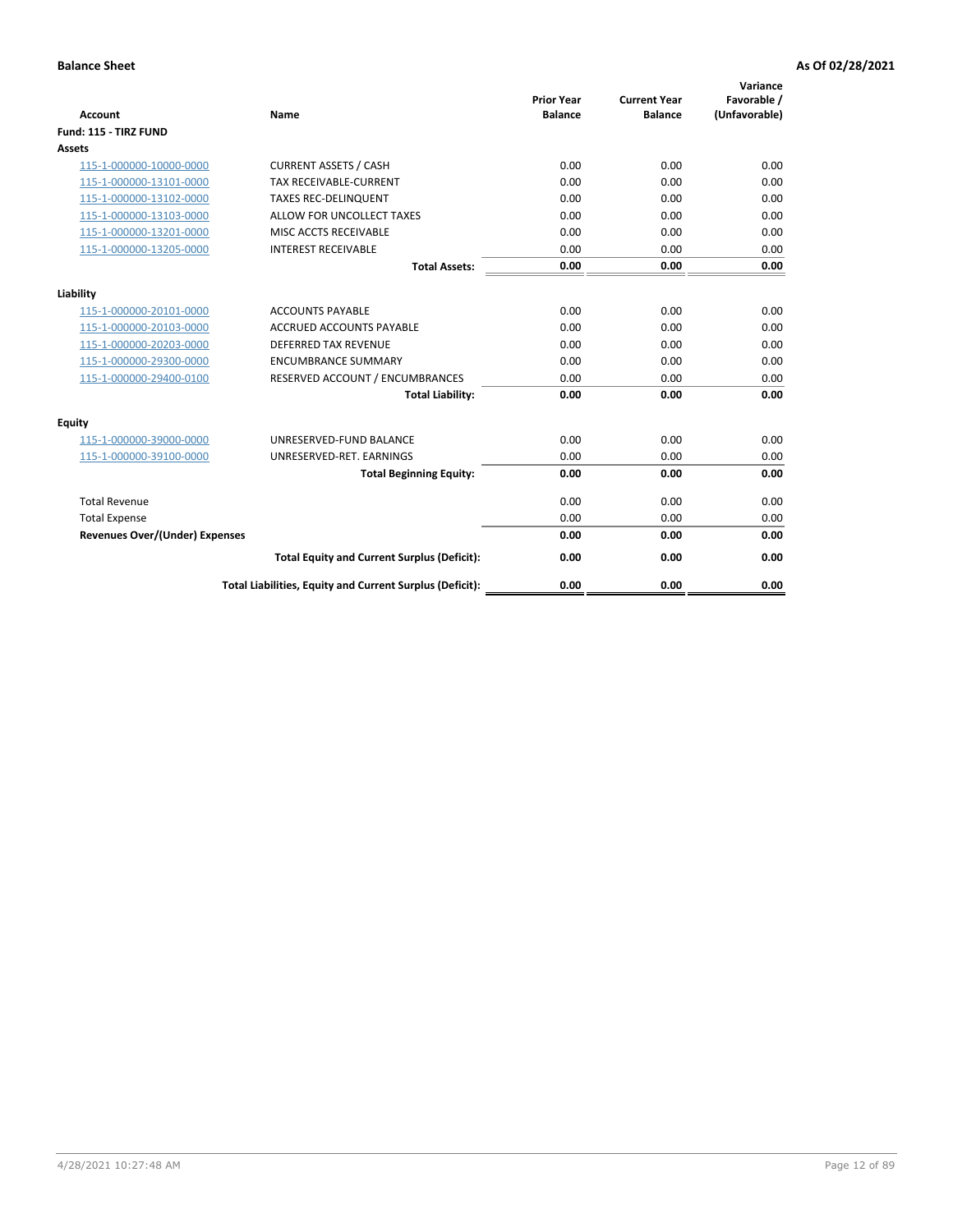| Account                               | Name                                                     | <b>Prior Year</b><br><b>Balance</b> | <b>Current Year</b><br><b>Balance</b> | Variance<br>Favorable /<br>(Unfavorable) |
|---------------------------------------|----------------------------------------------------------|-------------------------------------|---------------------------------------|------------------------------------------|
| Fund: 116 - ROADWAY IMPACT FEE 1      |                                                          |                                     |                                       |                                          |
| Assets                                |                                                          |                                     |                                       |                                          |
| 116-1-000000-10000-0000               | <b>CURRENT ASSETS / CASH</b>                             | 0.00                                | 0.00                                  | 0.00                                     |
| 116-1-000000-13201-0000               | MISC ACCTS RECEIVABLE                                    | 0.00                                | 0.00                                  | 0.00                                     |
| 116-1-000000-13205-0000               | <b>INTEREST RECEIVABLE</b>                               | 0.00                                | 0.00                                  | 0.00                                     |
|                                       | <b>Total Assets:</b>                                     | 0.00                                | 0.00                                  | 0.00                                     |
| Liability                             |                                                          |                                     |                                       |                                          |
| 116-1-000000-20101-0000               | <b>ACCOUNTS PAYABLE</b>                                  | 0.00                                | 0.00                                  | 0.00                                     |
| 116-1-000000-20103-0000               | <b>ACCRUED ACCOUNTS PAYABLE</b>                          | 0.00                                | 0.00                                  | 0.00                                     |
|                                       | <b>Total Liability:</b>                                  | 0.00                                | 0.00                                  | 0.00                                     |
| Equity                                |                                                          |                                     |                                       |                                          |
| 116-1-000000-39000-0000               | UNRESERVED-FUND BALANCE                                  | 0.00                                | 0.00                                  | 0.00                                     |
| 116-1-000000-39100-0000               | UNRESERVED-RET. EARNINGS                                 | 0.00                                | 0.00                                  | 0.00                                     |
|                                       | <b>Total Beginning Equity:</b>                           | 0.00                                | 0.00                                  | 0.00                                     |
| <b>Total Revenue</b>                  |                                                          | 0.00                                | 0.00                                  | 0.00                                     |
| <b>Total Expense</b>                  |                                                          | 0.00                                | 0.00                                  | 0.00                                     |
| <b>Revenues Over/(Under) Expenses</b> |                                                          | 0.00                                | 0.00                                  | 0.00                                     |
|                                       | <b>Total Equity and Current Surplus (Deficit):</b>       | 0.00                                | 0.00                                  | 0.00                                     |
|                                       | Total Liabilities, Equity and Current Surplus (Deficit): | 0.00                                | 0.00                                  | 0.00                                     |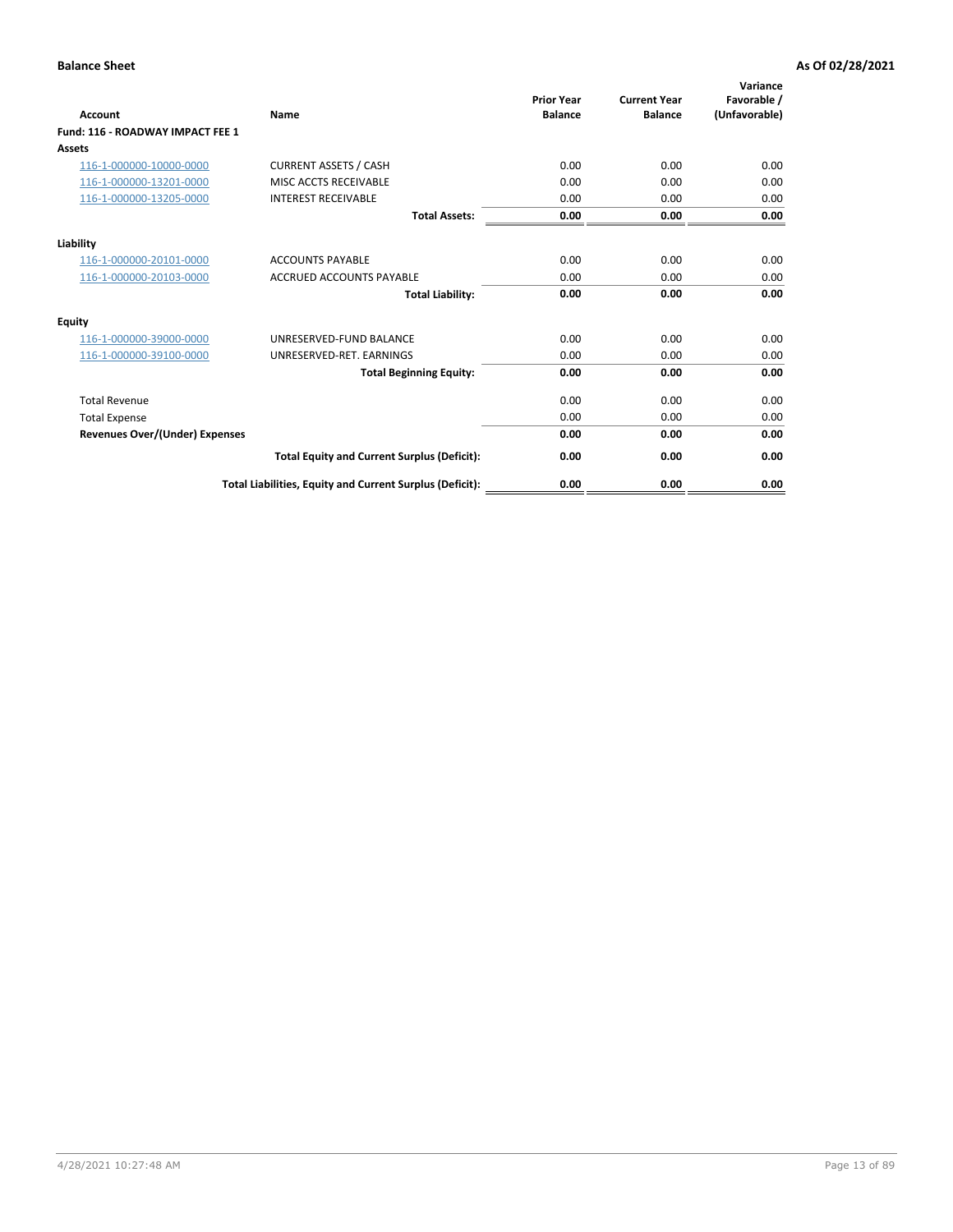| Account                               | Name                                                     | <b>Prior Year</b><br><b>Balance</b> | <b>Current Year</b><br><b>Balance</b> | Variance<br>Favorable /<br>(Unfavorable) |
|---------------------------------------|----------------------------------------------------------|-------------------------------------|---------------------------------------|------------------------------------------|
| Fund: 117 - ROADWAY IMPACT FEE 2      |                                                          |                                     |                                       |                                          |
| Assets                                |                                                          |                                     |                                       |                                          |
| 117-1-000000-10000-0000               | <b>CURRENT ASSETS / CASH</b>                             | 0.00                                | 0.00                                  | 0.00                                     |
| 117-1-000000-13201-0000               | MISC ACCTS RECEIVABLE                                    | 0.00                                | 0.00                                  | 0.00                                     |
| 117-1-000000-13205-0000               | <b>INTEREST RECEIVABLE</b>                               | 0.00                                | 0.00                                  | 0.00                                     |
|                                       | <b>Total Assets:</b>                                     | 0.00                                | 0.00                                  | 0.00                                     |
| Liability                             |                                                          |                                     |                                       |                                          |
| 117-1-000000-20101-0000               | <b>ACCOUNTS PAYABLE</b>                                  | 0.00                                | 0.00                                  | 0.00                                     |
| 117-1-000000-20103-0000               | <b>ACCRUED ACCOUNTS PAYABLE</b>                          | 0.00                                | 0.00                                  | 0.00                                     |
|                                       | <b>Total Liability:</b>                                  | 0.00                                | 0.00                                  | 0.00                                     |
| Equity                                |                                                          |                                     |                                       |                                          |
| 117-1-000000-39000-0000               | UNRESERVED-FUND BALANCE                                  | 0.00                                | 0.00                                  | 0.00                                     |
| 117-1-000000-39100-0000               | UNRESERVED-RET. EARNINGS                                 | 0.00                                | 0.00                                  | 0.00                                     |
|                                       | <b>Total Beginning Equity:</b>                           | 0.00                                | 0.00                                  | 0.00                                     |
| <b>Total Revenue</b>                  |                                                          | 0.00                                | 0.00                                  | 0.00                                     |
| <b>Total Expense</b>                  |                                                          | 0.00                                | 0.00                                  | 0.00                                     |
| <b>Revenues Over/(Under) Expenses</b> |                                                          | 0.00                                | 0.00                                  | 0.00                                     |
|                                       | <b>Total Equity and Current Surplus (Deficit):</b>       | 0.00                                | 0.00                                  | 0.00                                     |
|                                       | Total Liabilities, Equity and Current Surplus (Deficit): | 0.00                                | 0.00                                  | 0.00                                     |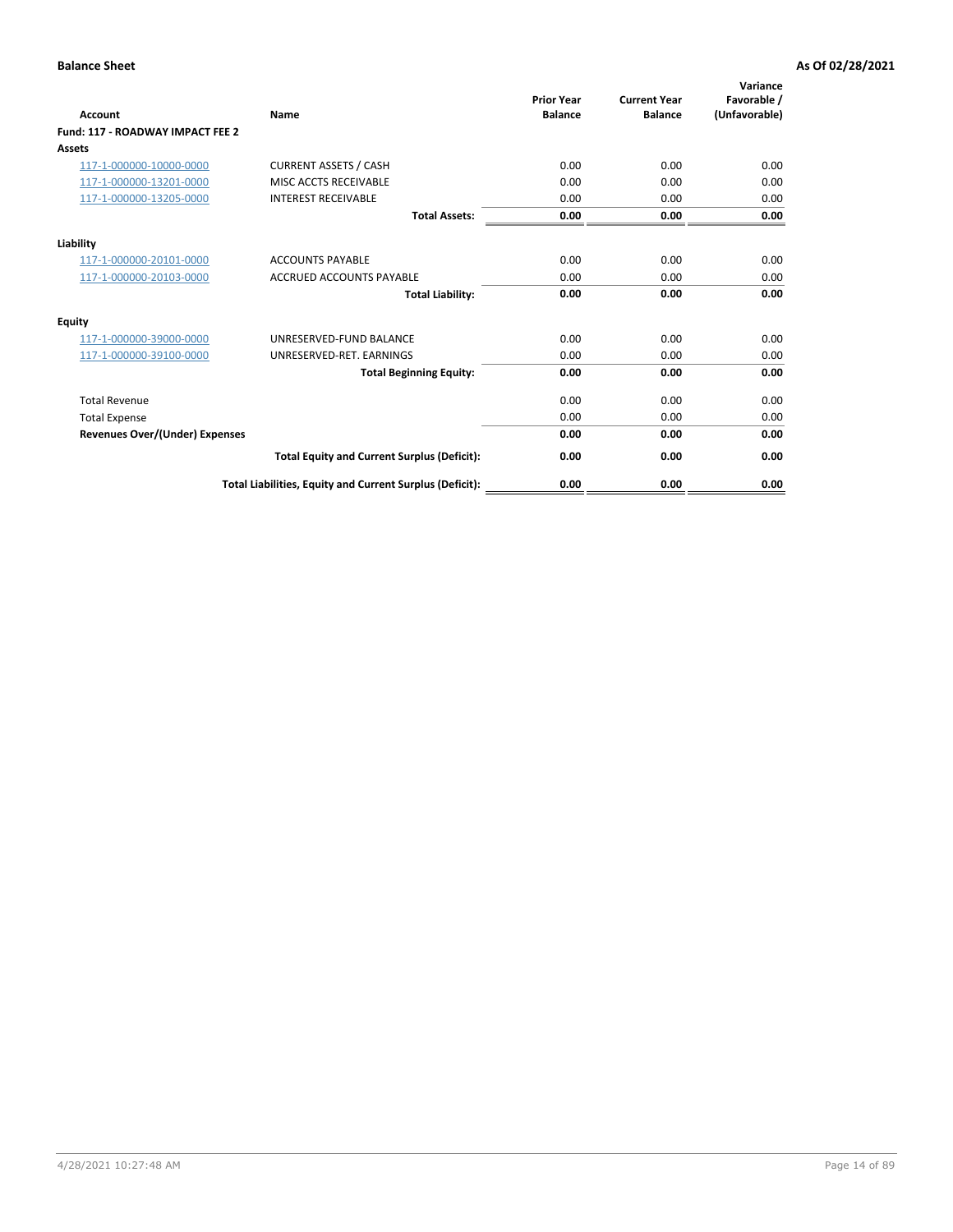| Account                                 | Name                                                     | <b>Prior Year</b><br><b>Balance</b> | <b>Current Year</b><br><b>Balance</b> | Variance<br>Favorable /<br>(Unfavorable) |
|-----------------------------------------|----------------------------------------------------------|-------------------------------------|---------------------------------------|------------------------------------------|
| <b>Fund: 118 - ROADWAY IMPACT FEE 3</b> |                                                          |                                     |                                       |                                          |
| Assets                                  |                                                          |                                     |                                       |                                          |
| 118-1-000000-10000-0000                 | <b>CURRENT ASSETS / CASH</b>                             | 0.00                                | 0.00                                  | 0.00                                     |
| 118-1-000000-13201-0000                 | MISC ACCTS RECEIVABLE                                    | 0.00                                | 0.00                                  | 0.00                                     |
| 118-1-000000-13205-0000                 | <b>INTEREST RECEIVABLE</b>                               | 0.00                                | 0.00                                  | 0.00                                     |
|                                         | <b>Total Assets:</b>                                     | 0.00                                | 0.00                                  | 0.00                                     |
| Liability                               |                                                          |                                     |                                       |                                          |
| 118-1-000000-20101-0000                 | <b>ACCOUNTS PAYABLE</b>                                  | 0.00                                | 0.00                                  | 0.00                                     |
| 118-1-000000-20103-0000                 | <b>ACCRUED ACCOUNTS PAYABLE</b>                          | 0.00                                | 0.00                                  | 0.00                                     |
|                                         | <b>Total Liability:</b>                                  | 0.00                                | 0.00                                  | 0.00                                     |
| Equity                                  |                                                          |                                     |                                       |                                          |
| 118-1-000000-39000-0000                 | UNRESERVED-FUND BALANCE                                  | 0.00                                | 0.00                                  | 0.00                                     |
| 118-1-000000-39100-0000                 | UNRESERVED-RET. EARNINGS                                 | 0.00                                | 0.00                                  | 0.00                                     |
|                                         | <b>Total Beginning Equity:</b>                           | 0.00                                | 0.00                                  | 0.00                                     |
| <b>Total Revenue</b>                    |                                                          | 0.00                                | 0.00                                  | 0.00                                     |
| <b>Total Expense</b>                    |                                                          | 0.00                                | 0.00                                  | 0.00                                     |
| <b>Revenues Over/(Under) Expenses</b>   |                                                          | 0.00                                | 0.00                                  | 0.00                                     |
|                                         | <b>Total Equity and Current Surplus (Deficit):</b>       | 0.00                                | 0.00                                  | 0.00                                     |
|                                         | Total Liabilities, Equity and Current Surplus (Deficit): | 0.00                                | 0.00                                  | 0.00                                     |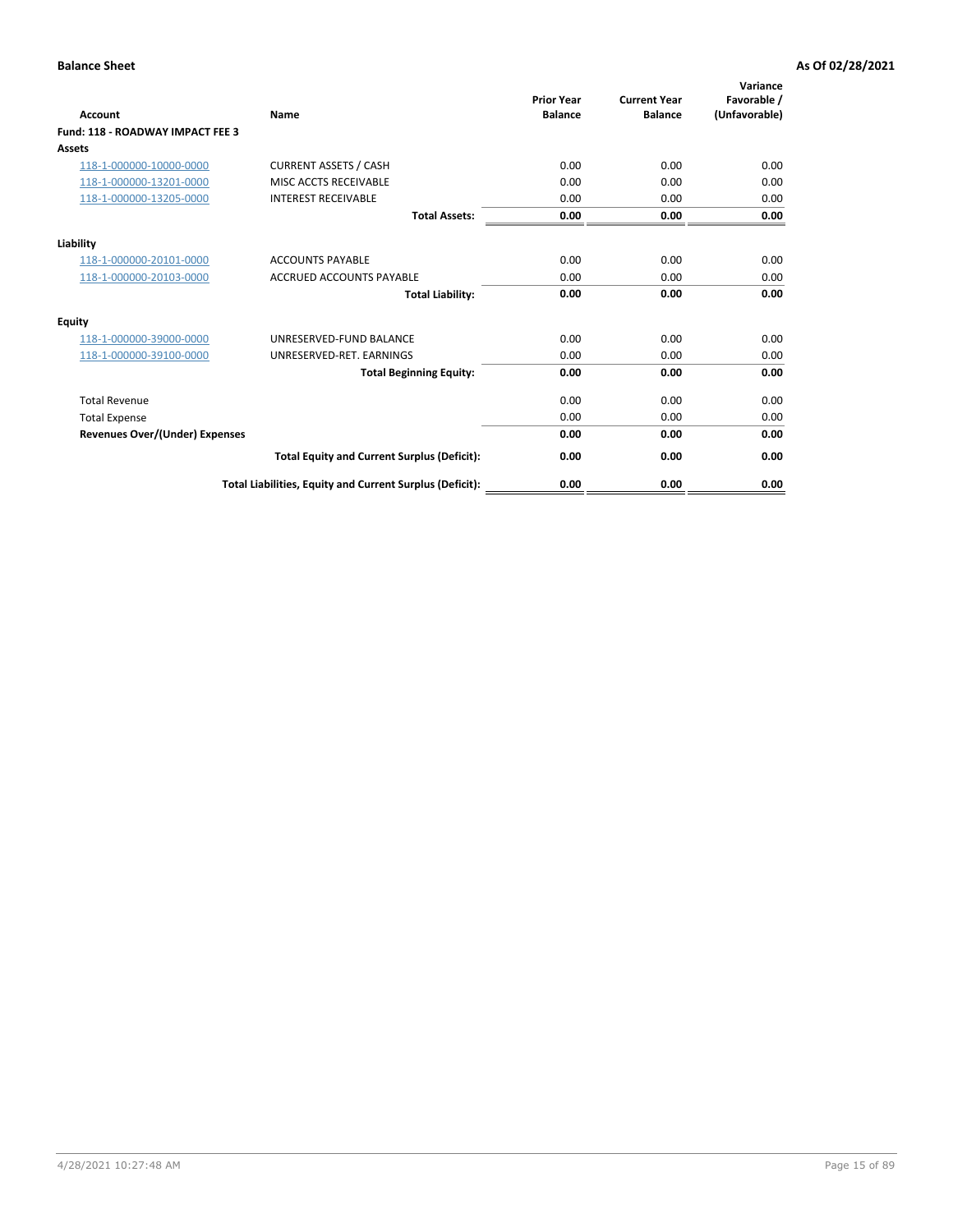| Account                                 | Name                                                     | <b>Prior Year</b><br><b>Balance</b> | <b>Current Year</b><br><b>Balance</b> | Variance<br>Favorable /<br>(Unfavorable) |
|-----------------------------------------|----------------------------------------------------------|-------------------------------------|---------------------------------------|------------------------------------------|
| <b>Fund: 119 - ROADWAY IMPACT FEE 4</b> |                                                          |                                     |                                       |                                          |
| Assets                                  |                                                          |                                     |                                       |                                          |
| 119-1-000000-10000-0000                 | <b>CURRENT ASSETS / CASH</b>                             | 0.00                                | 0.00                                  | 0.00                                     |
| 119-1-000000-13201-0000                 | MISC ACCTS RECEIVABLE                                    | 0.00                                | 0.00                                  | 0.00                                     |
| 119-1-000000-13205-0000                 | <b>INTEREST RECEIVABLE</b>                               | 0.00                                | 0.00                                  | 0.00                                     |
|                                         | <b>Total Assets:</b>                                     | 0.00                                | 0.00                                  | 0.00                                     |
| Liability                               |                                                          |                                     |                                       |                                          |
| 119-1-000000-20101-0000                 | <b>ACCOUNTS PAYABLE</b>                                  | 0.00                                | 0.00                                  | 0.00                                     |
| 119-1-000000-20103-0000                 | <b>ACCRUED ACCOUNTS PAYABLE</b>                          | 0.00                                | 0.00                                  | 0.00                                     |
|                                         | <b>Total Liability:</b>                                  | 0.00                                | 0.00                                  | 0.00                                     |
| Equity                                  |                                                          |                                     |                                       |                                          |
| 119-1-000000-39000-0000                 | UNRESERVED-FUND BALANCE                                  | 0.00                                | 0.00                                  | 0.00                                     |
| 119-1-000000-39100-0000                 | UNRESERVED-RET. EARNINGS                                 | 0.00                                | 0.00                                  | 0.00                                     |
|                                         | <b>Total Beginning Equity:</b>                           | 0.00                                | 0.00                                  | 0.00                                     |
| <b>Total Revenue</b>                    |                                                          | 0.00                                | 0.00                                  | 0.00                                     |
| <b>Total Expense</b>                    |                                                          | 0.00                                | 0.00                                  | 0.00                                     |
| <b>Revenues Over/(Under) Expenses</b>   |                                                          | 0.00                                | 0.00                                  | 0.00                                     |
|                                         | <b>Total Equity and Current Surplus (Deficit):</b>       | 0.00                                | 0.00                                  | 0.00                                     |
|                                         | Total Liabilities, Equity and Current Surplus (Deficit): | 0.00                                | 0.00                                  | 0.00                                     |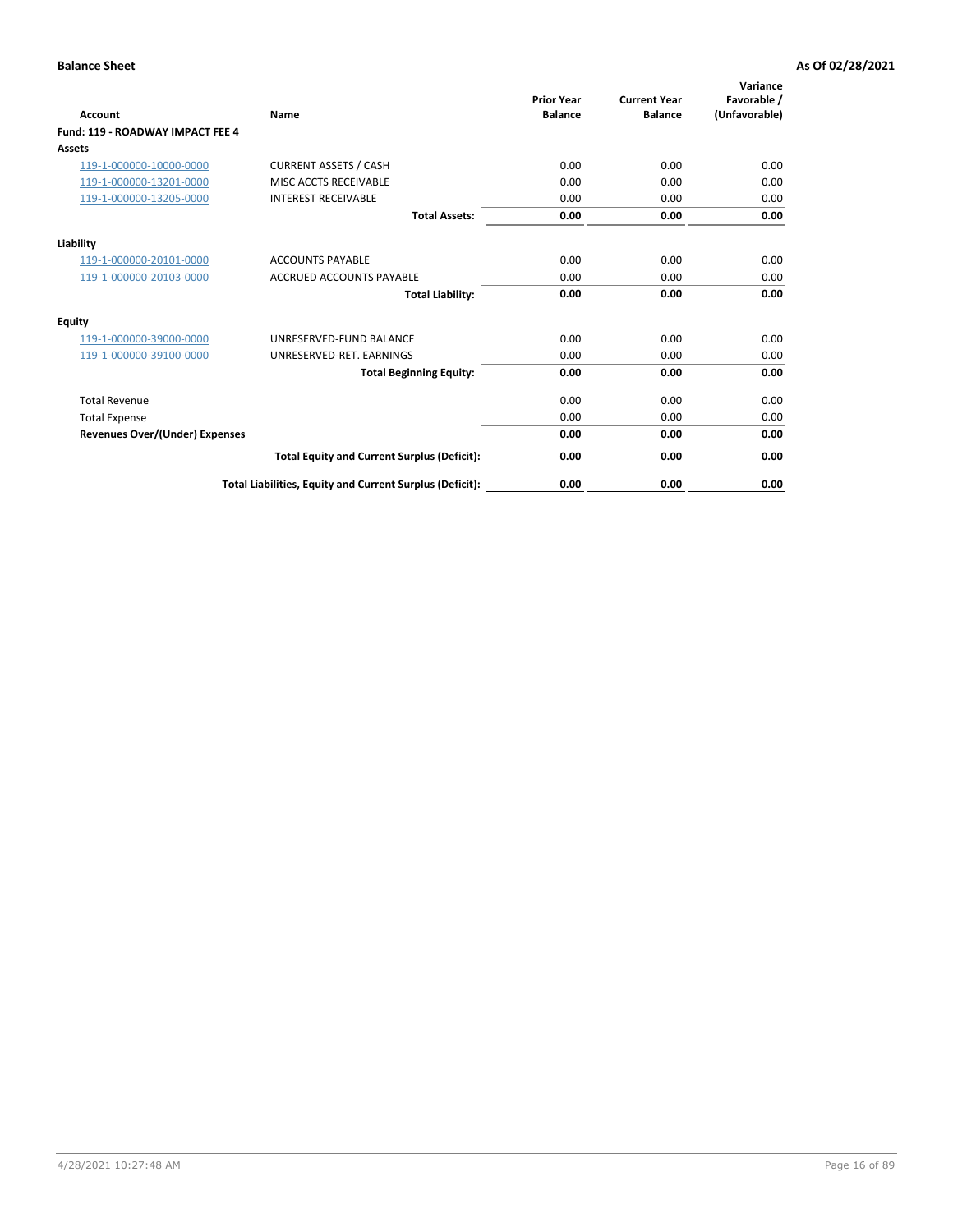| <b>Account</b>                                    | Name                                                     | <b>Prior Year</b><br><b>Balance</b> | <b>Current Year</b><br><b>Balance</b> | Variance<br>Favorable /<br>(Unfavorable) |
|---------------------------------------------------|----------------------------------------------------------|-------------------------------------|---------------------------------------|------------------------------------------|
| Fund: 120 - BROWNSFIELD HAZARDOUS WASTE EPA GRANT |                                                          |                                     |                                       |                                          |
| Assets                                            |                                                          |                                     |                                       |                                          |
| 120-1-000000-10000-0000                           | <b>CURRENT ASSETS / CASH</b>                             | 0.00                                | 0.00                                  | 0.00                                     |
| 120-1-000000-13201-0000                           | MISC ACCTS RECEIVABLE                                    | 0.00                                | 0.00                                  | 0.00                                     |
|                                                   | <b>Total Assets:</b>                                     | 0.00                                | 0.00                                  | 0.00                                     |
| Liability                                         |                                                          |                                     |                                       |                                          |
| 120-1-000000-20101-0000                           | <b>ACCOUNTS PAYABLE</b>                                  | 0.00                                | 0.00                                  | 0.00                                     |
| 120-1-000000-20102-0000                           | <b>CREDIT CARD PAYABLE</b>                               | 0.00                                | 0.00                                  | 0.00                                     |
| 120-1-000000-20902-0000                           | <b>DEFERRED GRANT REVENUE</b>                            | 0.00                                | 0.00                                  | 0.00                                     |
| 120-1-000000-29300-0000                           | <b>ENCUMBRANCE SUMMARY</b>                               | 0.00                                | 0.00                                  | 0.00                                     |
| 120-1-000000-29400-0000                           | RESERVED ACCOUNT / ENCUMBRANCES                          | 0.00                                | 0.00                                  | 0.00                                     |
|                                                   | <b>Total Liability:</b>                                  | 0.00                                | 0.00                                  | 0.00                                     |
| Equity                                            |                                                          |                                     |                                       |                                          |
| 120-1-000000-39000-0000                           | UNRESERVED-FUND BALANCE                                  | 0.00                                | 0.00                                  | 0.00                                     |
|                                                   | <b>Total Beginning Equity:</b>                           | 0.00                                | 0.00                                  | 0.00                                     |
| <b>Total Revenue</b>                              |                                                          | 0.00                                | 0.00                                  | 0.00                                     |
| <b>Total Expense</b>                              |                                                          | 0.00                                | 0.00                                  | 0.00                                     |
| <b>Revenues Over/(Under) Expenses</b>             |                                                          | 0.00                                | 0.00                                  | 0.00                                     |
|                                                   | <b>Total Equity and Current Surplus (Deficit):</b>       | 0.00                                | 0.00                                  | 0.00                                     |
|                                                   | Total Liabilities, Equity and Current Surplus (Deficit): | 0.00                                | 0.00                                  | 0.00                                     |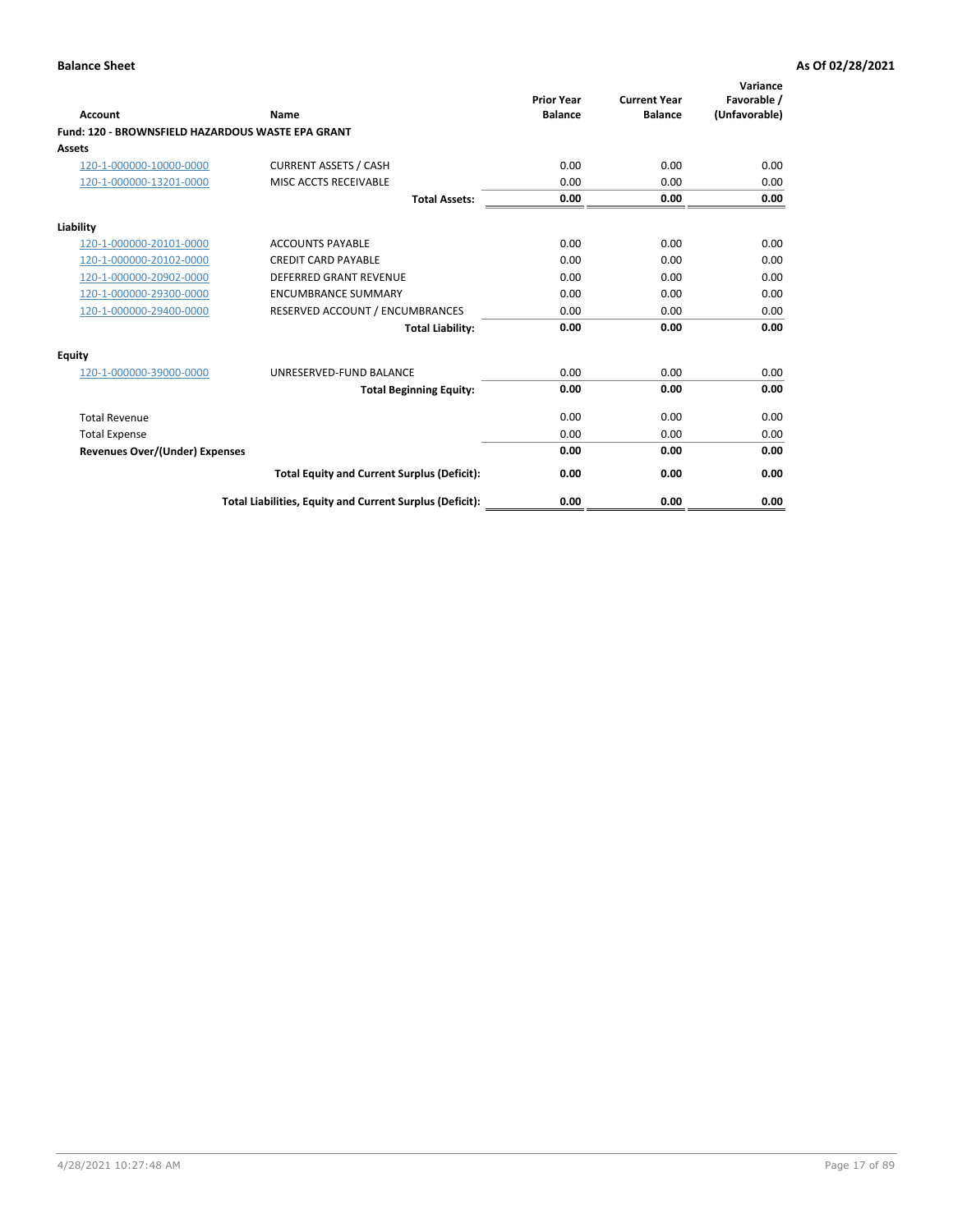|                                             |                                                          | <b>Prior Year</b><br><b>Balance</b> | <b>Current Year</b><br><b>Balance</b> | Variance<br>Favorable / |
|---------------------------------------------|----------------------------------------------------------|-------------------------------------|---------------------------------------|-------------------------|
| Account                                     | Name                                                     |                                     |                                       | (Unfavorable)           |
| Fund: 121 - BROWNSFIELD PETROLEUM EPA GRANT |                                                          |                                     |                                       |                         |
| <b>Assets</b>                               |                                                          |                                     |                                       |                         |
| 121-1-000000-10000-0000                     | <b>CURRENT ASSETS / CASH</b>                             | 0.00                                | 0.00                                  | 0.00                    |
| 121-1-000000-13201-0000                     | MISC ACCTS RECEIVABLE                                    | 0.00                                | 0.00                                  | 0.00                    |
|                                             | <b>Total Assets:</b>                                     | 0.00                                | 0.00                                  | 0.00                    |
| Liability                                   |                                                          |                                     |                                       |                         |
| 121-1-000000-20101-0000                     | <b>ACCOUNTS PAYABLE</b>                                  | 0.00                                | 0.00                                  | 0.00                    |
| 121-1-000000-20102-0000                     | <b>CREDIT CARD PAYABLE</b>                               | 0.00                                | 0.00                                  | 0.00                    |
| 121-1-000000-20103-0000                     | <b>ACCRUED ACCOUNTS PAYABLE</b>                          | 0.00                                | 0.00                                  | 0.00                    |
| 121-1-000000-20902-0000                     | DEFERRED GRANT REVENUE                                   | 0.00                                | 0.00                                  | 0.00                    |
| 121-1-000000-29300-0000                     | <b>ENCUMBRANCE SUMMARY</b>                               | 0.00                                | 0.00                                  | 0.00                    |
| 121-1-000000-29400-0000                     | RESERVED ACCOUNT / ENCUMBRANCES                          | 0.00                                | 0.00                                  | 0.00                    |
|                                             | <b>Total Liability:</b>                                  | 0.00                                | 0.00                                  | 0.00                    |
| <b>Equity</b>                               |                                                          |                                     |                                       |                         |
| 121-1-000000-39000-0000                     | UNRESERVED-FUND BALANCE                                  | 0.00                                | 0.00                                  | 0.00                    |
|                                             | <b>Total Beginning Equity:</b>                           | 0.00                                | 0.00                                  | 0.00                    |
| <b>Total Revenue</b>                        |                                                          | 0.00                                | 0.00                                  | 0.00                    |
| <b>Total Expense</b>                        |                                                          | 0.00                                | 0.00                                  | 0.00                    |
| <b>Revenues Over/(Under) Expenses</b>       |                                                          | 0.00                                | 0.00                                  | 0.00                    |
|                                             | <b>Total Equity and Current Surplus (Deficit):</b>       | 0.00                                | 0.00                                  | 0.00                    |
|                                             | Total Liabilities, Equity and Current Surplus (Deficit): | 0.00                                | 0.00                                  | 0.00                    |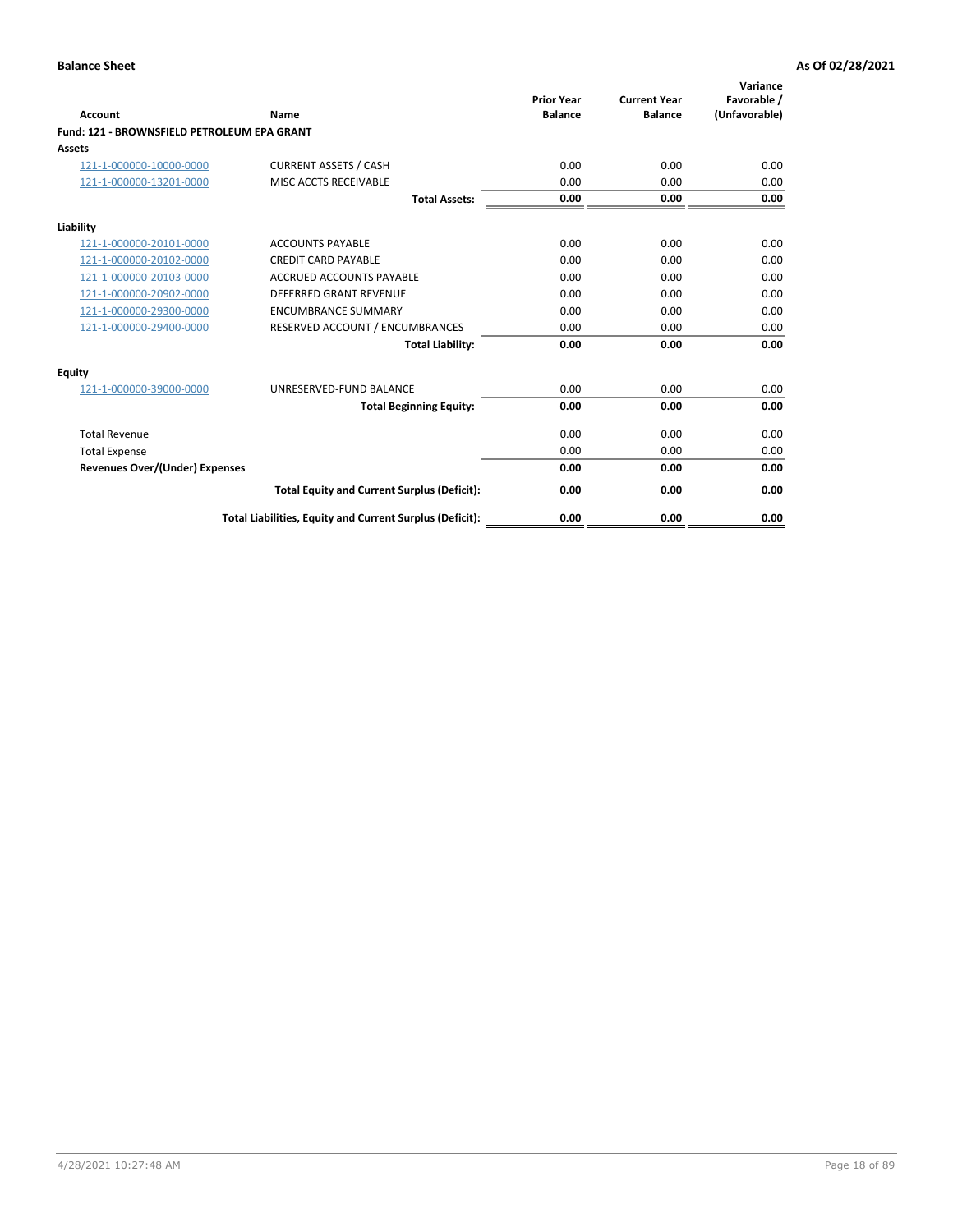| <b>Account</b>                                     | Name                                                     | <b>Prior Year</b><br><b>Balance</b> | <b>Current Year</b><br><b>Balance</b> | Variance<br>Favorable /<br>(Unfavorable) |
|----------------------------------------------------|----------------------------------------------------------|-------------------------------------|---------------------------------------|------------------------------------------|
| Fund: 122 - COPS HIRING PROGRAM GRANT 2010UMWX0308 |                                                          |                                     |                                       |                                          |
| Assets                                             |                                                          |                                     |                                       |                                          |
| 122-1-000000-10000-0000                            | <b>CURRENT ASSETS / CASH</b>                             | 0.00                                | 0.00                                  | 0.00                                     |
| 122-1-000000-13201-0000                            | MISC ACCTS RECEIVABLE                                    | 0.00                                | 0.00                                  | 0.00                                     |
|                                                    | <b>Total Assets:</b>                                     | 0.00                                | 0.00                                  | 0.00                                     |
| Liability                                          |                                                          |                                     |                                       |                                          |
| 122-1-000000-20101-0000                            | <b>ACCOUNTS PAYABLE</b>                                  | 0.00                                | 0.00                                  | 0.00                                     |
| 122-1-000000-20102-0000                            | <b>CREDIT CARD PAYABLE</b>                               | 0.00                                | 0.00                                  | 0.00                                     |
| 122-1-000000-20103-0000                            | <b>ACCRUED ACCOUNTS PAYABLE</b>                          | 0.00                                | 0.00                                  | 0.00                                     |
| 122-1-000000-20902-0000                            | <b>DEFERRED GRANT REVENUE</b>                            | 0.00                                | 0.00                                  | 0.00                                     |
|                                                    | <b>Total Liability:</b>                                  | 0.00                                | 0.00                                  | 0.00                                     |
| Equity                                             |                                                          |                                     |                                       |                                          |
| 122-1-000000-39000-0000                            | UNRESERVED-FUND BALANCE                                  | 0.00                                | 0.00                                  | 0.00                                     |
|                                                    | <b>Total Beginning Equity:</b>                           | 0.00                                | 0.00                                  | 0.00                                     |
| <b>Total Revenue</b>                               |                                                          | 0.00                                | 0.00                                  | 0.00                                     |
| <b>Total Expense</b>                               |                                                          | 0.00                                | 0.00                                  | 0.00                                     |
| <b>Revenues Over/(Under) Expenses</b>              |                                                          | 0.00                                | 0.00                                  | 0.00                                     |
|                                                    | <b>Total Equity and Current Surplus (Deficit):</b>       | 0.00                                | 0.00                                  | 0.00                                     |
|                                                    | Total Liabilities, Equity and Current Surplus (Deficit): | 0.00                                | 0.00                                  | 0.00                                     |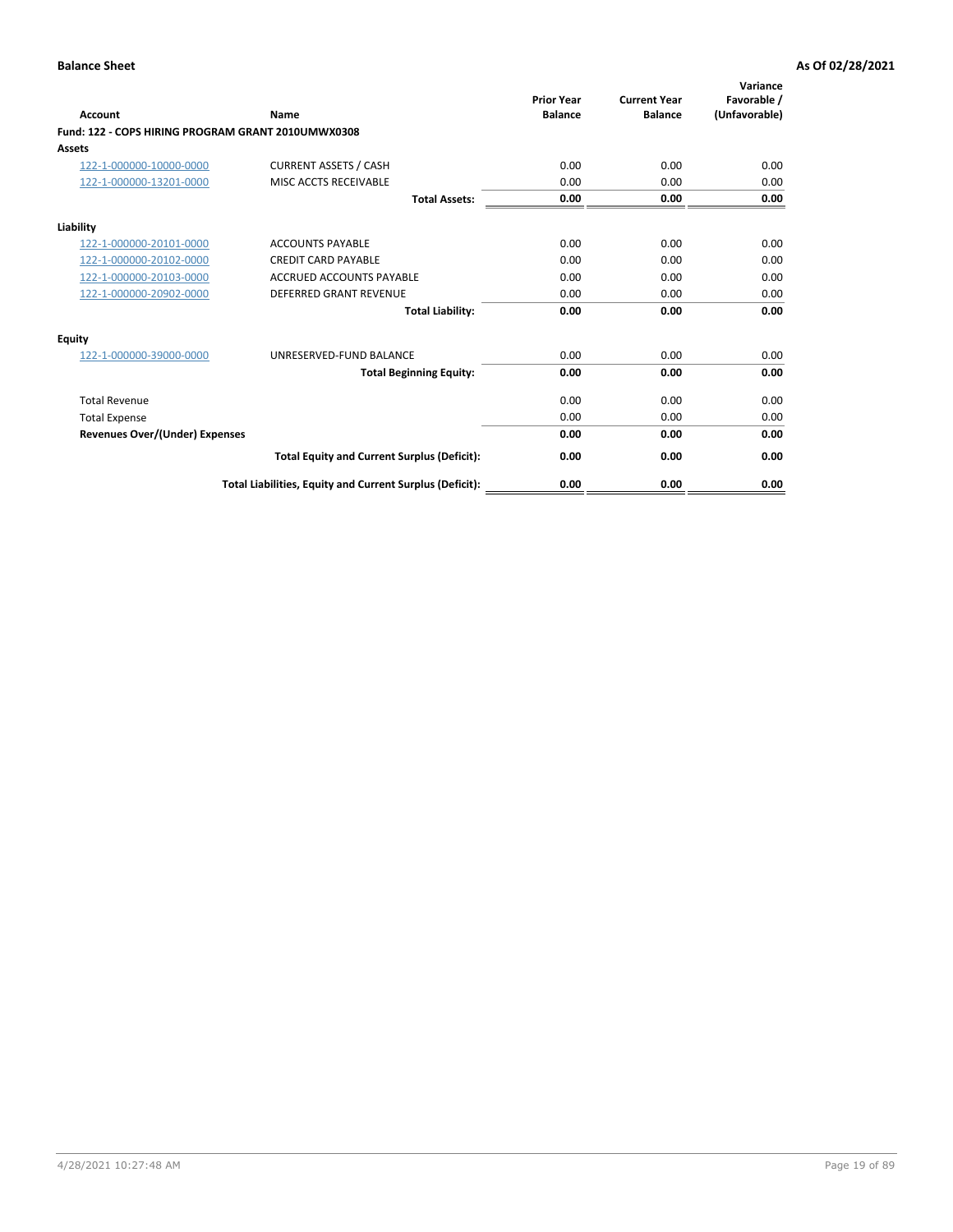| Account                        | Name                                                           | <b>Prior Year</b><br><b>Balance</b> | <b>Current Year</b><br><b>Balance</b> | Variance<br>Favorable /<br>(Unfavorable) |
|--------------------------------|----------------------------------------------------------------|-------------------------------------|---------------------------------------|------------------------------------------|
|                                | Fund: 123 - PTRAIN - POLICE REIMBURSEMENT GRANTS & CONT EDUCAT |                                     |                                       |                                          |
| Assets                         |                                                                |                                     |                                       |                                          |
| 123-1-000000-10000-0000        | <b>CURRENT ASSETS / CASH</b>                                   | 8.149.00                            | 8,677.10                              | 528.10                                   |
| 123-1-000000-13201-0000        | MISC ACCTS RECEIVABLE                                          | 0.00                                | 0.00                                  | 0.00                                     |
|                                | <b>Total Assets:</b>                                           | 8,149.00                            | 8,677.10                              | 528.10                                   |
| Liability                      |                                                                |                                     |                                       |                                          |
| 123-1-000000-20101-0000        | <b>ACCOUNTS PAYABLE</b>                                        | 0.00                                | 0.00                                  | 0.00                                     |
| 123-1-000000-20102-0000        | <b>CREDIT CARD PAYABLE</b>                                     | 0.00                                | 0.00                                  | 0.00                                     |
| 123-1-000000-20103-0000        | <b>ACCRUED ACCOUNTS PAYABLE</b>                                | 0.00                                | 0.00                                  | 0.00                                     |
|                                | <b>Total Liability:</b>                                        | 0.00                                | 0.00                                  | 0.00                                     |
| Equity                         |                                                                |                                     |                                       |                                          |
| 123-1-000000-39000-0000        | UNRESERVED-FUND BALANCE                                        | 4,972.48                            | 7,218.28                              | 2,245.80                                 |
|                                | <b>Total Beginning Equity:</b>                                 | 4,972.48                            | 7,218.28                              | 2,245.80                                 |
| <b>Total Revenue</b>           |                                                                | 3,700.07                            | 3,149.38                              | $-550.69$                                |
| <b>Total Expense</b>           |                                                                | 523.55                              | 1,690.56                              | $-1,167.01$                              |
| Revenues Over/(Under) Expenses |                                                                | 3,176.52                            | 1,458.82                              | $-1,717.70$                              |
|                                | <b>Total Equity and Current Surplus (Deficit):</b>             | 8,149.00                            | 8.677.10                              | 528.10                                   |
|                                | Total Liabilities, Equity and Current Surplus (Deficit):       | 8,149.00                            | 8,677.10                              | 528.10                                   |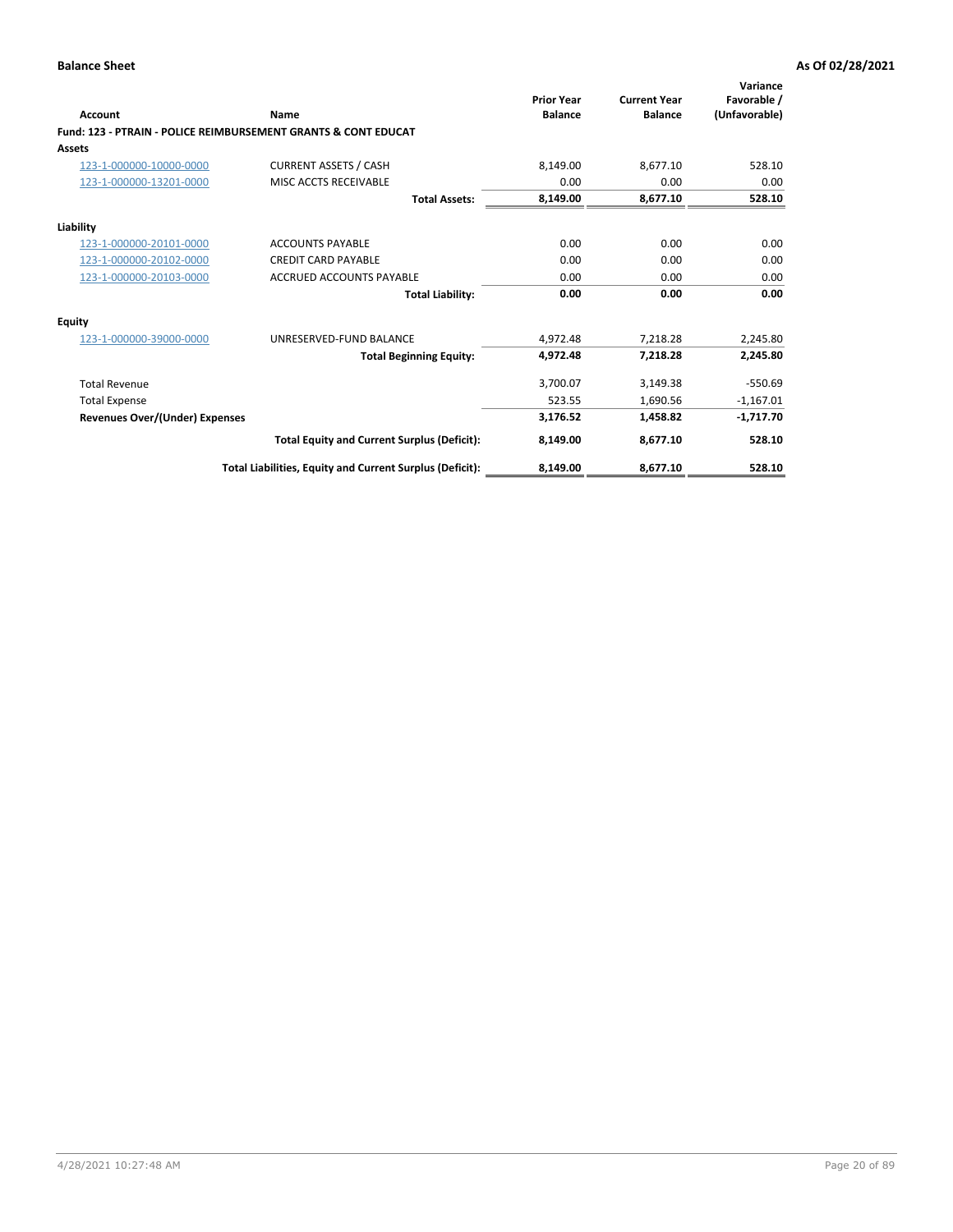|                                      |                                                          |                                     |                                       | Variance                     |
|--------------------------------------|----------------------------------------------------------|-------------------------------------|---------------------------------------|------------------------------|
| <b>Account</b>                       | Name                                                     | <b>Prior Year</b><br><b>Balance</b> | <b>Current Year</b><br><b>Balance</b> | Favorable /<br>(Unfavorable) |
| <b>Fund: 124 - FIRE HAZMAT GRANT</b> |                                                          |                                     |                                       |                              |
| <b>Assets</b>                        |                                                          |                                     |                                       |                              |
| 124-1-000000-10000-0000              | <b>CURRENT ASSETS / CASH</b>                             | 984.81                              | 984.46                                | $-0.35$                      |
| 124-1-000000-13201-0000              | MISC ACCTS RECEIVABLE                                    | 0.00                                | 0.00                                  | 0.00                         |
| 124-1-000000-13205-0000              | <b>INTEREST RECEIVABLE</b>                               | 0.00                                | 0.00                                  | 0.00                         |
|                                      | <b>Total Assets:</b>                                     | 984.81                              | 984.46                                | $-0.35$                      |
| Liability                            |                                                          |                                     |                                       |                              |
| 124-1-000000-20101-0000              | <b>ACCOUNTS PAYABLE</b>                                  | 0.00                                | 0.00                                  | 0.00                         |
| 124-1-000000-20102-0000              | <b>CREDIT CARD PAYABLE</b>                               | 0.00                                | 0.00                                  | 0.00                         |
| 124-1-000000-20902-0000              | <b>DEFERRED GRANT REVENUE</b>                            | 0.00                                | 0.00                                  | 0.00                         |
| 124-1-000000-21001-0000              | <b>GENERAL FUND / GENERAL FUND</b>                       | 0.00                                | 0.00                                  | 0.00                         |
| 124-1-000000-29300-0000              | <b>ENCUMBRANCE SUMMARY</b>                               | 0.00                                | 0.00                                  | 0.00                         |
| 124-1-000000-29400-0000              | RESERVED ACCOUNT / ENCUMBRANCES                          | 0.00                                | 0.00                                  | 0.00                         |
|                                      | <b>Total Liability:</b>                                  | 0.00                                | 0.00                                  | 0.00                         |
| Equity                               |                                                          |                                     |                                       |                              |
| 124-1-000000-39000-0000              | UNRESERVED-FUND BALANCE                                  | 984.89                              | 984.54                                | $-0.35$                      |
|                                      | <b>Total Beginning Equity:</b>                           | 984.89                              | 984.54                                | $-0.35$                      |
| <b>Total Revenue</b>                 |                                                          | 0.00                                | 0.00                                  | 0.00                         |
| <b>Total Expense</b>                 |                                                          | 0.08                                | 0.08                                  | 0.00                         |
| Revenues Over/(Under) Expenses       |                                                          | $-0.08$                             | $-0.08$                               | 0.00                         |
|                                      | <b>Total Equity and Current Surplus (Deficit):</b>       | 984.81                              | 984.46                                | $-0.35$                      |
|                                      | Total Liabilities, Equity and Current Surplus (Deficit): | 984.81                              | 984.46                                | $-0.35$                      |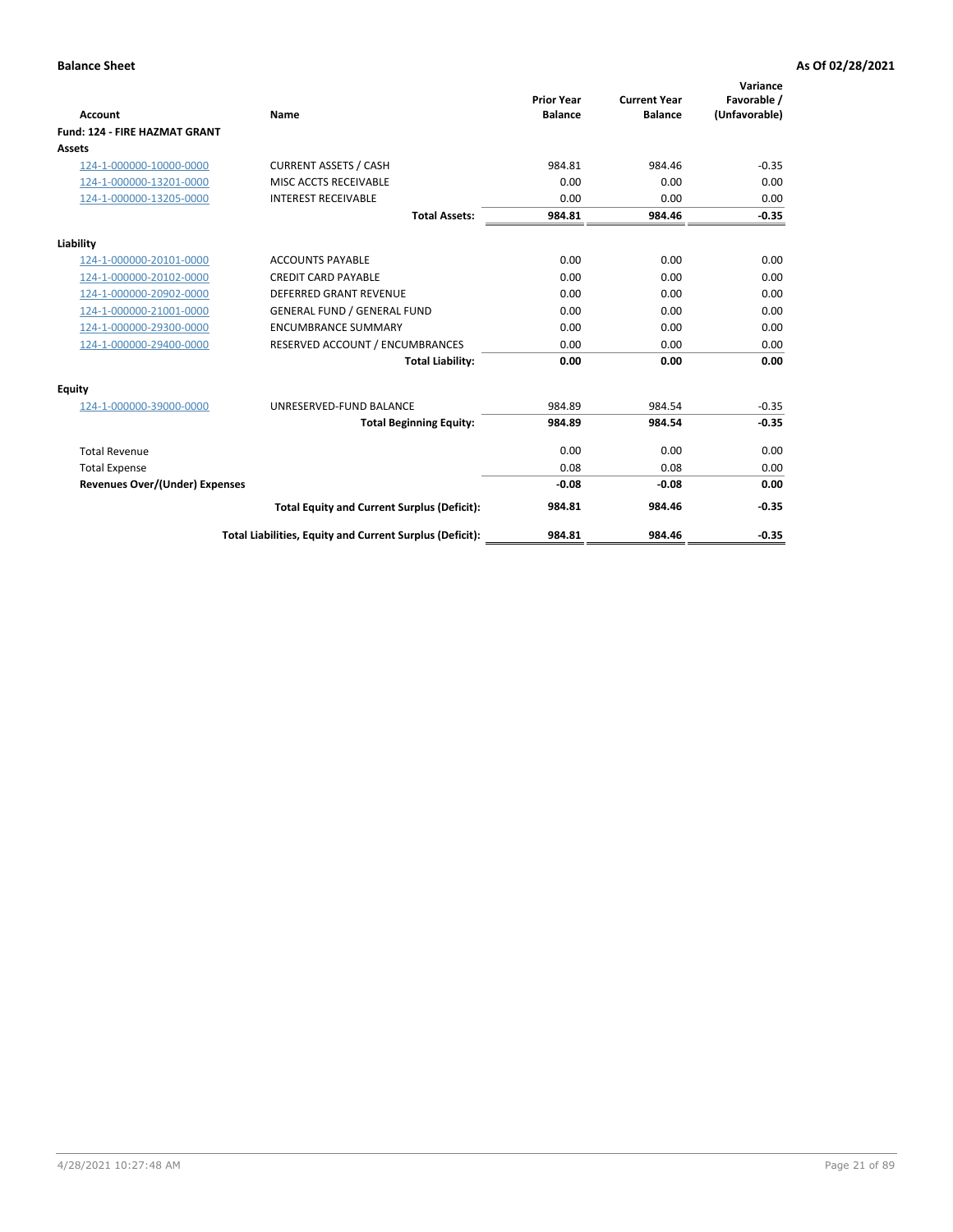| Account                                                   | Name                                                     | <b>Prior Year</b><br><b>Balance</b> | <b>Current Year</b><br><b>Balance</b> | Variance<br>Favorable /<br>(Unfavorable) |
|-----------------------------------------------------------|----------------------------------------------------------|-------------------------------------|---------------------------------------|------------------------------------------|
| <b>Fund: 125 - TRAINING &amp; HUMANITIES TEXAS GRANTS</b> |                                                          |                                     |                                       |                                          |
| <b>Assets</b>                                             |                                                          |                                     |                                       |                                          |
| 125-1-000000-10000-0000                                   | <b>CURRENT ASSETS / CASH</b>                             | 0.00                                | 0.00                                  | 0.00                                     |
| 125-1-000000-13205-0000                                   | <b>INTEREST RECEIVABLE</b>                               | 0.00                                | 0.00                                  | 0.00                                     |
|                                                           | <b>Total Assets:</b>                                     | 0.00                                | 0.00                                  | 0.00                                     |
| Liability                                                 |                                                          |                                     |                                       |                                          |
| 125-1-000000-20101-0000                                   | <b>ACCOUNTS PAYABLE</b>                                  | 0.00                                | 0.00                                  | 0.00                                     |
| 125-1-000000-20102-0000                                   | <b>CREDIT CARD PAYABLE</b>                               | 0.00                                | 0.00                                  | 0.00                                     |
| 125-1-000000-20103-0000                                   | <b>ACCRUED ACCOUNTS PAYABLE</b>                          | 0.00                                | 0.00                                  | 0.00                                     |
| 125-1-000000-20902-0000                                   | <b>DEFERRED GRANT REVENUE</b>                            | 0.00                                | 0.00                                  | 0.00                                     |
| 125-1-000000-29300-0000                                   | <b>ENCUMBRANCE SUMMARY</b>                               | 0.00                                | 0.00                                  | 0.00                                     |
| 125-1-000000-29400-0000                                   | RESERVED ACCOUNT / ENCUMBRANCES                          | 0.00                                | 0.00                                  | 0.00                                     |
|                                                           | <b>Total Liability:</b>                                  | 0.00                                | 0.00                                  | 0.00                                     |
| <b>Equity</b>                                             |                                                          |                                     |                                       |                                          |
| 125-1-000000-39000-0000                                   | UNRESERVED-FUND BALANCE                                  | 0.00                                | 0.00                                  | 0.00                                     |
|                                                           | <b>Total Beginning Equity:</b>                           | 0.00                                | 0.00                                  | 0.00                                     |
| <b>Total Revenue</b>                                      |                                                          | 0.00                                | 0.00                                  | 0.00                                     |
| <b>Total Expense</b>                                      |                                                          | 0.00                                | 0.00                                  | 0.00                                     |
| <b>Revenues Over/(Under) Expenses</b>                     |                                                          | 0.00                                | 0.00                                  | 0.00                                     |
|                                                           | <b>Total Equity and Current Surplus (Deficit):</b>       | 0.00                                | 0.00                                  | 0.00                                     |
|                                                           | Total Liabilities, Equity and Current Surplus (Deficit): | 0.00                                | 0.00                                  | 0.00                                     |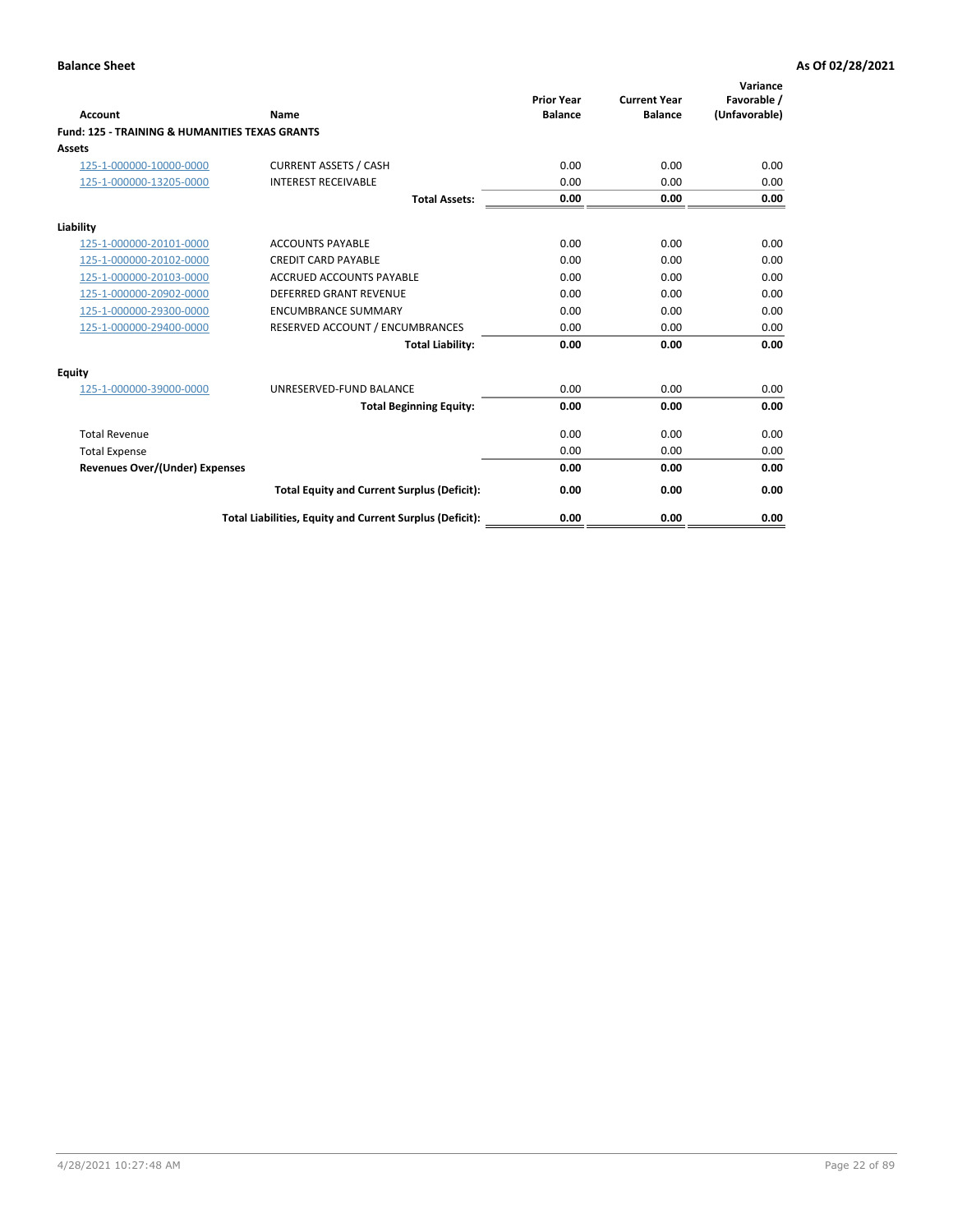| <b>Account</b>                         | Name                                                     | <b>Prior Year</b><br><b>Balance</b> | <b>Current Year</b><br><b>Balance</b> | Variance<br>Favorable /<br>(Unfavorable) |
|----------------------------------------|----------------------------------------------------------|-------------------------------------|---------------------------------------|------------------------------------------|
| <b>Fund: 126 - TIFMAS MOBILIZATION</b> |                                                          |                                     |                                       |                                          |
| Assets                                 |                                                          |                                     |                                       |                                          |
| 126-1-000000-10000-0000                | <b>CURRENT ASSETS / CASH</b>                             | 0.00                                | 0.00                                  | 0.00                                     |
| 126-1-000000-13201-0000                | MISC ACCTS RECEIVABLE                                    | 0.00                                | 0.00                                  | 0.00                                     |
|                                        | <b>Total Assets:</b>                                     | 0.00                                | 0.00                                  | 0.00                                     |
| Liability                              |                                                          |                                     |                                       |                                          |
| 126-1-000000-20101-0000                | <b>ACCOUNTS PAYABLE</b>                                  | 0.00                                | 0.00                                  | 0.00                                     |
| 126-1-000000-20102-0000                | <b>CREDIT CARD PAYABLE</b>                               | 0.00                                | 0.00                                  | 0.00                                     |
| 126-1-000000-39100-0000                | UNRESERVED-RET, EARNINGS                                 | 0.00                                | 0.00                                  | 0.00                                     |
|                                        | <b>Total Liability:</b>                                  | 0.00                                | 0.00                                  | 0.00                                     |
| Equity                                 |                                                          |                                     |                                       |                                          |
| 126-1-000000-39000-0000                | UNRESERVED-FUND BALANCE                                  | 0.00                                | 0.00                                  | 0.00                                     |
|                                        | <b>Total Beginning Equity:</b>                           | 0.00                                | 0.00                                  | 0.00                                     |
| <b>Total Revenue</b>                   |                                                          | 0.00                                | 0.00                                  | 0.00                                     |
| <b>Total Expense</b>                   |                                                          | 0.00                                | 0.00                                  | 0.00                                     |
| <b>Revenues Over/(Under) Expenses</b>  |                                                          | 0.00                                | 0.00                                  | 0.00                                     |
|                                        | <b>Total Equity and Current Surplus (Deficit):</b>       | 0.00                                | 0.00                                  | 0.00                                     |
|                                        | Total Liabilities, Equity and Current Surplus (Deficit): | 0.00                                | 0.00                                  | 0.00                                     |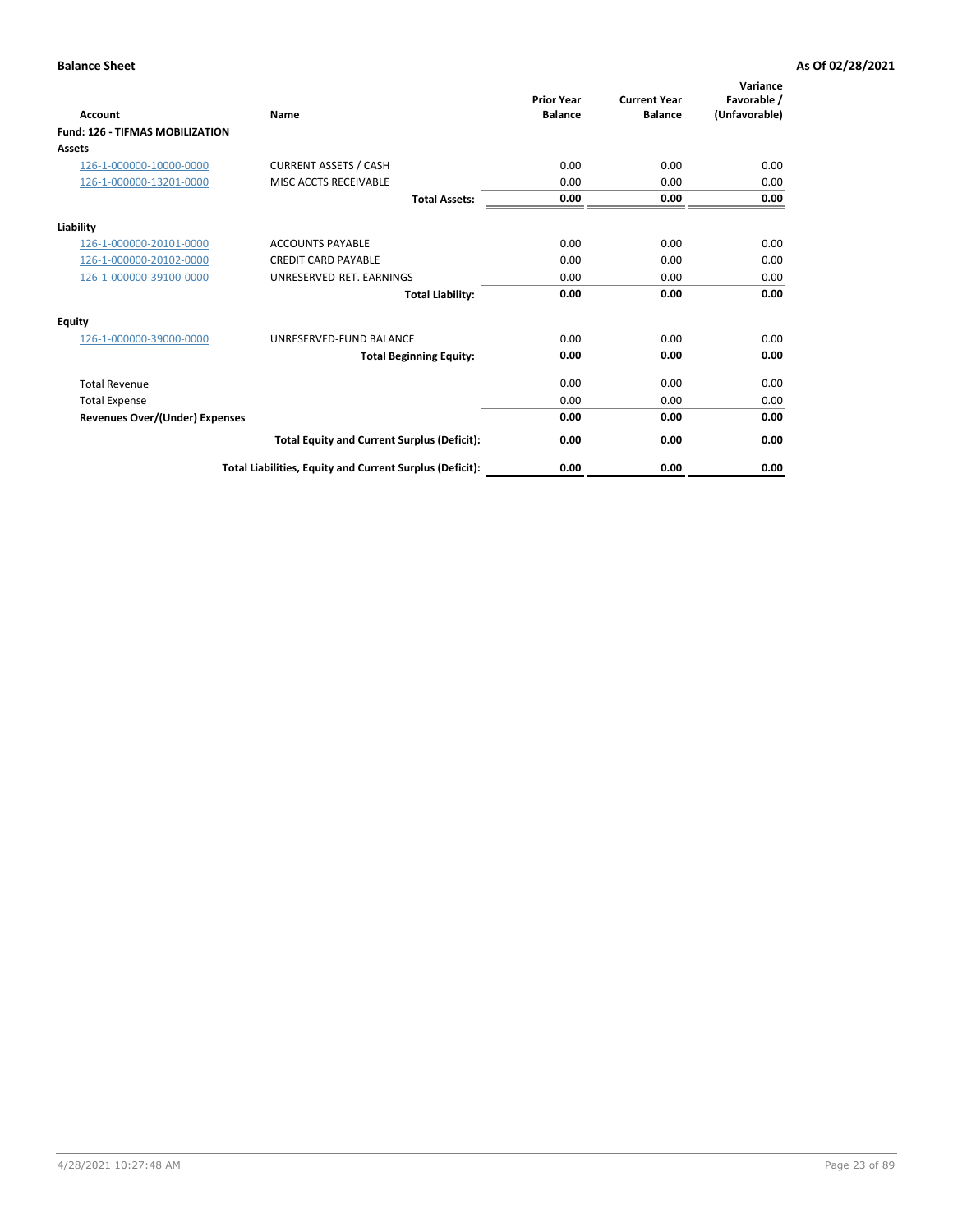| Account                               | Name                                                     | <b>Prior Year</b><br><b>Balance</b> | <b>Current Year</b><br><b>Balance</b> | Variance<br>Favorable /<br>(Unfavorable) |
|---------------------------------------|----------------------------------------------------------|-------------------------------------|---------------------------------------|------------------------------------------|
| Fund: 127 - FIRE GRANT                |                                                          |                                     |                                       |                                          |
| Assets                                |                                                          |                                     |                                       |                                          |
| 127-1-000000-10000-0000               | <b>CURRENT ASSETS / CASH</b>                             | 0.00                                | 0.00                                  | 0.00                                     |
| 127-1-000000-13201-0000               | MISC ACCTS RECEIVABLE                                    | 0.00                                | 0.00                                  | 0.00                                     |
|                                       | <b>Total Assets:</b>                                     | 0.00                                | 0.00                                  | 0.00                                     |
| Liability                             |                                                          |                                     |                                       |                                          |
| 127-1-000000-20101-0000               | <b>ACCOUNTS PAYABLE</b>                                  | 0.00                                | 0.00                                  | 0.00                                     |
|                                       | <b>Total Liability:</b>                                  | 0.00                                | 0.00                                  | 0.00                                     |
| <b>Equity</b>                         |                                                          |                                     |                                       |                                          |
| 127-1-000000-39000-0000               | UNRESERVED-FUND BALANCE                                  | 0.00                                | 0.00                                  | 0.00                                     |
|                                       | <b>Total Beginning Equity:</b>                           | 0.00                                | 0.00                                  | 0.00                                     |
| <b>Total Revenue</b>                  |                                                          | 0.00                                | 0.00                                  | 0.00                                     |
| <b>Total Expense</b>                  |                                                          | 0.00                                | 0.00                                  | 0.00                                     |
| <b>Revenues Over/(Under) Expenses</b> |                                                          | 0.00                                | 0.00                                  | 0.00                                     |
|                                       | <b>Total Equity and Current Surplus (Deficit):</b>       | 0.00                                | 0.00                                  | 0.00                                     |
|                                       | Total Liabilities, Equity and Current Surplus (Deficit): | 0.00                                | 0.00                                  | 0.00                                     |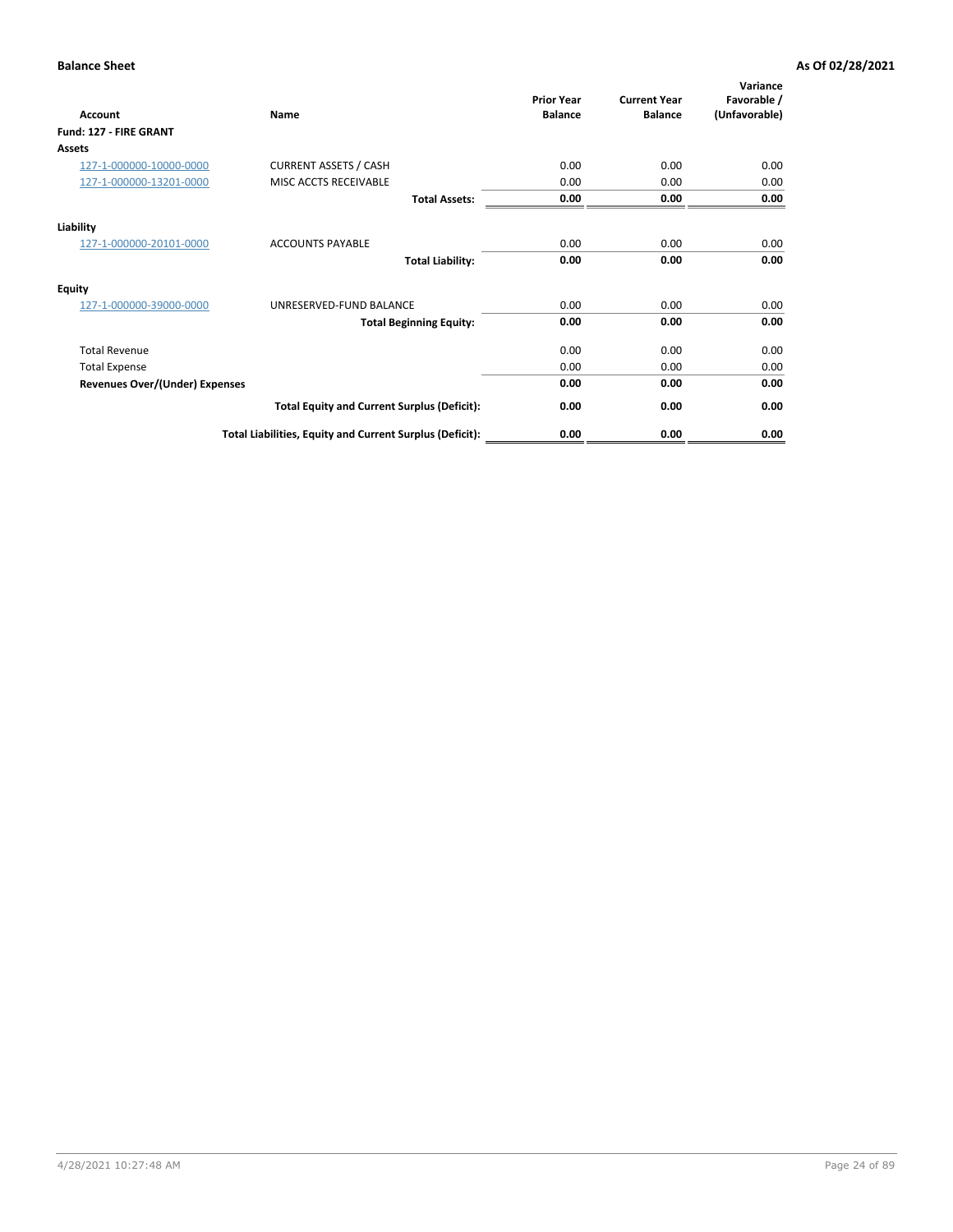| <b>Account</b>                        | Name                                                     | <b>Prior Year</b><br><b>Balance</b> | <b>Current Year</b><br><b>Balance</b> | Variance<br>Favorable /<br>(Unfavorable) |
|---------------------------------------|----------------------------------------------------------|-------------------------------------|---------------------------------------|------------------------------------------|
| Fund: 140 - DEBT SERVICE FUND         |                                                          |                                     |                                       |                                          |
| Assets                                |                                                          |                                     |                                       |                                          |
| 140-1-000000-10000-0000               | <b>CURRENT ASSETS / CASH</b>                             | 317,051.48                          | $-10,820.99$                          | $-327,872.47$                            |
| 140-1-000000-12101-0000               | <b>BOND ISSUANCE COSTS</b>                               | 0.00                                | 0.00                                  | 0.00                                     |
| 140-1-000000-13101-0000               | <b>TAX RECEIVABLE-CURRENT</b>                            | 201,707.91                          | -4,888,532.36                         | $-5,090,240.27$                          |
| 140-1-000000-13102-0000               | <b>TAXES REC-DELINQUENT</b>                              | 269,875.58                          | 198,010.31                            | $-71,865.27$                             |
| 140-1-000000-13103-0000               | ALLOW FOR UNCOLLECT TAXES                                | $-54,945.75$                        | $-16,827.27$                          | 38,118.48                                |
| 140-1-000000-13203-0000               | NON-CURRENT ASSETS / PREPAYMENTS                         | 0.00                                | 0.00                                  | 0.00                                     |
| 140-1-000000-13205-0000               | <b>INTEREST RECEIVABLE</b>                               | 0.00                                | 0.00                                  | 0.00                                     |
| 140-1-000000-13221-0000               | MISC A/R - PROPERTY TAXES                                | 61,071.99                           | 60,048.08                             | $-1,023.91$                              |
|                                       | <b>Total Assets:</b>                                     | 794,761.21                          | -4,658,122.23                         | $-5,452,883.44$                          |
| Liability                             |                                                          |                                     |                                       |                                          |
| 140-1-000000-20101-0000               | <b>ACCOUNTS PAYABLE</b>                                  | 0.00                                | 0.00                                  | 0.00                                     |
| 140-1-000000-20102-0000               | <b>CREDIT CARD PAYABLE</b>                               | 0.00                                | 0.00                                  | 0.00                                     |
| 140-1-000000-20103-0000               | ACCRUED ACCOUNTS PAYABLE                                 | 0.00                                | 0.00                                  | 0.00                                     |
| 140-1-000000-20108-0000               | <b>MATURED BONDS PAYABLE</b>                             | 0.00                                | 0.00                                  | 0.00                                     |
| 140-1-000000-20111-0000               | MATURED INTEREST PAYABLE                                 | 0.00                                | 0.00                                  | 0.00                                     |
| 140-1-000000-20112-0000               | <b>ACCRUED INTEREST PAYABLE</b>                          | 0.00                                | 0.00                                  | 0.00                                     |
| 140-1-000000-20203-0000               | <b>DEFERRED TAX REVENUE</b>                              | 406,308.77                          | $-4,717,528.38$                       | 5,123,837.15                             |
| 140-1-000000-21001-0000               | <b>GENERAL FUND / GENERAL FUND</b>                       | 0.00                                | 0.00                                  | 0.00                                     |
| 140-1-000000-21040-0000               | DUE TO / GENERAL CIP FUND                                | 0.00                                | 0.00                                  | 0.00                                     |
| 140-1-000000-29300-0000               | <b>ENCUMBRANCE SUMMARY</b>                               | 0.00                                | 0.00                                  | 0.00                                     |
| 140-1-000000-29400-0000               | RESERVED ACCOUNT / ENCUMBRANCES                          | 0.00                                | 0.00                                  | 0.00                                     |
|                                       | <b>Total Liability:</b>                                  | 406,308.77                          | $-4,717,528.38$                       | 5,123,837.15                             |
| Equity                                |                                                          |                                     |                                       |                                          |
| 140-1-000000-39000-0000               | UNRESERVED-FUND BALANCE                                  | 981,993.42                          | 603,204.23                            | -378,789.19                              |
|                                       | <b>Total Beginning Equity:</b>                           | 981,993.42                          | 603,204.23                            | -378,789.19                              |
| <b>Total Revenue</b>                  |                                                          | 5,673,181.93                        | 5,630,814.89                          | $-42,367.04$                             |
| <b>Total Expense</b>                  |                                                          | 6,266,722.91                        | 6,174,612.97                          | 92,109.94                                |
| <b>Revenues Over/(Under) Expenses</b> |                                                          | -593,540.98                         | -543,798.08                           | 49,742.90                                |
|                                       | <b>Total Equity and Current Surplus (Deficit):</b>       | 388,452.44                          | 59,406.15                             | -329,046.29                              |
|                                       | Total Liabilities, Equity and Current Surplus (Deficit): | 794,761.21                          | $-4,658,122.23$                       | $-5,452,883.44$                          |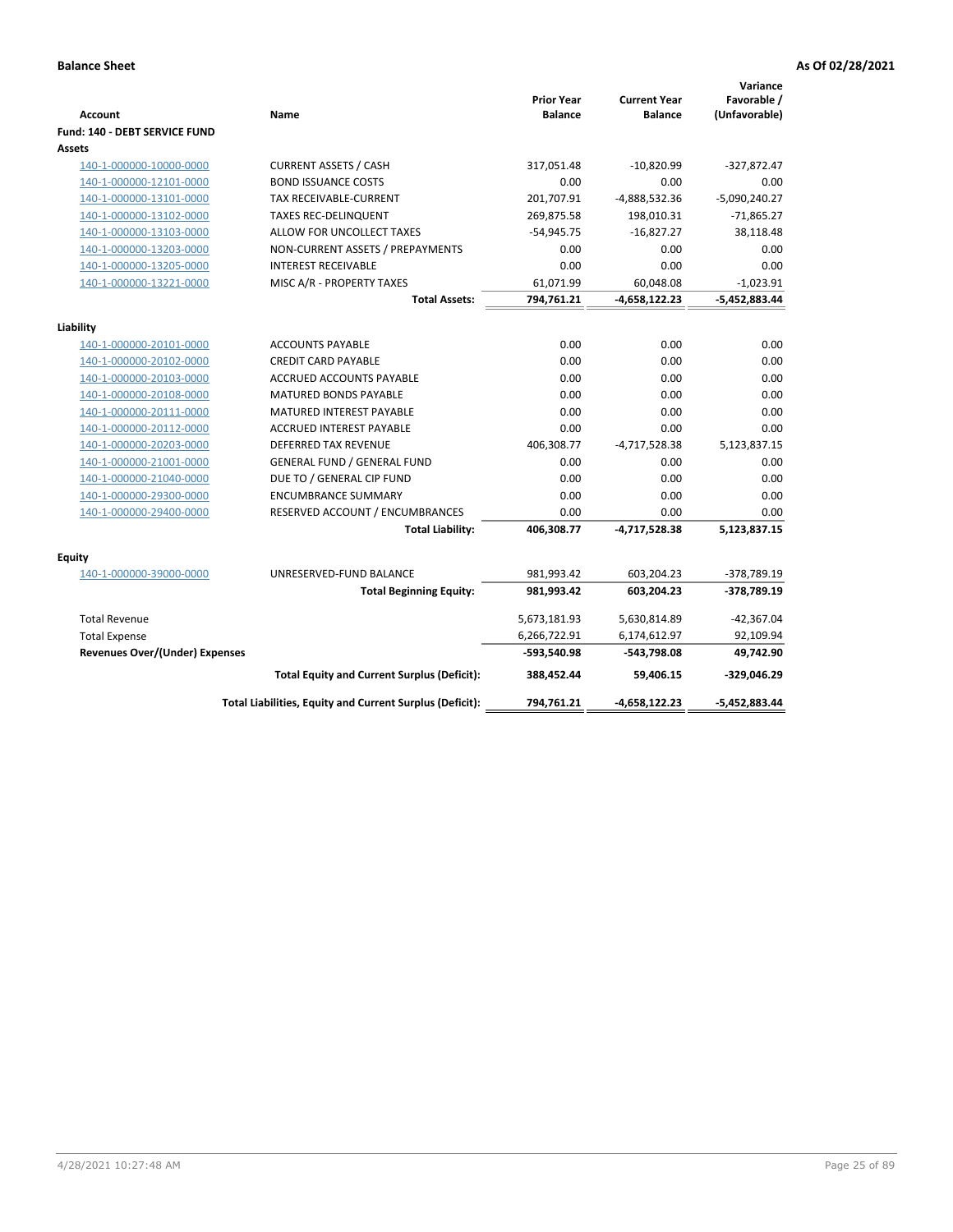|                                                     |                                                          | <b>Prior Year</b> | <b>Current Year</b> | Variance<br>Favorable / |
|-----------------------------------------------------|----------------------------------------------------------|-------------------|---------------------|-------------------------|
| <b>Account</b>                                      | Name                                                     | <b>Balance</b>    | <b>Balance</b>      | (Unfavorable)           |
| <b>Fund: 160 - GENERAL CAPITAL IMPROVEMENT FUND</b> |                                                          |                   |                     |                         |
| <b>Assets</b>                                       |                                                          |                   |                     |                         |
| 160-1-000000-10000-0000                             | <b>CURRENT ASSETS / CASH</b>                             | 2,913,274.24      | 2,629,547.51        | $-283,726.73$           |
| 160-1-000000-11402-0000                             | 2002 CO'S                                                | 255,987.97        | 256,571.09          | 583.12                  |
| 160-1-000000-11514-0000                             | EXCHANGE BLDG - TX DAILY ACCOUNT 1157                    | 228,778.85        | 229,470.84          | 691.99                  |
| 160-1-000000-11515-0000                             | 2019 GO STREET BOND PROCEEDS - TX TERN                   | 14,918,377.21     | 10,974,294.62       | -3,944,082.59           |
| 160-1-000000-11517-0000                             | <b>EXCHANGE BLDG - TX TERM</b>                           | 0.00              | 0.00                | 0.00                    |
| 160-1-000000-11520-0000                             | <b>CERTIFICATES OF DEPOSIT</b>                           | 0.00              | 0.00                | 0.00                    |
| 160-1-000000-11602-0000                             | 2001 CO                                                  | 0.00              | 0.00                | 0.00                    |
| 160-1-000000-11603-0000                             | 2001-A CO'S                                              | 77,376.34         | 77,567.85           | 191.51                  |
| 160-1-000000-13201-0000                             | MISC ACCTS RECEIVABLE                                    | 7,311.00          | 7,311.00            | 0.00                    |
| 160-1-000000-13205-0000                             | <b>INTEREST RECEIVABLE</b>                               | 0.00              | 0.00                | 0.00                    |
| 160-1-000000-14035-0000                             | DEBT SERVICE / DEBT SERVICE FUND                         | 0.00              | 0.00                | 0.00                    |
|                                                     | <b>Total Assets:</b>                                     | 18,401,105.61     | 14,174,762.91       | -4,226,342.70           |
|                                                     |                                                          |                   |                     |                         |
| Liability                                           |                                                          |                   |                     |                         |
| 160-1-000000-20101-0000                             | <b>ACCOUNTS PAYABLE</b>                                  | 0.00              | 0.00                | 0.00                    |
| 160-1-000000-20102-0000                             | <b>CREDIT CARD PAYABLE</b>                               | 0.00              | 0.00                | 0.00                    |
| 160-1-000000-20103-0000                             | ACCRUED ACCOUNTS PAYABLE                                 | 0.00              | 0.00                | 0.00                    |
| 160-1-000000-20113-0000                             | <b>DEVELOPERS ESCROW</b>                                 | 0.00              | 0.00                | 0.00                    |
| 160-1-000000-20139-0000                             | RETAINAGES PAYABLE                                       | 9,697.77          | 250,300.42          | $-240,602.65$           |
| 160-1-000000-20902-0000                             | DEFERRED GRANT REVENUE                                   | 0.00              | 0.00                | 0.00                    |
| 160-1-000000-21001-0000                             | <b>GENERAL FUND / GENERAL FUND</b>                       | 0.00              | 0.00                | 0.00                    |
| 160-1-000000-21035-0000                             | DEBT SERVICE / DUE TO DEBT SERVICE                       | 0.00              | 0.00                | 0.00                    |
| 160-1-000000-21101-0000                             | ENTERPRISE / WTR/WWTR UTILITY FUND                       | 0.00              | 0.00                | 0.00                    |
| 160-1-000000-29300-0000                             | <b>ENCUMBRANCE SUMMARY</b>                               | 0.00              | 0.00                | 0.00                    |
| 160-1-000000-29400-0100                             | RESERVED ACCOUNT / ENCUMBRANCES                          | 0.00              | 0.00                | 0.00                    |
|                                                     | <b>Total Liability:</b>                                  | 9,697.77          | 250,300.42          | $-240,602.65$           |
| <b>Equity</b>                                       |                                                          |                   |                     |                         |
| 160-1-000000-39000-0000                             | UNRESERVED-FUND BALANCE                                  | 3,121,492.13      | 17,988,577.88       | 14,867,085.75           |
|                                                     | <b>Total Beginning Equity:</b>                           | 3,121,492.13      | 17,988,577.88       | 14,867,085.75           |
|                                                     |                                                          |                   |                     |                         |
| <b>Total Revenue</b>                                |                                                          | 15,863,822.41     | 1,070,289.10        | $-14,793,533.31$        |
| <b>Total Expense</b>                                |                                                          | 593,906.70        | 5,134,404.49        | -4,540,497.79           |
| <b>Revenues Over/(Under) Expenses</b>               |                                                          | 15,269,915.71     | -4,064,115.39       | -19,334,031.10          |
|                                                     | <b>Total Equity and Current Surplus (Deficit):</b>       | 18,391,407.84     | 13,924,462.49       | $-4,466,945.35$         |
|                                                     | Total Liabilities, Equity and Current Surplus (Deficit): | 18,401,105.61     | 14,174,762.91       | -4,226,342.70           |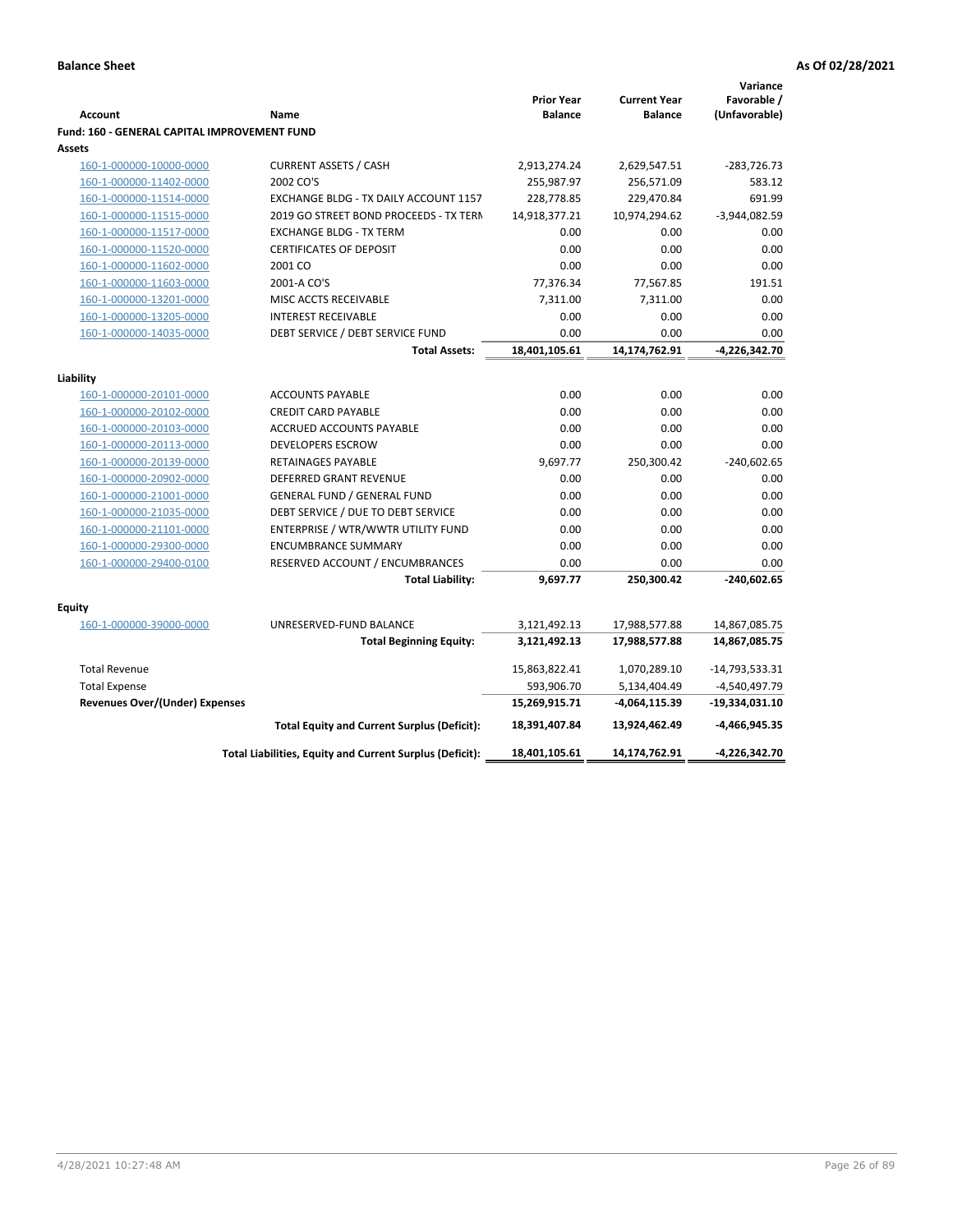| <b>Account</b>                       | Name                                                     | <b>Prior Year</b><br><b>Balance</b> | <b>Current Year</b><br><b>Balance</b> | Variance<br>Favorable /<br>(Unfavorable) |
|--------------------------------------|----------------------------------------------------------|-------------------------------------|---------------------------------------|------------------------------------------|
| Fund: 161 - STREET CONSTRUCTION FUND |                                                          |                                     |                                       |                                          |
| Assets                               |                                                          |                                     |                                       |                                          |
| 161-1-000000-10000-0000              | <b>CURRENT ASSETS / CASH</b>                             | 872,749.12                          | $-359,430.64$                         | $-1,232,179.76$                          |
| 161-1-000000-11003-0000              | 2010 CO'S                                                | 0.00                                | 0.00                                  | 0.00                                     |
| 161-1-000000-13205-0000              | <b>INTEREST RECEIVABLE</b>                               | 0.00                                | 0.00                                  | 0.00                                     |
| 161-1-000000-14035-0000              | DEBT SERVICE / DEBT SERVICE FUND                         | 0.00                                | 0.00                                  | 0.00                                     |
|                                      | <b>Total Assets:</b>                                     | 872,749.12                          | $-359,430.64$                         | $-1,232,179.76$                          |
| Liability                            |                                                          |                                     |                                       |                                          |
| 161-1-000000-20101-0000              | <b>ACCOUNTS PAYABLE</b>                                  | 0.00                                | 0.00                                  | 0.00                                     |
| 161-1-000000-20102-0000              | <b>CREDIT CARD PAYABLE</b>                               | 0.00                                | 0.00                                  | 0.00                                     |
| 161-1-000000-20103-0000              | <b>ACCRUED ACCOUNTS PAYABLE</b>                          | 0.00                                | 0.00                                  | 0.00                                     |
| 161-1-000000-20139-0000              | <b>RETAINAGES PAYABLE</b>                                | 0.00                                | 61,171.92                             | $-61,171.92$                             |
| 161-1-000000-21001-0000              | <b>GENERAL FUND / GENERAL FUND</b>                       | 0.00                                | 0.00                                  | 0.00                                     |
| 161-1-000000-21035-0000              | DEBT SERVICE / DUE TO DEBT SERVICE                       | 0.00                                | 0.00                                  | 0.00                                     |
| 161-1-000000-29300-0000              | <b>ENCUMBRANCE SUMMARY</b>                               | 0.00                                | 0.00                                  | 0.00                                     |
| 161-1-000000-29400-0100              | RESERVED ACCOUNT / ENCUMBRANCES                          | 0.00                                | 0.00                                  | 0.00                                     |
|                                      | <b>Total Liability:</b>                                  | 0.00                                | 61.171.92                             | $-61,171.92$                             |
| Equity                               |                                                          |                                     |                                       |                                          |
| 161-1-000000-39000-0000              | UNRESERVED-FUND BALANCE                                  | 869,625.59                          | 657,106.80                            | $-212,518.79$                            |
|                                      | <b>Total Beginning Equity:</b>                           | 869,625.59                          | 657,106.80                            | $-212,518.79$                            |
| <b>Total Revenue</b>                 |                                                          | 3,223.19                            | 79.94                                 | $-3,143.25$                              |
| <b>Total Expense</b>                 |                                                          | 99.66                               | 1,077,789.30                          | $-1,077,689.64$                          |
| Revenues Over/(Under) Expenses       |                                                          | 3,123.53                            | $-1,077,709.36$                       | $-1,080,832.89$                          |
|                                      | <b>Total Equity and Current Surplus (Deficit):</b>       | 872,749.12                          | -420,602.56                           | $-1,293,351.68$                          |
|                                      | Total Liabilities, Equity and Current Surplus (Deficit): | 872,749.12                          | $-359,430.64$                         | $-1,232,179.76$                          |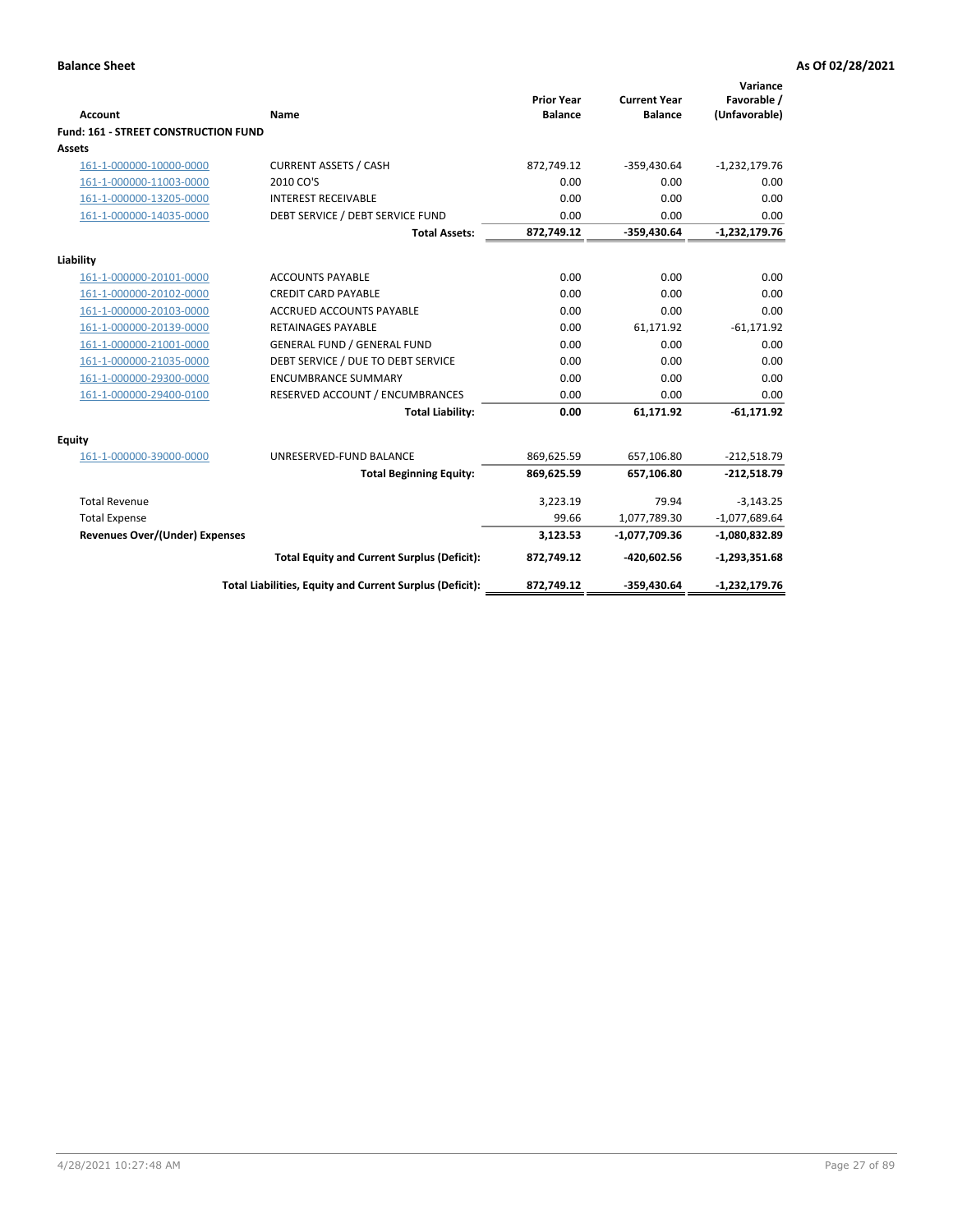| Account                                         | Name                                                     | <b>Prior Year</b><br><b>Balance</b> | <b>Current Year</b><br><b>Balance</b> | Variance<br>Favorable /<br>(Unfavorable) |
|-------------------------------------------------|----------------------------------------------------------|-------------------------------------|---------------------------------------|------------------------------------------|
| <b>Fund: 162 - GRAHAM PARK RENOVATIONS FUND</b> |                                                          |                                     |                                       |                                          |
| <b>Assets</b>                                   |                                                          |                                     |                                       |                                          |
| 162-1-000000-10000-0000                         | <b>CURRENT ASSETS / CASH</b>                             | 0.00                                | 0.00                                  | 0.00                                     |
| 162-1-000000-13201-0000                         | MISC ACCTS RECEIVABLE                                    | 0.00                                | 0.00                                  | 0.00                                     |
|                                                 | <b>Total Assets:</b>                                     | 0.00                                | 0.00                                  | 0.00                                     |
| Liability                                       |                                                          |                                     |                                       |                                          |
| 162-1-000000-20101-0000                         | <b>ACCOUNTS PAYABLE</b>                                  | 0.00                                | 0.00                                  | 0.00                                     |
| 162-1-000000-20139-0000                         | <b>RETAINAGES PAYABLE</b>                                | 0.00                                | 0.00                                  | 0.00                                     |
| 162-1-000000-20202-0000                         | <b>DEFERRED REVENUE</b>                                  | 0.00                                | 0.00                                  | 0.00                                     |
| 162-1-000000-29300-0000                         | <b>ENCUMBRANCE SUMMARY</b>                               | 0.00                                | 0.00                                  | 0.00                                     |
| 162-1-000000-29400-0000                         | RESERVED ACCOUNT / ENCUMBRANCES                          | 0.00                                | 0.00                                  | 0.00                                     |
|                                                 | <b>Total Liability:</b>                                  | 0.00                                | 0.00                                  | 0.00                                     |
| Equity                                          |                                                          |                                     |                                       |                                          |
| 162-1-000000-39000-0000                         | UNRESERVED-FUND BALANCE                                  | 0.00                                | 0.00                                  | 0.00                                     |
|                                                 | <b>Total Beginning Equity:</b>                           | 0.00                                | 0.00                                  | 0.00                                     |
| <b>Total Revenue</b>                            |                                                          | 0.00                                | 0.00                                  | 0.00                                     |
| <b>Total Expense</b>                            |                                                          | 0.00                                | 0.00                                  | 0.00                                     |
| <b>Revenues Over/(Under) Expenses</b>           |                                                          | 0.00                                | 0.00                                  | 0.00                                     |
|                                                 | <b>Total Equity and Current Surplus (Deficit):</b>       | 0.00                                | 0.00                                  | 0.00                                     |
|                                                 | Total Liabilities, Equity and Current Surplus (Deficit): | 0.00                                | 0.00                                  | 0.00                                     |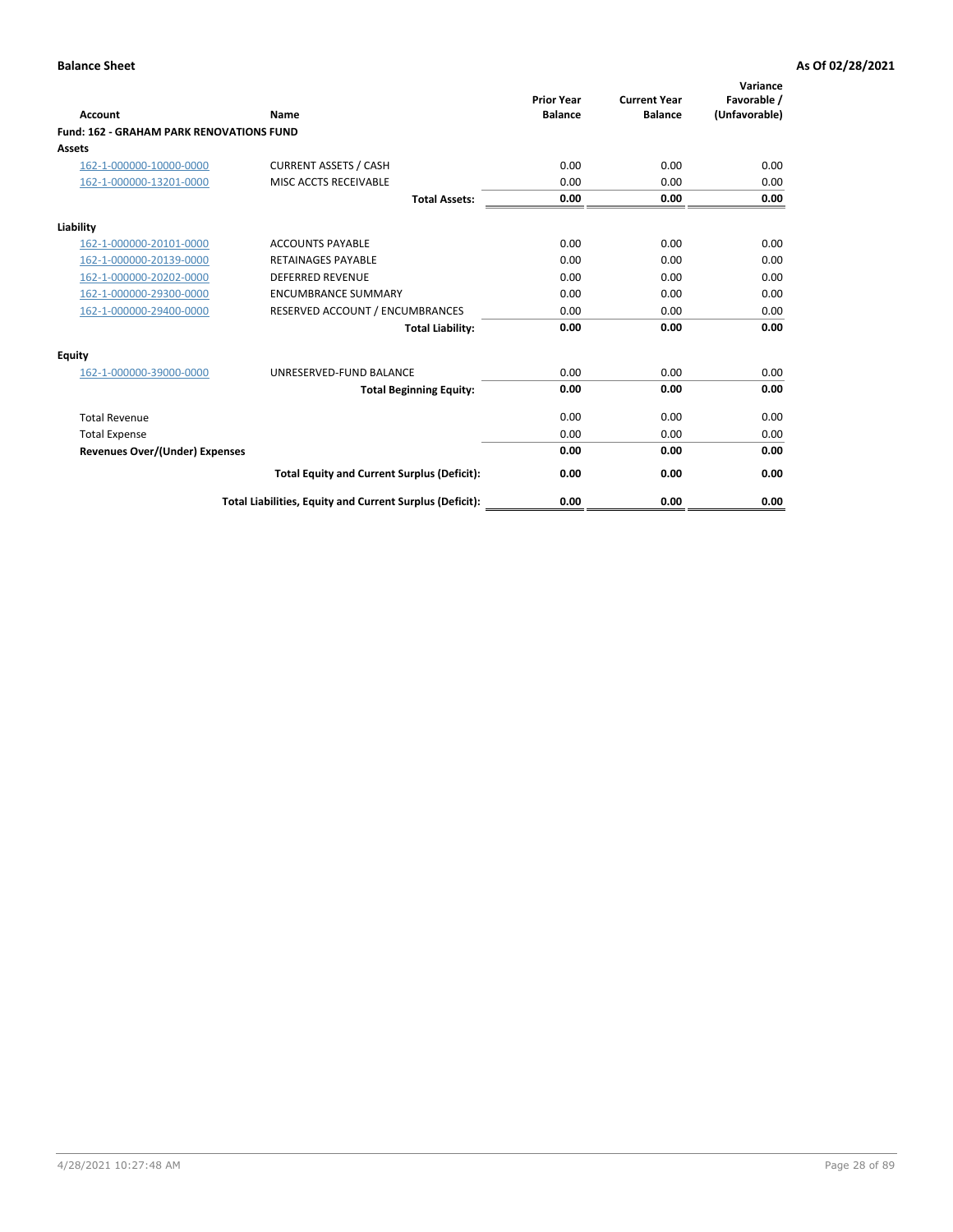| Account                               | Name                                                     | <b>Prior Year</b><br><b>Balance</b> | <b>Current Year</b><br><b>Balance</b> | Variance<br>Favorable /<br>(Unfavorable) |
|---------------------------------------|----------------------------------------------------------|-------------------------------------|---------------------------------------|------------------------------------------|
| Fund: 163 - SECO STIMULAS BLOCK GRANT |                                                          |                                     |                                       |                                          |
| <b>Assets</b>                         |                                                          |                                     |                                       |                                          |
| 163-1-000000-10000-0000               | <b>CURRENT ASSETS / CASH</b>                             | 0.00                                | 0.00                                  | 0.00                                     |
| 163-1-000000-13201-0000               | MISC ACCTS RECEIVABLE                                    | 0.00                                | 0.00                                  | 0.00                                     |
| 163-1-000000-13205-0000               | <b>INTEREST RECEIVABLE</b>                               | 0.00                                | 0.00                                  | 0.00                                     |
|                                       | <b>Total Assets:</b>                                     | 0.00                                | 0.00                                  | 0.00                                     |
| Liability                             |                                                          |                                     |                                       |                                          |
| 163-1-000000-20101-0000               | <b>ACCOUNTS PAYABLE</b>                                  | 0.00                                | 0.00                                  | 0.00                                     |
| 163-1-000000-20102-0000               | <b>CREDIT CARD PAYABLE</b>                               | 0.00                                | 0.00                                  | 0.00                                     |
| 163-1-000000-20103-0000               | <b>ACCRUED ACCOUNTS PAYABLE</b>                          | 0.00                                | 0.00                                  | 0.00                                     |
| 163-1-000000-20139-0000               | <b>RETAINAGES PAYABLE</b>                                | 0.00                                | 0.00                                  | 0.00                                     |
| 163-1-000000-20902-0000               | DEFERRED GRANT REVENUE                                   | 0.00                                | 0.00                                  | 0.00                                     |
| 163-1-000000-29300-0000               | <b>ENCUMBRANCE SUMMARY</b>                               | 0.00                                | 0.00                                  | 0.00                                     |
| 163-1-000000-29400-0100               | RESERVED ACCOUNT / ENCUMBRANCES                          | 0.00                                | 0.00                                  | 0.00                                     |
|                                       | <b>Total Liability:</b>                                  | 0.00                                | 0.00                                  | 0.00                                     |
| <b>Equity</b>                         |                                                          |                                     |                                       |                                          |
| 163-1-000000-39000-0000               | UNRESERVED-FUND BALANCE                                  | 0.00                                | 0.00                                  | 0.00                                     |
|                                       | <b>Total Beginning Equity:</b>                           | 0.00                                | 0.00                                  | 0.00                                     |
| <b>Total Revenue</b>                  |                                                          | 0.00                                | 0.00                                  | 0.00                                     |
| <b>Total Expense</b>                  |                                                          | 0.00                                | 0.00                                  | 0.00                                     |
| <b>Revenues Over/(Under) Expenses</b> |                                                          | 0.00                                | 0.00                                  | 0.00                                     |
|                                       | <b>Total Equity and Current Surplus (Deficit):</b>       | 0.00                                | 0.00                                  | 0.00                                     |
|                                       | Total Liabilities, Equity and Current Surplus (Deficit): | 0.00                                | 0.00                                  | 0.00                                     |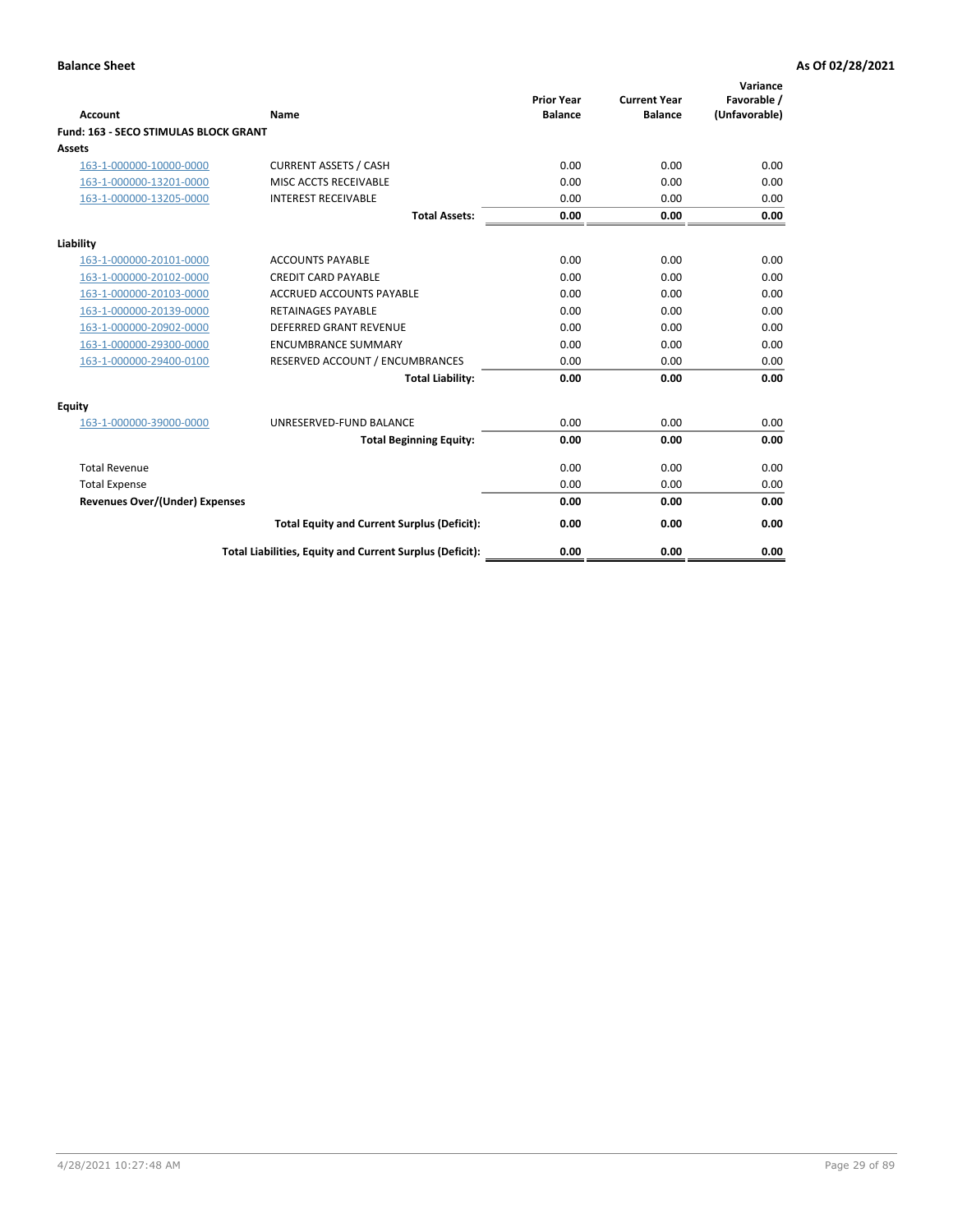| <b>Account</b>                        | <b>Name</b>                                              | <b>Prior Year</b><br><b>Balance</b> | <b>Current Year</b><br><b>Balance</b> | Variance<br>Favorable /<br>(Unfavorable) |
|---------------------------------------|----------------------------------------------------------|-------------------------------------|---------------------------------------|------------------------------------------|
| Fund: 164 - 2013 CO CAPITAL FUND      |                                                          |                                     |                                       |                                          |
| Assets                                |                                                          |                                     |                                       |                                          |
| 164-1-000000-10000-0000               | <b>CURRENT ASSETS / CASH</b>                             | 32,654.19                           | 32,894.95                             | 240.76                                   |
| 164-1-000000-11508-0000               | 2013 CO'S PROJ CONST                                     | 2,079.17                            | 2,085.47                              | 6.30                                     |
| 164-1-000000-11509-0000               | 2013 CO'S DEBT SERVICE                                   | 0.00                                | 0.00                                  | 0.00                                     |
| 164-1-000000-13205-0000               | <b>INTEREST RECEIVABLE</b>                               | 0.00                                | 0.00                                  | 0.00                                     |
| 164-1-000000-14035-0000               | DEBT SERVICE / DEBT SERVICE FUND                         | 0.00                                | 0.00                                  | 0.00                                     |
|                                       | <b>Total Assets:</b>                                     | 34,733.36                           | 34,980.42                             | 247.06                                   |
| Liability                             |                                                          |                                     |                                       |                                          |
| 164-1-000000-20101-0000               | <b>ACCOUNTS PAYABLE</b>                                  | 0.00                                | 0.00                                  | 0.00                                     |
| 164-1-000000-20102-0000               | <b>CREDIT CARD PAYABLE</b>                               | 0.00                                | 0.00                                  | 0.00                                     |
| 164-1-000000-20103-0000               | <b>ACCRUED ACCOUNTS PAYABLE</b>                          | 0.00                                | 0.00                                  | 0.00                                     |
| 164-1-000000-20139-0000               | <b>RETAINAGES PAYABLE</b>                                | 0.00                                | 0.00                                  | 0.00                                     |
| 164-1-000000-21001-0000               | <b>GENERAL FUND / GENERAL FUND</b>                       | 0.00                                | 0.00                                  | 0.00                                     |
| 164-1-000000-21035-0000               | DEBT SERVICE / DUE TO DEBT SERVICE                       | 0.00                                | 0.00                                  | 0.00                                     |
| 164-1-000000-29300-0000               | <b>ENCUMBRANCE SUMMARY</b>                               | 0.00                                | 0.00                                  | 0.00                                     |
| 164-1-000000-29400-0100               | RESERVED ACCOUNT / ENCUMBRANCES                          | 0.00                                | 0.00                                  | 0.00                                     |
|                                       | <b>Total Liability:</b>                                  | 0.00                                | 0.00                                  | 0.00                                     |
| Equity                                |                                                          |                                     |                                       |                                          |
| 164-1-000000-39000-0000               | UNRESERVED-FUND BALANCE                                  | 34,601.73                           | 34,976.69                             | 374.96                                   |
|                                       | <b>Total Beginning Equity:</b>                           | 34,601.73                           | 34,976.69                             | 374.96                                   |
| <b>Total Revenue</b>                  |                                                          | 135.36                              | 6.51                                  | $-128.85$                                |
| <b>Total Expense</b>                  |                                                          | 3.73                                | 2.78                                  | 0.95                                     |
| <b>Revenues Over/(Under) Expenses</b> |                                                          | 131.63                              | 3.73                                  | $-127.90$                                |
|                                       | <b>Total Equity and Current Surplus (Deficit):</b>       | 34,733.36                           | 34,980.42                             | 247.06                                   |
|                                       | Total Liabilities, Equity and Current Surplus (Deficit): | 34,733.36                           | 34,980.42                             | 247.06                                   |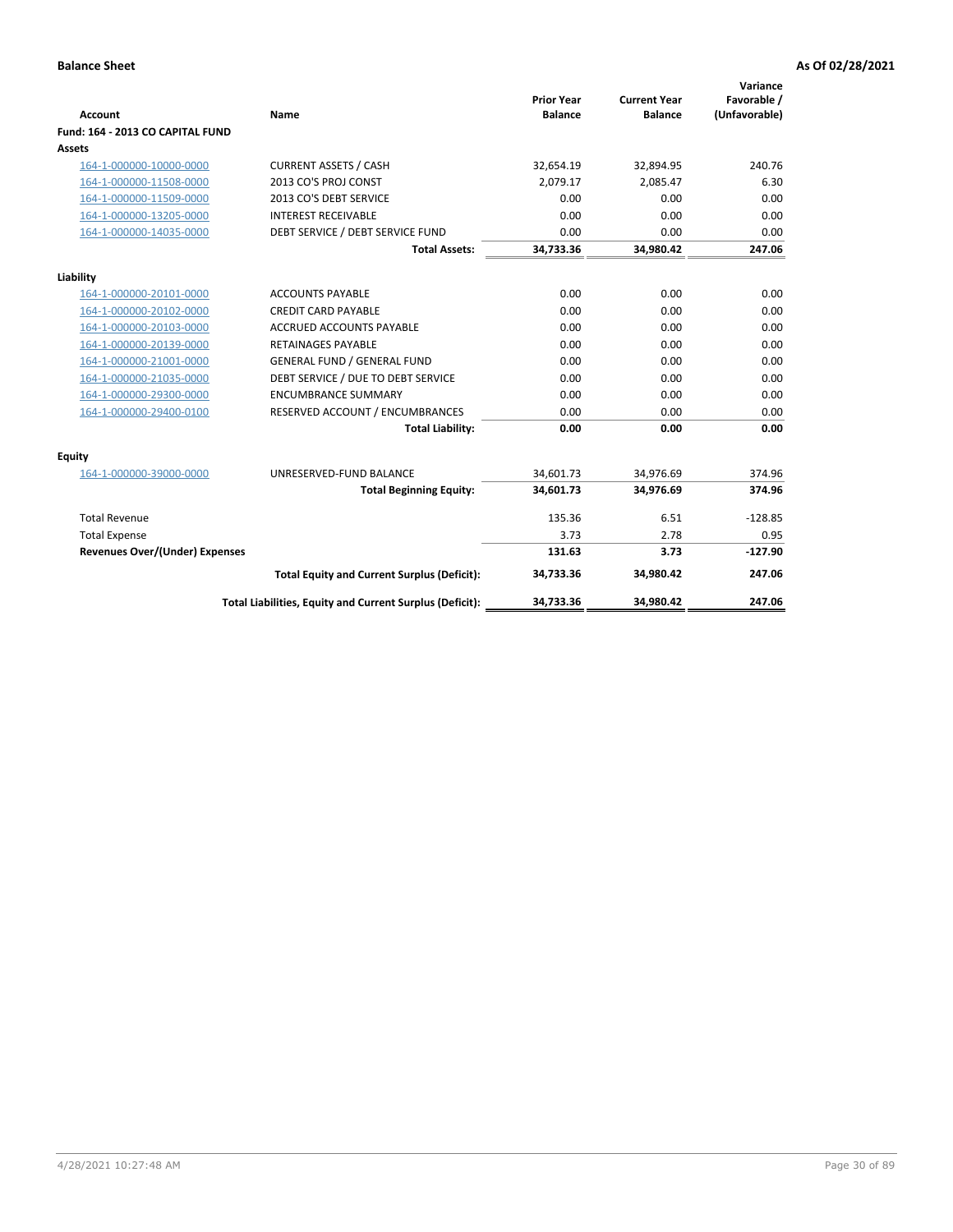| <b>Account</b>                        | Name                                                     | <b>Prior Year</b><br><b>Balance</b> | <b>Current Year</b><br><b>Balance</b> | Variance<br>Favorable /<br>(Unfavorable) |
|---------------------------------------|----------------------------------------------------------|-------------------------------------|---------------------------------------|------------------------------------------|
| Fund: 165 - 2014 GO FUND              |                                                          |                                     |                                       |                                          |
| Assets                                |                                                          |                                     |                                       |                                          |
| 165-1-000000-10000-0000               | <b>CURRENT ASSETS / CASH</b>                             | $-8,613.63$                         | $-8,613.63$                           | 0.00                                     |
| 165-1-000000-11003-0000               | 2010 CO'S                                                | 0.00                                | 0.00                                  | 0.00                                     |
| 165-1-000000-11202-0000               | 2014 GO STREET BONDS                                     | 0.00                                | 0.00                                  | 0.00                                     |
| 165-1-000000-11511-0000               | 2015 GO PROJECT CONSTRUCTION                             | 800,200.76                          | 802,621.21                            | 2,420.45                                 |
| 165-1-000000-11520-0000               | <b>CERTIFICATES OF DEPOSIT</b>                           | 0.00                                | 0.00                                  | 0.00                                     |
| 165-1-000000-11530-0000               | <b>TexasTERM CP</b>                                      | 0.00                                | 0.00                                  | 0.00                                     |
| 165-1-000000-13201-0000               | MISC ACCTS RECEIVABLE                                    | 0.00                                | 0.00                                  | 0.00                                     |
| 165-1-000000-13205-0000               | <b>INTEREST RECEIVABLE</b>                               | 0.00                                | 0.00                                  | 0.00                                     |
| 165-1-000000-14035-0000               | DEBT SERVICE / DEBT SERVICE FUND                         | 0.00                                | 0.00                                  | 0.00                                     |
|                                       | <b>Total Assets:</b>                                     | 791,587.13                          | 794,007.58                            | 2,420.45                                 |
| Liability                             |                                                          |                                     |                                       |                                          |
| 165-1-000000-20101-0000               | <b>ACCOUNTS PAYABLE</b>                                  | 0.00                                | 0.00                                  | 0.00                                     |
| 165-1-000000-20102-0000               | <b>CREDIT CARD PAYABLE</b>                               | 0.00                                | 0.00                                  | 0.00                                     |
| 165-1-000000-20103-0000               | <b>ACCRUED ACCOUNTS PAYABLE</b>                          | 0.00                                | 0.00                                  | 0.00                                     |
| 165-1-000000-20139-0000               | <b>RETAINAGES PAYABLE</b>                                | 0.00                                | 0.00                                  | 0.00                                     |
| 165-1-000000-21001-0000               | <b>GENERAL FUND / GENERAL FUND</b>                       | 0.00                                | 0.00                                  | 0.00                                     |
| 165-1-000000-21035-0000               | DEBT SERVICE / DUE TO DEBT SERVICE                       | 0.00                                | 0.00                                  | 0.00                                     |
| 165-1-000000-29300-0000               | <b>ENCUMBRANCE SUMMARY</b>                               | 0.00                                | 0.00                                  | 0.00                                     |
| 165-1-000000-29400-0100               | RESERVED ACCOUNT / ENCUMBRANCES                          | 0.00                                | 0.00                                  | 0.00                                     |
|                                       | <b>Total Liability:</b>                                  | 0.00                                | 0.00                                  | 0.00                                     |
| Equity                                |                                                          |                                     |                                       |                                          |
| 165-1-000000-39000-0000               | UNRESERVED-FUND BALANCE                                  | 785,908.22                          | 793,719.47                            | 7,811.25                                 |
|                                       | <b>Total Beginning Equity:</b>                           | 785,908.22                          | 793,719.47                            | 7,811.25                                 |
| <b>Total Revenue</b>                  |                                                          | 5,678.91                            | 288.11                                | $-5,390.80$                              |
| <b>Total Expense</b>                  |                                                          | 0.00                                | 0.00                                  | 0.00                                     |
| <b>Revenues Over/(Under) Expenses</b> |                                                          | 5,678.91                            | 288.11                                | $-5,390.80$                              |
|                                       | <b>Total Equity and Current Surplus (Deficit):</b>       | 791,587.13                          | 794,007.58                            | 2,420.45                                 |
|                                       | Total Liabilities, Equity and Current Surplus (Deficit): | 791,587.13                          | 794,007.58                            | 2.420.45                                 |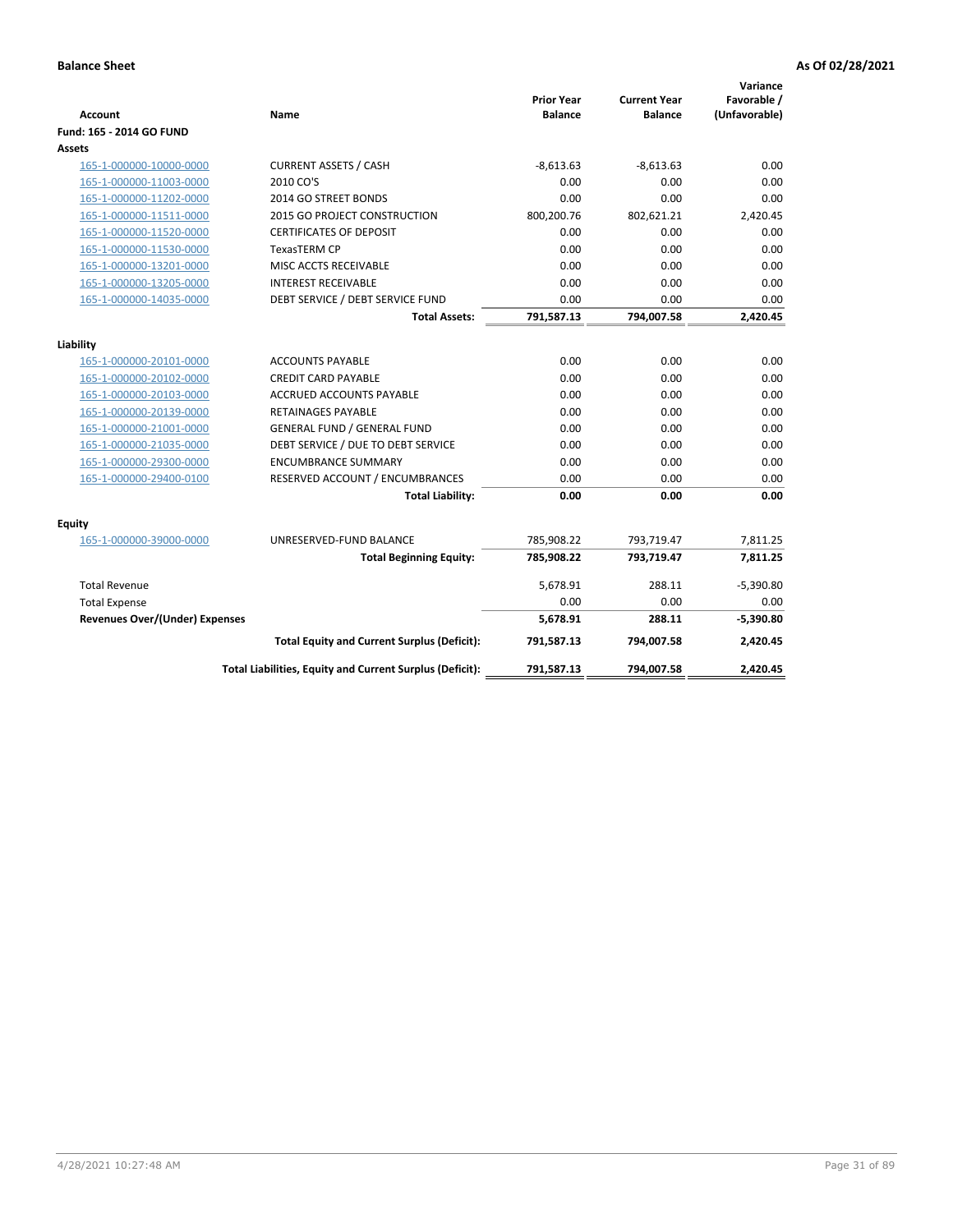| <b>Account</b>                                               | Name                                                     | <b>Prior Year</b><br><b>Balance</b> | <b>Current Year</b><br><b>Balance</b> | Variance<br>Favorable /<br>(Unfavorable) |
|--------------------------------------------------------------|----------------------------------------------------------|-------------------------------------|---------------------------------------|------------------------------------------|
| <b>Fund: 170 - LAW ENFORCEMENT GRANT - CAPITAL PURCHASES</b> |                                                          |                                     |                                       |                                          |
| Assets                                                       |                                                          |                                     |                                       |                                          |
| 170-1-000000-10000-0000                                      | <b>CURRENT ASSETS / CASH</b>                             | 0.00                                | 0.00                                  | 0.00                                     |
| 170-1-000000-13201-0000                                      | MISC ACCTS RECEIVABLE                                    | 0.00                                | 0.00                                  | 0.00                                     |
|                                                              | <b>Total Assets:</b>                                     | 0.00                                | 0.00                                  | 0.00                                     |
| Liability                                                    |                                                          |                                     |                                       |                                          |
| 170-1-000000-20101-0000                                      | <b>ACCOUNTS PAYABLE</b>                                  | 0.00                                | 0.00                                  | 0.00                                     |
| 170-1-000000-20102-0000                                      | <b>CREDIT CARD PAYABLE</b>                               | 0.00                                | 0.00                                  | 0.00                                     |
| 170-1-000000-20103-0000                                      | <b>ACCRUED ACCOUNTS PAYABLE</b>                          | 0.00                                | 0.00                                  | 0.00                                     |
| 170-1-000000-20902-0000                                      | <b>DEFERRED GRANT REVENUE</b>                            | 0.00                                | 0.00                                  | 0.00                                     |
| 170-1-000000-21001-0000                                      | <b>GENERAL FUND / GENERAL FUND</b>                       | 0.00                                | 0.00                                  | 0.00                                     |
| 170-1-000000-24004-0000                                      | <b>INTEREST PAYABLE ON DEP</b>                           | 0.00                                | 0.00                                  | 0.00                                     |
| 170-1-000000-29300-0000                                      | <b>ENCUMBRANCE SUMMARY</b>                               | 0.00                                | 0.00                                  | 0.00                                     |
| 170-1-000000-29400-0000                                      | RESERVED ACCOUNT / ENCUMBRANCES                          | 0.00                                | 0.00                                  | 0.00                                     |
|                                                              | <b>Total Liability:</b>                                  | 0.00                                | 0.00                                  | 0.00                                     |
| <b>Equity</b>                                                |                                                          |                                     |                                       |                                          |
| 170-1-000000-39000-0000                                      | UNRESERVED-FUND BALANCE                                  | 0.00                                | 0.00                                  | 0.00                                     |
|                                                              | <b>Total Beginning Equity:</b>                           | 0.00                                | 0.00                                  | 0.00                                     |
| <b>Total Revenue</b>                                         |                                                          | 0.00                                | 0.00                                  | 0.00                                     |
| <b>Total Expense</b>                                         |                                                          | 0.00                                | 0.00                                  | 0.00                                     |
| <b>Revenues Over/(Under) Expenses</b>                        |                                                          | 0.00                                | 0.00                                  | 0.00                                     |
|                                                              | <b>Total Equity and Current Surplus (Deficit):</b>       | 0.00                                | 0.00                                  | 0.00                                     |
|                                                              | Total Liabilities, Equity and Current Surplus (Deficit): | 0.00                                | 0.00                                  | 0.00                                     |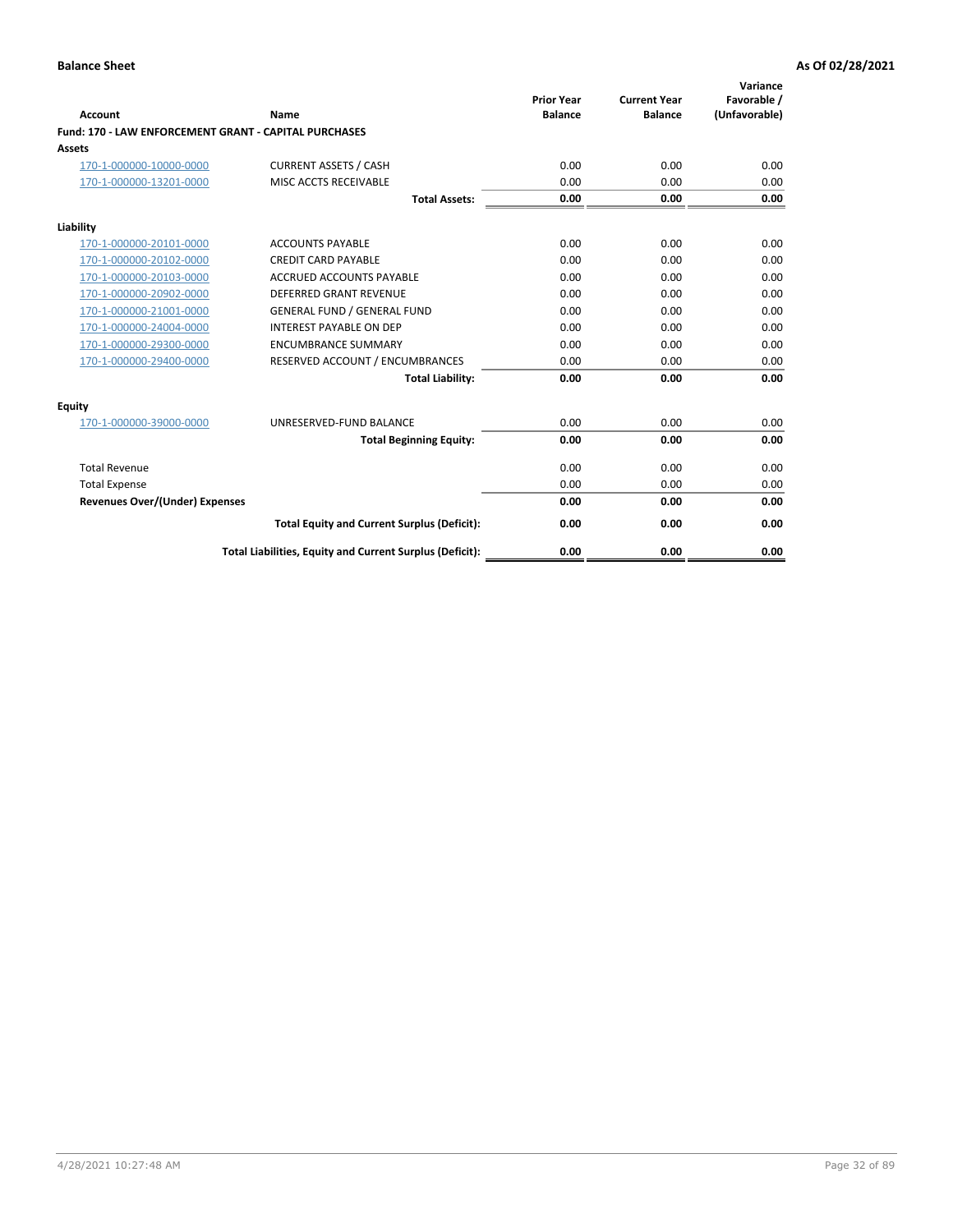| Account                                        | Name                                                     | <b>Prior Year</b><br><b>Balance</b> | <b>Current Year</b><br><b>Balance</b> | Variance<br>Favorable /<br>(Unfavorable) |
|------------------------------------------------|----------------------------------------------------------|-------------------------------------|---------------------------------------|------------------------------------------|
| <b>Fund: 171 - MAIN STREET SPECIAL REVENUE</b> |                                                          |                                     |                                       |                                          |
| <b>Assets</b>                                  |                                                          |                                     |                                       |                                          |
| 171-1-000000-10000-0000                        | <b>CURRENT ASSETS / CASH</b>                             | $-23,761.48$                        | $-101,245.98$                         | $-77,484.50$                             |
| 171-1-000000-13201-0000                        | MISC ACCTS RECEIVABLE                                    | 0.00                                | 0.00                                  | 0.00                                     |
| 171-1-000000-13205-0000                        | <b>INTEREST RECEIVABLE</b>                               | 0.00                                | 0.00                                  | 0.00                                     |
|                                                | <b>Total Assets:</b>                                     | $-23,761.48$                        | $-101,245.98$                         | $-77,484.50$                             |
| Liability                                      |                                                          |                                     |                                       |                                          |
| 171-1-000000-20101-0000                        | <b>ACCOUNTS PAYABLE</b>                                  | 0.00                                | 0.00                                  | 0.00                                     |
| 171-1-000000-20102-0000                        | <b>CREDIT CARD PAYABLE</b>                               | 0.00                                | 0.00                                  | 0.00                                     |
| 171-1-000000-20103-0000                        | <b>ACCRUED ACCOUNTS PAYABLE</b>                          | 0.00                                | 0.00                                  | 0.00                                     |
| 171-1-000000-20139-0000                        | <b>RETAINAGES PAYABLE</b>                                | 10,729.61                           | 0.00                                  | 10,729.61                                |
| 171-1-000000-20902-0000                        | <b>DEFERRED GRANT REVENUE</b>                            | 0.00                                | 0.00                                  | 0.00                                     |
| 171-1-000000-29300-0000                        | <b>ENCUMBRANCE SUMMARY</b>                               | 0.00                                | 0.00                                  | 0.00                                     |
| 171-1-000000-29400-0100                        | RESERVED ACCOUNT / ENCUMBRANCES                          | 0.00                                | 0.00                                  | 0.00                                     |
|                                                | <b>Total Liability:</b>                                  | 10,729.61                           | 0.00                                  | 10,729.61                                |
| <b>Equity</b>                                  |                                                          |                                     |                                       |                                          |
| 171-1-000000-39000-0000                        | UNRESERVED-FUND BALANCE                                  | $-48,361.48$                        | $-65.088.51$                          | $-16,727.03$                             |
|                                                | <b>Total Beginning Equity:</b>                           | $-48,361.48$                        | $-65,088.51$                          | $-16,727.03$                             |
| <b>Total Revenue</b>                           |                                                          | 123,366.49                          | 49,388.10                             | $-73,978.39$                             |
| <b>Total Expense</b>                           |                                                          | 109,496.10                          | 85,545.57                             | 23,950.53                                |
| Revenues Over/(Under) Expenses                 |                                                          | 13,870.39                           | $-36,157.47$                          | $-50,027.86$                             |
|                                                | <b>Total Equity and Current Surplus (Deficit):</b>       | $-34,491.09$                        | $-101,245.98$                         | $-66,754.89$                             |
|                                                | Total Liabilities, Equity and Current Surplus (Deficit): | $-23.761.48$                        | $-101,245.98$                         | $-77.484.50$                             |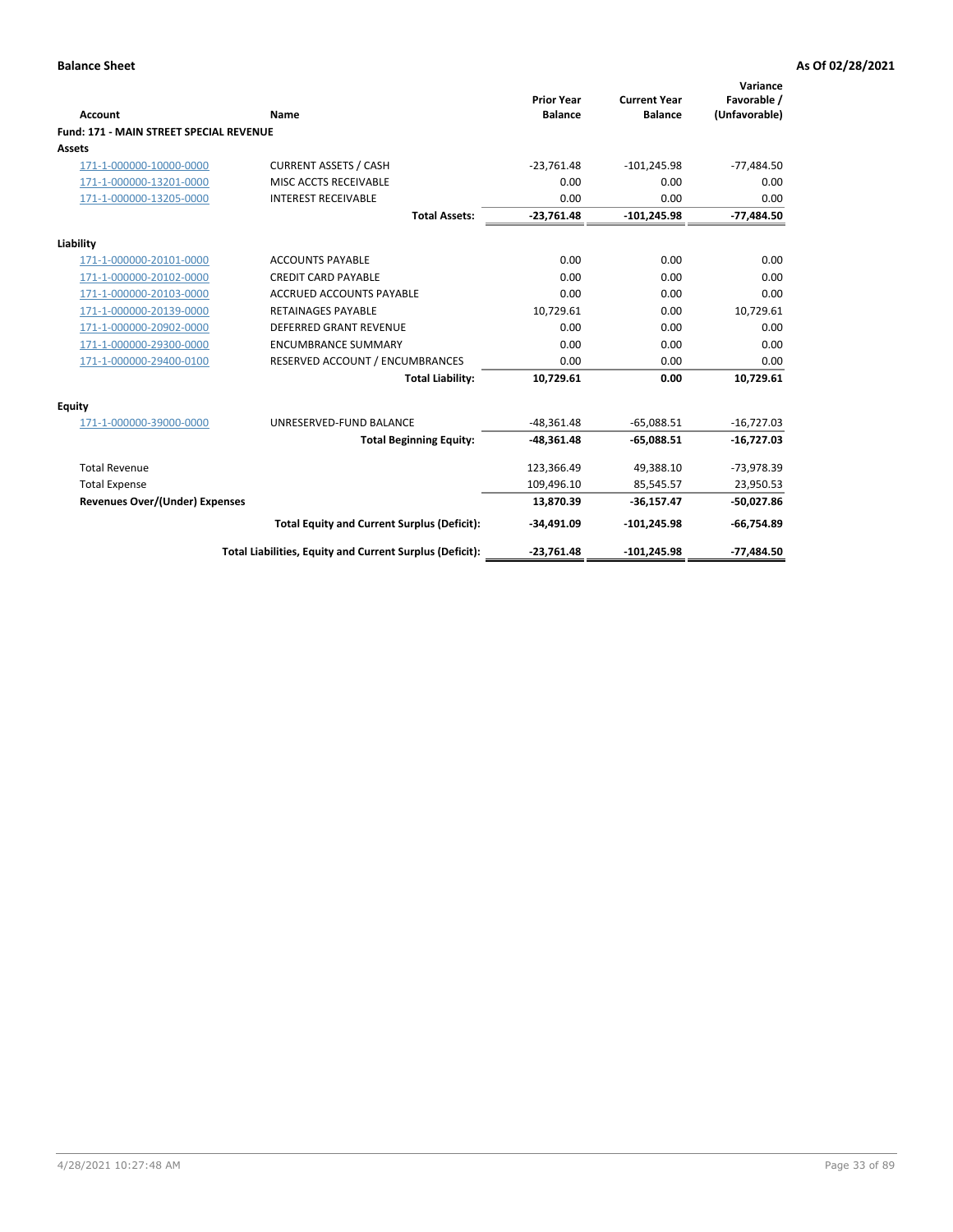|                                      |                                                          |                                     |                                       | Variance                     |
|--------------------------------------|----------------------------------------------------------|-------------------------------------|---------------------------------------|------------------------------|
| <b>Account</b>                       | <b>Name</b>                                              | <b>Prior Year</b><br><b>Balance</b> | <b>Current Year</b><br><b>Balance</b> | Favorable /<br>(Unfavorable) |
| <b>Fund: 172 - MINOR GRANTS FUND</b> |                                                          |                                     |                                       |                              |
| <b>Assets</b>                        |                                                          |                                     |                                       |                              |
| 172-1-000000-10000-0000              | <b>CURRENT ASSETS / CASH</b>                             | 8,589.89                            | 12,589.89                             | 4,000.00                     |
| 172-1-000000-13201-0000              | MISC ACCTS RECEIVABLE                                    | 0.00                                | 0.00                                  | 0.00                         |
| 172-1-000000-13205-0000              | <b>INTEREST RECEIVABLE</b>                               | 0.00                                | 0.00                                  | 0.00                         |
|                                      | <b>Total Assets:</b>                                     | 8,589.89                            | 12,589.89                             | 4,000.00                     |
| Liability                            |                                                          |                                     |                                       |                              |
| 172-1-000000-20101-0000              | <b>ACCOUNTS PAYABLE</b>                                  | 0.00                                | 0.00                                  | 0.00                         |
| 172-1-000000-20102-0000              | <b>CREDIT CARD PAYABLE</b>                               | 0.00                                | 0.00                                  | 0.00                         |
| 172-1-000000-20103-0000              | <b>ACCRUED ACCOUNTS PAYABLE</b>                          | 0.00                                | 0.00                                  | 0.00                         |
| 172-1-000000-20902-0000              | DEFERRED GRANT REVENUE                                   | 0.00                                | 0.00                                  | 0.00                         |
| 172-1-000000-29300-0000              | <b>ENCUMBRANCE SUMMARY</b>                               | 0.00                                | 0.00                                  | 0.00                         |
| 172-1-000000-29400-0000              | RESERVED ACCOUNT / ENCUMBRANCES                          | 0.00                                | 0.00                                  | 0.00                         |
|                                      | <b>Total Liability:</b>                                  | 0.00                                | 0.00                                  | 0.00                         |
| Equity                               |                                                          |                                     |                                       |                              |
| 172-1-000000-39000-0000              | UNRESERVED-FUND BALANCE                                  | 6,343.76                            | 8,589.89                              | 2,246.13                     |
|                                      | <b>Total Beginning Equity:</b>                           | 6,343.76                            | 8,589.89                              | 2,246.13                     |
| <b>Total Revenue</b>                 |                                                          | 3,660.00                            | 4,000.00                              | 340.00                       |
| <b>Total Expense</b>                 |                                                          | 1,413.87                            | 0.00                                  | 1,413.87                     |
| Revenues Over/(Under) Expenses       |                                                          | 2,246.13                            | 4,000.00                              | 1,753.87                     |
|                                      | <b>Total Equity and Current Surplus (Deficit):</b>       | 8,589.89                            | 12,589.89                             | 4,000.00                     |
|                                      | Total Liabilities, Equity and Current Surplus (Deficit): | 8,589.89                            | 12,589.89                             | 4,000.00                     |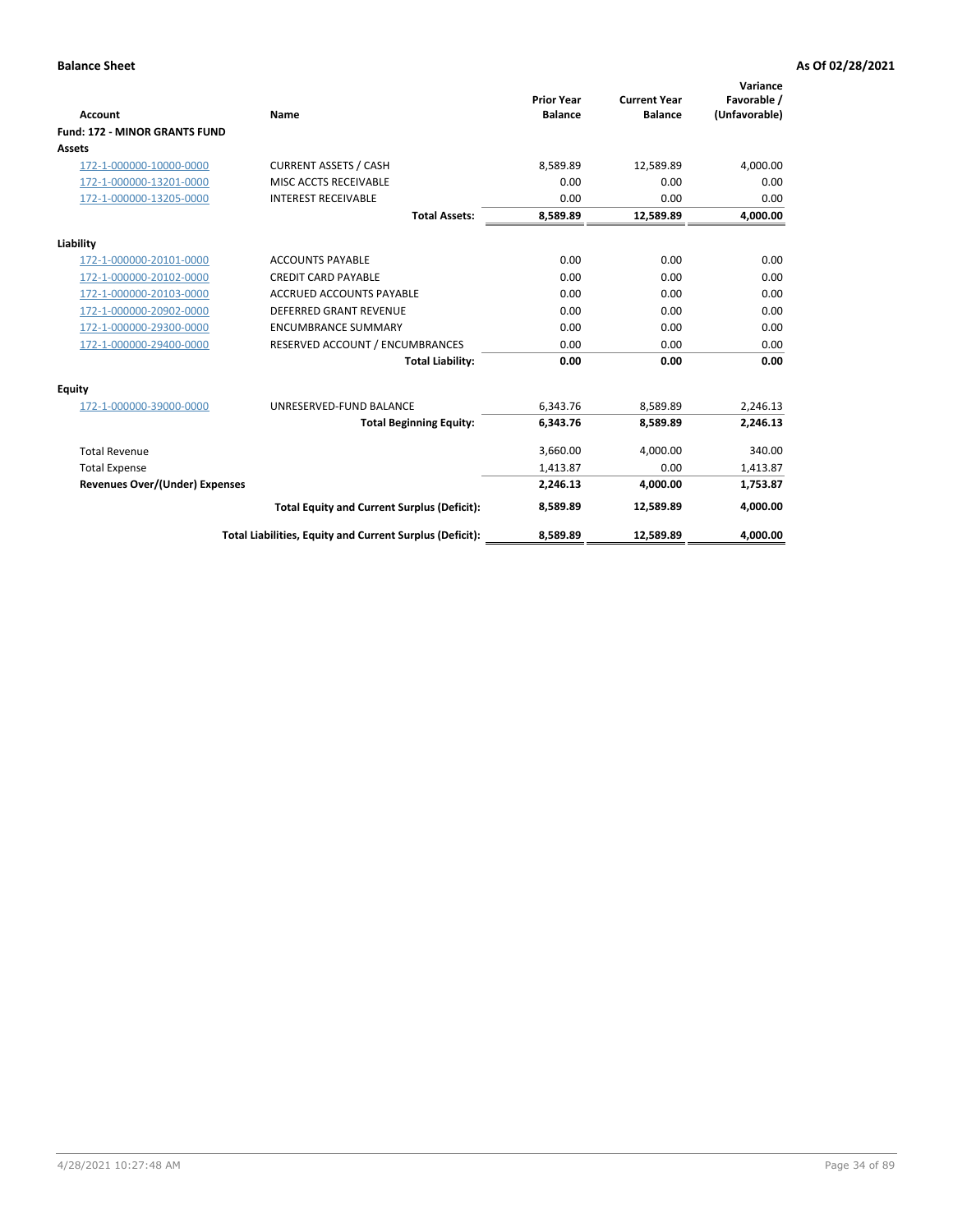| <b>Account</b>                         | Name                                                     | <b>Prior Year</b><br><b>Balance</b> | <b>Current Year</b><br><b>Balance</b> | Variance<br>Favorable /<br>(Unfavorable) |
|----------------------------------------|----------------------------------------------------------|-------------------------------------|---------------------------------------|------------------------------------------|
| <b>Fund: 173 - FL YOUNG FOUNDATION</b> |                                                          |                                     |                                       |                                          |
| Assets                                 |                                                          |                                     |                                       |                                          |
| 173-1-000000-10000-0000                | <b>CURRENT ASSETS / CASH</b>                             | 0.00                                | 0.00                                  | 0.00                                     |
| 173-1-000000-13201-0000                | MISC ACCTS RECEIVABLE                                    | 0.00                                | 0.00                                  | 0.00                                     |
|                                        | <b>Total Assets:</b>                                     | 0.00                                | 0.00                                  | 0.00                                     |
| Liability                              |                                                          |                                     |                                       |                                          |
| 173-1-000000-20101-0000                | <b>ACCOUNTS PAYABLE</b>                                  | 0.00                                | 0.00                                  | 0.00                                     |
| 173-1-000000-20102-0000                | <b>CREDIT CARD PAYABLE</b>                               | 0.00                                | 0.00                                  | 0.00                                     |
| 173-1-000000-20902-0000                | <b>DEFERRED GRANT REVENUE</b>                            | 0.00                                | 0.00                                  | 0.00                                     |
| 173-1-000000-29300-0000                | <b>ENCUMBRANCE SUMMARY</b>                               | 0.00                                | 0.00                                  | 0.00                                     |
| 173-1-000000-29400-0000                | RESERVED ACCOUNT / ENCUMBRANCES                          | 0.00                                | 0.00                                  | 0.00                                     |
|                                        | <b>Total Liability:</b>                                  | 0.00                                | 0.00                                  | 0.00                                     |
| Equity                                 |                                                          |                                     |                                       |                                          |
| 173-1-000000-39000-0000                | UNRESERVED-FUND BALANCE                                  | 0.00                                | 0.00                                  | 0.00                                     |
|                                        | <b>Total Beginning Equity:</b>                           | 0.00                                | 0.00                                  | 0.00                                     |
| <b>Total Revenue</b>                   |                                                          | 0.00                                | 0.00                                  | 0.00                                     |
| <b>Total Expense</b>                   |                                                          | 0.00                                | 0.00                                  | 0.00                                     |
| <b>Revenues Over/(Under) Expenses</b>  |                                                          | 0.00                                | 0.00                                  | 0.00                                     |
|                                        | <b>Total Equity and Current Surplus (Deficit):</b>       | 0.00                                | 0.00                                  | 0.00                                     |
|                                        | Total Liabilities, Equity and Current Surplus (Deficit): | 0.00                                | 0.00                                  | 0.00                                     |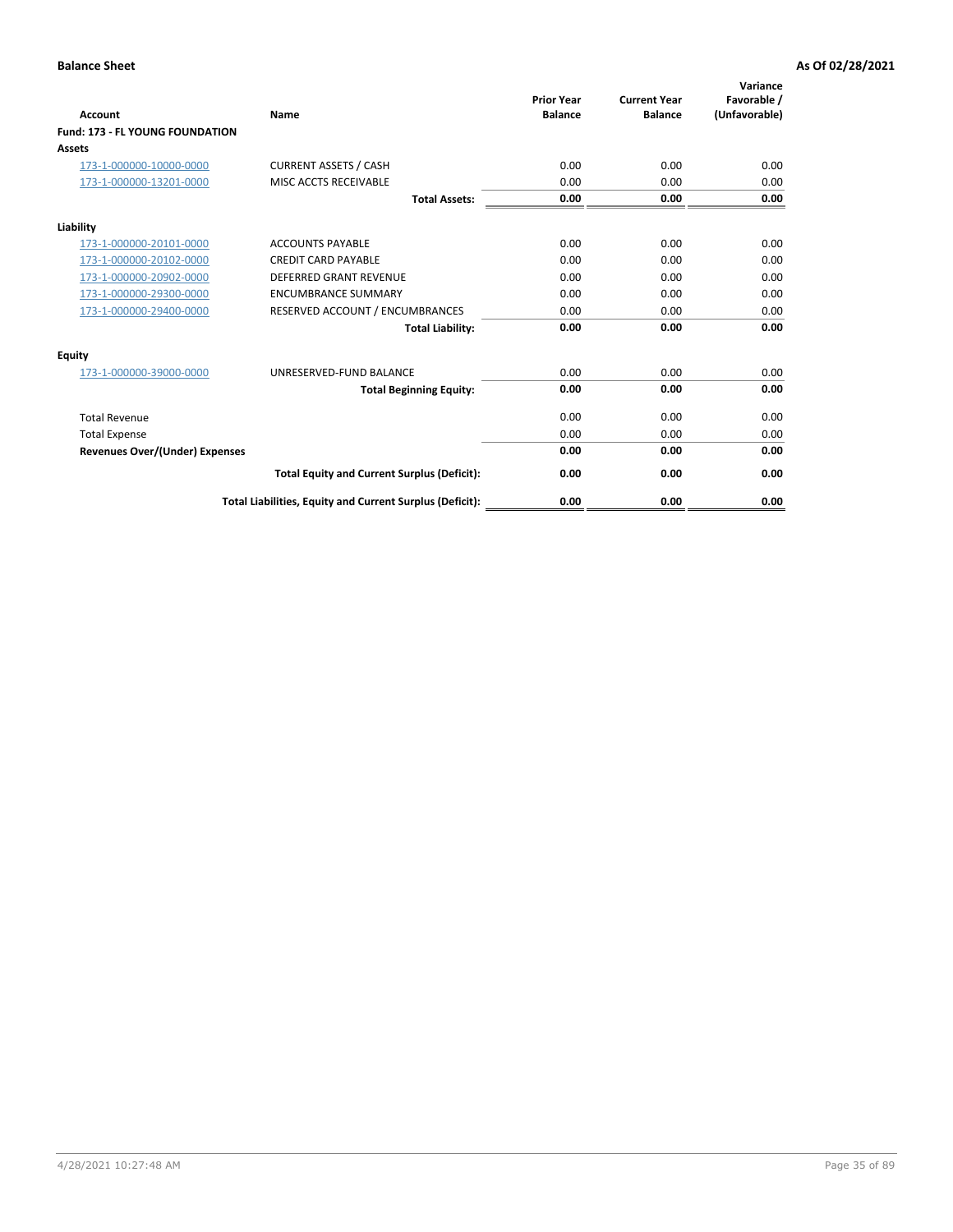| <b>Account</b>                        | Name                                                     | <b>Prior Year</b><br><b>Balance</b> | <b>Current Year</b><br><b>Balance</b> | Variance<br>Favorable /<br>(Unfavorable) |
|---------------------------------------|----------------------------------------------------------|-------------------------------------|---------------------------------------|------------------------------------------|
| <b>Fund: 174 - FEMA GRANT</b>         |                                                          |                                     |                                       |                                          |
| <b>Assets</b>                         |                                                          |                                     |                                       |                                          |
| 174-1-000000-10000-0000               | <b>CURRENT ASSETS / CASH</b>                             | 0.00                                | 0.00                                  | 0.00                                     |
| 174-1-000000-13201-0000               | MISC ACCTS RECEIVABLE                                    | 0.00                                | 0.00                                  | 0.00                                     |
| 174-1-000000-13205-0000               | <b>INTEREST RECEIVABLE</b>                               | 0.00                                | 0.00                                  | 0.00                                     |
|                                       | <b>Total Assets:</b>                                     | 0.00                                | 0.00                                  | 0.00                                     |
| Liability                             |                                                          |                                     |                                       |                                          |
| 174-1-000000-20101-0000               | <b>ACCOUNTS PAYABLE</b>                                  | 0.00                                | 0.00                                  | 0.00                                     |
| 174-1-000000-20102-0000               | <b>CREDIT CARD PAYABLE</b>                               | 0.00                                | 0.00                                  | 0.00                                     |
| 174-1-000000-20103-0000               | <b>ACCRUED ACCOUNTS PAYABLE</b>                          | 0.00                                | 0.00                                  | 0.00                                     |
| 174-1-000000-20902-0000               | <b>DEFERRED GRANT REVENUE</b>                            | 0.00                                | 0.00                                  | 0.00                                     |
| 174-1-000000-29300-0000               | <b>ENCUMBRANCE SUMMARY</b>                               | 0.00                                | 0.00                                  | 0.00                                     |
| 174-1-000000-29400-0000               | RESERVED ACCOUNT / ENCUMBRANCES                          | 0.00                                | 0.00                                  | 0.00                                     |
|                                       | <b>Total Liability:</b>                                  | 0.00                                | 0.00                                  | 0.00                                     |
| <b>Equity</b>                         |                                                          |                                     |                                       |                                          |
| 174-1-000000-39000-0000               | UNRESERVED-FUND BALANCE                                  | 0.00                                | 0.00                                  | 0.00                                     |
|                                       | <b>Total Beginning Equity:</b>                           | 0.00                                | 0.00                                  | 0.00                                     |
| <b>Total Revenue</b>                  |                                                          | 0.00                                | 0.00                                  | 0.00                                     |
| <b>Total Expense</b>                  |                                                          | 0.00                                | 0.00                                  | 0.00                                     |
| <b>Revenues Over/(Under) Expenses</b> |                                                          | 0.00                                | 0.00                                  | 0.00                                     |
|                                       | <b>Total Equity and Current Surplus (Deficit):</b>       | 0.00                                | 0.00                                  | 0.00                                     |
|                                       | Total Liabilities, Equity and Current Surplus (Deficit): | 0.00                                | 0.00                                  | 0.00                                     |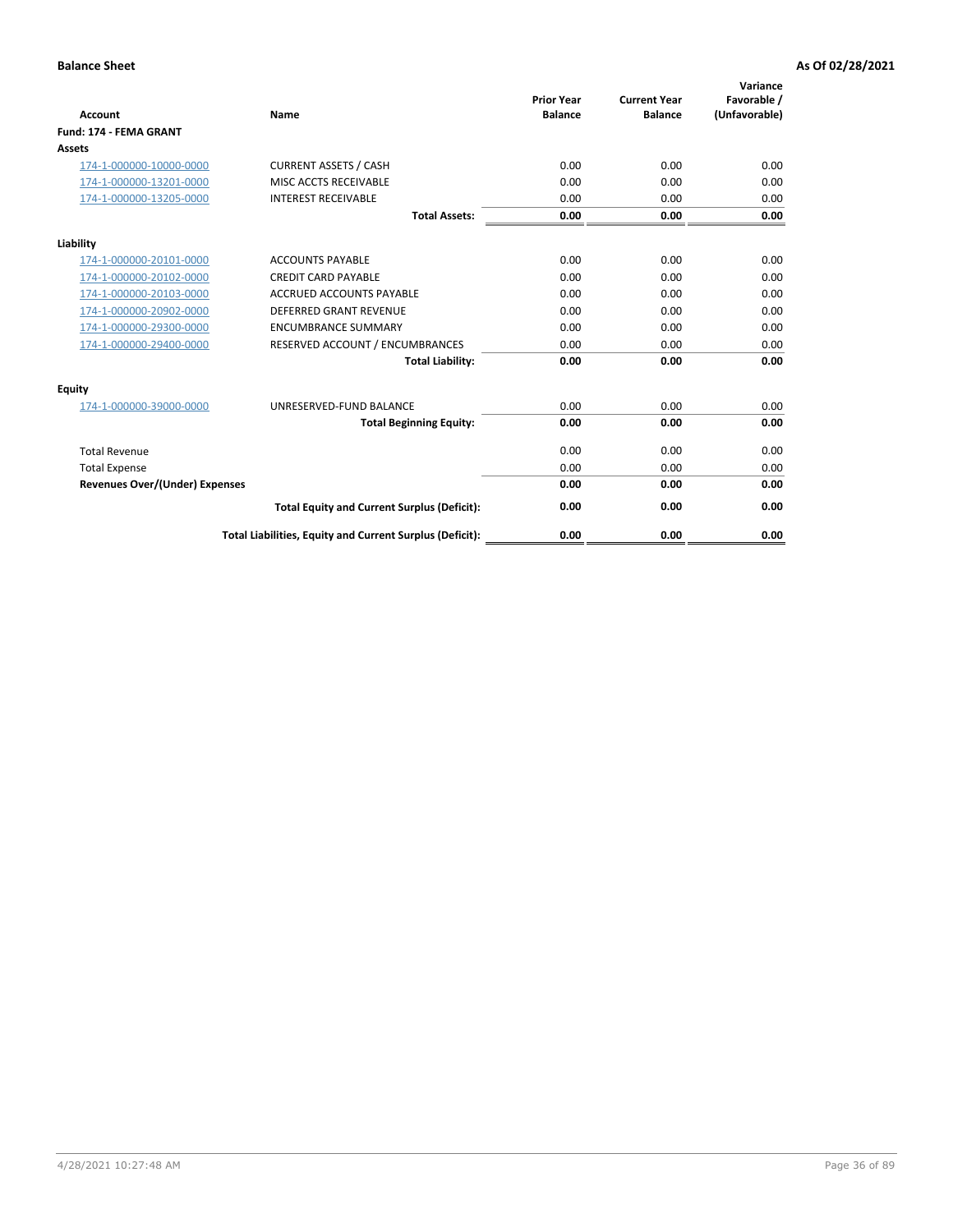|                                            |                                                          | <b>Prior Year</b> | <b>Current Year</b> | Variance<br>Favorable / |
|--------------------------------------------|----------------------------------------------------------|-------------------|---------------------|-------------------------|
| Account                                    | Name                                                     | <b>Balance</b>    | <b>Balance</b>      | (Unfavorable)           |
| Fund: 175 - JUSTICE ASSISTANCE GRANT - JAG |                                                          |                   |                     |                         |
| Assets                                     |                                                          |                   |                     |                         |
| 175-1-000000-10000-0000                    | <b>CURRENT ASSETS / CASH</b>                             | 13,761.65         | 13,761.65           | 0.00                    |
| 175-1-000000-13201-0000                    | MISC ACCTS RECEIVABLE                                    | 0.00              | 0.00                | 0.00                    |
|                                            | <b>Total Assets:</b>                                     | 13,761.65         | 13,761.65           | 0.00                    |
| Liability                                  |                                                          |                   |                     |                         |
| 175-1-000000-20101-0000                    | <b>ACCOUNTS PAYABLE</b>                                  | 0.00              | 0.00                | 0.00                    |
| 175-1-000000-20102-0000                    | <b>CREDIT CARD PAYABLE</b>                               | 0.00              | 0.00                | 0.00                    |
| 175-1-000000-20902-0000                    | <b>DEFERRED GRANT REVENUE</b>                            | 0.00              | 0.00                | 0.00                    |
| 175-1-000000-29300-0000                    | <b>ENCUMBRANCE SUMMARY</b>                               | 0.00              | 0.00                | 0.00                    |
| 175-1-000000-29400-0000                    | RESERVED ACCOUNT / ENCUMBRANCES                          | 0.00              | 0.00                | 0.00                    |
|                                            | <b>Total Liability:</b>                                  | 0.00              | 0.00                | 0.00                    |
| Equity                                     |                                                          |                   |                     |                         |
| 175-1-000000-39000-0000                    | UNRESERVED-FUND BALANCE                                  | 2,208.65          | 13,761.65           | 11,553.00               |
|                                            | <b>Total Beginning Equity:</b>                           | 2,208.65          | 13,761.65           | 11,553.00               |
| <b>Total Revenue</b>                       |                                                          | 11,553.00         | 0.00                | $-11,553.00$            |
| <b>Total Expense</b>                       |                                                          | 0.00              | 0.00                | 0.00                    |
| <b>Revenues Over/(Under) Expenses</b>      |                                                          | 11,553.00         | 0.00                | $-11,553.00$            |
|                                            | <b>Total Equity and Current Surplus (Deficit):</b>       | 13,761.65         | 13,761.65           | 0.00                    |
|                                            | Total Liabilities, Equity and Current Surplus (Deficit): | 13,761.65         | 13,761.65           | 0.00                    |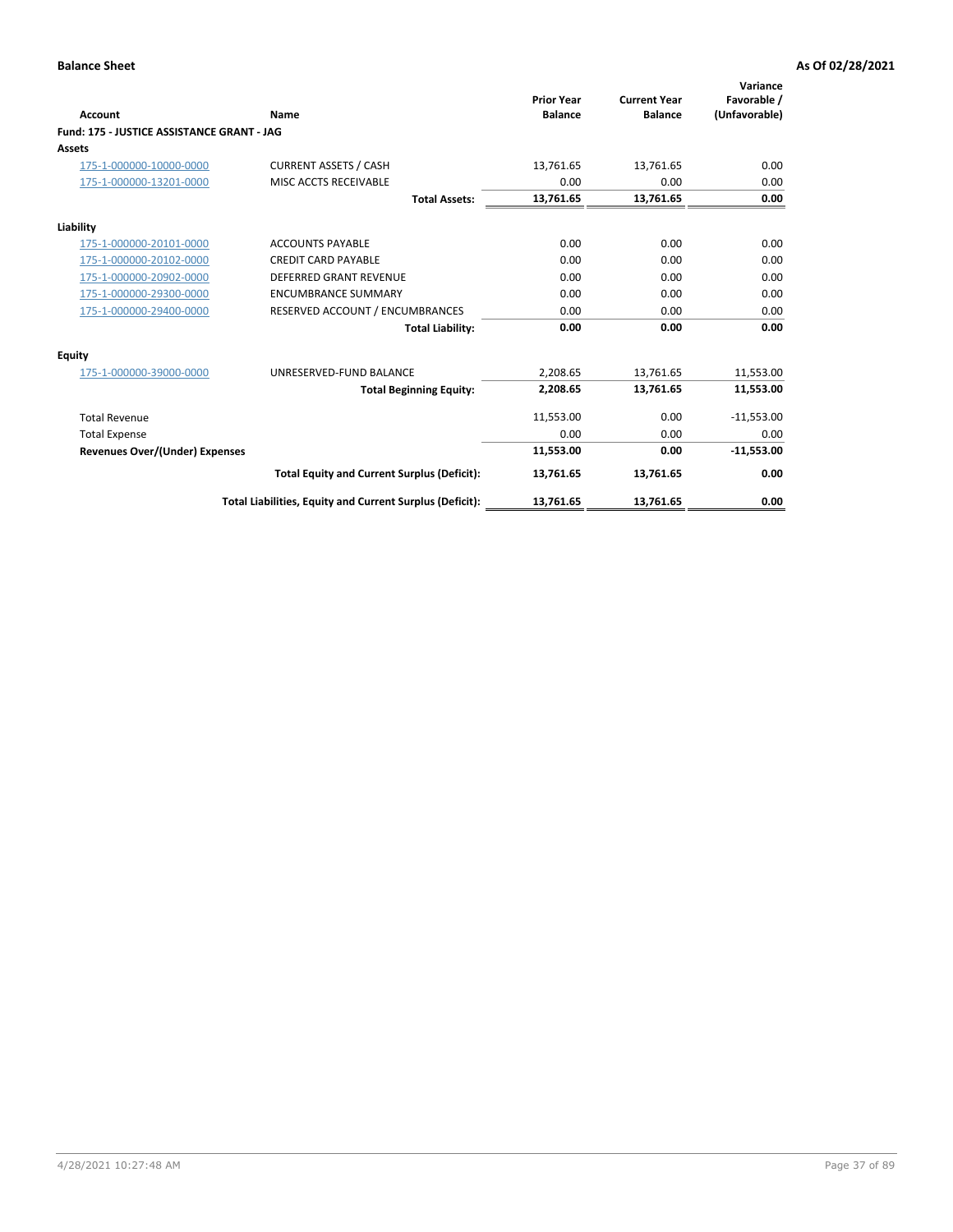|                                       |                                                          | <b>Prior Year</b> | <b>Current Year</b> | Variance<br>Favorable / |
|---------------------------------------|----------------------------------------------------------|-------------------|---------------------|-------------------------|
| <b>Account</b>                        | Name                                                     | <b>Balance</b>    | <b>Balance</b>      | (Unfavorable)           |
| Fund: 176 - HOME GRANT FUND           |                                                          |                   |                     |                         |
| <b>Assets</b>                         |                                                          |                   |                     |                         |
| 176-1-000000-10000-0000               | <b>CURRENT ASSETS / CASH</b>                             | 0.00              | 0.00                | 0.00                    |
| 176-1-000000-13201-0000               | MISC ACCTS RECEIVABLE                                    | 0.00              | 0.00                | 0.00                    |
| 176-1-000000-13205-0000               | <b>INTEREST RECEIVABLE</b>                               | 0.00              | 0.00                | 0.00                    |
|                                       | <b>Total Assets:</b>                                     | 0.00              | 0.00                | 0.00                    |
| Liability                             |                                                          |                   |                     |                         |
| 176-1-000000-20101-0000               | <b>ACCOUNTS PAYABLE</b>                                  | 0.00              | 0.00                | 0.00                    |
| 176-1-000000-20102-0000               | <b>CREDIT CARD PAYABLE</b>                               | 0.00              | 0.00                | 0.00                    |
| 176-1-000000-20103-0000               | <b>ACCRUED ACCOUNTS PAYABLE</b>                          | 0.00              | 0.00                | 0.00                    |
| 176-1-000000-20902-0000               | <b>DEFERRED GRANT REVENUE</b>                            | 0.00              | 0.00                | 0.00                    |
| 176-1-000000-29300-0000               | <b>ENCUMBRANCE SUMMARY</b>                               | 0.00              | 0.00                | 0.00                    |
| 176-1-000000-29400-0000               | RESERVED ACCOUNT / ENCUMBRANCES                          | 0.00              | 0.00                | 0.00                    |
|                                       | <b>Total Liability:</b>                                  | 0.00              | 0.00                | 0.00                    |
| Equity                                |                                                          |                   |                     |                         |
| 176-1-000000-39000-0000               | UNRESERVED-FUND BALANCE                                  | 0.00              | 0.00                | 0.00                    |
|                                       | <b>Total Beginning Equity:</b>                           | 0.00              | 0.00                | 0.00                    |
| <b>Total Revenue</b>                  |                                                          | 0.00              | 0.00                | 0.00                    |
| <b>Total Expense</b>                  |                                                          | 0.00              | 0.00                | 0.00                    |
| <b>Revenues Over/(Under) Expenses</b> |                                                          | 0.00              | 0.00                | 0.00                    |
|                                       | <b>Total Equity and Current Surplus (Deficit):</b>       | 0.00              | 0.00                | 0.00                    |
|                                       | Total Liabilities, Equity and Current Surplus (Deficit): | 0.00              | 0.00                | 0.00                    |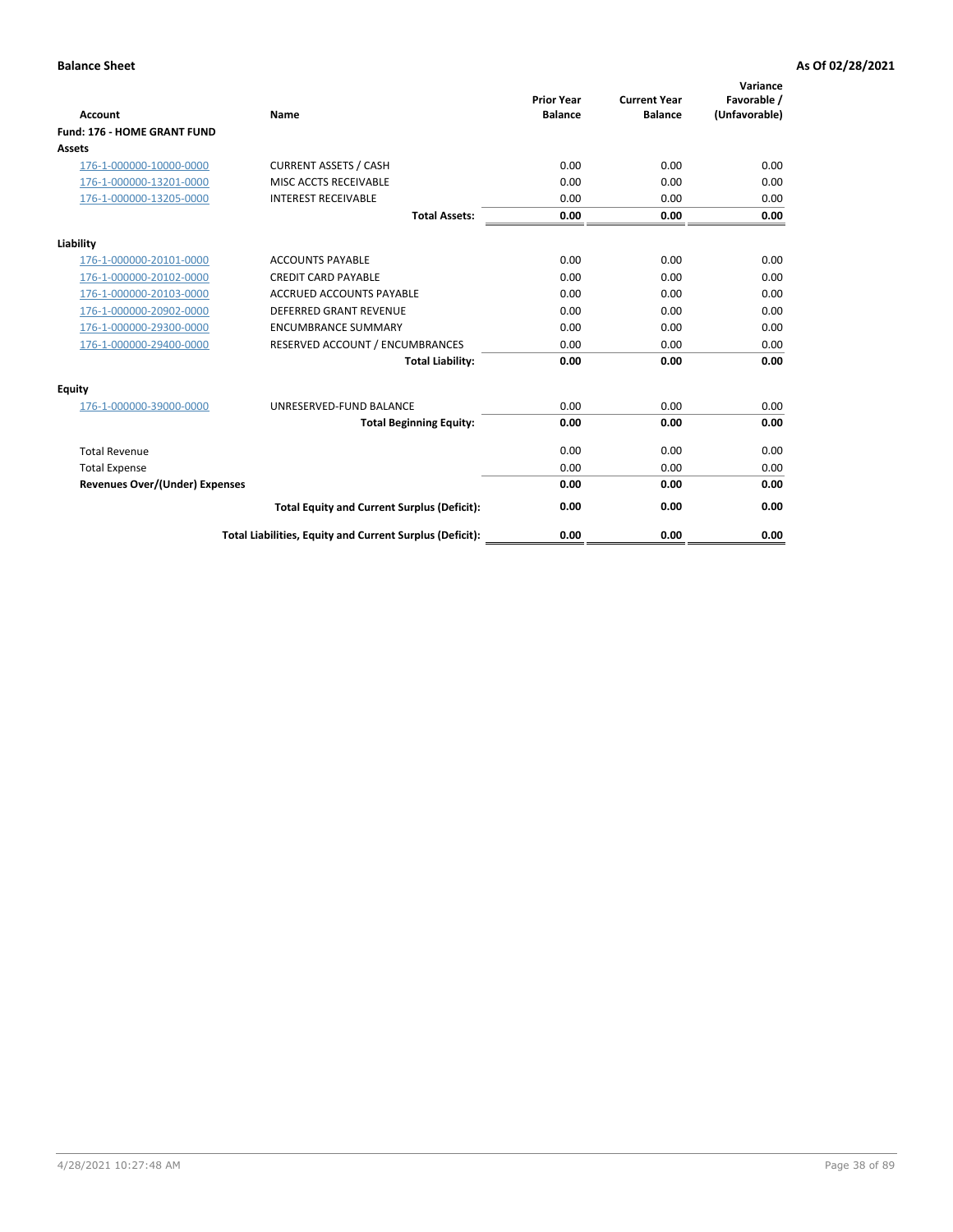| Account                                        | Name                                                     | <b>Prior Year</b><br><b>Balance</b> | <b>Current Year</b><br><b>Balance</b> | Variance<br>Favorable /<br>(Unfavorable) |
|------------------------------------------------|----------------------------------------------------------|-------------------------------------|---------------------------------------|------------------------------------------|
| <b>Fund: 177 - SAFE ROUTES TO SCHOOL GRANT</b> |                                                          |                                     |                                       |                                          |
| <b>Assets</b>                                  |                                                          |                                     |                                       |                                          |
| 177-1-000000-10000-0000                        | <b>CURRENT ASSETS / CASH</b>                             | 0.00                                | 0.00                                  | 0.00                                     |
| 177-1-000000-13201-0000                        | MISC ACCTS RECEIVABLE                                    | 0.00                                | 0.00                                  | 0.00                                     |
| 177-1-000000-13205-0000                        | <b>INTEREST RECEIVABLE</b>                               | 0.00                                | 0.00                                  | 0.00                                     |
|                                                | <b>Total Assets:</b>                                     | 0.00                                | 0.00                                  | 0.00                                     |
| Liability                                      |                                                          |                                     |                                       |                                          |
| 177-1-000000-20101-0000                        | <b>ACCOUNTS PAYABLE</b>                                  | 0.00                                | 0.00                                  | 0.00                                     |
| 177-1-000000-20102-0000                        | <b>CREDIT CARD PAYABLE</b>                               | 0.00                                | 0.00                                  | 0.00                                     |
| 177-1-000000-20139-0000                        | <b>RETAINAGES PAYABLE</b>                                | 0.00                                | 0.00                                  | 0.00                                     |
| 177-1-000000-20902-0000                        | <b>DEFERRED GRANT REVENUE</b>                            | 0.00                                | 0.00                                  | 0.00                                     |
|                                                | <b>Total Liability:</b>                                  | 0.00                                | 0.00                                  | 0.00                                     |
| Equity                                         |                                                          |                                     |                                       |                                          |
| 177-1-000000-39000-0000                        | UNRESERVED-FUND BALANCE                                  | 0.00                                | 0.00                                  | 0.00                                     |
|                                                | <b>Total Beginning Equity:</b>                           | 0.00                                | 0.00                                  | 0.00                                     |
| <b>Total Revenue</b>                           |                                                          | 0.00                                | 0.00                                  | 0.00                                     |
| <b>Total Expense</b>                           |                                                          | 0.00                                | 0.00                                  | 0.00                                     |
| <b>Revenues Over/(Under) Expenses</b>          |                                                          | 0.00                                | 0.00                                  | 0.00                                     |
|                                                | <b>Total Equity and Current Surplus (Deficit):</b>       | 0.00                                | 0.00                                  | 0.00                                     |
|                                                | Total Liabilities, Equity and Current Surplus (Deficit): | 0.00                                | 0.00                                  | 0.00                                     |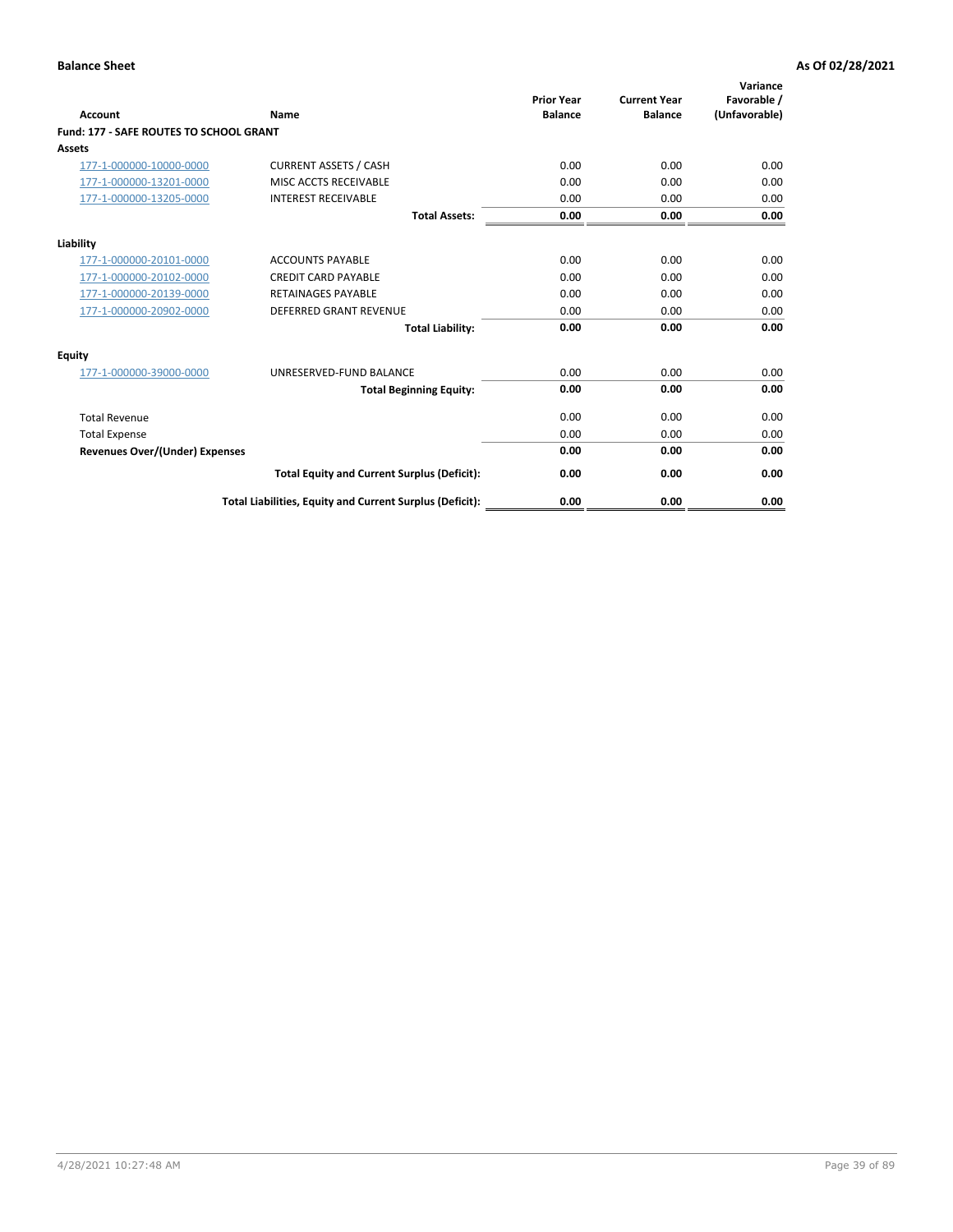| <b>Account</b>                           | Name                                                     | <b>Prior Year</b><br><b>Balance</b> | <b>Current Year</b><br><b>Balance</b> | Variance<br>Favorable /<br>(Unfavorable) |
|------------------------------------------|----------------------------------------------------------|-------------------------------------|---------------------------------------|------------------------------------------|
| Fund: 190 - FIXED ASSETS                 |                                                          |                                     |                                       |                                          |
| Assets                                   |                                                          |                                     |                                       |                                          |
| 190-1-000000-10000-0000                  | <b>CURRENT ASSETS / CASH</b>                             | 3,979,096.29                        | 3,979,096.29                          | 0.00                                     |
| 190-1-000000-16001-0000                  | FIXED ASSETS / LAND                                      | 4,319,195.57                        | 4,319,195.57                          | 0.00                                     |
| 190-1-000000-16002-0000                  | FIXED ASSETS / IMPROVMENTS-NON BUILDI                    | 10,150,860.27                       | 10,204,720.27                         | 53,860.00                                |
| 190-1-000000-16003-0000                  | ACCUM DEPR / IMPROVEMENTS- NON BUIL                      | -4,842,913.33                       | -5,279,069.78                         | $-436, 156.45$                           |
| 190-1-000000-16004-0000                  | FIXED ASSETS / BUILDINGS                                 | 18,914,154.92                       | 19,011,788.92                         | 97,634.00                                |
| 190-1-000000-16005-0000                  | <b>ACCUM DEPR / BUILDINGS</b>                            | -7,519,821.56                       | -7,959,633.29                         | -439,811.73                              |
| 190-1-000000-16109-0000                  | FIXED ASSETS / INFRASTRUCTURE                            | 42,782,473.41                       | 42,782,473.41                         | 0.00                                     |
| 190-1-000000-16110-0000                  | ACCUM DEPR / INFRASTRUCTURE                              | -18,346,397.83                      | -18,985,158.96                        | $-638,761.13$                            |
| 190-1-000000-16201-0000                  | FIXED ASSETS / MACHINERY AND EQUIPMEN                    | 7,300,490.92                        | 7,517,060.92                          | 216,570.00                               |
| 190-1-000000-16202-0000                  | ACCUM DEPR / MACHINERY AND EQUIPMEI                      | -5,084,807.93                       | -5,470,999.17                         | -386,191.24                              |
| 190-1-000000-16205-0000                  | FIXED ASSETS / SEIZURE FUNDED VEHICLES                   | 109,736.85                          | 109,736.85                            | 0.00                                     |
| 190-1-000000-16206-0000                  | ACCUM DEPR / SEIZURE FUNDED VEHICLES                     | $-104,548.67$                       | $-109,944.73$                         | $-5,396.06$                              |
| 190-1-000000-16301-0000                  | FIXED ASSETS / C W I P                                   | 5,330,772.30                        | 7,376,517.30                          | 2,045,745.00                             |
|                                          | <b>Total Assets:</b>                                     | 56,988,291.21                       | 57,495,783.60                         | 507,492.39                               |
|                                          |                                                          |                                     |                                       |                                          |
| Liability                                |                                                          |                                     |                                       |                                          |
| 190-1-000000-20101-0000                  | <b>ACCOUNTS PAYABLE</b>                                  | 0.00                                | 0.00                                  | 0.00                                     |
| 190-1-000000-20102-0000                  | <b>CREDIT CARD PAYABLE</b>                               | 0.00                                | 0.00                                  | 0.00                                     |
| 190-1-000000-27001-0000                  | <b>CONTRIBUTED CAPITAL / DEVELOPERS</b>                  | 7,196,125.29                        | 7,196,125.29                          | 0.00                                     |
| 190-1-000000-27101-0000                  | INVESTMENT IN GFA / GENERAL FUND                         | 2,194,657.07                        | 2,194,657.07                          | 0.00                                     |
| 190-1-000000-27102-0000                  | SPECIAL REVENUE FUNDS                                    | 4,861,998.29                        | 4,861,998.29                          | 0.00                                     |
| 190-1-000000-27103-0000                  | <b>GENERAL CIP FUND</b>                                  | 65,537,873.56                       | 67,970,001.56                         | $-2,432,128.00$                          |
| 190-1-000000-27104-0000                  | PROPRIETARY FUNDS                                        | 13,885,324.34                       | 13,885,324.34                         | 0.00                                     |
| 190-1-000000-27105-0000                  | <b>INTERNAL SERVICE FUNDS</b>                            | 0.00                                | 0.00                                  | 0.00                                     |
| 190-1-000000-27106-0000                  | <b>EXPENDABLE TRUST FUNDS</b>                            | 0.00                                | 0.00                                  | 0.00                                     |
| 190-1-000000-27107-0000                  | INVESTMENT IN GFA / SEIZURE FUNDS                        | 127,680.68                          | 127,680.68                            | 0.00                                     |
| 190-1-000000-27108-0000                  | INVESTMENT IN GFA / FIRE DEPARTMEN                       | 0.00                                | 0.00                                  | 0.00                                     |
| 190-1-000000-27109-0000                  | PARKS & RECREATION DEPT                                  | 0.00                                | 0.00                                  | 0.00                                     |
| 190-1-000000-27110-0000                  | INVESTMENT IN GFA / 4A EDC                               | 524,560.49                          | 524,560.49                            | 0.00                                     |
| 190-1-000000-27201-0000                  | CAFR USE / MUNICIPAL BUILDINGS                           | 1,862,037.81                        | 1,862,037.81                          | 0.00                                     |
| 190-1-000000-27202-0000                  | CAFR USE / OTHER GENERAL GOVERNMEN                       | 363,987.04                          | 363,987.04                            | 0.00                                     |
| 190-1-000000-27203-0000                  | CAFR USE / POLICE PROTECTION                             | 1,742,383.46                        | 1,742,383.46                          | 0.00                                     |
| 190-1-000000-27204-0000                  | CAFR USE / FIRE PROTECTION                               | 2,609,936.84                        | 2,609,936.84                          | 0.00                                     |
| 190-1-000000-27205-0000                  | CAFR USE / PUBLIC WORKS                                  | 2,509,263.59                        | 2,509,263.59                          | 0.00                                     |
| 190-1-000000-27206-0000                  | CAFR USE / LIBRARIES                                     | 2,147,054.00                        | 2,147,054.00                          | 0.00                                     |
| 190-1-000000-27207-0000                  | CAFR USE / RECREATION                                    | 4,153,623.63                        | 4,153,623.63                          | 0.00                                     |
| 190-1-000000-27208-0000                  | CAFR USE / CEMETERY                                      | 246,894.00                          | 246,894.00                            | 0.00                                     |
| 190-1-000000-27209-0000                  | CAFR USE / EXCHANGE BUILDING                             | 6,053,703.29                        | 6,053,703.29                          | 0.00                                     |
| 190-1-000000-27210-0000                  | CAFR USE / INVESTMENT IN GFA                             | $-21,688,883.66$                    | $-21,688,883.66$                      | 0.00                                     |
| 190-1-000000-27301-0000                  | DONATIONS/GRANTS                                         | 2,478,141.06                        | 2,478,141.06                          | 0.00                                     |
|                                          | <b>Total Liability:</b>                                  | 96,806,360.78                       | 99,238,488.78                         | -2,432,128.00                            |
|                                          |                                                          |                                     |                                       |                                          |
| <b>Equity</b><br>190-1-000000-39000-0000 | UNRESERVED-FUND BALANCE                                  | -39,818,069.57                      | -41,742,705.18                        | $-1,924,635.61$                          |
|                                          | <b>Total Beginning Equity:</b>                           | -39,818,069.57                      | -41,742,705.18                        | $-1,924,635.61$                          |
|                                          |                                                          |                                     |                                       |                                          |
| <b>Total Expense</b>                     |                                                          | 0.00                                | 0.00                                  | 0.00                                     |
| Revenues Over/(Under) Expenses           |                                                          | 0.00                                | 0.00                                  | 0.00                                     |
|                                          | <b>Total Equity and Current Surplus (Deficit):</b>       | -39,818,069.57                      | -41,742,705.18                        | -1,924,635.61                            |
|                                          | Total Liabilities, Equity and Current Surplus (Deficit): | 56,988,291.21                       | 57,495,783.60                         | 507,492.39                               |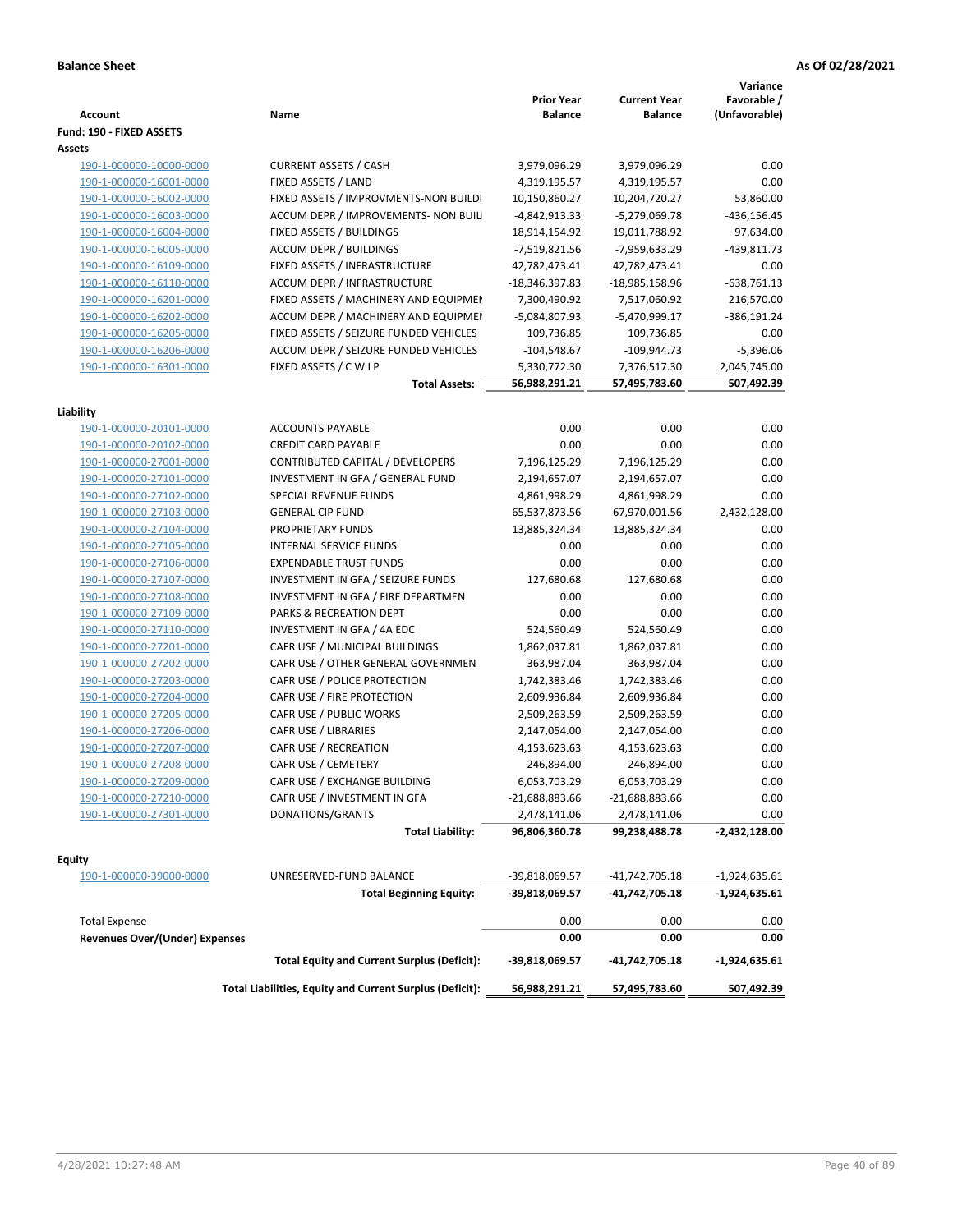| <b>Account</b>                        | <b>Name</b>                                              | <b>Prior Year</b><br><b>Balance</b> | <b>Current Year</b><br><b>Balance</b> | Variance<br>Favorable /<br>(Unfavorable) |
|---------------------------------------|----------------------------------------------------------|-------------------------------------|---------------------------------------|------------------------------------------|
| Fund: 191 - DEBT                      |                                                          |                                     |                                       |                                          |
| Assets                                |                                                          |                                     |                                       |                                          |
| 191-1-000000-12101-0000               | <b>BOND ISSUANCE COSTS</b>                               | 0.00                                | 0.00                                  | 0.00                                     |
| 191-1-000000-12201-0000               | DEFERRED CHARGES / BOND DISCOUNT                         | $-674,082.28$                       | $-382,663.52$                         | 291,418.76                               |
| 191-1-000000-14101-0000               | WTR/WWTR UTILITY FUND                                    | 0.00                                | 0.00                                  | 0.00                                     |
| 191-1-000000-17101-0000               | LONG-TERM DEBT / AMT TO BE PROVIDE                       | $-6,427,283.70$                     | 4,833,249.98                          | 11,260,533.68                            |
|                                       | <b>Total Assets:</b>                                     | $-7,101,365.98$                     | 4,450,586.46                          | 11,551,952.44                            |
| Liability                             |                                                          |                                     |                                       |                                          |
| 191-1-000000-20102-0000               | <b>CREDIT CARD PAYABLE</b>                               | 0.00                                | 0.00                                  | 0.00                                     |
| 191-1-000000-22002-0000               | VACATION/SICK PAYABLE                                    | 1,474,018.47                        | 1,789,644.28                          | $-315,625.81$                            |
| 191-1-000000-26001-0000               | <b>COMPENSATED ABSENCES PAY</b>                          | 1,926,771.56                        | 2,162,327.37                          | $-235,555.81$                            |
| 191-1-000000-26003-0000               | EXCESS SALES TAX DUE TO STATE OF TEXAS                   | 2,689,497.53                        | 2,511,401.93                          | 178,095.60                               |
| 191-1-000000-26101-0000               | <b>GENERAL OBLIG BONDS PAY</b>                           | 27,159,000.00                       | 38,009,000.00                         | $-10,850,000.00$                         |
| 191-1-000000-26103-0000               | DEFERRED LOSS/DEFEASEMENT                                | 337,197.17                          | 469,986.21                            | $-132,789.04$                            |
| 191-1-000000-26104-0000               | <b>ACCRETED INTEREST</b>                                 | 128,636.62                          | 166,084.28                            | $-37,447.66$                             |
| 191-1-000000-26105-0000               | INV NET OF RELATED DEBT                                  | -34,384,329.59                      | -34,384,329.59                        | 0.00                                     |
| 191-1-000000-26106-0000               | <b>RESTRICTED DEBT SERVICE</b>                           | 621,308.00                          | 621,308.00                            | 0.00                                     |
|                                       | <b>Total Liability:</b>                                  | $-47,900.24$                        | 11,345,422.48                         | $-11,393,322.72$                         |
| Equity                                |                                                          |                                     |                                       |                                          |
| 191-1-000000-39000-0000               | UNRESERVED-FUND BALANCE                                  | $-7,053,465.74$                     | $-6,894,836.02$                       | 158,629.72                               |
|                                       | <b>Total Beginning Equity:</b>                           | $-7,053,465.74$                     | $-6,894,836.02$                       | 158,629.72                               |
| <b>Total Expense</b>                  |                                                          | 0.00                                | 0.00                                  | 0.00                                     |
| <b>Revenues Over/(Under) Expenses</b> |                                                          | 0.00                                | 0.00                                  | 0.00                                     |
|                                       | <b>Total Equity and Current Surplus (Deficit):</b>       | $-7,053,465.74$                     | $-6,894,836.02$                       | 158,629.72                               |
|                                       | Total Liabilities, Equity and Current Surplus (Deficit): | $-7,101,365.98$                     | 4,450,586.46                          | 11,551,952.44                            |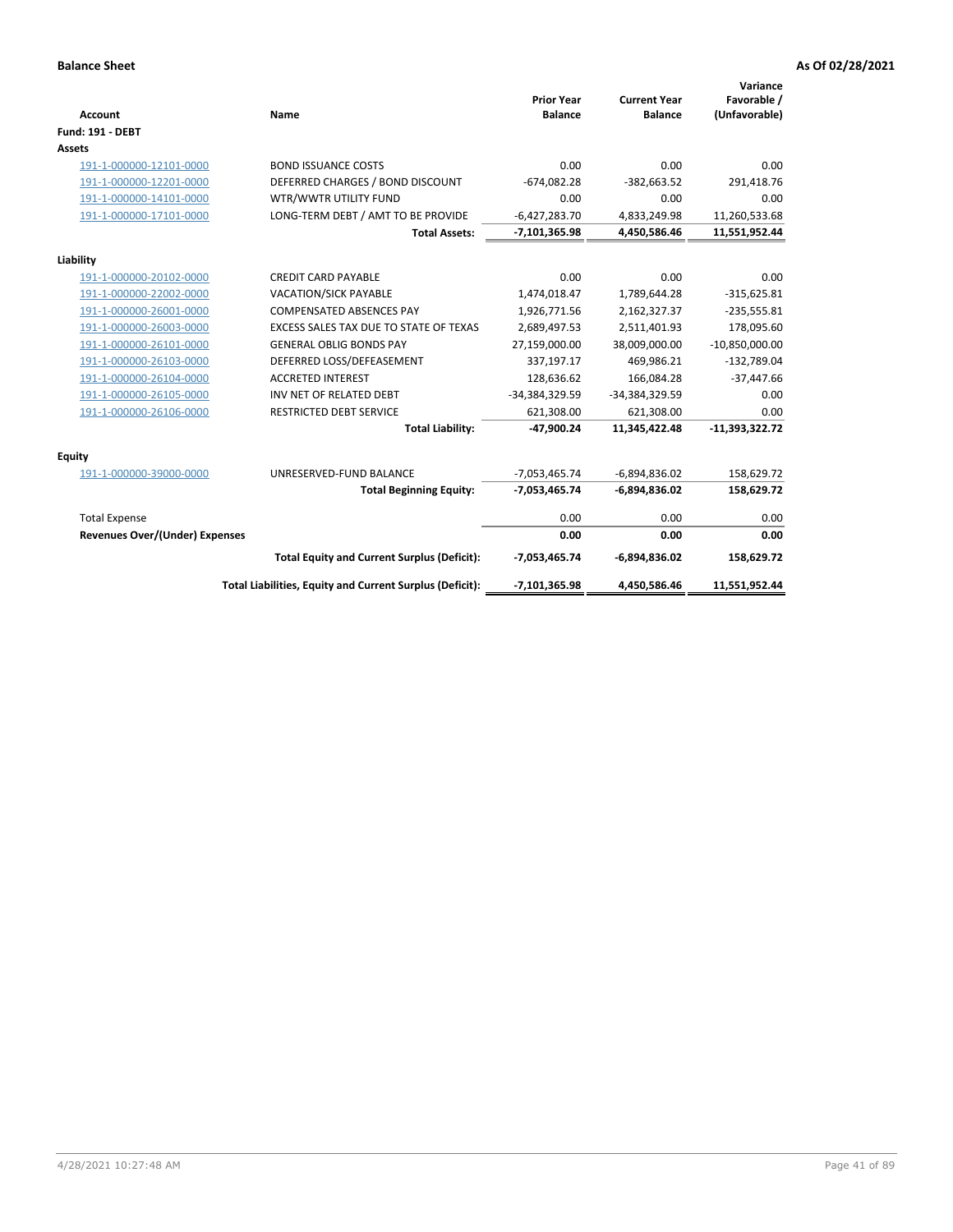|                                                    |                                                     | <b>Prior Year</b>   | <b>Current Year</b> | Variance<br>Favorable / |
|----------------------------------------------------|-----------------------------------------------------|---------------------|---------------------|-------------------------|
| <b>Account</b>                                     | Name                                                | <b>Balance</b>      | <b>Balance</b>      | (Unfavorable)           |
| Fund: 192 - PAYROLL CLEARING                       |                                                     |                     |                     |                         |
| Assets                                             |                                                     |                     |                     |                         |
| 192-1-000000-10000-0000                            | <b>CURRENT ASSETS / CASH</b>                        | 62,499.79           | $-35,524.75$        | $-98,024.54$            |
| 192-1-000000-13201-0000                            | MISC ACCTS RECEIVABLE                               | 0.00                | 0.00                | 0.00                    |
| 192-1-000000-13203-0000                            | NON-CURRENT ASSETS / PREPAYMENTS                    | 0.00                | 0.00                | 0.00                    |
| 192-1-000000-13205-0000                            | <b>INTEREST RECEIVABLE</b>                          | 0.00                | 0.00                | 0.00                    |
|                                                    | <b>Total Assets:</b>                                | 62,499.79           | $-35,524.75$        | -98.024.54              |
| Liability                                          |                                                     |                     |                     |                         |
| 192-1-000000-20101-0000                            | <b>ACCOUNTS PAYABLE</b>                             | 302,225.05          | 17,958.84           | 284,266.21              |
| 192-1-000000-20102-0000                            | <b>CREDIT CARD PAYABLE</b>                          | 0.00                | 0.00                | 0.00                    |
| 192-1-000000-20103-0000                            | ACCRUED ACCOUNTS PAYABLE                            | 0.00                | 0.00                | 0.00                    |
| 192-1-000000-22001-0000                            | SALARIES PAYABLE                                    | $-457.35$           | $-457.35$           | 0.00                    |
| 192-1-000000-22002-0000                            | <b>VACATION/SICK PAYABLE</b>                        | 0.00                | 0.00                | 0.00                    |
| 192-1-000000-22101-0000                            | TAXES - FEDERAL WITHHOLDING                         | 0.00                | 0.00                | 0.00                    |
| 192-1-000000-22102-0000                            | <b>TAXES - FICA</b>                                 | $-1.35$             | $-1.35$             | 0.00                    |
| 192-1-000000-22103-0000                            | <b>TAXES - MEDICARE</b>                             | 0.00                | 0.00                | 0.00                    |
| 192-1-000000-22201-0000                            | INS - AFLAC                                         | $-8,458.06$         | $-4,440.21$         | $-4,017.85$             |
| 192-1-000000-22202-0000                            | <b>INS - LIFE INSURANCE</b>                         | 0.00                | 0.00                | 0.00                    |
| 192-1-000000-22203-0000                            | INS - CITY EMPLOYEE PORTION                         | 0.00                | 0.00                | 0.00                    |
| 192-1-000000-22204-0000                            | INS - GEUS EMPLOYEE PORTION                         | 0.00                | 0.00                | 0.00                    |
| 192-1-000000-22205-0000                            | INS - CITY EMPL-FLEXCARD                            | $-160,240.39$       | $-176,828.97$       | 16,588.58               |
| 192-1-000000-22206-0000                            | INS - CITY EMPL-DEPENDENT CARE                      | 0.00                | 0.00                | 0.00                    |
| 192-1-000000-22207-0000                            | INS - GEUS EMPL-HEALTH CARE                         | 0.00                | 0.00                | 0.00                    |
| 192-1-000000-22208-0000                            | INS - AMERICAN FIDELITY                             | 0.00                | 0.00                | 0.00                    |
| 192-1-000000-22209-0000                            | INS - GEUS EMPL-DEPENDENT CARE                      | 0.00                | 0.00                | 0.00                    |
| 192-1-000000-22210-0000                            | INS - CITY EMPLOYEE - OPT OU                        | 0.00                | 0.00                | 0.00                    |
| 192-1-000000-22211-0000                            | INS - GEUS EMP - OPT OU                             | 0.00                | 0.00                | 0.00                    |
| 192-1-000000-22212-0000                            | <b>INS - VISION PLAN</b><br>INS - AIG CRITICAL CARE | $-3,163.66$<br>0.00 | $-5,057.81$<br>0.00 | 1,894.15<br>0.00        |
| 192-1-000000-22213-0000<br>192-1-000000-22214-0000 | INS - AIG ACCIDENT                                  | 0.00                | 0.00                | 0.00                    |
| 192-1-000000-22215-0000                            | INS - ALLSTATE CANCER                               | 0.00                | 0.00                | 0.00                    |
| 192-1-000000-22216-0000                            | INS - CRITICAL ILLNESS/CHARTIS                      | 0.00                | 0.00                | 0.00                    |
| 192-1-000000-22217-0000                            | INS - MUTUAL OF OMAHA                               | $-18,675.83$        | $-16,831.97$        | $-1,843.86$             |
| 192-1-000000-22218-0000                            | INS - TX LIFE                                       | $-1,379.17$         | $-1,344.62$         | $-34.55$                |
| 192-1-000000-22219-0000                            | <b>INS - NEW YORK LIFE</b>                          | 0.00                | 0.00                | 0.00                    |
| 192-1-000000-22220-0000                            | INS - AFLAC CRITICAL INSURANCE                      | $-1,179.58$         | $-1,610.41$         | 430.83                  |
| 192-1-000000-22223-0000                            | INS - DENTAL PLAN                                   | $-13,049.97$        | $-15,935.75$        | 2,885.78                |
| 192-1-000000-22301-0000                            | <b>RETIREMENT - TMRS</b>                            | $-18,264.33$        | 259,904.64          | -278,168.97             |
| 192-1-000000-22302-0000                            | RETIREMENT - F R & R                                | 31.44               | $-62,474.21$        | 62,505.65               |
| 192-1-000000-22303-0000                            | RETIREMENT - NATIONWIDE / PEBSCO                    | $-10,354.52$        | $-23,471.76$        | 13,117.24               |
| 192-1-000000-22304-0000                            | RETIREMENT - 401 ICMA RETIREMENT                    | 0.00                | 0.00                | 0.00                    |
| 192-1-000000-22305-0000                            | RETIREMENT - VANTAGE CARE PRE-TAX RSP               | 0.00                | 0.00                | 0.00                    |
| 192-1-000000-22401-0000                            | <b>GARNISHMENT - TAX LEVY</b>                       | 0.00                | 0.00                | 0.00                    |
| 192-1-000000-22402-0000                            | <b>GARNISHMENT - CHILD SUPPORT</b>                  | 0.00                | 0.00                | 0.00                    |
| 192-1-000000-22403-0000                            | <b>GARNISHMENT - CHAPTER 13</b>                     | 0.00                | 0.00                | 0.00                    |
| 192-1-000000-22404-0000                            | GARNISHMENT - STUDENT LOAN                          | 0.00                | 0.00                | 0.00                    |
| 192-1-000000-22501-0000                            | <b>CHARITY PAYABLE</b>                              | 0.00                | 0.00                | 0.00                    |
| 192-1-000000-22502-0000                            | UNITED WAY                                          | $-118.50$           | $-118.50$           | 0.00                    |
| 192-1-000000-22503-0000                            | AMERICAN CANCER SOCIETY                             | 0.00                | 0.00                | 0.00                    |
| 192-1-000000-22601-0000                            | PR DEDUCT - SAVINGS BOND                            | 0.00                | 0.00                | 0.00                    |
| 192-1-000000-22602-0000                            | PR DEDUCT - CREDIT UNION                            | $-3,261.50$         | $-3,261.50$         | 0.00                    |
| 192-1-000000-22603-0000                            | PR DEDUCT - PRE PAID LEGAL FEE                      | $-1,152.49$         | $-1,553.82$         | 401.33                  |
| 192-1-000000-22604-0000                            | PR DEDUCT - AUTO LEASE AGREEMENT                    | 0.00                | 0.00                | 0.00                    |
| 192-1-000000-22605-0000                            | PR DEDUCT - YMCA                                    | 0.00                | 0.00                | 0.00                    |
| 192-1-000000-22606-0000                            | PR DEDUCT - GAC                                     | 0.00                | 0.00                | 0.00                    |
| 192-1-000000-22607-0000                            | PR DEDUCT - WEIGHT WATCHERS                         | 0.00                | 0.00                | 0.00                    |
| 192-1-000000-22608-0000                            | PR DEDUCT - HUNT REG-FITNESS CTR                    | 0.00                | 0.00                | 0.00                    |
| 192-1-000000-22609-0000                            | PR DEDUCT - MISCELLANEOUS                           | 0.00                | 0.00                | 0.00                    |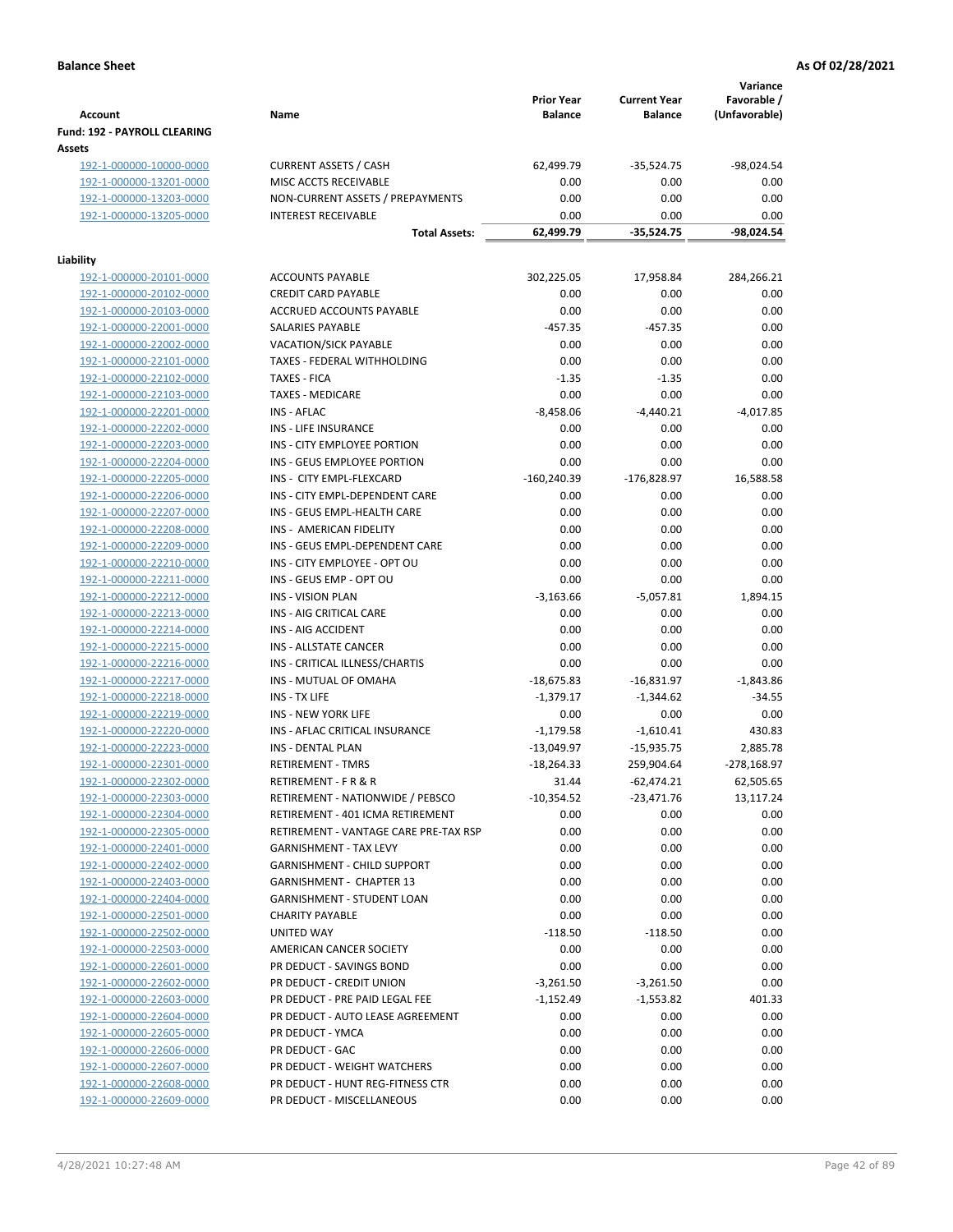| Account                 | Name                                                     | <b>Prior Year</b><br><b>Balance</b> | <b>Current Year</b><br><b>Balance</b> | Variance<br>Favorable /<br>(Unfavorable) |
|-------------------------|----------------------------------------------------------|-------------------------------------|---------------------------------------|------------------------------------------|
| 192-1-000000-22610-0000 | PR DEDUCT - MISC REIMB                                   | 0.00                                | 0.00                                  | 0.00                                     |
| 192-1-000000-22611-0000 | PR DEDUCT - GOLF COURSE FEES                             | 0.00                                | 0.00                                  | 0.00                                     |
| 192-1-000000-22612-0000 | PR DEDUCT - WEARING APPAREL                              | 0.00                                | 0.00                                  | 0.00                                     |
| 192-1-000000-22613-0000 | PR DEDUCT - SNAP FITNESS                                 | 0.00                                | 0.00                                  | 0.00                                     |
|                         | <b>Total Liability:</b>                                  | 62,499.79                           | -35.524.75                            | 98.024.54                                |
| <b>Equity</b>           |                                                          |                                     |                                       |                                          |
| 192-1-000000-39000-0000 | UNRESERVED-FUND BALANCE                                  | 0.00                                | 0.00                                  | 0.00                                     |
|                         | <b>Total Beginning Equity:</b>                           | 0.00                                | 0.00                                  | 0.00                                     |
|                         | <b>Total Equity and Current Surplus (Deficit):</b>       | 0.00                                | 0.00                                  | 0.00                                     |
|                         | Total Liabilities, Equity and Current Surplus (Deficit): | 62,499.79                           | -35,524.75                            | -98,024.54                               |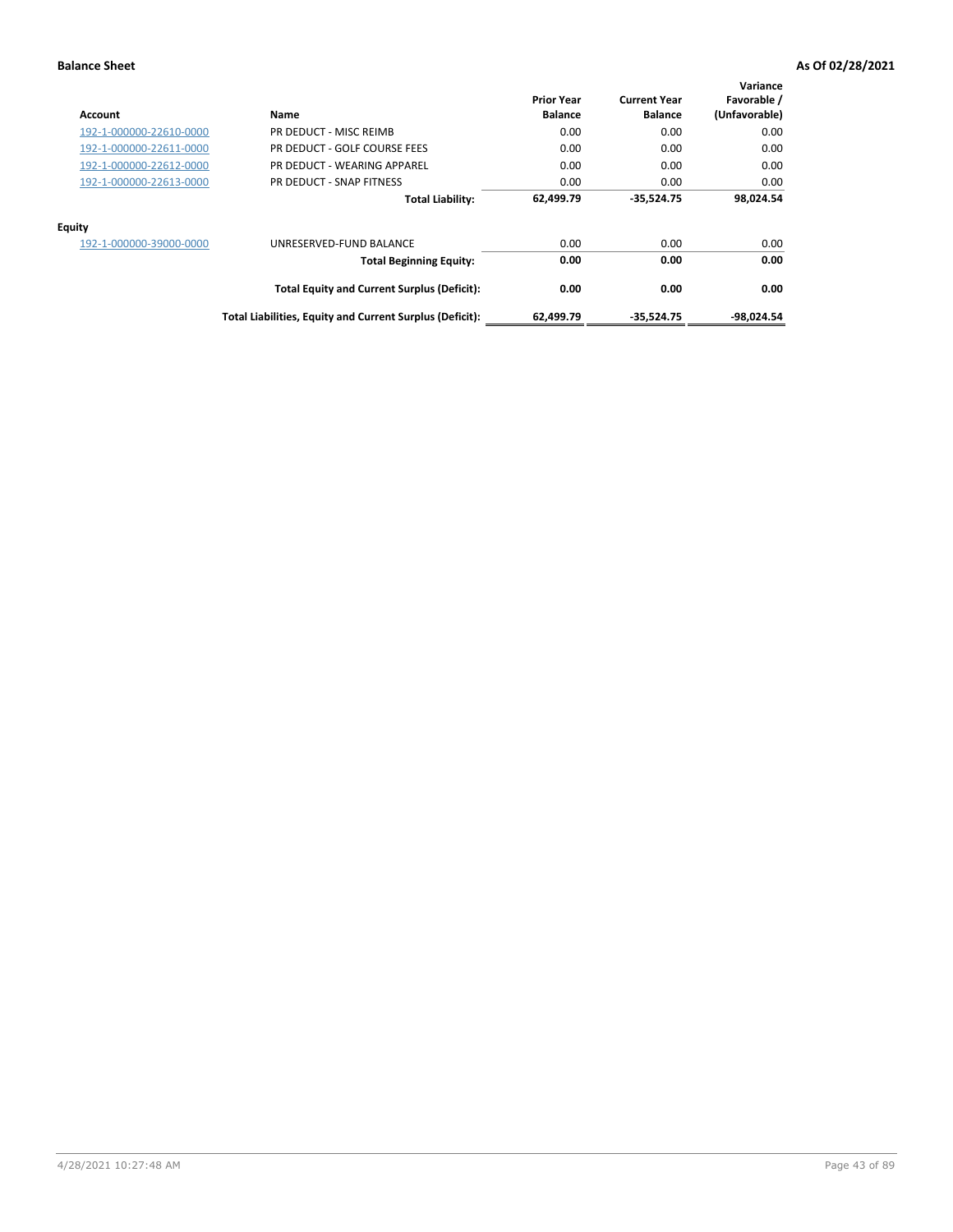**Variance**

|                                                    |                                                                         | <b>Prior Year</b>             | <b>Current Year</b>         | Favorable /               |
|----------------------------------------------------|-------------------------------------------------------------------------|-------------------------------|-----------------------------|---------------------------|
| Account                                            | Name                                                                    | <b>Balance</b>                | <b>Balance</b>              | (Unfavorable)             |
| Fund: 200 - WATER / WASTEWATER FUND                |                                                                         |                               |                             |                           |
| Assets                                             |                                                                         |                               |                             |                           |
| 200-2-000000-10000-0000                            | <b>CURRENT ASSETS / CASH</b>                                            | $-10,535,814.92$              | -13,524,384.59              | -2,988,569.67             |
| 200-2-000000-12101-0000                            | <b>BOND ISSUANCE COSTS</b>                                              | 0.00                          | 0.00                        | 0.00                      |
| 200-2-000000-12201-0000                            | DEFERRED CHARGES / BOND DISCOUNT                                        | $-353,374.57$                 | $-340,655.65$               | 12,718.92                 |
| 200-2-000000-13000-0000                            | <b>CUSTOMER ACCTS RECEIVABLE</b>                                        | 507,953.12                    | 644,525.14                  | 136,572.02                |
| 200-2-000000-13001-0000<br>200-2-000000-13002-0000 | NON CURRENT CUSTOMER ACCTS RECEIVAE<br>ALLOW FOR UNCOLLECT REC          | 231,009.55                    | 253,057.11<br>$-224,513.33$ | 22,047.56<br>$-29,012.25$ |
| 200-2-000000-13003-0000                            | UNBILLED YEAR-END ACCRUAL                                               | $-195,501.08$<br>1,171,959.62 | 1,001,639.20                | $-170,320.42$             |
| 200-2-000000-13004-0000                            | <b>WASTE HAULER RECEIVABLE</b>                                          | $-75,108.05$                  | 12,202.30                   | 87,310.35                 |
| 200-2-000000-13007-0000                            | <b>RETURNED CHECKS</b>                                                  | 0.00                          | 0.00                        | 0.00                      |
| 200-2-000000-13010-0000                            | <b>CADDO MILLS</b>                                                      | 0.00                          | 0.00                        | 0.00                      |
| 200-2-000000-13201-0000                            | MISC ACCTS RECEIVABLE                                                   | $-33,599.33$                  | $-38,323.26$                | $-4,723.93$               |
| 200-2-000000-13202-0000                            | <b>EMPLOYEE ADVANCES</b>                                                | 0.00                          | 0.00                        | 0.00                      |
| 200-2-000000-13203-0000                            | NON-CURRENT ASSETS / PREPAYMENTS                                        | 0.00                          | 0.00                        | 0.00                      |
| 200-2-000000-13205-0000                            | <b>INTEREST RECEIVABLE</b>                                              | 0.00                          | 0.00                        | 0.00                      |
| 200-2-000000-14001-0000                            | DUE FROM / GENERAL FUND                                                 | 0.00                          | 0.00                        | 0.00                      |
| 200-2-000000-14040-0000                            | <b>GENERAL CIP / GENERAL CIP</b>                                        | 0.00                          | 0.00                        | 0.00                      |
| 200-2-000000-14120-0000                            | DUE FROM UTILITY CIP                                                    | 38,336,026.85                 | 38,336,026.85               | 0.00                      |
| 200-2-000000-15401-0000                            | <b>INVENTORIES / WATER STOCK</b>                                        | 255,981.59                    | 255,981.59                  | 0.00                      |
| 200-2-000000-15501-0000                            | INVENTORIES / WASTEWATER STOCK                                          | 37,338.12                     | 37,372.92                   | 34.80                     |
| 200-2-000000-16001-0000                            | FIXED ASSETS / LAND                                                     | 685,983.11                    | 685,983.11                  | 0.00                      |
| 200-2-000000-16002-0000                            | FIXED ASSETS / IMPROVMENTS-NON BUILDI                                   | 5,485,407.69                  | 5,565,701.69                | 80,294.00                 |
| 200-2-000000-16003-0000                            | ACCUM DEPR / IMPROVEMENTS-NON BUILL                                     | $-2,380,273.29$               | $-2,563,314.54$             | $-183,041.25$             |
| 200-2-000000-16004-0000                            | FIXED ASSETS / BUILDINGS                                                | 23,444,349.28                 | 23,444,349.28               | 0.00                      |
| 200-2-000000-16005-0000                            | <b>ACCUM DEPR / BUILDINGS</b>                                           | $-3,240,558.80$               | $-3,705,886.88$             | $-465,328.08$             |
| 200-2-000000-16006-0000                            | FIXED ASSETS / FILTRATION PLANT                                         | 10,551,470.00                 | 11,644,653.00               | 1,093,183.00              |
| 200-2-000000-16007-0000                            | ACCUM DEPR / FILTRATION PLANT                                           | -7,478,086.82                 | -7,682,201.86               | $-204, 115.04$            |
| 200-2-000000-16008-0000                            | FIXED ASSETS / WATER RECLAMATION PLAN                                   | 7,290,892.03                  | 7,290,892.03                | 0.00                      |
| 200-2-000000-16009-0000                            | ACCUM DEPR / WATER RECLAMATION PLAN                                     | $-6,489,176.25$               | $-6,524,752.91$             | $-35,576.66$              |
| 200-2-000000-16101-0000                            | FIXED ASSETS / WATER MAINS                                              | 19,369,642.10                 | 20,586,456.10               | 1,216,814.00              |
| 200-2-000000-16102-0000                            | <b>ACCUM DEPR / WATER MAINS</b>                                         | $-10,564,491.83$              | $-11,006,266.98$            | $-441,775.15$             |
| 200-2-000000-16103-0000                            | FIXED ASSETS / SANITARY SEWERS                                          | 26,762,935.28                 | 26,762,935.28               | 0.00                      |
| 200-2-000000-16104-0000                            | <b>ACCUM DEPR / SANITARY SEWERS</b>                                     | $-11,952,765.05$              | $-12,557,604.47$            | $-604,839.42$             |
| 200-2-000000-16105-0000                            | FIXED ASSETS / RESERVOIRS & TANKS                                       | 10,498,644.74                 | 10,498,644.74               | 0.00                      |
| 200-2-000000-16106-0000                            | ACCUM DEPR / RESERVOIRS & TANKS                                         | $-832,221.74$                 | $-1,157,033.18$             | $-324,811.44$             |
| 200-2-000000-16107-0000                            | FIXED ASSETS / PUMP STATIONS                                            | 5,559,850.03                  | 6,574,011.03                | 1,014,161.00              |
| 200-2-000000-16108-0000                            | <b>ACCUM DEPR / PUMP STATIONS</b>                                       | -325,220.11                   | -503,643.65                 | $-178,423.54$             |
| 200-2-000000-16201-0000                            | FIXED ASSETS / MACHINERY AND EQUIPMEN                                   | 3,883,571.50                  | 3,883,571.50                | 0.00                      |
| 200-2-000000-16202-0000                            | ACCUM DEPR / MACHINERY AND EQUIPMEI                                     | $-1,887,320.29$               | $-2,126,635.65$             | $-239,315.36$             |
| 200-2-000000-16301-0000                            | FIXED ASSETS / C W I P                                                  | $-286,982.00$                 | $-286,982.00$               | 0.00                      |
| 200-2-000000-17501-0000                            | <b>EMPLOYEE CONTRIBUTIONS</b><br><b>INVESTMENT RETURN</b>               | 195,988.00                    | 195,988.00                  | 0.00                      |
| 200-2-000000-17504-0000                            |                                                                         | 631,750.00                    | 631,750.00                  | 0.00                      |
| 200-2-000000-17508-0000                            | EXPERIENCE DIFFERENCE- OUTFLOW<br><b>EXPERIENCE DIFFERENCE - INFLOW</b> | 31,784.00                     | 31,784.00                   | 0.00                      |
| 200-2-000000-17509-0000<br>200-2-000000-17520-0000 | <b>ASSUMPTION CHANGES</b>                                               | $-37,640.00$<br>0.00          | $-37,640.00$<br>0.00        | 0.00<br>0.00              |
|                                                    | <b>Total Assets:</b>                                                    | 98,264,402.48                 | 96,057,685.92               | -2,206,716.56             |
|                                                    |                                                                         |                               |                             |                           |
| Liability                                          |                                                                         |                               |                             |                           |
| 200-2-000000-20101-0000                            | <b>ACCOUNTS PAYABLE</b>                                                 | 0.00                          | $-200.00$                   | 200.00                    |
| 200-2-000000-20102-0000                            | <b>CREDIT CARD PAYABLE</b>                                              | 0.00                          | 0.00                        | 0.00                      |
| 200-2-000000-20103-0000                            | ACCRUED ACCOUNTS PAYABLE                                                | 10,000.00                     | 10,000.00                   | 0.00                      |
| 200-2-000000-20104-0000                            | <b>ESCHEATED LIABILITY</b>                                              | 0.00                          | 0.00                        | 0.00                      |
| 200-2-000000-20109-0000                            | <b>GENERAL OBLIG BONDS PAY</b>                                          | 1,466,000.00                  | 2,193,000.00                | $-727,000.00$             |
| 200-2-000000-20110-0000                            | REVENUE BONDS PAYABLE                                                   | 1,095,000.00                  | 930,000.00                  | 165,000.00                |
| 200-2-000000-20112-0000                            | ACCRUED INTEREST PAYABLE                                                | 142,697.51                    | 63,911.41                   | 78,786.10                 |
| 200-2-000000-20125-0000                            | SALES TAX PAYABLE / IN THE CITY                                         | 0.00                          | 0.00                        | 0.00                      |
| 200-2-000000-20139-0000                            | RETAINAGES PAYABLE                                                      | 0.00                          | 0.00                        | 0.00                      |
| 200-2-000000-20141-0000                            | <b>TELEPHONE CLEARING</b>                                               | 0.01                          | 0.01                        | 0.00                      |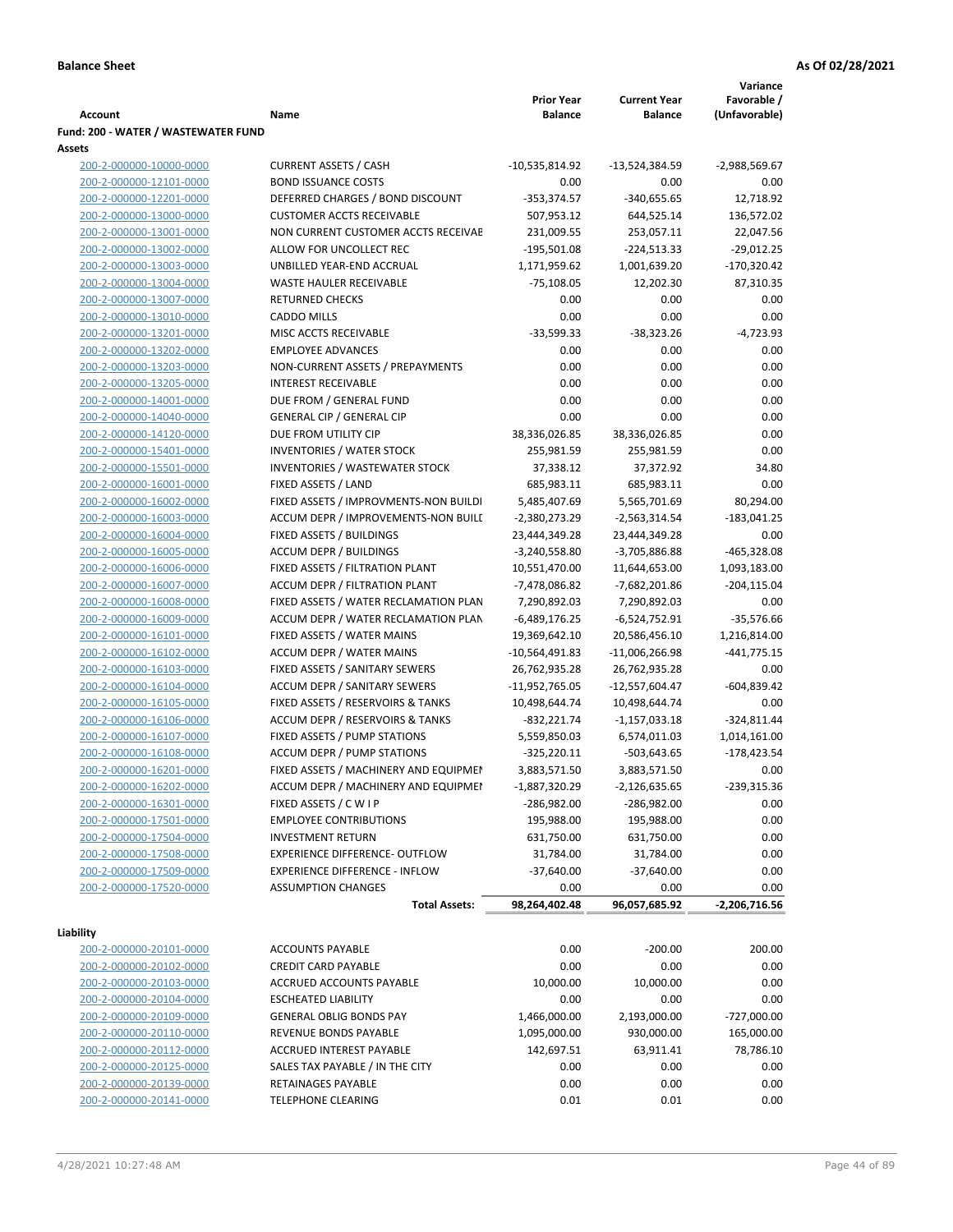|                                       |                                                          |                                     |                                       | Variance                     |
|---------------------------------------|----------------------------------------------------------|-------------------------------------|---------------------------------------|------------------------------|
| Account                               | <b>Name</b>                                              | <b>Prior Year</b><br><b>Balance</b> | <b>Current Year</b><br><b>Balance</b> | Favorable /<br>(Unfavorable) |
| 200-2-000000-20160-0000               | <b>UNAPPLIED CREDIT</b>                                  | 0.00                                | 0.00                                  | 0.00                         |
| 200-2-000000-21001-0000               | <b>GENERAL FUND / GENERAL FUND</b>                       | 0.00                                | 0.00                                  | 0.00                         |
| 200-2-000000-21101-0000               | ENTERPRISE / WTR/WWTR UTILITY FUND                       | 0.00                                | 0.00                                  | 0.00                         |
| 200-2-000000-22001-0000               | <b>SALARIES PAYABLE</b>                                  | 83,164.42                           | 83,164.42                             | 0.00                         |
| 200-2-000000-22002-0000               | <b>VACATION/SICK PAYABLE</b>                             | 234,422.70                          | 221,369.33                            | 13,053.37                    |
| 200-2-000000-23001-0000               | CAPITAL LEASE PAYABLE                                    | 0.00                                | 0.00                                  | 0.00                         |
| 200-2-000000-24001-0000               | O/S CHECKS PAYABLE                                       | 0.00                                | 0.00                                  | 0.00                         |
| 200-2-000000-24002-0000               | <b>CUSTOMER DEPOSITS</b>                                 | 757,950.65                          | 751,606.52                            | 6,344.13                     |
| 200-2-000000-24003-0000               | <b>CUSTOMER OVERPMT SUSPENSE</b>                         | 199,172.86                          | 373,605.70                            | $-174,432.84$                |
| 200-2-000000-24004-0000               | <b>INTEREST PAYABLE ON DEP</b>                           | 0.00                                | 0.00                                  | 0.00                         |
| 200-2-000000-24005-0000               | <b>ACCRUED INT PAY ON DEP</b>                            | 0.00                                | 0.00                                  | 0.00                         |
| 200-2-000000-24006-0000               | <b>AWAITING CUSTOMER SETUP</b>                           | 1,955.61                            | 1,955.61                              | 0.00                         |
| 200-2-000000-24007-0000               | <b>BILLED DEPOSITS SUSPENSE</b>                          | 0.00                                | 0.00                                  | 0.00                         |
| 200-2-000000-26001-0000               | <b>COMPENSATED ABSENCES PAY</b>                          | 211,715.81                          | 278,649.49                            | $-66,933.68$                 |
| 200-2-000000-26101-0000               | <b>GENERAL OBLIG BONDS PAY</b>                           | 4,567,000.00                        | 2,529,000.00                          | 2,038,000.00                 |
| 200-2-000000-26102-0000               | <b>REVENUE BONDS PAYABLE</b>                             | 31,190,000.00                       | 30,260,000.00                         | 930,000.00                   |
| 200-2-000000-26103-0000               | DEFERRED LOSS/DEFEASEMENT                                | $-181,650.73$                       | $-136,237.88$                         | $-45,412.85$                 |
| 200-2-000000-27001-0000               | <b>CONTRIBUTED CAPITAL</b>                               | 0.00                                | 0.00                                  | 0.00                         |
| 200-2-000000-27002-0000               | CONTRIBUTED CAPITAL / DEVELOPERS                         | 0.00                                | 0.00                                  | 0.00                         |
| 200-2-000000-29300-0000               | <b>ENCUMBRANCE SUMMARY</b>                               | 0.00                                | 0.00                                  | 0.00                         |
| 200-2-000000-29400-0100               | RESERVED ACCOUNT / ENCUMBRANCES                          | 0.00                                | 0.00                                  | 0.00                         |
| 200-2-000000-29999-0000               | <b>NET PENSION LIABILITY</b>                             | 1,415,364.00                        | 1,415,364.00                          | 0.00                         |
| 200-2-000000-92080-0000               | <b>GLTDAG</b>                                            | 0.00                                | 0.00                                  | 0.00                         |
|                                       | <b>Total Liability:</b>                                  | 41,192,792.84                       | 38,975,188.61                         | 2,217,604.23                 |
| <b>Equity</b>                         |                                                          |                                     |                                       |                              |
| 200-2-000000-39000-0000               | UNRESERVED-FUND BALANCE                                  | 0.00                                | 0.00                                  | 0.00                         |
| 200-2-000000-39100-0000               | UNRESERVED-RET. EARNINGS                                 | 57,924,814.85                       | 57,932,361.58                         | 7,546.73                     |
| 200-2-000000-39150-0000               | RESERVED-RET. EARNINGS                                   | 0.00                                | 0.00                                  | 0.00                         |
| 200-2-000000-39500-0000               | NET POSITION - PENSION                                   | $-965.00$                           | $-965.00$                             | 0.00                         |
|                                       | <b>Total Beginning Equity:</b>                           | 57,923,849.85                       | 57,931,396.58                         | 7,546.73                     |
| <b>Total Revenue</b>                  |                                                          | 5,646,278.13                        | 5,684,975.97                          | 38,697.84                    |
| <b>Total Expense</b>                  |                                                          | 6,498,518.33                        | 6,533,875.23                          | $-35,356.90$                 |
| <b>Revenues Over/(Under) Expenses</b> |                                                          | $-852,240.20$                       | -848,899.26                           | 3,340.94                     |
|                                       | <b>Total Equity and Current Surplus (Deficit):</b>       | 57,071,609.65                       | 57,082,497.32                         | 10,887.67                    |
|                                       | Total Liabilities, Equity and Current Surplus (Deficit): | 98,264,402.49                       | 96,057,685.93                         | $-2,206,716.56$              |
|                                       | *** FUND 200 OUT OF BALANCE ***                          | $-0.01$                             | $-0.01$                               | 0.00                         |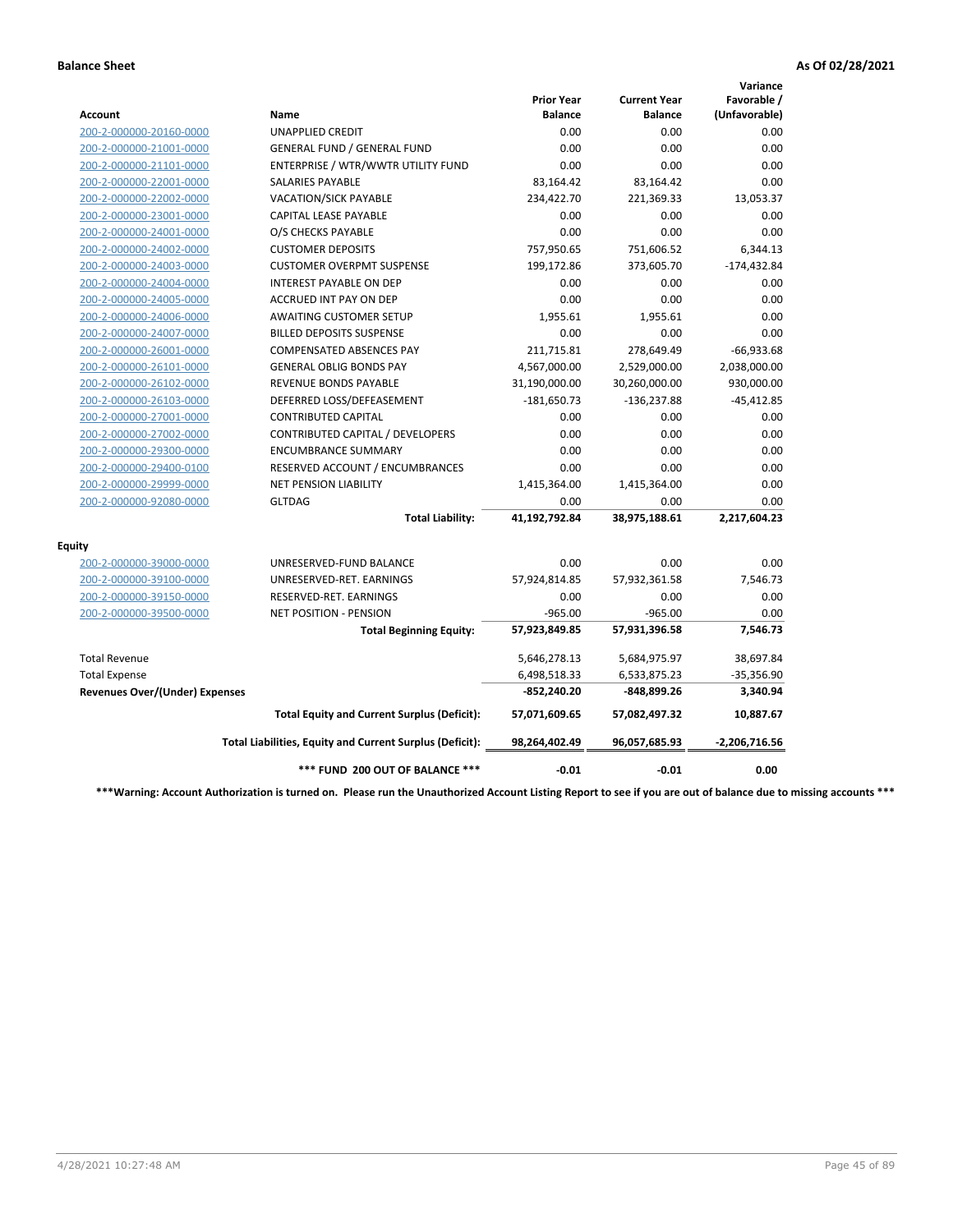| Account                               | Name                                                     | <b>Prior Year</b><br><b>Balance</b> | <b>Current Year</b><br><b>Balance</b> | Variance<br>Favorable /<br>(Unfavorable) |
|---------------------------------------|----------------------------------------------------------|-------------------------------------|---------------------------------------|------------------------------------------|
| <b>Fund: 210 - WATER IMPACT FEES</b>  |                                                          |                                     |                                       |                                          |
| <b>Assets</b>                         |                                                          |                                     |                                       |                                          |
| 210-2-000000-10000-0000               | <b>CURRENT ASSETS / CASH</b>                             | 0.00                                | $-217.72$                             | $-217.72$                                |
| 210-2-000000-13201-0000               | MISC ACCTS RECEIVABLE                                    | 0.00                                | 0.00                                  | 0.00                                     |
| 210-2-000000-13205-0000               | <b>INTEREST RECEIVABLE</b>                               | 0.00                                | 0.00                                  | 0.00                                     |
|                                       | <b>Total Assets:</b>                                     | 0.00                                | $-217.72$                             | $-217.72$                                |
| Liability                             |                                                          |                                     |                                       |                                          |
| 210-2-000000-20101-0000               | <b>ACCOUNTS PAYABLE</b>                                  | 0.00                                | 0.00                                  | 0.00                                     |
| 210-2-000000-20103-0000               | <b>ACCRUED ACCOUNTS PAYABLE</b>                          | 0.00                                | 0.00                                  | 0.00                                     |
| 210-2-000000-29300-0000               | <b>ENCUMBRANCE SUMMARY</b>                               | 0.00                                | 0.00                                  | 0.00                                     |
| 210-2-000000-29400-0000               | RESERVED ACCOUNT / ENCUMBRANCES                          | 0.00                                | 0.00                                  | 0.00                                     |
|                                       | <b>Total Liability:</b>                                  | 0.00                                | 0.00                                  | 0.00                                     |
| <b>Equity</b>                         |                                                          |                                     |                                       |                                          |
| 210-2-000000-39000-0000               | UNRESERVED-FUND BALANCE                                  | 0.00                                | 0.00                                  | 0.00                                     |
| 210-2-000000-39100-0000               | UNRESERVED-RET. EARNINGS                                 | 0.00                                | 0.00                                  | 0.00                                     |
|                                       | <b>Total Beginning Equity:</b>                           | 0.00                                | 0.00                                  | 0.00                                     |
| <b>Total Revenue</b>                  |                                                          | 0.00                                | 0.00                                  | 0.00                                     |
| <b>Total Expense</b>                  |                                                          | 0.00                                | 217.72                                | $-217.72$                                |
| <b>Revenues Over/(Under) Expenses</b> |                                                          | 0.00                                | $-217.72$                             | $-217.72$                                |
|                                       | <b>Total Equity and Current Surplus (Deficit):</b>       | 0.00                                | $-217.72$                             | $-217.72$                                |
|                                       | Total Liabilities, Equity and Current Surplus (Deficit): | 0.00                                | $-217.72$                             | $-217.72$                                |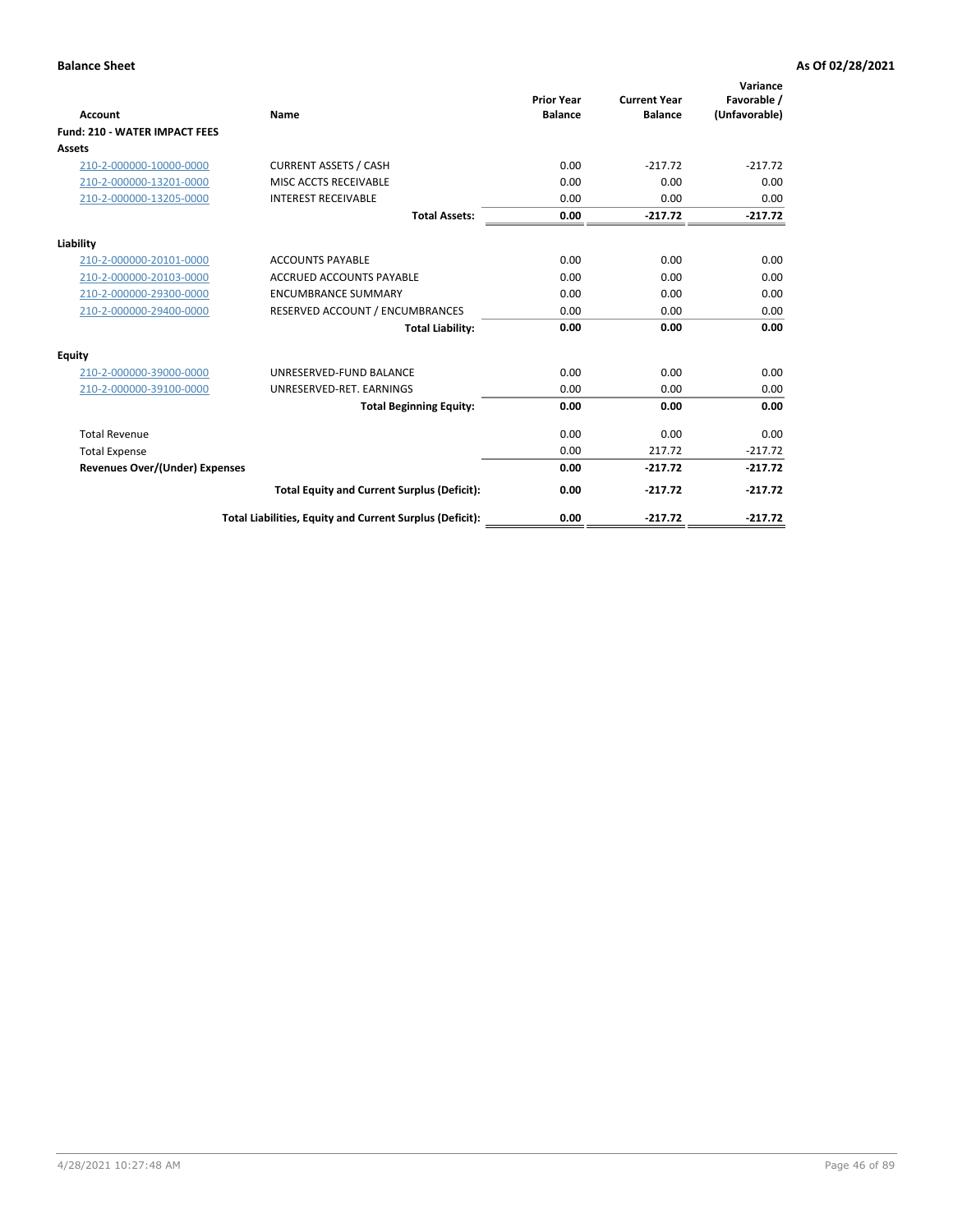| Account                                   | Name                                                     | <b>Prior Year</b><br><b>Balance</b> | <b>Current Year</b><br><b>Balance</b> | Variance<br>Favorable /<br>(Unfavorable) |
|-------------------------------------------|----------------------------------------------------------|-------------------------------------|---------------------------------------|------------------------------------------|
| <b>Fund: 211 - WASTEWATER IMPACT FEES</b> |                                                          |                                     |                                       |                                          |
| <b>Assets</b>                             |                                                          |                                     |                                       |                                          |
| 211-2-000000-10000-0000                   | <b>CURRENT ASSETS / CASH</b>                             | 0.00                                | 0.00                                  | 0.00                                     |
| 211-2-000000-13201-0000                   | MISC ACCTS RECEIVABLE                                    | 0.00                                | 0.00                                  | 0.00                                     |
| 211-2-000000-13205-0000                   | <b>INTEREST RECEIVABLE</b>                               | 0.00                                | 0.00                                  | 0.00                                     |
|                                           | <b>Total Assets:</b>                                     | 0.00                                | 0.00                                  | 0.00                                     |
| Liability                                 |                                                          |                                     |                                       |                                          |
| 211-2-000000-20101-0000                   | <b>ACCOUNTS PAYABLE</b>                                  | 0.00                                | 0.00                                  | 0.00                                     |
| 211-2-000000-20103-0000                   | <b>ACCRUED ACCOUNTS PAYABLE</b>                          | 0.00                                | 0.00                                  | 0.00                                     |
|                                           | <b>Total Liability:</b>                                  | 0.00                                | 0.00                                  | 0.00                                     |
| Equity                                    |                                                          |                                     |                                       |                                          |
| 211-2-000000-39000-0000                   | UNRESERVED-FUND BALANCE                                  | 0.00                                | 0.00                                  | 0.00                                     |
| 211-2-000000-39100-0000                   | UNRESERVED-RET. EARNINGS                                 | 0.00                                | 0.00                                  | 0.00                                     |
|                                           | <b>Total Beginning Equity:</b>                           | 0.00                                | 0.00                                  | 0.00                                     |
| <b>Total Revenue</b>                      |                                                          | 0.00                                | 0.00                                  | 0.00                                     |
| <b>Total Expense</b>                      |                                                          | 0.00                                | 0.00                                  | 0.00                                     |
| <b>Revenues Over/(Under) Expenses</b>     |                                                          | 0.00                                | 0.00                                  | 0.00                                     |
|                                           | <b>Total Equity and Current Surplus (Deficit):</b>       | 0.00                                | 0.00                                  | 0.00                                     |
|                                           | Total Liabilities, Equity and Current Surplus (Deficit): | 0.00                                | 0.00                                  | 0.00                                     |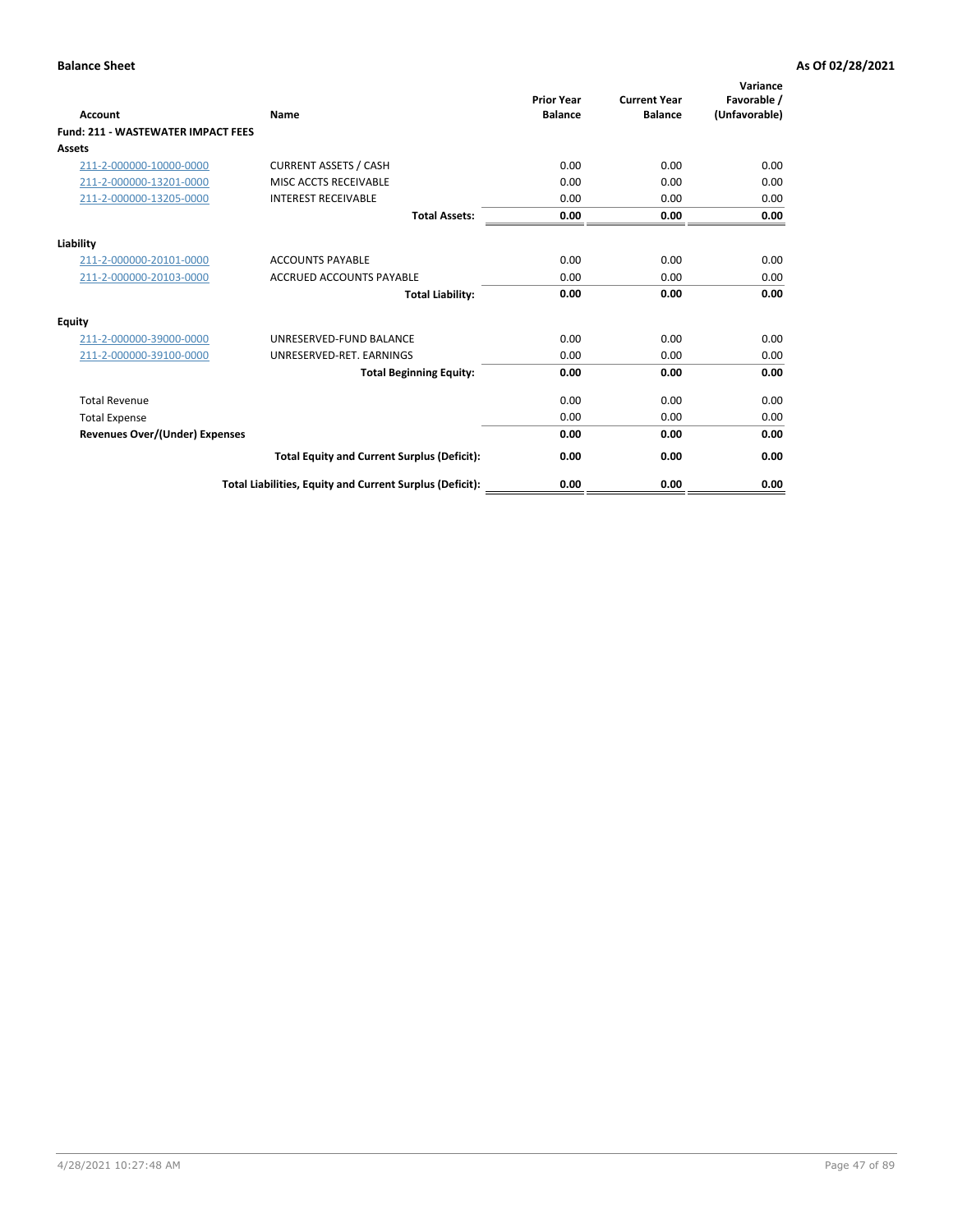|                                |                                                           |                                     |                                       | Variance                     |
|--------------------------------|-----------------------------------------------------------|-------------------------------------|---------------------------------------|------------------------------|
| <b>Account</b>                 | <b>Name</b>                                               | <b>Prior Year</b><br><b>Balance</b> | <b>Current Year</b><br><b>Balance</b> | Favorable /<br>(Unfavorable) |
|                                | Fund: 212 - TX COMMUNITY DEV SWR SYSTEM IMPROV PROG GRANT |                                     |                                       |                              |
| <b>Assets</b>                  |                                                           |                                     |                                       |                              |
| 212-2-000000-10000-0000        | <b>CURRENT ASSETS / CASH</b>                              | 105,849.57                          | 105,849.57                            | 0.00                         |
| 212-2-000000-13201-0000        | MISC ACCTS RECEIVABLE                                     | 0.00                                | 0.00                                  | 0.00                         |
| 212-2-000000-13205-0000        | <b>INTEREST RECEIVABLE</b>                                | 0.00                                | 0.00                                  | 0.00                         |
| 212-2-000000-16301-0000        | FIXED ASSETS / C W I P                                    | 0.00                                | 0.00                                  | 0.00                         |
|                                | <b>Total Assets:</b>                                      | 105,849.57                          | 105,849.57                            | 0.00                         |
| Liability                      |                                                           |                                     |                                       |                              |
| 212-2-000000-20101-0000        | <b>ACCOUNTS PAYABLE</b>                                   | 0.00                                | 0.00                                  | 0.00                         |
| 212-2-000000-20102-0000        | <b>CREDIT CARD PAYABLE</b>                                | 0.00                                | 0.00                                  | 0.00                         |
| 212-2-000000-20103-0000        | <b>ACCRUED ACCOUNTS PAYABLE</b>                           | 0.00                                | 0.00                                  | 0.00                         |
| 212-2-000000-20139-0000        | <b>RETAINAGES PAYABLE</b>                                 | 0.00                                | 0.00                                  | 0.00                         |
| 212-2-000000-20902-0000        | <b>DEFERRED GRANT REVENUE</b>                             | 0.00                                | 0.00                                  | 0.00                         |
| 212-2-000000-21001-0000        | <b>GENERAL FUND / GENERAL FUND</b>                        | 0.00                                | 0.00                                  | 0.00                         |
| 212-2-000000-29300-0000        | <b>ENCUMBRANCE SUMMARY</b>                                | 0.00                                | 0.00                                  | 0.00                         |
| 212-2-000000-29400-0100        | RESERVED ACCOUNT / ENCUMBRANCES                           | 0.00                                | 0.00                                  | 0.00                         |
|                                | <b>Total Liability:</b>                                   | 0.00                                | 0.00                                  | 0.00                         |
| Equity                         |                                                           |                                     |                                       |                              |
| 212-2-000000-39100-0000        | UNRESERVED-RET. EARNINGS                                  | $-61,025.43$                        | 105,849.57                            | 166,875.00                   |
|                                | <b>Total Beginning Equity:</b>                            | $-61,025.43$                        | 105,849.57                            | 166,875.00                   |
| <b>Total Revenue</b>           |                                                           | 168,130.00                          | 0.00                                  | $-168,130.00$                |
| <b>Total Expense</b>           |                                                           | 1,255.00                            | 0.00                                  | 1,255.00                     |
| Revenues Over/(Under) Expenses |                                                           | 166,875.00                          | 0.00                                  | $-166,875.00$                |
|                                | <b>Total Equity and Current Surplus (Deficit):</b>        | 105,849.57                          | 105,849.57                            | 0.00                         |
|                                | Total Liabilities, Equity and Current Surplus (Deficit):  | 105,849.57                          | 105,849.57                            | 0.00                         |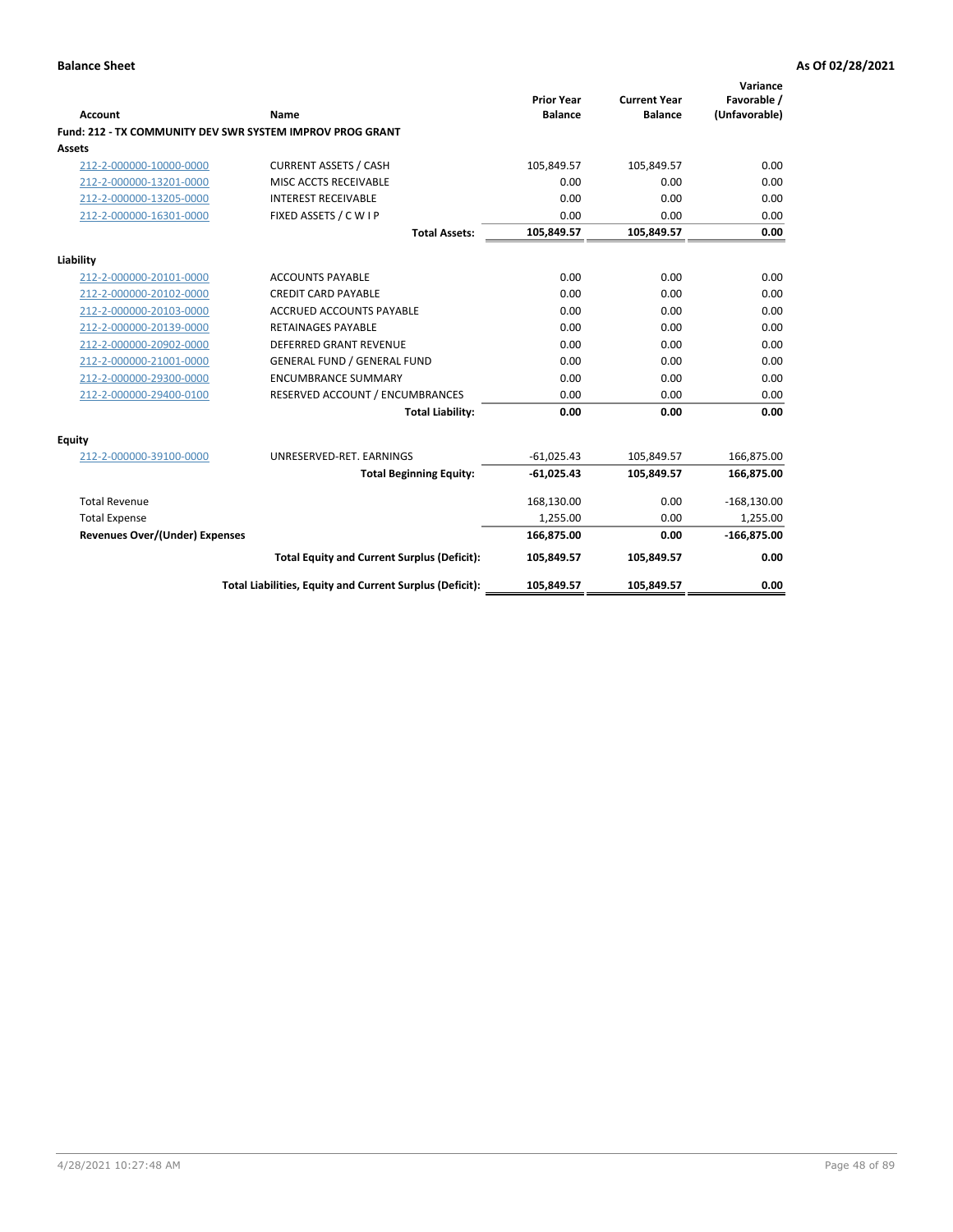| <b>Account</b><br><b>Fund: 216 - UTILIITY CIP FUND</b> | Name                                                     | <b>Prior Year</b><br><b>Balance</b> | <b>Current Year</b><br><b>Balance</b> | Variance<br>Favorable /<br>(Unfavorable) |
|--------------------------------------------------------|----------------------------------------------------------|-------------------------------------|---------------------------------------|------------------------------------------|
| <b>Assets</b>                                          |                                                          |                                     |                                       |                                          |
| 216-2-000000-10000-0000                                | <b>CURRENT ASSETS / CASH</b>                             | 8,547,307.81                        | 14,816,221.20                         | 6,268,913.39                             |
| 216-2-000000-11101-0000                                | MBIA ACCOUNTS / 2002 WSSR                                | 0.00                                | 0.00                                  | 0.00                                     |
| 216-2-000000-11103-0000                                | <b>2005 WSSR</b>                                         | 0.00                                | 0.00                                  | 0.00                                     |
| 216-2-000000-11403-0000                                | RESERVE FUND / 2003 WSSR                                 | 0.00                                | 0.00                                  | 0.00                                     |
| 216-2-000000-11404-0000                                | SERIES 2019 WSSR CO'S                                    | 14,664,801.04                       | 10,402,891.44                         | $-4,261,909.60$                          |
| 216-2-000000-11503-0000                                | 2008WSSR CONST 486000273                                 | 0.00                                | 0.00                                  | 0.00                                     |
| 216-2-000000-11505-0000                                | SRA RAW WATER SALE PROCEEDS                              | 13,502,105.49                       | 13,686,689.57                         | 184,584.08                               |
| 216-2-000000-13000-0000                                | <b>CUSTOMER ACCTS RECEIVABLE</b>                         | 0.00                                | 0.00                                  | 0.00                                     |
| 216-2-000000-13002-0000                                | ALLOW FOR UNCOLLECT REC                                  | 0.00                                | 0.00                                  | 0.00                                     |
| 216-2-000000-13003-0000                                | UNBILLED YEAR-END ACCRUAL                                | 0.00                                | 0.00                                  | 0.00                                     |
| 216-2-000000-13201-0000                                | MISC ACCTS RECEIVABLE                                    | 70.32                               | 70.32                                 | 0.00                                     |
| 216-2-000000-13205-0000                                | <b>INTEREST RECEIVABLE</b>                               | 0.00                                | 0.00                                  | 0.00                                     |
| 216-2-000000-16301-0000                                | FIXED ASSETS / C W I P                                   | 3,557,279.61                        | 2,969,368.61                          | -587,911.00                              |
|                                                        | <b>Total Assets:</b>                                     | 40,271,564.27                       | 41,875,241.14                         | 1,603,676.87                             |
|                                                        |                                                          |                                     |                                       |                                          |
| Liability                                              | <b>ACCOUNTS PAYABLE</b>                                  | 0.00                                | 0.00                                  | 0.00                                     |
| 216-2-000000-20101-0000<br>216-2-000000-20102-0000     | <b>CREDIT CARD PAYABLE</b>                               | 0.00                                | 0.00                                  | 0.00                                     |
| 216-2-000000-20103-0000                                | ACCRUED ACCOUNTS PAYABLE                                 | 0.00                                | 0.00                                  | 0.00                                     |
| 216-2-000000-20113-0000                                | <b>DEVELOPERS ESCROW</b>                                 | 0.00                                | 0.00                                  | 0.00                                     |
| 216-2-000000-20139-0000                                | <b>RETAINAGES PAYABLE</b>                                | 427,335.20                          | 122,898.03                            | 304,437.17                               |
| 216-2-000000-21101-0000                                | ENTERPRISE / WTR/WWTR UTILITY FUND                       | 18,939,652.64                       | 18,939,652.64                         | 0.00                                     |
| 216-2-000000-29300-0000                                | <b>ENCUMBRANCE SUMMARY</b>                               | 0.00                                | 0.00                                  | 0.00                                     |
| 216-2-000000-29400-0100                                | RESERVED ACCOUNT / ENCUMBRANCES                          | 0.00                                | 0.00                                  | 0.00                                     |
|                                                        | <b>Total Liability:</b>                                  | 19,366,987.84                       | 19,062,550.67                         | 304,437.17                               |
|                                                        |                                                          |                                     |                                       |                                          |
| <b>Equity</b>                                          |                                                          |                                     |                                       |                                          |
| 216-2-000000-39000-0000                                | UNRESERVED-FUND BALANCE                                  | 0.00                                | 0.00                                  | 0.00                                     |
| 216-2-000000-39100-0000                                | UNRESERVED-RET. EARNINGS                                 | 9,457,839.30                        | 22,783,755.25                         | 13,325,915.95                            |
|                                                        | <b>Total Beginning Equity:</b>                           | 9,457,839.30                        | 22,783,755.25                         | 13,325,915.95                            |
| <b>Total Revenue</b>                                   |                                                          | 13,618,152.39                       | 196,407.32                            | -13,421,745.07                           |
| <b>Total Expense</b>                                   |                                                          | 2,171,415.26                        | 167,472.10                            | 2,003,943.16                             |
| <b>Revenues Over/(Under) Expenses</b>                  |                                                          | 11,446,737.13                       | 28,935.22                             | $-11,417,801.91$                         |
|                                                        | <b>Total Equity and Current Surplus (Deficit):</b>       | 20,904,576.43                       | 22,812,690.47                         | 1,908,114.04                             |
|                                                        | Total Liabilities, Equity and Current Surplus (Deficit): | 40,271,564.27                       | 41,875,241.14                         | 1,603,676.87                             |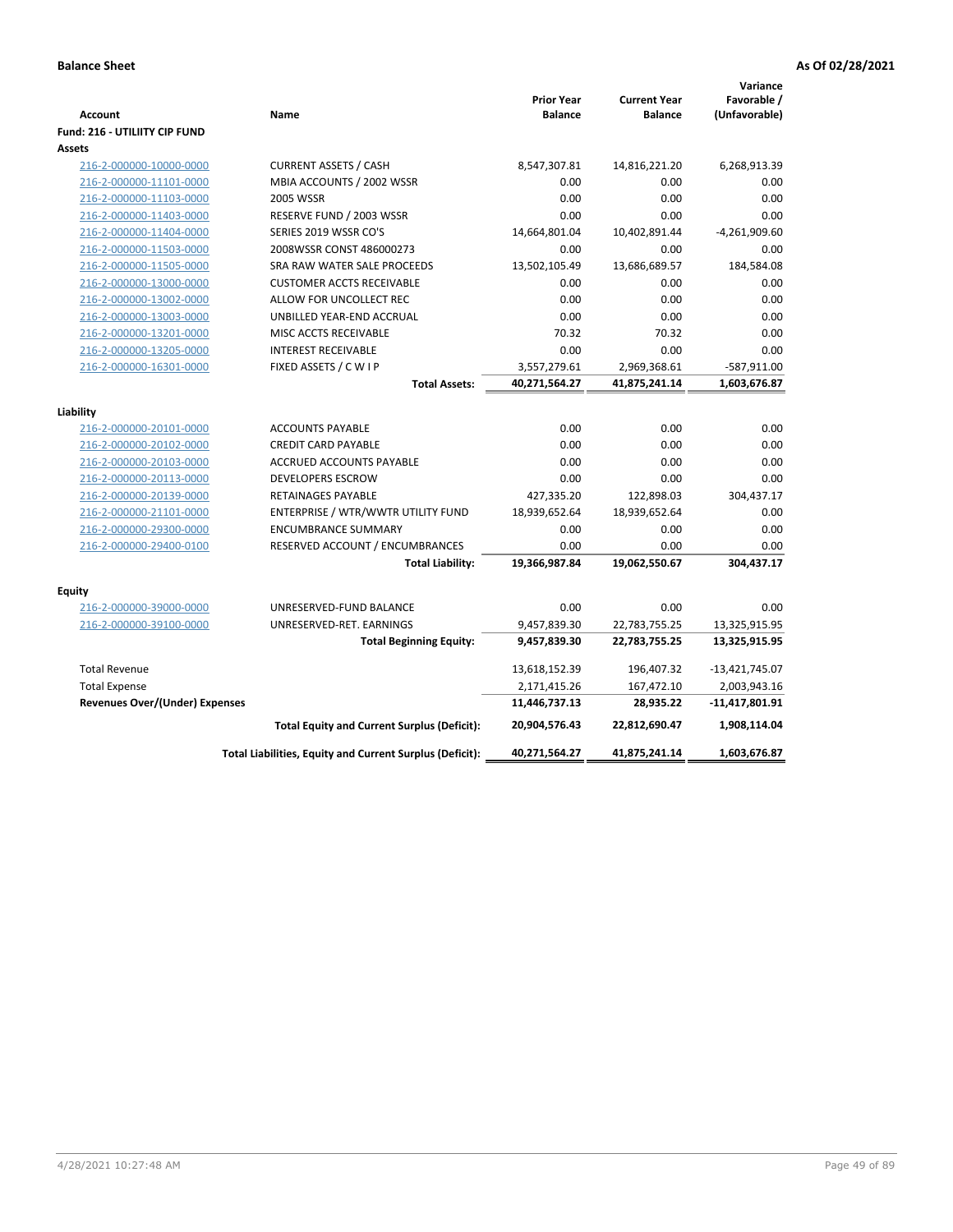| Account                                        | <b>Name</b>                                              | <b>Prior Year</b><br><b>Balance</b> | <b>Current Year</b><br><b>Balance</b> | Variance<br>Favorable /<br>(Unfavorable) |
|------------------------------------------------|----------------------------------------------------------|-------------------------------------|---------------------------------------|------------------------------------------|
| <b>Fund: 217 - WASTEWATER RECLAMATION FUND</b> |                                                          |                                     |                                       |                                          |
| <b>Assets</b>                                  |                                                          |                                     |                                       |                                          |
| 217-2-000000-10000-0000                        | <b>CURRENT ASSETS / CASH</b>                             | $-20,619.30$                        | $-70,603.30$                          | $-49,984.00$                             |
| 217-2-000000-11301-0000                        | TEXASTERM / 2008 WSSR REVENUE BOND                       | 0.00                                | 0.00                                  | 0.00                                     |
| 217-2-000000-11302-0000                        | <b>2008 WSSR REVENUE BOND</b>                            | 0.00                                | 0.00                                  | 0.00                                     |
| 217-2-000000-11503-0000                        | 2008WSSR CONST 486000273                                 | 776,283.91                          | 778,632.01                            | 2,348.10                                 |
| 217-2-000000-13000-0000                        | <b>CUSTOMER ACCTS RECEIVABLE</b>                         | 0.00                                | 0.00                                  | 0.00                                     |
| 217-2-000000-13002-0000                        | ALLOW FOR UNCOLLECT REC                                  | 0.00                                | 0.00                                  | 0.00                                     |
| 217-2-000000-13201-0000                        | MISC ACCTS RECEIVABLE                                    | 0.00                                | 0.00                                  | 0.00                                     |
| 217-2-000000-13205-0000                        | <b>INTEREST RECEIVABLE</b>                               | 0.00                                | 0.00                                  | 0.00                                     |
| 217-2-000000-16301-0000                        | FIXED ASSETS / C W I P                                   | 0.00                                | 0.00                                  | 0.00                                     |
|                                                | <b>Total Assets:</b>                                     | 755,664.61                          | 708,028.71                            | $-47,635.90$                             |
|                                                |                                                          |                                     |                                       |                                          |
| Liability                                      |                                                          |                                     |                                       |                                          |
| 217-2-000000-20101-0000                        | <b>ACCOUNTS PAYABLE</b>                                  | 0.00                                | 0.00                                  | 0.00                                     |
| 217-2-000000-20102-0000                        | <b>CREDIT CARD PAYABLE</b>                               | 0.00                                | 0.00                                  | 0.00                                     |
| 217-2-000000-20103-0000                        | <b>ACCRUED ACCOUNTS PAYABLE</b>                          | 0.00                                | 0.00                                  | 0.00                                     |
| 217-2-000000-20139-0000                        | <b>RETAINAGES PAYABLE</b>                                | 0.00                                | 0.00                                  | 0.00                                     |
| 217-2-000000-21101-0000                        | ENTERPRISE / WTR/WWTR UTILITY FUND                       | 19,396,374.21                       | 19,396,374.21                         | 0.00                                     |
| 217-2-000000-29300-0000                        | <b>ENCUMBRANCE SUMMARY</b>                               | 0.00                                | 0.00                                  | 0.00                                     |
| 217-2-000000-29400-0100                        | RESERVED ACCOUNT / ENCUMBRANCES                          | 0.00                                | 0.00                                  | 0.00                                     |
|                                                | <b>Total Liability:</b>                                  | 19,396,374.21                       | 19,396,374.21                         | 0.00                                     |
| <b>Equity</b>                                  |                                                          |                                     |                                       |                                          |
| 217-2-000000-39100-0000                        | UNRESERVED-RET. EARNINGS                                 | $-18,646,218.79$                    | -18,638,640.99                        | 7,577.80                                 |
|                                                | <b>Total Beginning Equity:</b>                           | $-18,646,218.79$                    | -18,638,640.99                        | 7,577.80                                 |
| <b>Total Revenue</b>                           |                                                          | 5,509.19                            | 279.49                                | $-5,229.70$                              |
| <b>Total Expense</b>                           |                                                          | 0.00                                | 49,984.00                             | $-49,984.00$                             |
| Revenues Over/(Under) Expenses                 |                                                          | 5,509.19                            | $-49,704.51$                          | $-55,213.70$                             |
|                                                | <b>Total Equity and Current Surplus (Deficit):</b>       | -18,640,709.60                      | $-18,688,345.50$                      | $-47,635.90$                             |
|                                                | Total Liabilities, Equity and Current Surplus (Deficit): | 755,664.61                          | 708,028.71                            | $-47,635.90$                             |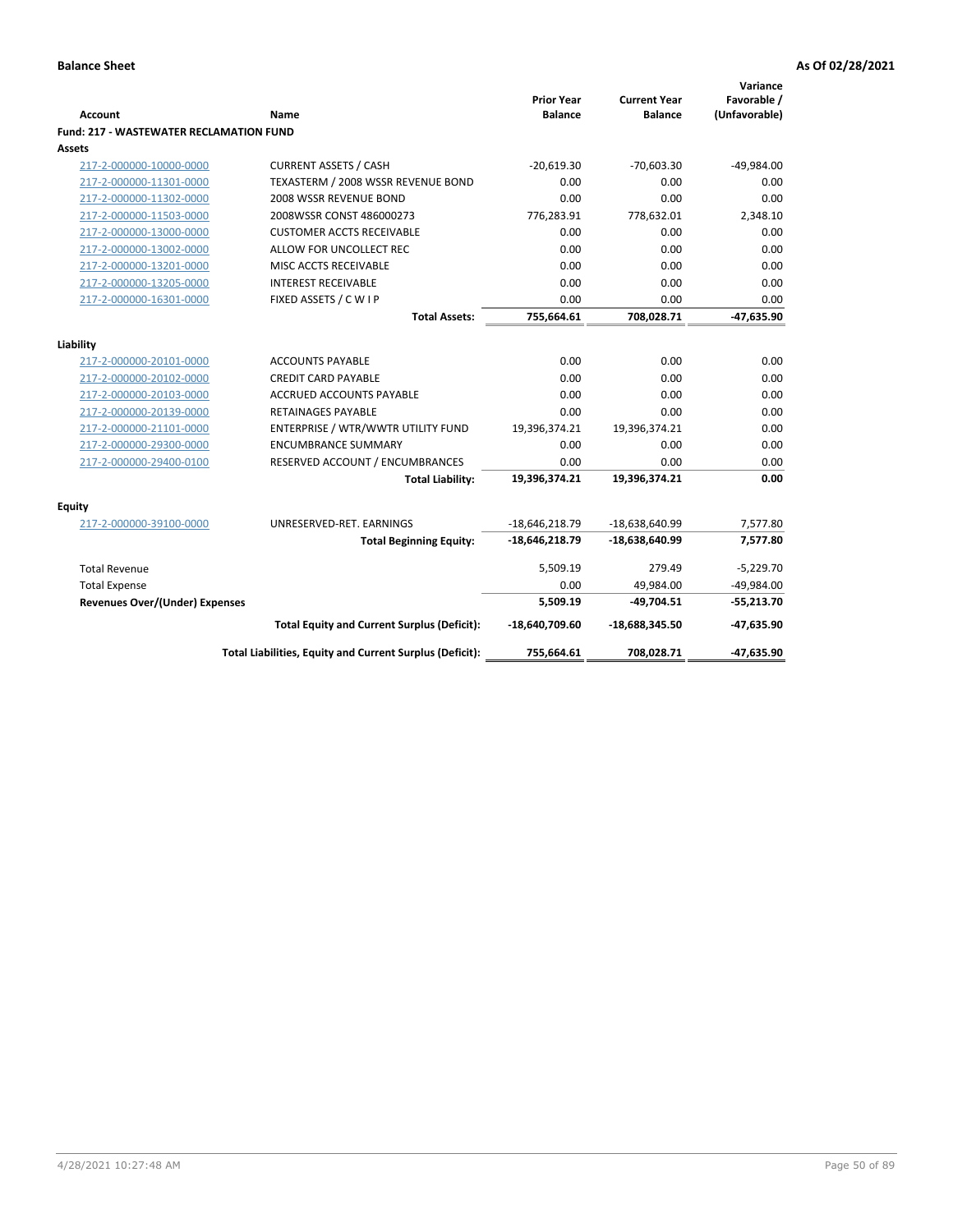|                                                    |                                                                 |                      |                         | Variance        |
|----------------------------------------------------|-----------------------------------------------------------------|----------------------|-------------------------|-----------------|
|                                                    |                                                                 | <b>Prior Year</b>    | <b>Current Year</b>     | Favorable /     |
| <b>Account</b>                                     | Name                                                            | <b>Balance</b>       | <b>Balance</b>          | (Unfavorable)   |
| Fund: 300 - AIRPORT FUND                           |                                                                 |                      |                         |                 |
| Assets                                             |                                                                 |                      |                         |                 |
| 300-2-000000-10000-0000                            | <b>CURRENT ASSETS / CASH</b>                                    | -6,846,665.96        | -7,307,786.88           | $-461,120.92$   |
| 300-2-000000-13201-0000                            | MISC ACCTS RECEIVABLE                                           | $-650.39$            | -650.39                 | 0.00            |
| 300-2-000000-13202-0000                            | <b>EMPLOYEE ADVANCES</b>                                        | 0.00                 | 0.00                    | 0.00            |
| 300-2-000000-13203-0000                            | NON-CURRENT ASSETS / PREPAYMENTS                                | 0.00                 | 0.00                    | 0.00            |
| 300-2-000000-13205-0000                            | <b>INTEREST RECEIVABLE</b>                                      | 0.00                 | 0.00                    | 0.00            |
| 300-2-000000-14126-0000                            | <b>GRANT FUND / AIRPORT GRANT FUND</b>                          | 0.00                 | 0.00                    | 0.00            |
| 300-2-000000-16001-0000                            | FIXED ASSETS / LAND                                             | 813,937.00           | 982,275.46              | 168,338.46      |
| 300-2-000000-16002-0000                            | FIXED ASSETS / IMPROVMENTS-NON BUILDI                           | 75,750,553.49        | 75,750,553.49           | 0.00            |
| 300-2-000000-16003-0000                            | ACCUM DEPR / IMPROVEMENTS-NON BUILI                             | $-40,581,156.28$     | $-42,614,921.75$        | $-2,033,765.47$ |
| 300-2-000000-16004-0000                            | FIXED ASSETS / BUILDINGS                                        | 69,917,050.27        | 69,917,050.27           | 0.00            |
| 300-2-000000-16005-0000                            | <b>ACCUM DEPR / BUILDINGS</b>                                   | -27,356,164.49       | -28,924,133.27          | $-1,567,968.78$ |
| 300-2-000000-16201-0000                            | FIXED ASSETS / MACHINERY AND EQUIPMEN                           | 528,771.61           | 528,771.61              | 0.00            |
| 300-2-000000-16202-0000                            | ACCUM DEPR / MACHINERY AND EQUIPMEI                             | $-40,948.94$         | $-70,669.34$            | $-29,720.40$    |
| 300-2-000000-16301-0000                            | FIXED ASSETS / C W I P                                          | 982,112.50           | 1,285,346.50            | 303,234.00      |
| 300-2-000000-17501-0000                            | <b>EMPLOYEE CONTRIBUTIONS</b>                                   | 0.00                 | 0.00                    | 0.00            |
| 300-2-000000-17504-0000                            | <b>INVESTMENT RETURN</b>                                        | 0.00                 | 0.00                    | 0.00            |
| 300-2-000000-17508-0000                            | <b>EXPERIENCE DIFFERENCE- OUTFLOW</b>                           | 0.00                 | 0.00                    | 0.00            |
| 300-2-000000-17509-0000                            | <b>EXPERIENCE DIFFERENCE - INFLOW</b>                           | 0.00                 | 0.00                    | 0.00            |
| 300-2-000000-17520-0000                            | <b>ASSUMPTION CHANGES</b>                                       | 0.00                 | 0.00                    | 0.00            |
|                                                    | <b>Total Assets:</b>                                            | 73,166,838.81        | 69,545,835.70           | $-3,621,003.11$ |
|                                                    |                                                                 |                      |                         |                 |
| Liability                                          |                                                                 | 0.00                 | 0.00                    | 0.00            |
| 300-2-000000-20101-0000                            | <b>ACCOUNTS PAYABLE</b><br><b>CREDIT CARD PAYABLE</b>           | 0.00                 |                         |                 |
| 300-2-000000-20102-0000                            | ACCRUED ACCOUNTS PAYABLE                                        | 0.00                 | 0.00<br>0.00            | 0.00            |
| 300-2-000000-20103-0000                            |                                                                 |                      |                         | 0.00<br>0.00    |
| 300-2-000000-20105-0000                            | L-3 FUNDS PAYABLE<br><b>GRANT MATCH</b>                         | 0.00<br>0.00         | 0.00<br>0.00            | 0.00            |
| 300-2-000000-20106-0000                            |                                                                 |                      | 0.00                    | 0.00            |
| 300-2-000000-20108-0000                            | <b>MATURED BONDS PAYABLE</b>                                    | 0.00                 |                         |                 |
| 300-2-000000-20110-0000                            | REVENUE BONDS PAYABLE                                           | 0.00                 | 0.00                    | 0.00            |
| 300-2-000000-20111-0000                            | MATURED INTEREST PAYABLE                                        | 0.00                 | 0.00                    | 0.00            |
| 300-2-000000-20112-0000                            | <b>ACCRUED INTEREST PAYABLE</b>                                 | 0.00                 | 0.00                    | 0.00            |
| 300-2-000000-20139-0000                            | RETAINAGES PAYABLE                                              | 0.00                 | 0.00<br>0.00            | 0.00<br>0.00    |
| 300-2-000000-20141-0000                            | <b>TELEPHONE CLEARING</b>                                       | 0.00                 |                         |                 |
| 300-2-000000-20160-0000                            | <b>UNAPPLIED CREDIT</b>                                         | 0.00                 | 0.00                    | 0.00            |
| 300-2-000000-20201-0000                            | <b>DEFERRED REVENUE</b>                                         | 0.00                 | 0.00                    | 0.00<br>0.00    |
| 300-2-000000-21001-0000                            | <b>GENERAL FUND / GENERAL FUND</b>                              | 0.00                 | 0.00                    | 0.00            |
| 300-2-000000-22001-0000<br>300-2-000000-22002-0000 | SALARIES PAYABLE                                                | 2,201.13<br>2,188.24 | 2,201.13<br>$-2,481.78$ |                 |
| 300-2-000000-26001-0000                            | <b>VACATION/SICK PAYABLE</b><br><b>COMPENSATED ABSENCES PAY</b> | 10,603.68            |                         | 4,670.02        |
| 300-2-000000-26101-0000                            |                                                                 | 0.00                 | 17,991.69               | $-7,388.01$     |
| 300-2-000000-26102-0000                            | <b>GENERAL OBLIG BONDS PAY</b>                                  |                      | 0.00                    | 0.00<br>0.00    |
| 300-2-000000-27001-0000                            | REVENUE BONDS PAYABLE<br>CONTRIBUTED CAPITAL                    | 0.00<br>$-0.39$      | 0.00<br>$-0.39$         | 0.00            |
|                                                    | <b>ENCUMBRANCE SUMMARY</b>                                      | 0.00                 | 0.00                    | 0.00            |
| 300-2-000000-29300-0000<br>300-2-000000-29400-0100 | RESERVED ACCOUNT / ENCUMBRANCES                                 | 0.00                 | 0.00                    | 0.00            |
| 300-2-000000-29999-0000                            | NET PENSION LIABILITY                                           | 0.00                 | 0.00                    | 0.00            |
|                                                    |                                                                 |                      |                         |                 |
|                                                    | <b>Total Liability:</b>                                         | 14,992.66            | 17,710.65               | $-2,717.99$     |
| <b>Equity</b>                                      |                                                                 |                      |                         |                 |
| 300-2-000000-39000-0000                            | UNRESERVED-FUND BALANCE                                         | 0.00                 | 0.00                    | 0.00            |
| 300-2-000000-39100-0000                            | UNRESERVED-RET. EARNINGS                                        | 72,911,614.18        | 69,853,545.99           | -3,058,068.19   |
| 300-2-000000-39500-0000                            | <b>NET POSITION - PENSION</b>                                   | 0.00                 | 0.00                    | 0.00            |
|                                                    | <b>Total Beginning Equity:</b>                                  | 72,911,614.18        | 69,853,545.99           | $-3,058,068.19$ |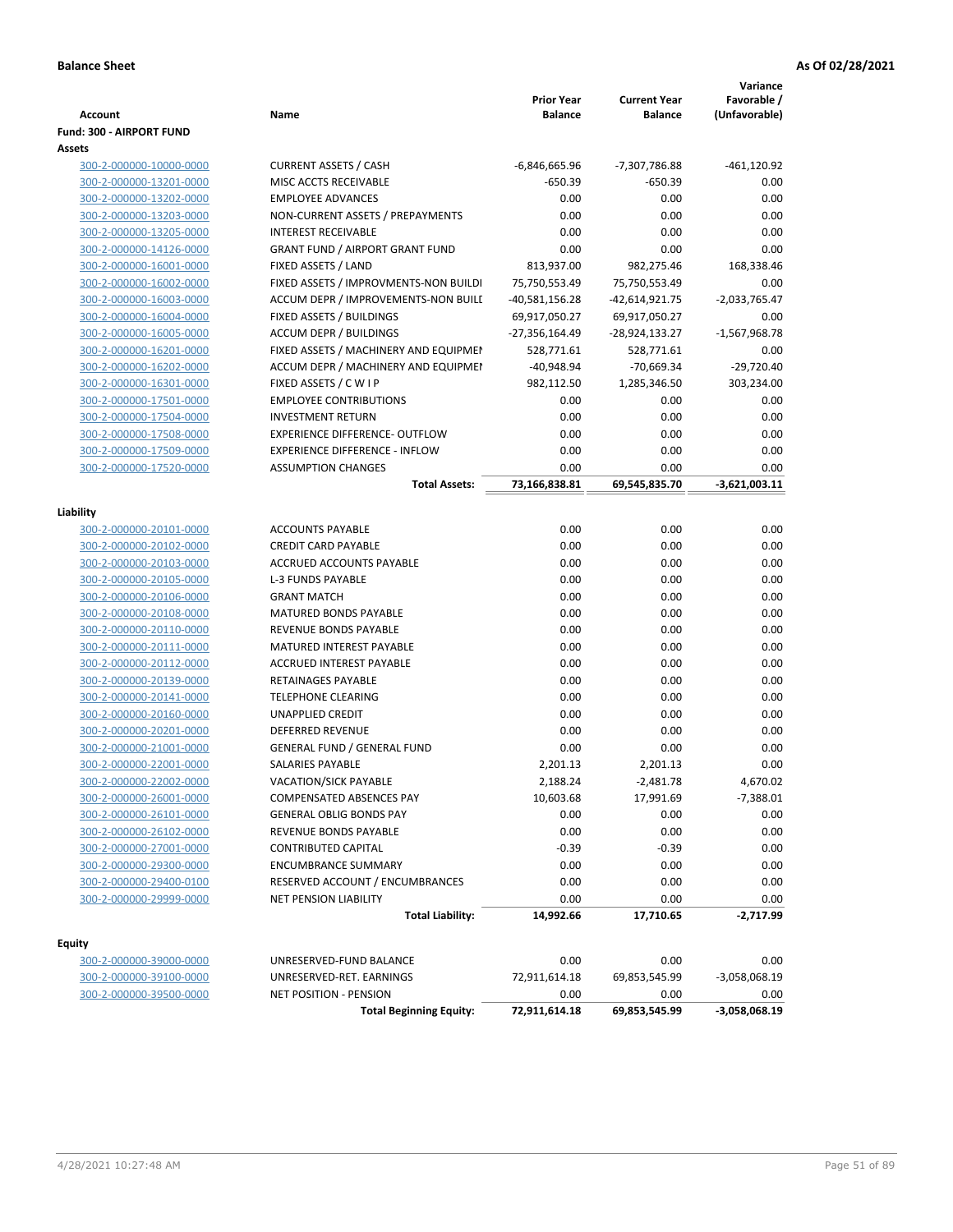| Account                        | Name                                                     | <b>Prior Year</b><br><b>Balance</b> | <b>Current Year</b><br><b>Balance</b> | Variance<br>Favorable /<br>(Unfavorable) |
|--------------------------------|----------------------------------------------------------|-------------------------------------|---------------------------------------|------------------------------------------|
| <b>Total Revenue</b>           |                                                          | 302,610.74                          | 361,467.38                            | 58,856.64                                |
| <b>Total Expense</b>           |                                                          | 62.378.76                           | 686,888.31                            | $-624,509.55$                            |
| Revenues Over/(Under) Expenses |                                                          | 240,231.98                          | $-325,420.93$                         | $-565,652.91$                            |
|                                | <b>Total Equity and Current Surplus (Deficit):</b>       | 73,151,846.16                       | 69,528,125.06                         | $-3,623,721.10$                          |
|                                | Total Liabilities, Equity and Current Surplus (Deficit): | 73,166,838.82                       | 69,545,835.71                         | $-3,621,003.11$                          |
|                                | *** FUND 300 OUT OF BALANCE ***                          | $-0.01$                             | $-0.01$                               | 0.00                                     |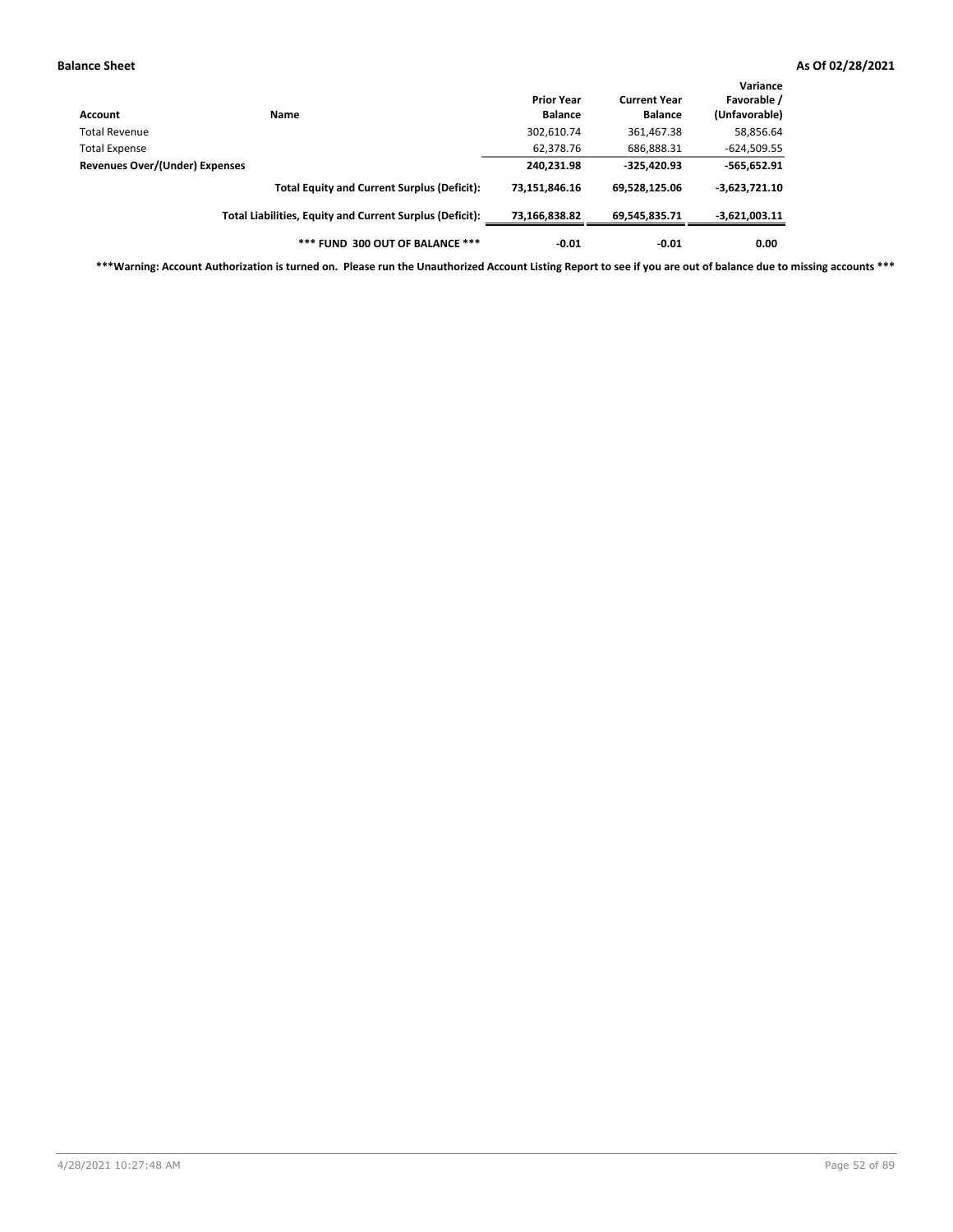|                                        |                                                          | <b>Prior Year</b> | <b>Current Year</b> | Variance<br>Favorable / |
|----------------------------------------|----------------------------------------------------------|-------------------|---------------------|-------------------------|
| Account                                | <b>Name</b>                                              | <b>Balance</b>    | <b>Balance</b>      | (Unfavorable)           |
| <b>Fund: 320 - AIRPORT TXDOT GRANT</b> |                                                          |                   |                     |                         |
| Assets                                 |                                                          |                   |                     |                         |
| 320-2-000000-10000-0000                | <b>CURRENT ASSETS / CASH</b>                             | 200,000.84        | 400,000.84          | 200,000.00              |
| 320-2-000000-13201-0000                | MISC ACCTS RECEIVABLE                                    | 0.00              | 0.00                | 0.00                    |
| 320-2-000000-13205-0000                | <b>INTEREST RECEIVABLE</b>                               | 0.00              | 0.00                | 0.00                    |
|                                        | <b>Total Assets:</b>                                     | 200,000.84        | 400,000.84          | 200,000.00              |
| Liability                              |                                                          |                   |                     |                         |
| 320-2-000000-20101-0000                | <b>ACCOUNTS PAYABLE</b>                                  | 0.00              | 0.00                | 0.00                    |
| 320-2-000000-20102-0000                | <b>CREDIT CARD PAYABLE</b>                               | 0.00              | 0.00                | 0.00                    |
| 320-2-000000-20103-0000                | <b>ACCRUED ACCOUNTS PAYABLE</b>                          | 0.00              | 0.00                | 0.00                    |
| 320-2-000000-20902-0000                | <b>DEFERRED GRANT REVENUE</b>                            | 0.00              | 0.00                | 0.00                    |
| 320-2-000000-21125-0000                | DUE TO / AIRPORT FUND                                    | 0.00              | 0.00                | 0.00                    |
| 320-2-000000-29300-0000                | <b>ENCUMBRANCE SUMMARY</b>                               | 0.00              | 0.00                | 0.00                    |
| 320-2-000000-29400-0100                | RESERVED ACCOUNT / ENCUMBRANCES                          | 0.00              | 0.00                | 0.00                    |
|                                        | <b>Total Liability:</b>                                  | 0.00              | 0.00                | 0.00                    |
| Equity                                 |                                                          |                   |                     |                         |
| 320-2-000000-39000-0000                | UNRESERVED-FUND BALANCE                                  | 200,000.84        | 200,000.84          | 0.00                    |
|                                        | <b>Total Beginning Equity:</b>                           | 200,000.84        | 200,000.84          | 0.00                    |
| <b>Total Revenue</b>                   |                                                          | 0.00              | 200,000.00          | 200,000.00              |
| <b>Total Expense</b>                   |                                                          | 0.00              | 0.00                | 0.00                    |
| <b>Revenues Over/(Under) Expenses</b>  |                                                          | 0.00              | 200,000.00          | 200,000.00              |
|                                        | <b>Total Equity and Current Surplus (Deficit):</b>       | 200,000.84        | 400,000.84          | 200,000.00              |
|                                        | Total Liabilities, Equity and Current Surplus (Deficit): | 200,000.84        | 400,000.84          | 200,000.00              |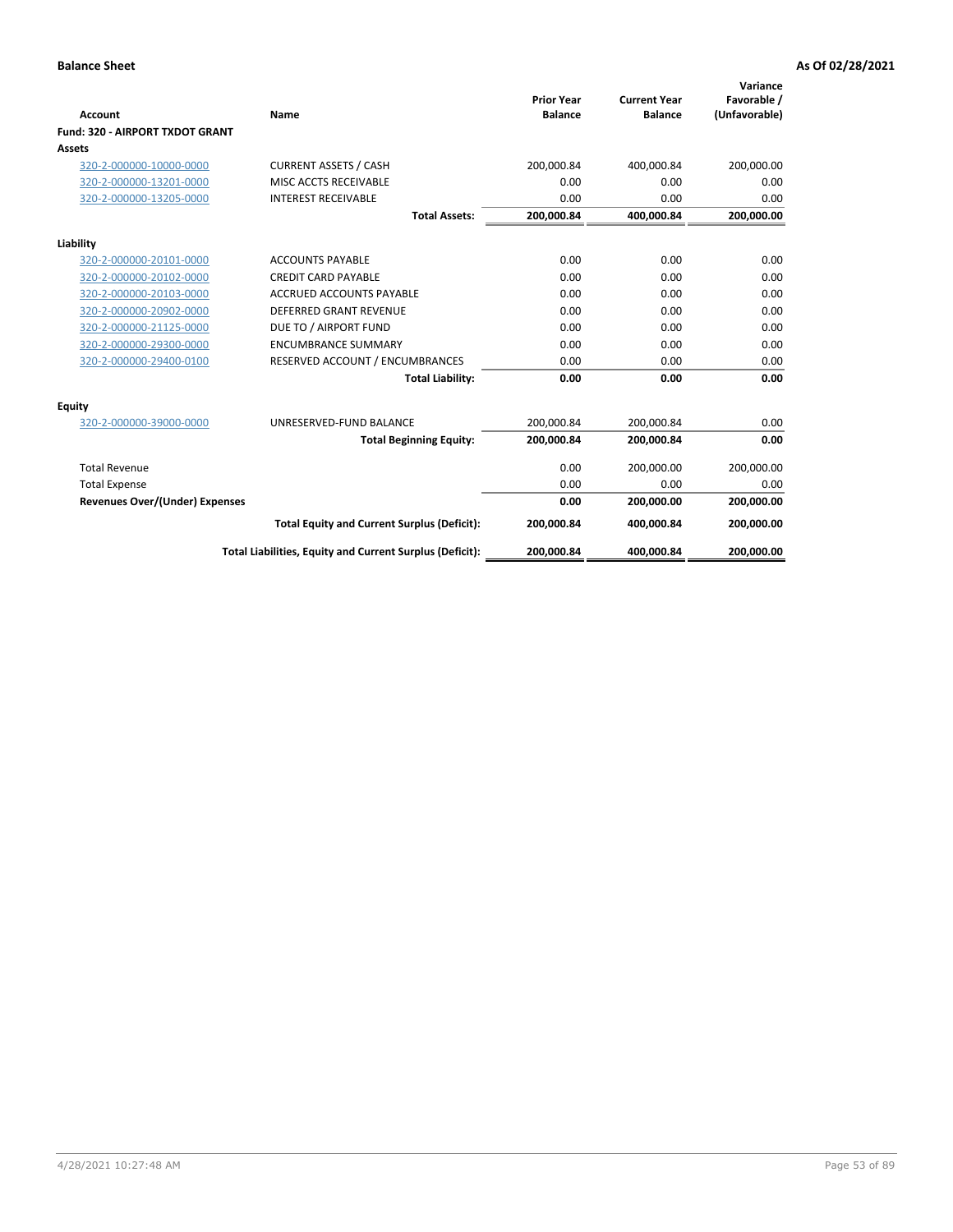|                                         |                                                          |                                     |                                       | Variance                     |
|-----------------------------------------|----------------------------------------------------------|-------------------------------------|---------------------------------------|------------------------------|
| <b>Account</b>                          | Name                                                     | <b>Prior Year</b><br><b>Balance</b> | <b>Current Year</b><br><b>Balance</b> | Favorable /<br>(Unfavorable) |
| <b>Fund: 360 - AIRPORT CAPITAL FUND</b> |                                                          |                                     |                                       |                              |
| Assets                                  |                                                          |                                     |                                       |                              |
| 360-2-000000-10000-0000                 | <b>CURRENT ASSETS / CASH</b>                             | 7,859,099.55                        | 8,710,326.52                          | 851,226.97                   |
| 360-2-000000-13201-0000                 | MISC ACCTS RECEIVABLE                                    | 0.00                                | 0.00                                  | 0.00                         |
| 360-2-000000-13205-0000                 | <b>INTEREST RECEIVABLE</b>                               | 0.00                                | 0.00                                  | 0.00                         |
| 360-2-000000-16301-0000                 | FIXED ASSETS / C W I P                                   | 132,616.88                          | 132,616.88                            | 0.00                         |
|                                         | <b>Total Assets:</b>                                     | 7,991,716.43                        | 8,842,943.40                          | 851,226.97                   |
| Liability                               |                                                          |                                     |                                       |                              |
| 360-2-000000-20101-0000                 | <b>ACCOUNTS PAYABLE</b>                                  | 0.00                                | 0.00                                  | 0.00                         |
| 360-2-000000-20102-0000                 | <b>CREDIT CARD PAYABLE</b>                               | 0.00                                | 0.00                                  | 0.00                         |
| 360-2-000000-20103-0000                 | <b>ACCRUED ACCOUNTS PAYABLE</b>                          | 0.00                                | 0.00                                  | 0.00                         |
| 360-2-000000-20125-0000                 | SALES TAX PAYABLE / IN THE CITY                          | 0.00                                | 0.00                                  | 0.00                         |
| 360-2-000000-20139-0000                 | <b>RETAINAGES PAYABLE</b>                                | 0.00                                | 0.00                                  | 0.00                         |
| 360-2-000000-21001-0000                 | <b>GENERAL FUND / GENERAL FUND</b>                       | 0.00                                | 0.00                                  | 0.00                         |
| 360-2-000000-27001-0000                 | <b>CONTRIBUTED CAPITAL</b>                               | 0.00                                | 0.00                                  | 0.00                         |
| 360-2-000000-29300-0000                 | <b>ENCUMBRANCE SUMMARY</b>                               | 0.00                                | 0.00                                  | 0.00                         |
| 360-2-000000-29400-0000                 | RESERVED ACCOUNT / ENCUMBRANCES                          | 0.00                                | 0.00                                  | 0.00                         |
|                                         | <b>Total Liability:</b>                                  | 0.00                                | 0.00                                  | 0.00                         |
| Equity                                  |                                                          |                                     |                                       |                              |
| 360-2-000000-39000-0000                 | UNRESERVED-FUND BALANCE                                  | 0.00                                | 0.00                                  | 0.00                         |
| 360-2-000000-39100-0000                 | UNRESERVED-RET. EARNINGS                                 | 8,131,751.78                        | 8,217,255.18                          | 85,503.40                    |
|                                         | <b>Total Beginning Equity:</b>                           | 8,131,751.78                        | 8,217,255.18                          | 85,503.40                    |
| <b>Total Revenue</b>                    |                                                          | 29,206.46                           | 626,373.71                            | 597,167.25                   |
| <b>Total Expense</b>                    |                                                          | 169,241.81                          | 685.49                                | 168,556.32                   |
| Revenues Over/(Under) Expenses          |                                                          | $-140,035.35$                       | 625,688.22                            | 765,723.57                   |
|                                         | <b>Total Equity and Current Surplus (Deficit):</b>       | 7,991,716.43                        | 8,842,943.40                          | 851,226.97                   |
|                                         | Total Liabilities, Equity and Current Surplus (Deficit): | 7,991,716.43                        | 8,842,943.40                          | 851,226.97                   |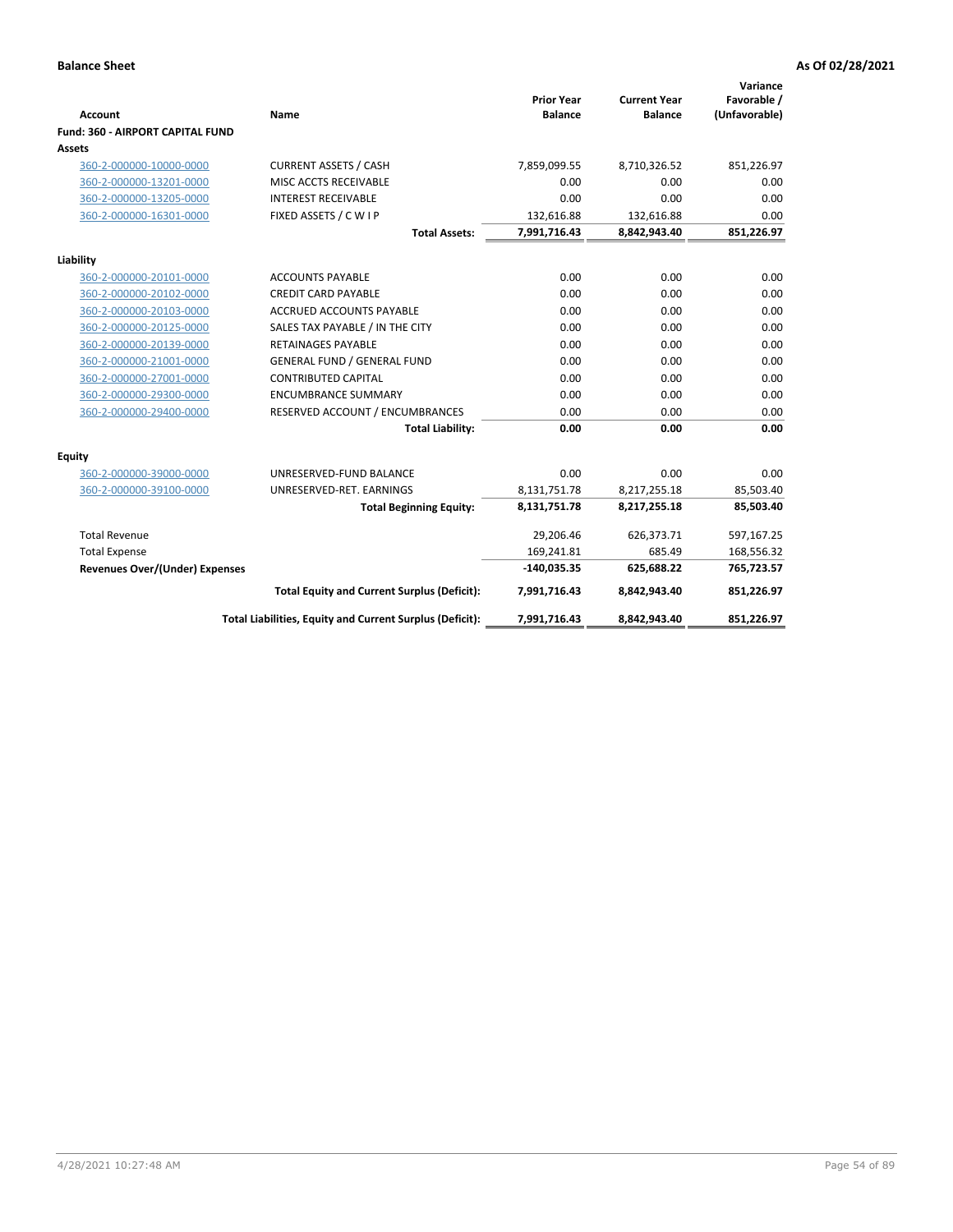| <b>Account</b>                        | Name                                                     | <b>Prior Year</b><br><b>Balance</b> | <b>Current Year</b><br><b>Balance</b> | Variance<br>Favorable /<br>(Unfavorable) |
|---------------------------------------|----------------------------------------------------------|-------------------------------------|---------------------------------------|------------------------------------------|
| Fund: 361 - L3-IDC FUND               |                                                          |                                     |                                       |                                          |
| <b>Assets</b>                         |                                                          |                                     |                                       |                                          |
| 361-2-000000-10000-0000               | <b>CURRENT ASSETS / CASH</b>                             | 0.00                                | 0.00                                  | 0.00                                     |
| 361-2-000000-13201-0000               | MISC ACCTS RECEIVABLE                                    | 0.00                                | 0.00                                  | 0.00                                     |
| 361-2-000000-13205-0000               | <b>INTEREST RECEIVABLE</b>                               | 0.00                                | 0.00                                  | 0.00                                     |
|                                       | <b>Total Assets:</b>                                     | 0.00                                | 0.00                                  | 0.00                                     |
| Liability                             |                                                          |                                     |                                       |                                          |
| 361-2-000000-20101-0000               | <b>ACCOUNTS PAYABLE</b>                                  | 0.00                                | 0.00                                  | 0.00                                     |
| 361-2-000000-20102-0000               | <b>CREDIT CARD PAYABLE</b>                               | 0.00                                | 0.00                                  | 0.00                                     |
| 361-2-000000-20103-0000               | MISCELLANEOUS LIABILITIES                                | 0.00                                | 0.00                                  | 0.00                                     |
| 361-2-000000-20108-0000               | <b>MATURED BONDS PAYABLE</b>                             | 0.00                                | 0.00                                  | 0.00                                     |
| 361-2-000000-20111-0000               | <b>MATURED INTEREST PAYABLE</b>                          | 0.00                                | 0.00                                  | 0.00                                     |
| 361-2-000000-20112-0000               | <b>ACCRUED INTEREST PAYABLE</b>                          | 0.00                                | 0.00                                  | 0.00                                     |
| 361-2-000000-20139-0000               | <b>RETAINAGES PAYABLE</b>                                | 0.00                                | 0.00                                  | 0.00                                     |
| 361-2-000000-21001-0000               | <b>GENERAL FUND / GENERAL FUND</b>                       | 0.00                                | 0.00                                  | 0.00                                     |
|                                       | <b>Total Liability:</b>                                  | 0.00                                | 0.00                                  | 0.00                                     |
| Equity                                |                                                          |                                     |                                       |                                          |
| 361-2-000000-39000-0000               | UNRESERVED-FUND BALANCE                                  | 0.00                                | 0.00                                  | 0.00                                     |
| 361-2-000000-39100-0000               | UNRESERVED-RET. EARNINGS                                 | $-2,881,924.85$                     | $-2,881,924.85$                       | 0.00                                     |
| 361-2-000000-39150-0000               | RESERVED-RET. EARNINGS                                   | 2,881,924.85                        | 2,881,924.85                          | 0.00                                     |
|                                       | <b>Total Beginning Equity:</b>                           | 0.00                                | 0.00                                  | 0.00                                     |
| <b>Total Revenue</b>                  |                                                          | 0.00                                | 0.00                                  | 0.00                                     |
| <b>Total Expense</b>                  |                                                          | 0.00                                | 0.00                                  | 0.00                                     |
| <b>Revenues Over/(Under) Expenses</b> |                                                          | 0.00                                | 0.00                                  | 0.00                                     |
|                                       | <b>Total Equity and Current Surplus (Deficit):</b>       | 0.00                                | 0.00                                  | 0.00                                     |
|                                       | Total Liabilities, Equity and Current Surplus (Deficit): | 0.00                                | 0.00                                  | 0.00                                     |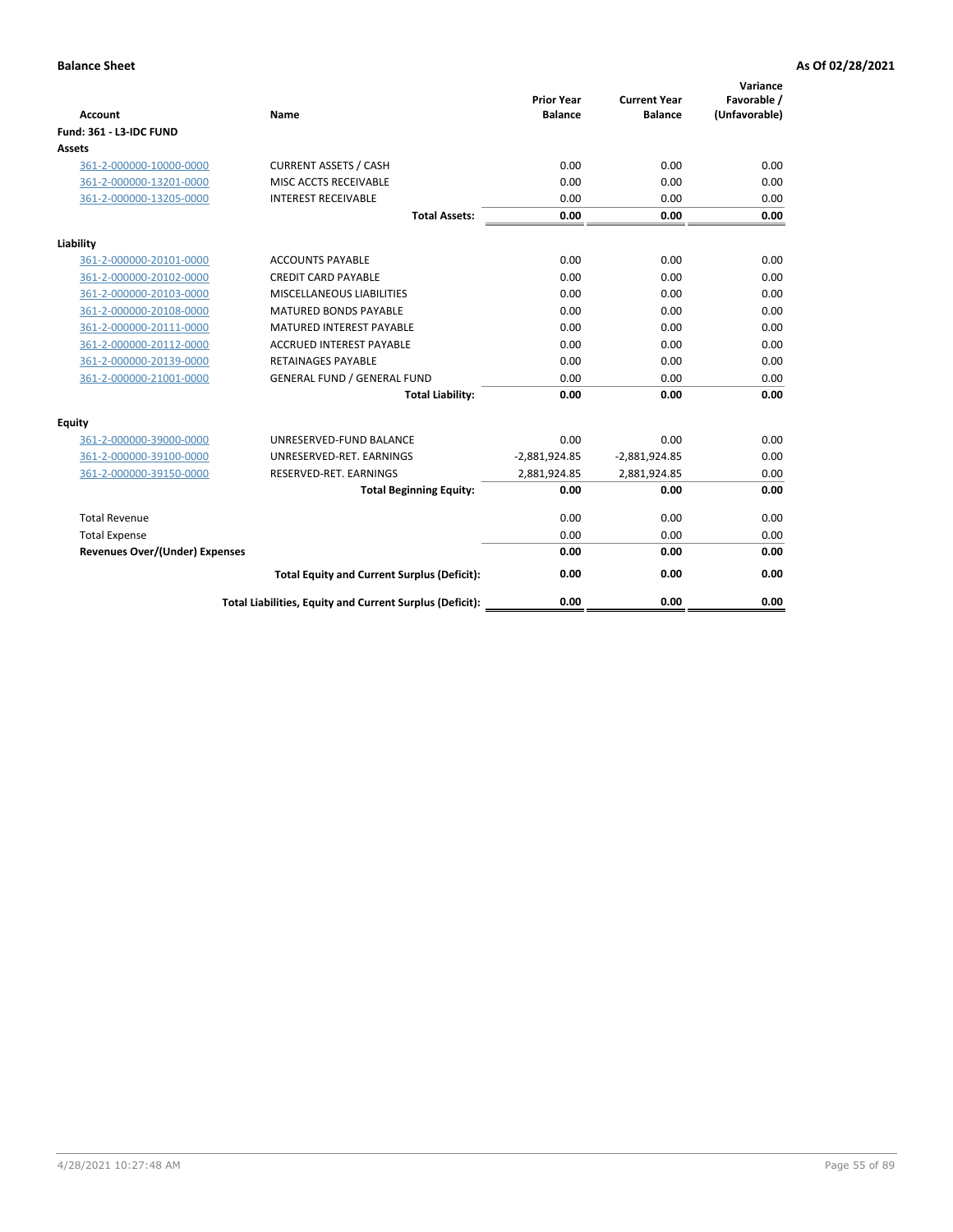|                                       |                                                          |                                     |                                       | Variance                     |
|---------------------------------------|----------------------------------------------------------|-------------------------------------|---------------------------------------|------------------------------|
| <b>Account</b>                        | Name                                                     | <b>Prior Year</b><br><b>Balance</b> | <b>Current Year</b><br><b>Balance</b> | Favorable /<br>(Unfavorable) |
| Fund: 362 - AIRPORT FBO FUEL          |                                                          |                                     |                                       |                              |
| Assets                                |                                                          |                                     |                                       |                              |
| 362-2-000000-10000-0000               | <b>CURRENT ASSETS / CASH</b>                             | 230,151.02                          | 279,781.19                            | 49,630.17                    |
| 362-2-000000-13201-0000               | MISC ACCTS RECEIVABLE                                    | 0.00                                | 0.00                                  | 0.00                         |
| 362-2-000000-13205-0000               | <b>INTEREST RECEIVABLE</b>                               | 0.00                                | 0.00                                  | 0.00                         |
|                                       | <b>Total Assets:</b>                                     | 230,151.02                          | 279,781.19                            | 49,630.17                    |
| Liability                             |                                                          |                                     |                                       |                              |
| 362-2-000000-20101-0000               | <b>ACCOUNTS PAYABLE</b>                                  | 0.00                                | 0.00                                  | 0.00                         |
| 362-2-000000-20102-0000               | <b>CREDIT CARD PAYABLE</b>                               | 0.00                                | 0.00                                  | 0.00                         |
| 362-2-000000-20103-0000               | <b>ACCRUED ACCOUNTS PAYABLE</b>                          | 0.00                                | 0.00                                  | 0.00                         |
| 362-2-000000-20125-0000               | SALES TAX PAYABLE / IN THE CITY                          | 28.23                               | 32.68                                 | $-4.45$                      |
| 362-2-000000-29300-0000               | <b>ENCUMBRANCE SUMMARY</b>                               | 0.00                                | 0.00                                  | 0.00                         |
| 362-2-000000-29400-0000               | RESERVED ACCOUNT / ENCUMBRANCES                          | 0.00                                | 0.00                                  | 0.00                         |
|                                       | <b>Total Liability:</b>                                  | 28.23                               | 32.68                                 | $-4.45$                      |
| <b>Equity</b>                         |                                                          |                                     |                                       |                              |
| 362-2-000000-39000-0000               | UNRESERVED-FUND BALANCE                                  | 0.00                                | 0.00                                  | 0.00                         |
| 362-2-000000-39100-0000               | UNRESERVED-RET. EARNINGS                                 | 111,973.47                          | 210,798.19                            | 98,824.72                    |
|                                       | <b>Total Beginning Equity:</b>                           | 111,973.47                          | 210,798.19                            | 98,824.72                    |
| <b>Total Revenue</b>                  |                                                          | 221,211.93                          | 147,266.48                            | $-73,945.45$                 |
| <b>Total Expense</b>                  |                                                          | 103,062.61                          | 78,316.16                             | 24,746.45                    |
| <b>Revenues Over/(Under) Expenses</b> |                                                          | 118,149.32                          | 68,950.32                             | $-49,199.00$                 |
|                                       | <b>Total Equity and Current Surplus (Deficit):</b>       | 230,122.79                          | 279,748.51                            | 49,625.72                    |
|                                       | Total Liabilities, Equity and Current Surplus (Deficit): | 230,151.02                          | 279,781.19                            | 49,630.17                    |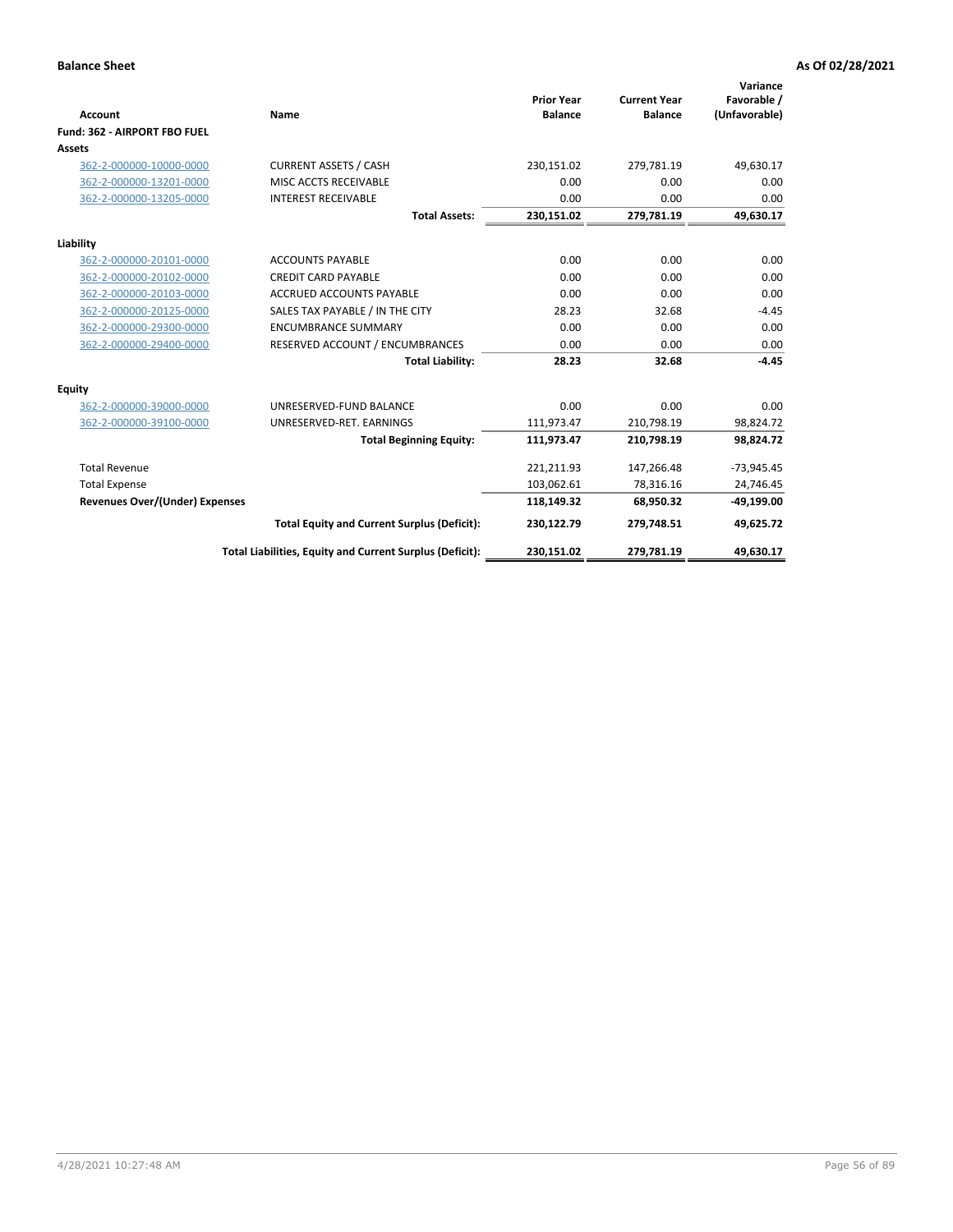| <b>Account</b><br>Fund: 400 - GOLF FUND | Name                                  | <b>Prior Year</b><br><b>Balance</b> | <b>Current Year</b><br><b>Balance</b> | Variance<br>Favorable /<br>(Unfavorable) |
|-----------------------------------------|---------------------------------------|-------------------------------------|---------------------------------------|------------------------------------------|
| Assets                                  |                                       |                                     |                                       |                                          |
| 400-2-000000-10000-0000                 | <b>CURRENT ASSETS / CASH</b>          | -454,088.36                         | -473,429.62                           | $-19,341.26$                             |
| 400-2-000000-10304-0000                 | CASH / PETTY CASH/CHANGE DRAWERS      | 200.00                              | 200.00                                | 0.00                                     |
| 400-2-000000-13007-0000                 | <b>RETURNED CHECKS</b>                | 0.00                                | 0.00                                  | 0.00                                     |
| 400-2-000000-13201-0000                 | MISC ACCTS RECEIVABLE                 | $-516.82$                           | $-516.82$                             | 0.00                                     |
| 400-2-000000-13202-0000                 | <b>EMPLOYEE ADVANCES</b>              | 0.00                                | 0.00                                  | 0.00                                     |
| 400-2-000000-13203-0000                 | NON-CURRENT ASSETS / PREPAYMENTS      | 0.00                                | 0.00                                  | 0.00                                     |
| 400-2-000000-13205-0000                 | <b>INTEREST RECEIVABLE</b>            | 0.00                                | 0.00                                  | 0.00                                     |
| 400-2-000000-13206-0000                 | <b>CHARGES RECEIVABLE</b>             | 32,946.69                           | 28,034.15                             | $-4,912.54$                              |
| 400-2-000000-15301-0000                 | INVENTORIES / GOLF COURSE             | 8,301.68                            | 8,301.68                              | 0.00                                     |
| 400-2-000000-16001-0000                 | FIXED ASSETS / LAND                   | 93,000.00                           | 93,000.00                             | 0.00                                     |
| 400-2-000000-16002-0000                 | FIXED ASSETS / IMPROVMENTS-NON BUILDI | 521,160.58                          | 521,160.58                            | 0.00                                     |
| 400-2-000000-16003-0000                 | ACCUM DEPR / IMPROVEMENTS-NON BUILI   | -310,540.70                         | -326,639.06                           | $-16,098.36$                             |
| 400-2-000000-16004-0000                 | FIXED ASSETS / BUILDINGS              | 109,640.00                          | 109,640.00                            | 0.00                                     |
| 400-2-000000-16005-0000                 | <b>ACCUM DEPR / BUILDINGS</b>         | $-109,589.51$                       | $-109,640.00$                         | $-50.49$                                 |
| 400-2-000000-16201-0000                 | FIXED ASSETS / MACHINERY AND EQUIPMEN | 51,957.00                           | 51,957.00                             | 0.00                                     |
| 400-2-000000-16202-0000                 | ACCUM DEPR / MACHINERY AND EQUIPMEI   | $-51,957.00$                        | $-51,957.00$                          | 0.00                                     |
| 400-2-000000-16301-0000                 | FIXED ASSETS / C W I P                | 0.00                                | 0.00                                  | 0.00                                     |
| 400-2-000000-17501-0000                 | <b>EMPLOYEE CONTRIBUTIONS</b>         | 17,817.00                           | 17,817.00                             | 0.00                                     |
| 400-2-000000-17504-0000                 | <b>INVESTMENT RETURN</b>              | 57,432.00                           | 57,432.00                             | 0.00                                     |
| 400-2-000000-17508-0000                 | <b>EXPERIENCE DIFFERENCE- OUTFLOW</b> | 2,889.00                            | 2,889.00                              | 0.00                                     |
| 400-2-000000-17509-0000                 | <b>EXPERIENCE DIFFERENCE - INFLOW</b> | $-3,422.00$                         | $-3,422.00$                           | 0.00                                     |
| 400-2-000000-17520-0000                 | <b>ASSUMPTION CHANGES</b>             | 0.00                                | 0.00                                  | 0.00                                     |
|                                         | <b>Total Assets:</b>                  | $-34,770.44$                        | -75,173.09                            | $-40,402.65$                             |
| Liability                               |                                       |                                     |                                       |                                          |
| 400-2-000000-20101-0000                 | <b>ACCOUNTS PAYABLE</b>               | 0.00                                | 0.00                                  | 0.00                                     |
| 400-2-000000-20102-0000                 | <b>CREDIT CARD PAYABLE</b>            | 0.00                                | 0.00                                  | 0.00                                     |
| 400-2-000000-20103-0000                 | ACCRUED ACCOUNTS PAYABLE              | 0.00                                | 0.00                                  | 0.00                                     |
| 400-2-000000-20112-0000                 | <b>ACCRUED INTEREST PAYABLE</b>       | 0.00                                | 0.00                                  | 0.00                                     |
| 400-2-000000-20124-0000                 | <b>GOLF COURSE RESALE</b>             | 0.00                                | 0.00                                  | 0.00                                     |
| 400-2-000000-20125-0000                 | SALES TAX PAYABLE / IN THE CITY       | 240.05                              | 678.79                                | $-438.74$                                |
| 400-2-000000-20139-0000                 | RETAINAGES PAYABLE                    | 0.00                                | 0.00                                  | 0.00                                     |
| 400-2-000000-20141-0000                 | <b>TELEPHONE CLEARING</b>             | 0.00                                | 0.00                                  | 0.00                                     |
| 400-2-000000-20160-0000                 | <b>UNAPPLIED CREDIT</b>               | 0.00                                | 0.00                                  | 0.00                                     |
| 400-2-000000-21001-0000                 | <b>GENERAL FUND / GENERAL FUND</b>    | 0.00                                | 0.00                                  | 0.00                                     |
| 400-2-000000-21101-0000                 | ENTERPRISE / WTR/WWTR UTILITY FUND    | 0.00                                | 0.00                                  | 0.00                                     |
| 400-2-000000-22001-0000                 | <b>SALARIES PAYABLE</b>               | 4,564.90                            | 4,564.90                              | 0.00                                     |
| 400-2-000000-22002-0000                 | VACATION/SICK PAYABLE                 | 11,373.88                           | 2,582.70                              | 8,791.18                                 |
| 400-2-000000-23001-0000                 | CAPITAL LEASE PAYABLE                 | 0.00                                | 0.00                                  | 0.00                                     |
| 400-2-000000-24001-0000                 | O/S CHECKS PAYABLE                    | 0.00                                | 0.00                                  | 0.00                                     |
| 400-2-000000-26001-0000                 | COMPENSATED ABSENCES PAY              | 31,821.18                           | 43,300.18                             | $-11,479.00$                             |
| 400-2-000000-27001-0000                 | <b>CONTRIBUTED CAPITAL</b>            | 0.00                                | 0.00                                  | 0.00                                     |
| 400-2-000000-27002-0000                 | CONTRIBUTED CAPITAL / DEVELOPERS      | 0.00                                | 0.00                                  | 0.00                                     |
| 400-2-000000-29300-0000                 | <b>ENCUMBRANCE SUMMARY</b>            | 0.00                                | 0.00                                  | 0.00                                     |
| 400-2-000000-29400-0100                 | RESERVED ACCOUNT / ENCUMBRANCES       | 0.00                                | 0.00                                  | 0.00                                     |
| 400-2-000000-29999-0000                 | <b>NET PENSION LIABILITY</b>          | 128,669.00                          | 128,669.00                            | 0.00                                     |
|                                         | <b>Total Liability:</b>               | 176,669.01                          | 179,795.57                            | -3,126.56                                |
|                                         |                                       |                                     |                                       |                                          |
| <b>Equity</b>                           |                                       |                                     |                                       |                                          |
| 400-2-000000-39000-0000                 | UNRESERVED-FUND BALANCE               | 0.00                                | 0.00                                  | 0.00                                     |
| 400-2-000000-39100-0000                 | UNRESERVED-RET. EARNINGS              | $-167,361.70$                       | $-233,137.76$                         | $-65,776.06$                             |
| 400-2-000000-39500-0000                 | <b>NET POSITION - PENSION</b>         | $-44.00$                            | $-44.00$                              | 0.00                                     |
|                                         | <b>Total Beginning Equity:</b>        | $-167,405.70$                       | -233,181.76                           | $-65,776.06$                             |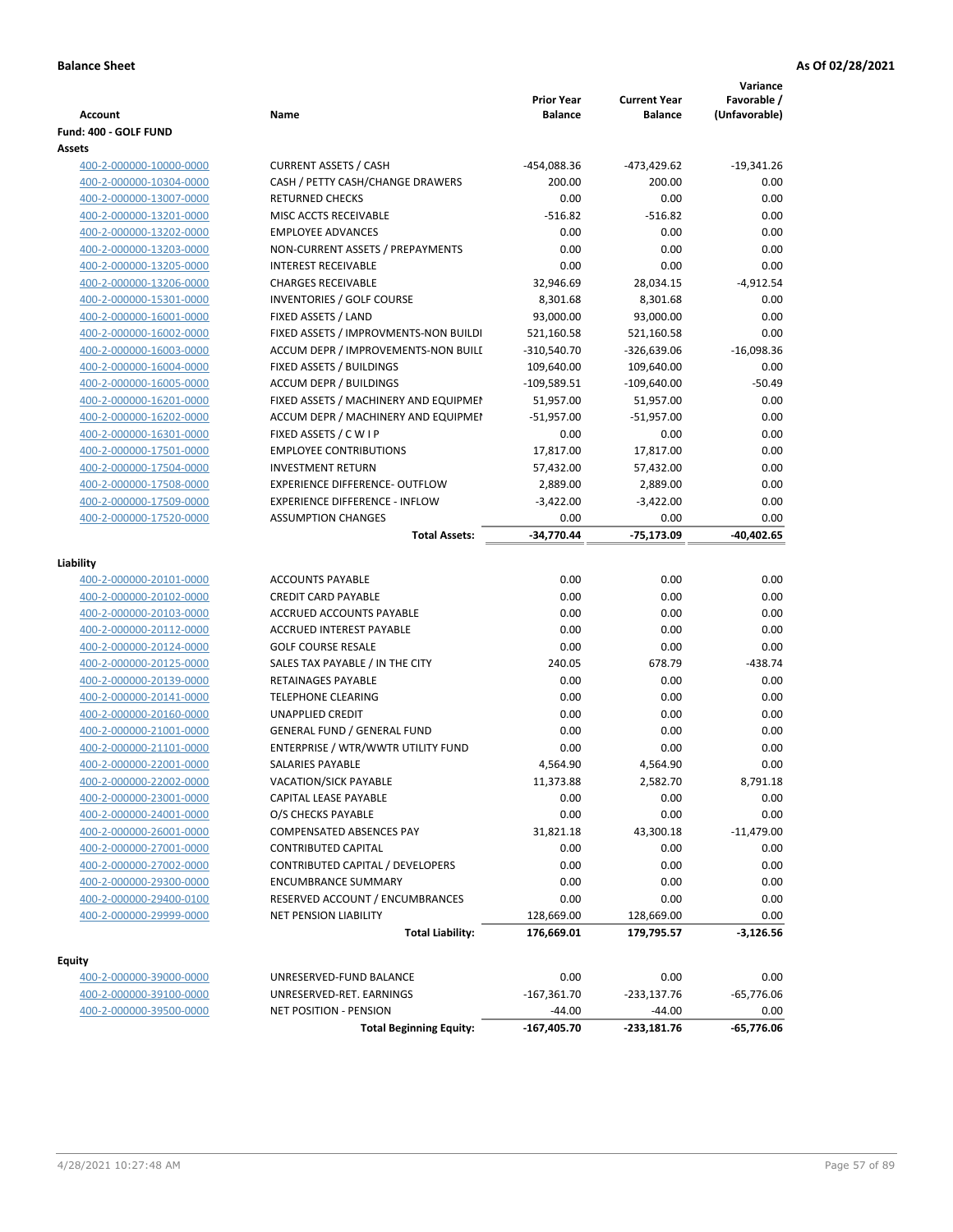| Account                        | Name                                                     | <b>Prior Year</b><br><b>Balance</b> | <b>Current Year</b><br><b>Balance</b> | Variance<br>Favorable /<br>(Unfavorable) |
|--------------------------------|----------------------------------------------------------|-------------------------------------|---------------------------------------|------------------------------------------|
| Total Revenue                  |                                                          | 48,009.74                           | 67,936.96                             | 19,927.22                                |
| <b>Total Expense</b>           |                                                          | 92,043.48                           | 89,723.85                             | 2,319.63                                 |
| Revenues Over/(Under) Expenses |                                                          | $-44,033.74$                        | $-21,786.89$                          | 22,246.85                                |
|                                | <b>Total Equity and Current Surplus (Deficit):</b>       | $-211.439.44$                       | $-254.968.65$                         | $-43.529.21$                             |
|                                | Total Liabilities, Equity and Current Surplus (Deficit): | $-34,770.43$                        | -75,173.08                            | -40,402.65                               |
|                                | *** FUND 400 OUT OF BALANCE ***                          | $-0.01$                             | $-0.01$                               | 0.00                                     |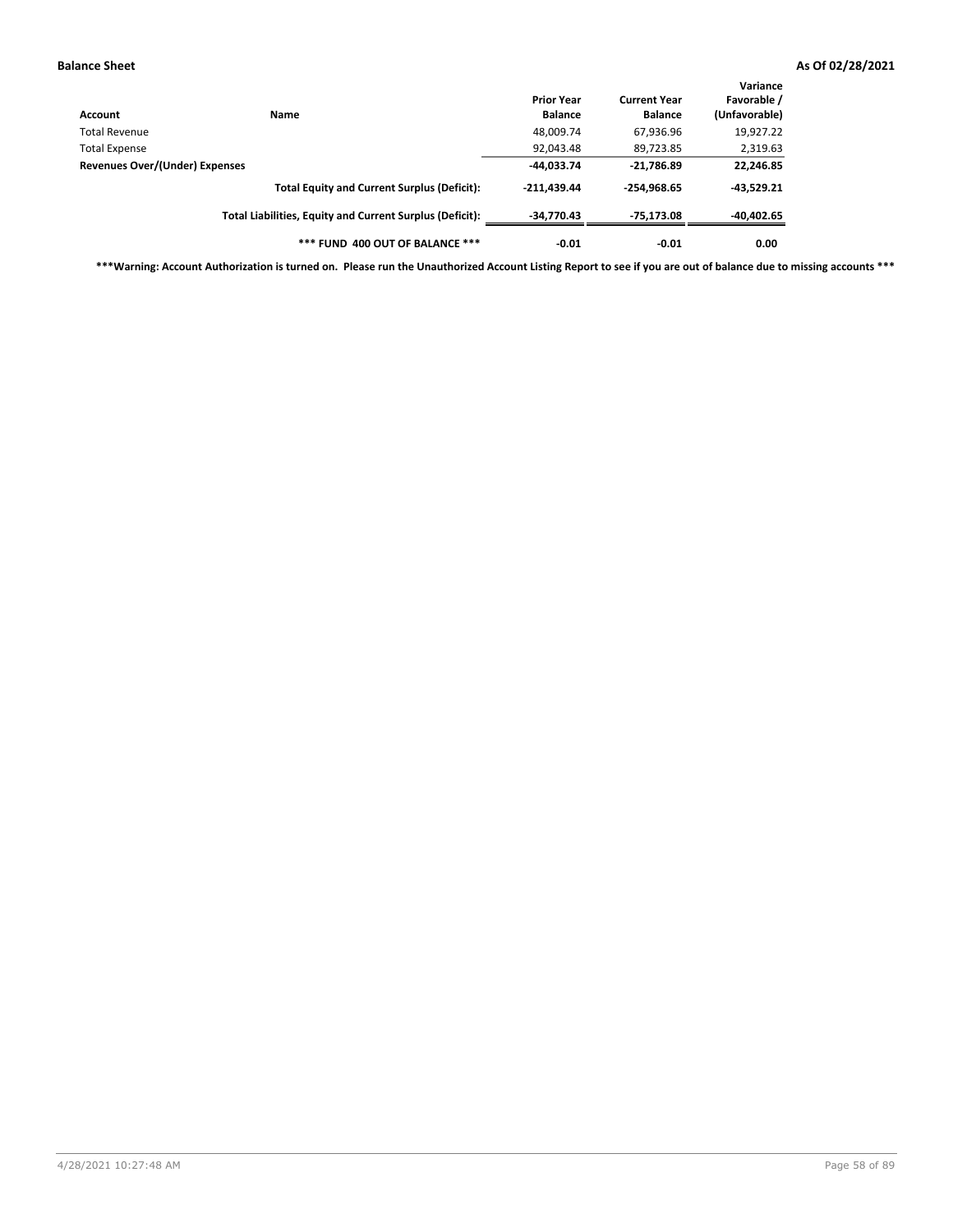|                                    |                                                          |                                     |                                       | Variance                     |
|------------------------------------|----------------------------------------------------------|-------------------------------------|---------------------------------------|------------------------------|
| Account                            | Name                                                     | <b>Prior Year</b><br><b>Balance</b> | <b>Current Year</b><br><b>Balance</b> | Favorable /<br>(Unfavorable) |
| <b>Fund: 500 - SANITATION FUND</b> |                                                          |                                     |                                       |                              |
| Assets                             |                                                          |                                     |                                       |                              |
| 500-2-000000-10000-0000            | <b>CURRENT ASSETS / CASH</b>                             | 1,880,793.72                        | 1,272,739.90                          | $-608,053.82$                |
| 500-2-000000-13000-0000            | <b>CUSTOMER ACCTS RECEIVABLE</b>                         | 207,631.88                          | 378,228.07                            | 170,596.19                   |
| 500-2-000000-13001-0000            | NON CURRENT CUSTOMER ACCTS RECEIVAE                      | 74,850.75                           | 88,596.32                             | 13,745.57                    |
| 500-2-000000-13002-0000            | ALLOW FOR UNCOLLECT REC                                  | 37,475.14                           | $-86,913.13$                          | $-124,388.27$                |
| 500-2-000000-13003-0000            | UNBILLED YEAR-END ACCRUAL                                | 418,902.98                          | 348,556.72                            | $-70,346.26$                 |
| 500-2-000000-13201-0000            | MISC ACCTS RECEIVABLE                                    | 0.00                                | 0.00                                  | 0.00                         |
| 500-2-000000-17501-0000            | <b>EMPLOYEE CONTRIBUTIONS</b>                            | 17,817.00                           | 17,817.00                             | 0.00                         |
| 500-2-000000-17504-0000            | <b>INVESTMENT RETURN</b>                                 | 57,432.00                           | 57,432.00                             | 0.00                         |
| 500-2-000000-17508-0000            | <b>EXPERIENCE DIFFERENCE- OUTFLOW</b>                    | 2,889.00                            | 2,889.00                              | 0.00                         |
| 500-2-000000-17509-0000            | <b>EXPERIENCE DIFFERENCE - INFLOW</b>                    | $-3,422.00$                         | $-3,422.00$                           | 0.00                         |
| 500-2-000000-17520-0000            | <b>ASSUMPTION CHANGES</b>                                | 0.00                                | 0.00                                  | 0.00                         |
|                                    | <b>Total Assets:</b>                                     | 2,694,370.47                        | 2,075,923.88                          | -618,446.59                  |
|                                    |                                                          |                                     |                                       |                              |
| Liability                          |                                                          |                                     |                                       |                              |
| 500-2-000000-20101-0000            | <b>ACCOUNTS PAYABLE</b>                                  | 0.00                                | 0.00                                  | 0.00                         |
| 500-2-000000-20102-0000            | <b>CREDIT CARD PAYABLE</b>                               | 0.00                                | 0.00                                  | 0.00                         |
| 500-2-000000-20103-0000            | ACCRUED ACCOUNTS PAYABLE                                 | 0.00                                | 0.00                                  | 0.00                         |
| 500-2-000000-20125-0000            | SALES TAX PAYABLE / IN THE CITY                          | 27,605.87                           | 29,258.55                             | $-1,652.68$                  |
| 500-2-000000-20126-0000            | SALES TAX PAYABLE / OUT OF CITY                          | 0.00                                | 0.00                                  | 0.00                         |
| 500-2-000000-20133-0000            | <b>GARBAGE CLEARING</b>                                  | 0.00                                | 0.00                                  | 0.00                         |
| 500-2-000000-20135-0000            | <b>GARBAGE CLEARING / BAD DEBT EXPENS</b>                | 120,982.18                          | 195,943.51                            | $-74,961.33$                 |
| 500-2-000000-20160-0000            | <b>UNAPPLIED CREDIT</b>                                  | 0.00                                | 0.00                                  | 0.00                         |
| 500-2-000000-20201-0000            | <b>DEFERRED REVENUE</b>                                  | 0.00                                | 0.00                                  | 0.00                         |
| 500-2-000000-21001-0000            | <b>GENERAL FUND / GENERAL FUND</b>                       | 0.00                                | 0.00                                  | 0.00                         |
| 500-2-000000-22001-0000            | <b>SALARIES PAYABLE</b>                                  | 4,509.88                            | 4,509.88                              | 0.00                         |
| 500-2-000000-22002-0000            | <b>VACATION/SICK PAYABLE</b>                             | 6,856.51                            | 11,955.46                             | $-5,098.95$                  |
| 500-2-000000-24002-0000            | <b>CUSTOMER DEPOSITS</b>                                 | 251,581.74                          | 254,024.98                            | $-2,443.24$                  |
| 500-2-000000-24007-0000            | <b>BILLED DEPOSITS SUSPENSE</b>                          | 0.00                                | 0.00                                  | 0.00                         |
| 500-2-000000-26001-0000            | <b>COMPENSATED ABSENCES PAY</b>                          | 7,315.63                            | 31,395.24                             | $-24,079.61$                 |
| 500-2-000000-29300-0000            | <b>ENCUMBRANCE SUMMARY</b>                               | 0.00                                | 0.00                                  | 0.00                         |
| 500-2-000000-29400-0100            | RESERVED ACCOUNT / ENCUMBRANCES                          | 0.00                                | 0.00                                  | 0.00                         |
| 500-2-000000-29999-0000            | <b>NET PENSION LIABILITY</b>                             | 128,669.00                          | 128,669.00                            | 0.00                         |
|                                    | <b>Total Liability:</b>                                  | 547,520.81                          | 655,756.62                            | $-108,235.81$                |
|                                    |                                                          |                                     |                                       |                              |
| <b>Equity</b>                      |                                                          |                                     |                                       |                              |
| 500-2-000000-39000-0000            | UNRESERVED-FUND BALANCE                                  | 0.00                                | 0.00                                  | 0.00                         |
| 500-2-000000-39100-0000            | UNRESERVED-RET. EARNINGS                                 | 1,899,147.78                        | 1,294,952.40                          | $-604, 195.38$               |
| 500-2-000000-39500-0000            | NET POSITION - PENSION                                   | $-44.00$                            | $-44.00$                              | 0.00                         |
|                                    | <b>Total Beginning Equity:</b>                           | 1,899,103.78                        | 1,294,908.40                          | -604,195.38                  |
| <b>Total Revenue</b>               |                                                          | 2,186,796.97                        | 2,071,548.47                          | -115,248.50                  |
| <b>Total Expense</b>               |                                                          | 1,939,051.09                        | 1,946,289.61                          | -7,238.52                    |
| Revenues Over/(Under) Expenses     |                                                          | 247,745.88                          | 125,258.86                            | -122,487.02                  |
|                                    | <b>Total Equity and Current Surplus (Deficit):</b>       | 2,146,849.66                        | 1,420,167.26                          | -726,682.40                  |
|                                    | Total Liabilities, Equity and Current Surplus (Deficit): | 2,694,370.47                        | 2,075,923.88                          | $-618,446.59$                |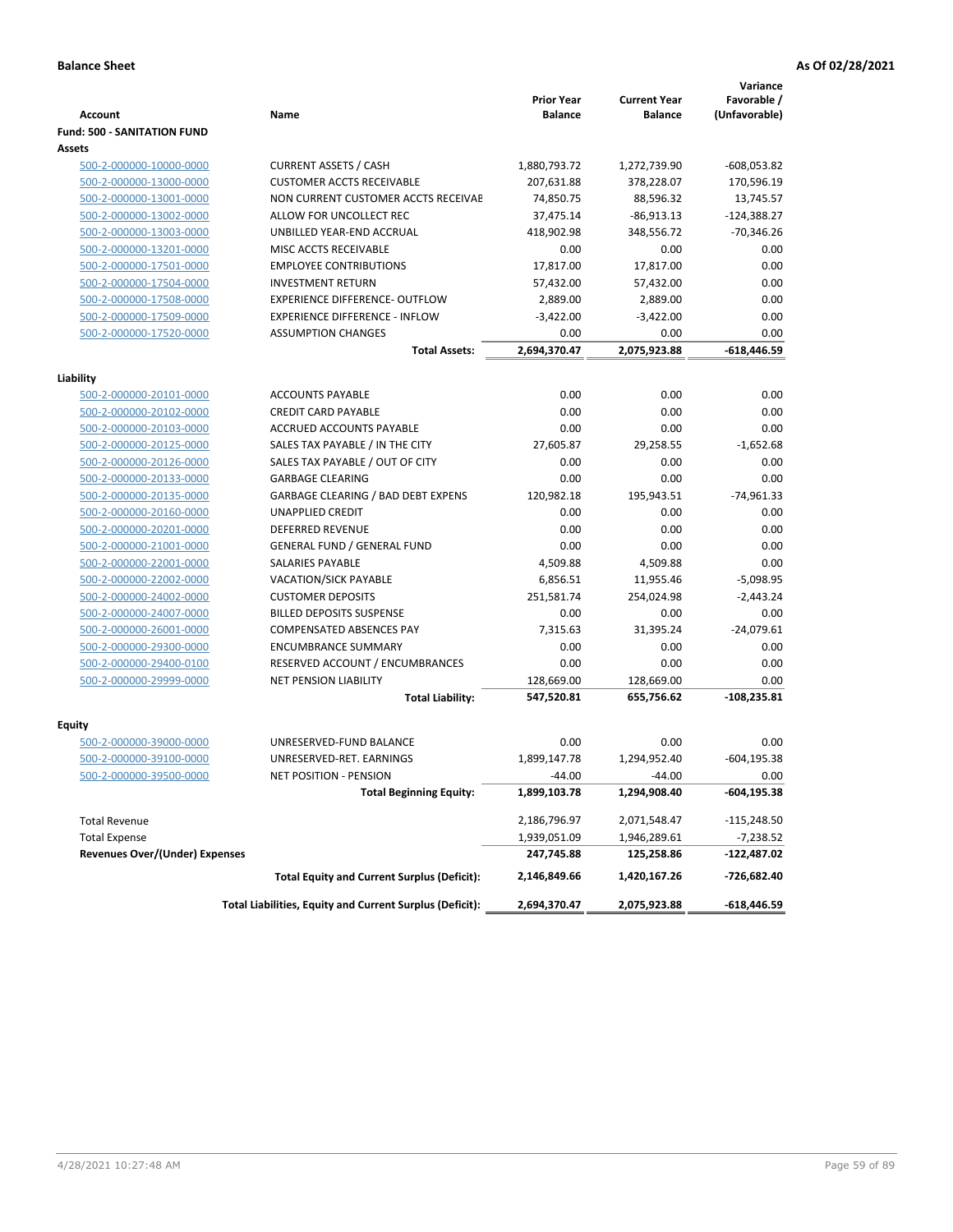| Account                                             | Name                                                     | <b>Prior Year</b><br><b>Balance</b> | <b>Current Year</b><br><b>Balance</b> | Variance<br>Favorable /<br>(Unfavorable) |
|-----------------------------------------------------|----------------------------------------------------------|-------------------------------------|---------------------------------------|------------------------------------------|
| Fund: 561 - REGINAL HOUSEHOLD HAZARDOUS WASTE GRANT |                                                          |                                     |                                       |                                          |
| Assets                                              |                                                          |                                     |                                       |                                          |
| 561-2-000000-10000-0000                             | <b>CURRENT ASSETS / CASH</b>                             | 0.00                                | 0.00                                  | 0.00                                     |
| 561-2-000000-13201-0000                             | MISC ACCTS RECEIVABLE                                    | 0.00                                | 0.00                                  | 0.00                                     |
| 561-2-000000-13205-0000                             | <b>INTEREST RECEIVABLE</b>                               | 0.00                                | 0.00                                  | 0.00                                     |
|                                                     | <b>Total Assets:</b>                                     | 0.00                                | 0.00                                  | 0.00                                     |
| Liability                                           |                                                          |                                     |                                       |                                          |
| 561-2-000000-20101-0000                             | <b>ACCOUNTS PAYABLE</b>                                  | 0.00                                | 0.00                                  | 0.00                                     |
| 561-2-000000-20102-0000                             | <b>CREDIT CARD PAYABLE</b>                               | 0.00                                | 0.00                                  | 0.00                                     |
| 561-2-000000-20103-0000                             | <b>ACCRUED ACCOUNTS PAYABLE</b>                          | 0.00                                | 0.00                                  | 0.00                                     |
| 561-2-000000-21140-0000                             | DUE TO / SANITATION FUND                                 | 0.00                                | 0.00                                  | 0.00                                     |
| 561-2-000000-29300-0000                             | <b>ENCUMBRANCE SUMMARY</b>                               | 0.00                                | 0.00                                  | 0.00                                     |
| 561-2-000000-29400-0100                             | RESERVED ACCOUNT / ENCUMBRANCES                          | 0.00                                | 0.00                                  | 0.00                                     |
|                                                     | <b>Total Liability:</b>                                  | 0.00                                | 0.00                                  | 0.00                                     |
| <b>Equity</b>                                       |                                                          |                                     |                                       |                                          |
| 561-2-000000-39100-0000                             | UNRESERVED-RET. EARNINGS                                 | 0.00                                | 0.00                                  | 0.00                                     |
|                                                     | <b>Total Beginning Equity:</b>                           | 0.00                                | 0.00                                  | 0.00                                     |
| <b>Total Revenue</b>                                |                                                          | 0.00                                | 0.00                                  | 0.00                                     |
| <b>Total Expense</b>                                |                                                          | 0.00                                | 0.00                                  | 0.00                                     |
| <b>Revenues Over/(Under) Expenses</b>               |                                                          | 0.00                                | 0.00                                  | 0.00                                     |
|                                                     | <b>Total Equity and Current Surplus (Deficit):</b>       | 0.00                                | 0.00                                  | 0.00                                     |
|                                                     | Total Liabilities, Equity and Current Surplus (Deficit): | 0.00                                | 0.00                                  | 0.00                                     |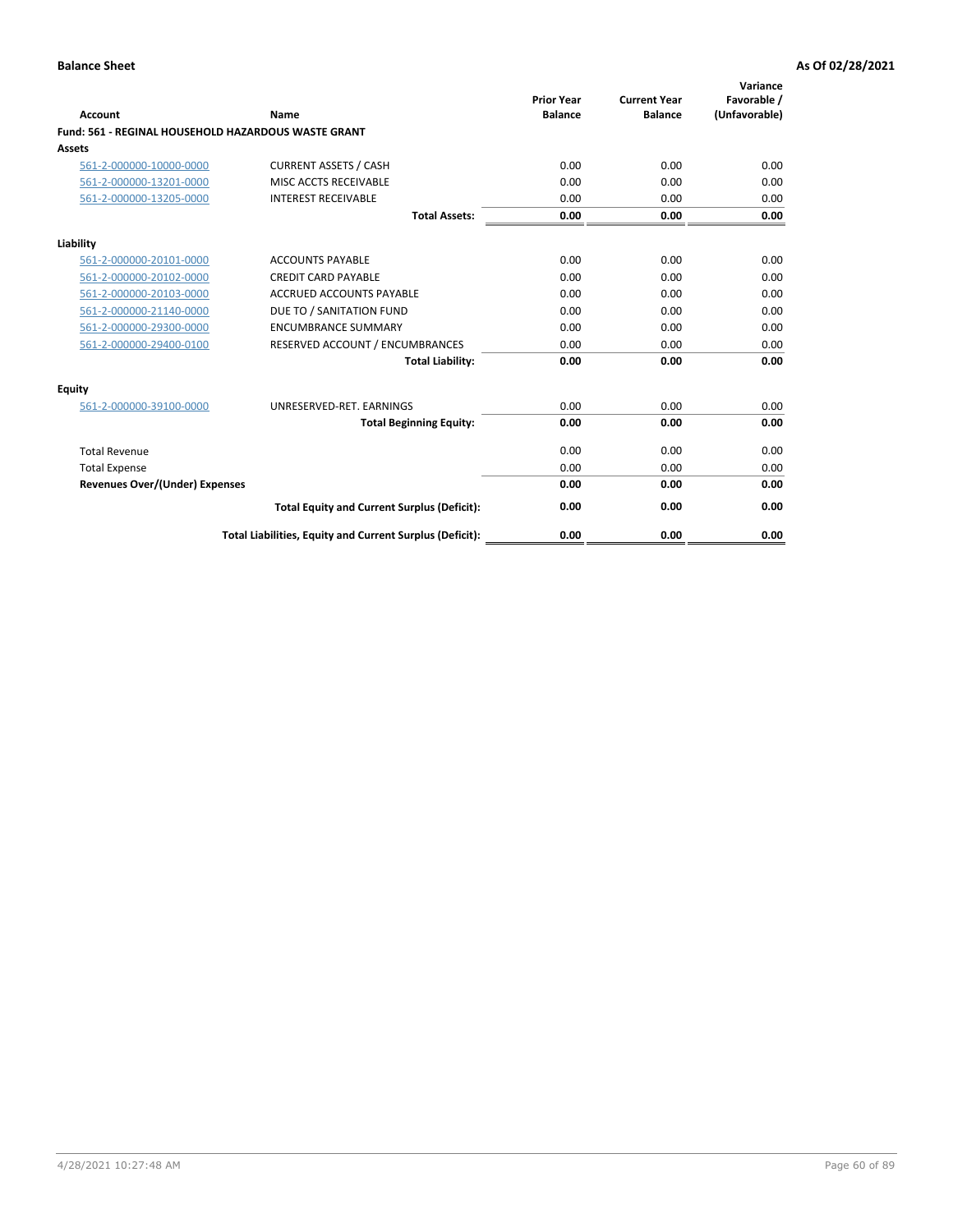| <b>Account</b>                          | Name                                      | <b>Prior Year</b><br><b>Balance</b> | <b>Current Year</b><br><b>Balance</b> | Variance<br>Favorable /<br>(Unfavorable) |
|-----------------------------------------|-------------------------------------------|-------------------------------------|---------------------------------------|------------------------------------------|
| <b>Fund: 601 - CENTRAL SERVICE FUND</b> |                                           |                                     |                                       |                                          |
| Assets                                  |                                           |                                     |                                       |                                          |
| 601-2-000000-10000-0000                 | <b>CURRENT ASSETS / CASH</b>              | $-360,954.31$                       | -578,598.88                           | $-217,644.57$                            |
| 601-2-000000-13201-0000                 | MISC ACCTS RECEIVABLE                     | 0.00                                | 0.00                                  | 0.00                                     |
| 601-2-000000-13203-0000                 | NON-CURRENT ASSETS / PREPAYMENTS          | 0.00                                | 0.00                                  | 0.00                                     |
| 601-2-000000-13204-0000                 | PREPAYMENTS / INSURANCE PREPAYMENT        | 0.00                                | 0.00                                  | 0.00                                     |
| 601-2-000000-13205-0000                 | <b>INTEREST RECEIVABLE</b>                | 0.00                                | 0.00                                  | 0.00                                     |
| 601-2-000000-15001-0000                 | <b>INVENTORIES / POSTAGE</b>              | 0.00                                | 0.00                                  | 0.00                                     |
| 601-2-000000-15101-0000                 | <b>FACILITIES MAINT STOCK INVENTORIES</b> | 40,887.76                           | 29,497.05                             | $-11,390.71$                             |
| 601-2-000000-15201-0000                 | <b>INVENTORIES / GARAGE</b>               | 400,615.10                          | 460,670.51                            | 60,055.41                                |
| 601-2-000000-16001-0000                 | FIXED ASSETS / LAND                       | 0.00                                | 0.00                                  | 0.00                                     |
| 601-2-000000-16002-0000                 | FIXED ASSETS / IMPROVMENTS-NON BUILDI     | 0.00                                | 0.00                                  | 0.00                                     |
| 601-2-000000-16003-0000                 | ACCUM DEPR / IMPROVEMENTS-NON BUILI       | 0.00                                | 0.00                                  | 0.00                                     |
| 601-2-000000-16004-0000                 | FIXED ASSETS / BUILDINGS                  | 100,832.00                          | 100,832.00                            | 0.00                                     |
| 601-2-000000-16005-0000                 | <b>ACCUM DEPR / BUILDINGS</b>             | $-100,832.00$                       | $-100,832.00$                         | 0.00                                     |
| 601-2-000000-16201-0000                 | FIXED ASSETS / MACHINERY AND EQUIPMEN     | 157,057.00                          | 157,057.00                            | 0.00                                     |
| 601-2-000000-16202-0000                 | ACCUM DEPR / MACHINERY AND EQUIPMEI       | $-157,057.01$                       | $-157,057.01$                         | 0.00                                     |
| 601-2-000000-17501-0000                 | <b>EMPLOYEE CONTRIBUTIONS</b>             | 35,634.00                           | 35,634.00                             | 0.00                                     |
| 601-2-000000-17504-0000                 | <b>INVESTMENT RETURN</b>                  | 114,864.00                          | 114,864.00                            | 0.00                                     |
| 601-2-000000-17508-0000                 | <b>EXPERIENCE DIFFERENCE- OUTFLOW</b>     | 5,779.00                            | 5,779.00                              | 0.00                                     |
| 601-2-000000-17509-0000                 | <b>EXPERIENCE DIFFERENCE - INFLOW</b>     | $-6,844.00$                         | $-6,844.00$                           | 0.00                                     |
| 601-2-000000-17520-0000                 | <b>ASSUMPTION CHANGES</b>                 | 0.00                                | 0.00                                  | 0.00                                     |
|                                         | <b>Total Assets:</b>                      | 229,981.54                          | 61,001.67                             | $-168,979.87$                            |
|                                         |                                           |                                     |                                       |                                          |
| Liability                               |                                           |                                     |                                       |                                          |
| 601-2-000000-20101-0000                 | <b>ACCOUNTS PAYABLE</b>                   | 0.00                                | 2,388.00                              | $-2,388.00$                              |
| 601-2-000000-20102-0000                 | <b>CREDIT CARD PAYABLE</b>                | 0.00                                | 0.00                                  | 0.00                                     |
| 601-2-000000-20103-0000                 | ACCRUED ACCOUNTS PAYABLE                  | 0.00                                | 0.00                                  | 0.00                                     |
| 601-2-000000-20115-0000                 | <b>DRINK SUPPLY</b>                       | 0.00                                | 0.00                                  | 0.00                                     |
| 601-2-000000-20141-0000                 | <b>TELEPHONE CLEARING</b>                 | 0.00                                | 0.00                                  | 0.00                                     |
| 601-2-000000-20148-0000                 | <b>FLEET FUEL CLEARING</b>                | 0.00                                | 0.00                                  | 0.00                                     |
| 601-2-000000-20149-0000                 | FLEET MAINTENANCE CLEARING                | 84.03                               | 84.03                                 | 0.00                                     |
| 601-2-000000-20201-0000                 | <b>DEFERRED REVENUE</b>                   | 0.00                                | 0.00                                  | 0.00                                     |
| 601-2-000000-21001-0000                 | <b>GENERAL FUND / GENERAL FUND</b>        | 0.00                                | 0.00                                  | 0.00                                     |
| 601-2-000000-21101-0000                 | ENTERPRISE / WTR/WWTR UTILITY FUND        | 0.00                                | 0.00                                  | 0.00                                     |
| 601-2-000000-22001-0000                 | SALARIES PAYABLE                          | 16,767.22                           | 16,767.22                             | 0.00                                     |
| 601-2-000000-22002-0000                 | <b>VACATION/SICK PAYABLE</b>              | 40,462.16                           | 40,218.76                             | 243.40                                   |
| 601-2-000000-24011-0000                 | <b>CIVIC CENTER DEPOSITS</b>              | 0.00                                | 0.00                                  | 0.00                                     |
| 601-2-000000-24012-0000                 | <b>AUDITORIUM DEPOSITS</b>                | 0.00                                | 0.00                                  | 0.00                                     |
| 601-2-000000-26001-0000                 | <b>COMPENSATED ABSENCES PAY</b>           | 63,004.08                           | 84,043.07                             | $-21,038.99$                             |
| 601-2-000000-27001-0000                 | <b>CONTRIBUTED CAPITAL</b>                | 0.00                                | 0.00                                  | 0.00                                     |
| 601-2-000000-29300-0000                 | <b>ENCUMBRANCE SUMMARY</b>                | 0.00                                | 0.00                                  | 0.00                                     |
| 601-2-000000-29400-0100                 | RESERVED ACCOUNT / ENCUMBRANCES           | 0.00                                | 0.00                                  | 0.00                                     |
| 601-2-000000-29999-0000                 | NET PENSION LIABILITY                     | 257,339.00                          | 257,339.00                            | 0.00                                     |
|                                         | <b>Total Liability:</b>                   | 377,656.49                          | 400,840.08                            | -23,183.59                               |
|                                         |                                           |                                     |                                       |                                          |
| <b>Equity</b>                           |                                           |                                     |                                       |                                          |
| 601-2-000000-39000-0000                 | UNRESERVED-FUND BALANCE                   | 0.00                                | 0.00                                  | 0.00                                     |
| 601-2-000000-39100-0000                 | UNRESERVED-RET. EARNINGS                  | $-71,678.35$                        | $-302,244.60$                         | -230,566.25                              |
| 601-2-000000-39500-0000                 | NET POSITION - PENSION                    | $-175.00$                           | $-175.00$                             | 0.00<br>$-230,566.25$                    |
|                                         | <b>Total Beginning Equity:</b>            | $-71,853.35$                        | $-302,419.60$                         |                                          |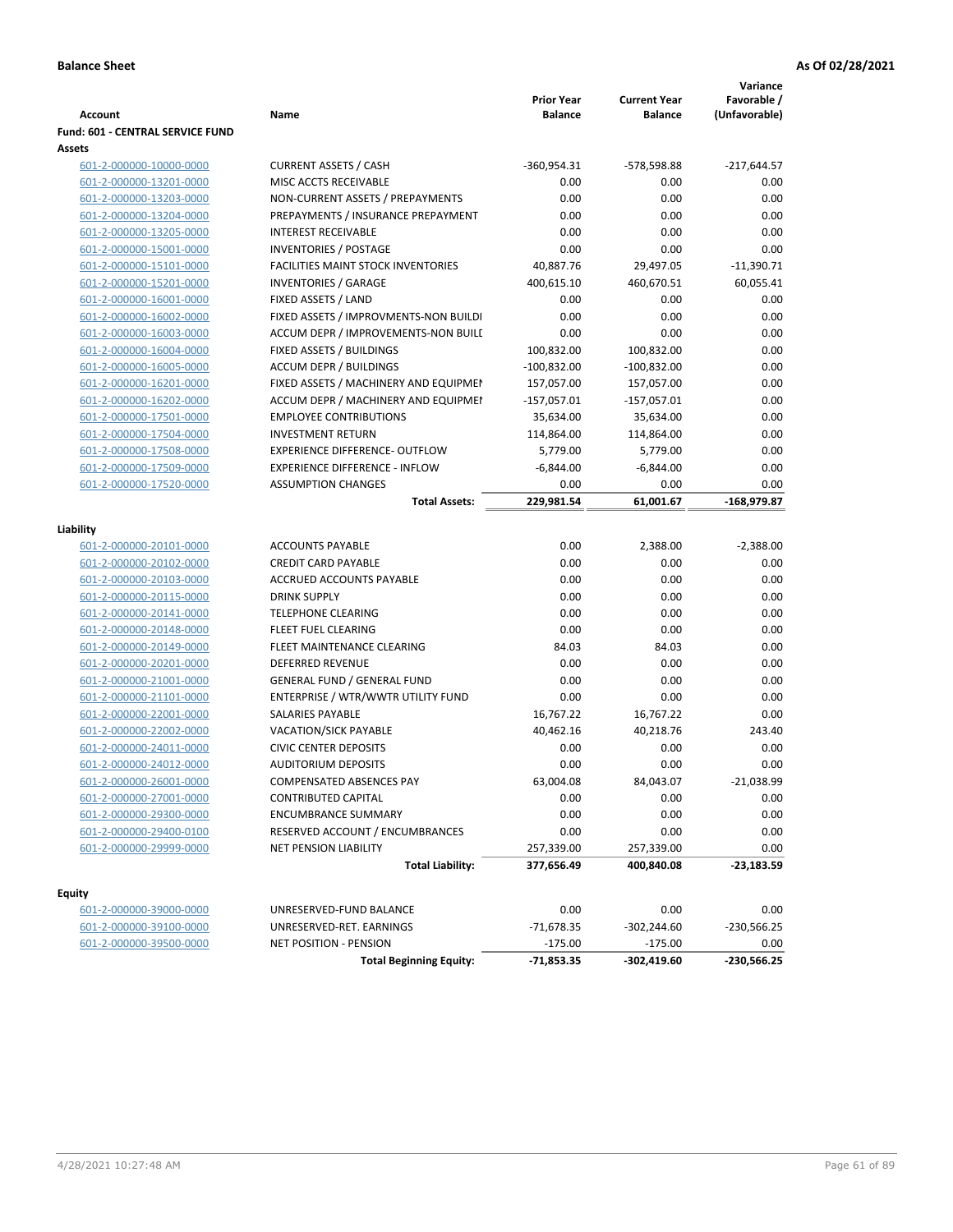| Account                        | <b>Name</b>                                              | <b>Prior Year</b><br><b>Balance</b> | <b>Current Year</b><br><b>Balance</b> | Variance<br>Favorable /<br>(Unfavorable) |
|--------------------------------|----------------------------------------------------------|-------------------------------------|---------------------------------------|------------------------------------------|
| Total Revenue                  |                                                          | 373,970.35                          | 391,839.10                            | 17,868.75                                |
| <b>Total Expense</b>           |                                                          | 449,792.14                          | 429,258.10                            | 20,534.04                                |
| Revenues Over/(Under) Expenses |                                                          | $-75,821.79$                        | $-37,419.00$                          | 38,402.79                                |
|                                | <b>Total Equity and Current Surplus (Deficit):</b>       | $-147.675.14$                       | -339.838.60                           | $-192.163.46$                            |
|                                | Total Liabilities, Equity and Current Surplus (Deficit): | 229,981.35                          | 61,001.48                             | $-168,979.87$                            |
|                                | *** FUND 601 OUT OF BALANCE ***                          | 0.19                                | 0.19                                  | 0.00                                     |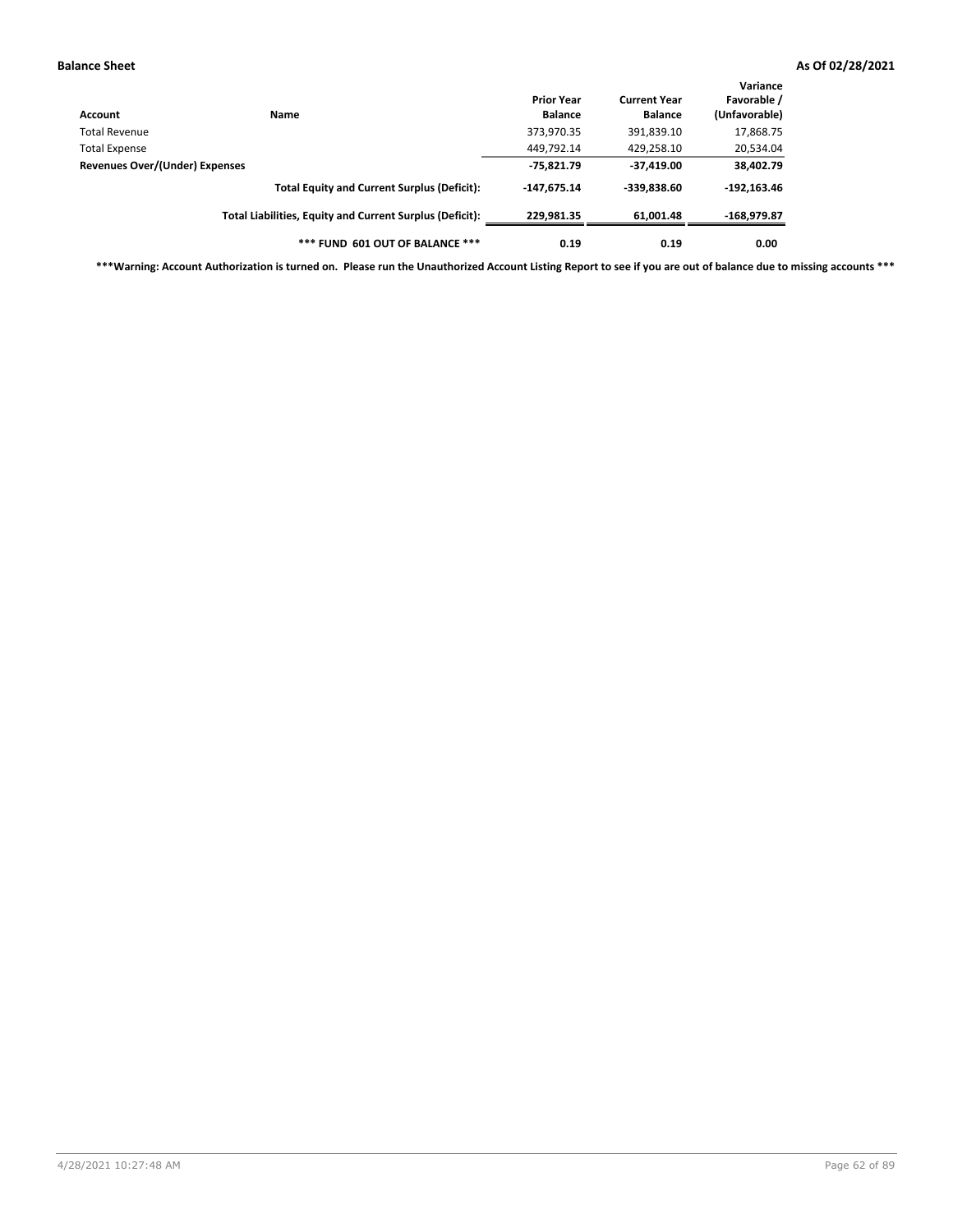|                                       |                                                          |                                     |                                       | Variance                     |
|---------------------------------------|----------------------------------------------------------|-------------------------------------|---------------------------------------|------------------------------|
| <b>Account</b>                        | <b>Name</b>                                              | <b>Prior Year</b><br><b>Balance</b> | <b>Current Year</b><br><b>Balance</b> | Favorable /<br>(Unfavorable) |
| <b>Fund: 602 - INSURANCE FUND</b>     |                                                          |                                     |                                       |                              |
| <b>Assets</b>                         |                                                          |                                     |                                       |                              |
| 602-2-000000-10000-0000               | <b>CURRENT ASSETS / CASH</b>                             | $-6,188.71$                         | $-337,193.98$                         | $-331,005.27$                |
| 602-2-000000-13201-0000               | MISC ACCTS RECEIVABLE                                    | 0.00                                | 0.00                                  | 0.00                         |
| 602-2-000000-13204-0000               | PREPAYMENTS / INSURANCE PREPAYMENT                       | 0.00                                | 0.00                                  | 0.00                         |
| 602-2-000000-13205-0000               | <b>INTEREST RECEIVABLE</b>                               | 0.00                                | 0.00                                  | 0.00                         |
|                                       | <b>Total Assets:</b>                                     | $-6,188.71$                         | $-337,193.98$                         | $-331,005.27$                |
| Liability                             |                                                          |                                     |                                       |                              |
| 602-2-000000-20101-0000               | <b>ACCOUNTS PAYABLE</b>                                  | $-500.09$                           | $-0.09$                               | $-500.00$                    |
| 602-2-000000-20102-0000               | <b>CREDIT CARD PAYABLE</b>                               | 0.00                                | 0.00                                  | 0.00                         |
| 602-2-000000-20103-0000               | <b>ACCRUED ACCOUNTS PAYABLE</b>                          | 0.00                                | 0.00                                  | 0.00                         |
| 602-2-000000-20201-0000               | <b>DEFERRED REVENUE</b>                                  | 0.00                                | 0.00                                  | 0.00                         |
| 602-2-000000-29300-0000               | <b>ENCUMBRANCE SUMMARY</b>                               | 0.00                                | 0.00                                  | 0.00                         |
| 602-2-000000-29400-0100               | RESERVED ACCOUNT / ENCUMBRANCES                          | 0.00                                | 0.00                                  | 0.00                         |
|                                       | <b>Total Liability:</b>                                  | $-500.09$                           | $-0.09$                               | $-500.00$                    |
| <b>Equity</b>                         |                                                          |                                     |                                       |                              |
| 602-2-000000-39000-0000               | UNRESERVED-FUND BALANCE                                  | 0.00                                | 0.00                                  | 0.00                         |
| 602-2-000000-39100-0000               | UNRESERVED-RET. EARNINGS                                 | 613,796.41                          | 224,735.10                            | $-389,061.31$                |
|                                       | <b>Total Beginning Equity:</b>                           | 613,796.41                          | 224,735.10                            | $-389,061.31$                |
| <b>Total Revenue</b>                  |                                                          | 2,519,772.22                        | 2,668,544.01                          | 148,771.79                   |
| <b>Total Expense</b>                  |                                                          | 3,139,257.25                        | 3,230,473.00                          | $-91,215.75$                 |
| <b>Revenues Over/(Under) Expenses</b> |                                                          | $-619,485.03$                       | $-561,928.99$                         | 57,556.04                    |
|                                       | <b>Total Equity and Current Surplus (Deficit):</b>       | $-5,688.62$                         | -337,193.89                           | $-331,505.27$                |
|                                       | Total Liabilities, Equity and Current Surplus (Deficit): | $-6,188.71$                         | -337,193.98                           | $-331.005.27$                |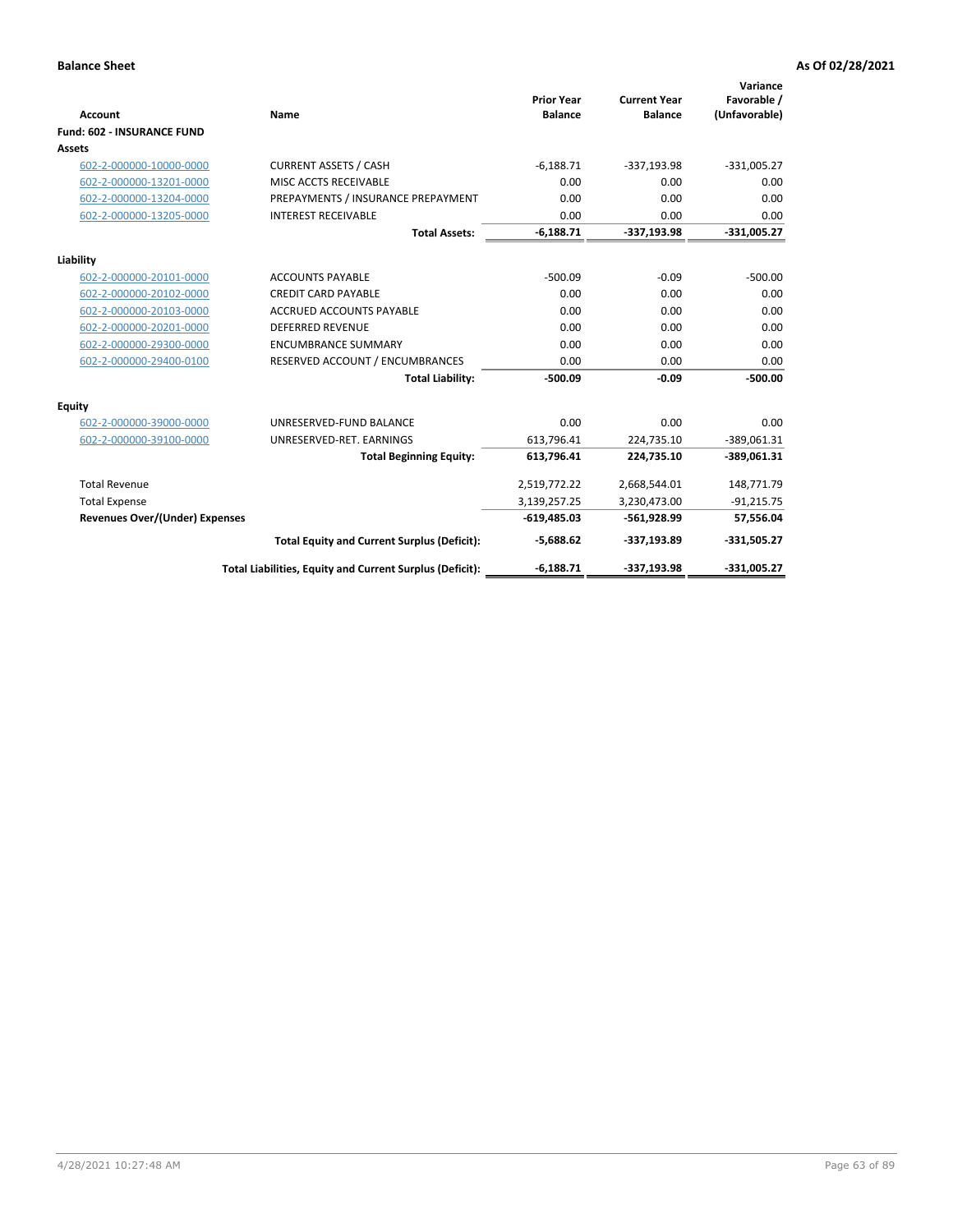| <b>Account</b>                        | Name                                                     | <b>Prior Year</b><br><b>Balance</b> | <b>Current Year</b><br><b>Balance</b> | Variance<br>Favorable /<br>(Unfavorable) |
|---------------------------------------|----------------------------------------------------------|-------------------------------------|---------------------------------------|------------------------------------------|
| Fund: 604 - MIS FUND                  |                                                          |                                     |                                       |                                          |
| Assets                                |                                                          |                                     |                                       |                                          |
| 604-2-000000-10000-0000               | <b>CURRENT ASSETS / CASH</b>                             | $-318,469.71$                       | $-527,356.00$                         | $-208,886.29$                            |
| 604-2-000000-13201-0000               | MISC ACCTS RECEIVABLE                                    | 0.00                                | 0.00                                  | 0.00                                     |
| 604-2-000000-13202-1400               | <b>EMPLOYEE ADVANCES</b>                                 | 0.00                                | 0.00                                  | 0.00                                     |
| 604-2-000000-13203-0000               | NON-CURRENT ASSETS / PREPAYMENTS                         | 0.00                                | 0.00                                  | 0.00                                     |
| 604-2-000000-13205-0000               | <b>INTEREST RECEIVABLE</b>                               | 0.00                                | 0.00                                  | 0.00                                     |
| 604-2-000000-15601-0000               | IT NETWORK PRINTER SUPPLY INVENTORY                      | 0.00                                | 0.00                                  | 0.00                                     |
| 604-2-000000-16004-0000               | FIXED ASSETS / BUILDINGS                                 | 0.00                                | 0.00                                  | 0.00                                     |
| 604-2-000000-16005-0000               | <b>ACCUM DEPR / BUILDINGS</b>                            | 0.00                                | 0.00                                  | 0.00                                     |
| 604-2-000000-16201-0000               | FIXED ASSETS / MACHINERY AND EQUIPMEN                    | 1,830,840.62                        | 1,883,480.62                          | 52,640.00                                |
| 604-2-000000-16202-0000               | ACCUM DEPR / MACHINERY AND EQUIPMEI                      | $-1,448,565.52$                     | $-1,522,410.60$                       | $-73,845.08$                             |
| 604-2-000000-16301-0000               | FIXED ASSETS / C W I P                                   | $-0.20$                             | $-0.20$                               | 0.00                                     |
| 604-2-000000-17501-0000               | <b>EMPLOYEE CONTRIBUTIONS</b>                            | 17,817.00                           | 17,817.00                             | 0.00                                     |
| 604-2-000000-17504-0000               | <b>INVESTMENT RETURN</b>                                 | 57,432.00                           | 57,432.00                             | 0.00                                     |
| 604-2-000000-17508-0000               | <b>EXPERIENCE DIFFERENCE- OUTFLOW</b>                    | 2,889.00                            | 2,889.00                              | 0.00                                     |
| 604-2-000000-17509-0000               | <b>EXPERIENCE DIFFERENCE - INFLOW</b>                    | $-3,422.00$                         | $-3,422.00$                           | 0.00                                     |
| 604-2-000000-17520-0000               | <b>ASSUMPTION CHANGES</b>                                | 0.00                                | 0.00                                  | 0.00                                     |
|                                       | <b>Total Assets:</b>                                     | 138,521.19                          | $-91,570.18$                          | -230,091.37                              |
|                                       |                                                          |                                     |                                       |                                          |
| Liability                             |                                                          |                                     |                                       |                                          |
| 604-2-000000-20101-0000               | <b>ACCOUNTS PAYABLE</b>                                  | 0.00                                | -215,792.50                           | 215,792.50                               |
| 604-2-000000-20102-0000               | <b>CREDIT CARD PAYABLE</b>                               | 0.00                                | 0.00                                  | 0.00                                     |
| 604-2-000000-20103-0000               | ACCRUED ACCOUNTS PAYABLE                                 | 0.00                                | 0.00                                  | 0.00                                     |
| 604-2-000000-20141-0000               | <b>TELEPHONE CLEARING</b>                                | 0.00                                | 0.00                                  | 0.00                                     |
| 604-2-000000-21035-0000               | DEBT SERVICE / DUE TO DEBT SERVICE                       | 0.00                                | 0.00                                  | 0.00                                     |
| 604-2-000000-22001-0000               | <b>SALARIES PAYABLE</b>                                  | 10,507.77                           | 10,507.77                             | 0.00                                     |
| 604-2-000000-22002-0000               | VACATION/SICK PAYABLE                                    | 19,667.45                           | 19,229.60                             | 437.85                                   |
| 604-2-000000-22208-0000               | INSURANCE / AMERICAN FIDELITY                            | 0.00                                | 0.00                                  | 0.00                                     |
| 604-2-000000-23001-0000               | CAPITAL LEASE PAYABLE                                    | $-1.88$                             | $-1.88$                               | 0.00                                     |
| 604-2-000000-23101-0000               | CAPITAL LEASE PAYABLE                                    | $-0.40$                             | $-0.40$                               | 0.00                                     |
| 604-2-000000-26001-0000               | <b>COMPENSATED ABSENCES PAY</b>                          | 0.14                                | 7,669.12                              | $-7,668.98$                              |
| 604-2-000000-27001-0000               | <b>CONTRIBUTED CAPITAL</b>                               | 0.00                                | 0.00                                  | 0.00                                     |
| 604-2-000000-29300-0000               | <b>ENCUMBRANCE SUMMARY</b>                               | 0.00                                | 0.00                                  | 0.00                                     |
| 604-2-000000-29400-0100               | <b>RESERVED ACCOUNT / ENCUMBRANCES</b>                   | 0.27                                | 0.27                                  | 0.00                                     |
| 604-2-000000-29999-0000               | <b>NET PENSION LIABILITY</b>                             | 128,669.00                          | 128,669.00                            | 0.00                                     |
| 604-2-000000-92194-0101               | <b>BANK ONE / DIGITEC</b>                                | 0.00                                | 0.00                                  | 0.00                                     |
|                                       | <b>Total Liability:</b>                                  | 158,842.35                          | -49,719.02                            | 208,561.37                               |
|                                       |                                                          |                                     |                                       |                                          |
| Equity                                |                                                          |                                     |                                       |                                          |
| 604-2-000000-39000-0000               | UNRESERVED-FUND BALANCE                                  | 0.00                                | 0.00                                  | 0.00                                     |
| 604-2-000000-39100-0000               | UNRESERVED-RET. EARNINGS                                 | 299,931.97                          | $-290,160.13$                         | -590,092.10                              |
| 604-2-000000-39500-0000               | NET POSITION - PENSION                                   | $-88.00$                            | $-88.00$                              | 0.00                                     |
|                                       | <b>Total Beginning Equity:</b>                           | 299,843.97                          | -290,248.13                           | -590,092.10                              |
| <b>Total Revenue</b>                  |                                                          | 209,297.50                          | 354,447.80                            | 145,150.30                               |
| <b>Total Expense</b>                  |                                                          | 529,462.63                          | 106,050.83                            | 423,411.80                               |
| <b>Revenues Over/(Under) Expenses</b> |                                                          | -320,165.13                         | 248,396.97                            | 568,562.10                               |
|                                       | <b>Total Equity and Current Surplus (Deficit):</b>       | -20,321.16                          | -41,851.16                            | $-21,530.00$                             |
|                                       | Total Liabilities, Equity and Current Surplus (Deficit): | 138,521.19                          | -91,570.18                            | -230,091.37                              |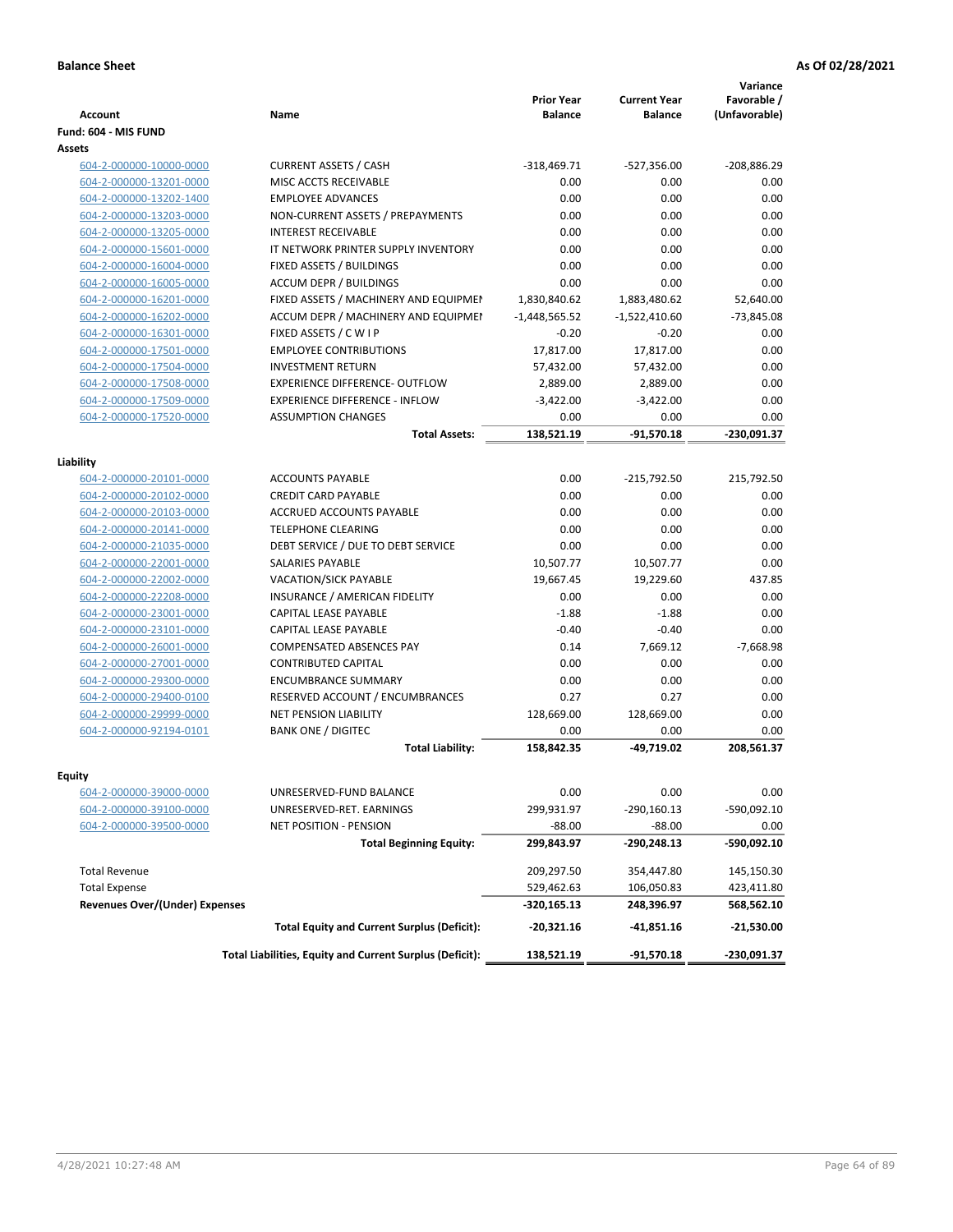|                                                               |                                                          | <b>Prior Year</b><br><b>Balance</b> | <b>Current Year</b><br><b>Balance</b> | Variance<br>Favorable / |
|---------------------------------------------------------------|----------------------------------------------------------|-------------------------------------|---------------------------------------|-------------------------|
| <b>Account</b><br><b>Fund: 660 - VEHICLE REPLACEMENT FUND</b> | Name                                                     |                                     |                                       | (Unfavorable)           |
| Assets                                                        |                                                          |                                     |                                       |                         |
| 660-2-000000-10000-0000                                       | <b>CURRENT ASSETS / CASH</b>                             | $-337,811.68$                       | $-103,972.51$                         | 233,839.17              |
| 660-2-000000-11309-0000                                       | <b>TAX ANTICIPATION NOTES</b>                            | 0.00                                | 0.00                                  | 0.00                    |
| 660-2-000000-11510-0000                                       | PUBLIC SAFETY VEHICLE REPLACEMENT                        | 903,230.93                          | 905,963.01                            | 2,732.08                |
| 660-2-000000-11520-0000                                       | <b>CERTIFICATES OF DEPOSIT</b>                           | 0.00                                | 0.00                                  | 0.00                    |
| 660-2-000000-11530-0000                                       | TexasTERM CP                                             | 0.00                                | 0.00                                  | 0.00                    |
| 660-2-000000-13201-0000                                       | MISC ACCTS RECEIVABLE                                    | 0.00                                | 0.00                                  | 0.00                    |
| 660-2-000000-13205-0000                                       | <b>INTEREST RECEIVABLE</b>                               | 0.00                                | 0.00                                  | 0.00                    |
| 660-2-000000-16201-0000                                       | FIXED ASSETS / MACHINERY AND EQUIPMEN                    | 8,412,023.77                        | 9,390,572.81                          | 978,549.04              |
| 660-2-000000-16202-0000                                       | ACCUM DEPR / MACHINERY AND EQUIPMEI                      | $-6,843,218.59$                     | $-6,823,613.65$                       | 19,604.94               |
| 660-2-000000-16301-0000                                       | FIXED ASSETS / C W I P                                   | 0.00                                | 0.00                                  | 0.00                    |
| 660-2-000000-39300-0000                                       | RESERVED ACCOUNT / ESCROW BALANCE                        | 0.00                                | 0.00                                  | 0.00                    |
|                                                               | <b>Total Assets:</b>                                     | 2,134,224.43                        | 3,368,949.66                          | 1,234,725.23            |
|                                                               |                                                          |                                     |                                       |                         |
| Liability                                                     |                                                          |                                     |                                       |                         |
| 660-2-000000-20101-0000                                       | <b>ACCOUNTS PAYABLE</b>                                  | 0.00                                | 0.00                                  | 0.00                    |
| 660-2-000000-20102-0000                                       | <b>CREDIT CARD PAYABLE</b>                               | 0.00                                | 0.00                                  | 0.00                    |
| 660-2-000000-20103-0000                                       | ACCRUED ACCOUNTS PAYABLE                                 | 0.00                                | 0.00                                  | 0.00                    |
| 660-2-000000-21001-0000                                       | <b>GENERAL FUND / GENERAL FUND</b>                       | 0.00                                | 0.00                                  | 0.00                    |
| 660-2-000000-23001-0000                                       | <b>CAPITAL LEASE PAYABLE</b>                             | 0.00                                | 0.00                                  | 0.00                    |
| 660-2-000000-23101-0000                                       | <b>CAPITAL LEASE PAYABLE</b>                             | 0.15                                | 0.15                                  | 0.00                    |
| 660-2-000000-27001-0000                                       | <b>CONTRIBUTED CAPITAL</b>                               | 0.00                                | 0.00                                  | 0.00                    |
| 660-2-000000-29300-0000                                       | <b>ENCUMBRANCE SUMMARY</b>                               | 0.00                                | 0.00                                  | 0.00                    |
| 660-2-000000-29400-0100                                       | RESERVED ACCOUNT / ENCUMBRANCES                          | 0.00                                | 0.00                                  | 0.00                    |
|                                                               | <b>Total Liability:</b>                                  | 0.15                                | 0.15                                  | 0.00                    |
| <b>Equity</b>                                                 |                                                          |                                     |                                       |                         |
| 660-2-000000-39000-0000                                       | UNRESERVED-FUND BALANCE                                  | 0.00                                | 0.00                                  | 0.00                    |
| 660-2-000000-39100-0000                                       | UNRESERVED-RET. EARNINGS                                 | 2,682,559.21                        | 3,185,370.45                          | 502,811.24              |
|                                                               | <b>Total Beginning Equity:</b>                           | 2,682,559.21                        | 3,185,370.45                          | 502,811.24              |
|                                                               |                                                          |                                     |                                       |                         |
| <b>Total Revenue</b>                                          |                                                          | 198,843.29                          | 300,490.15                            | 101,646.86              |
| <b>Total Expense</b>                                          |                                                          | 747,178.22                          | 116,911.09                            | 630,267.13              |
| <b>Revenues Over/(Under) Expenses</b>                         |                                                          | -548,334.93                         | 183,579.06                            | 731,913.99              |
|                                                               | <b>Total Equity and Current Surplus (Deficit):</b>       | 2,134,224.28                        | 3,368,949.51                          | 1,234,725.23            |
|                                                               | Total Liabilities, Equity and Current Surplus (Deficit): | 2,134,224.43                        | 3,368,949.66                          | 1,234,725.23            |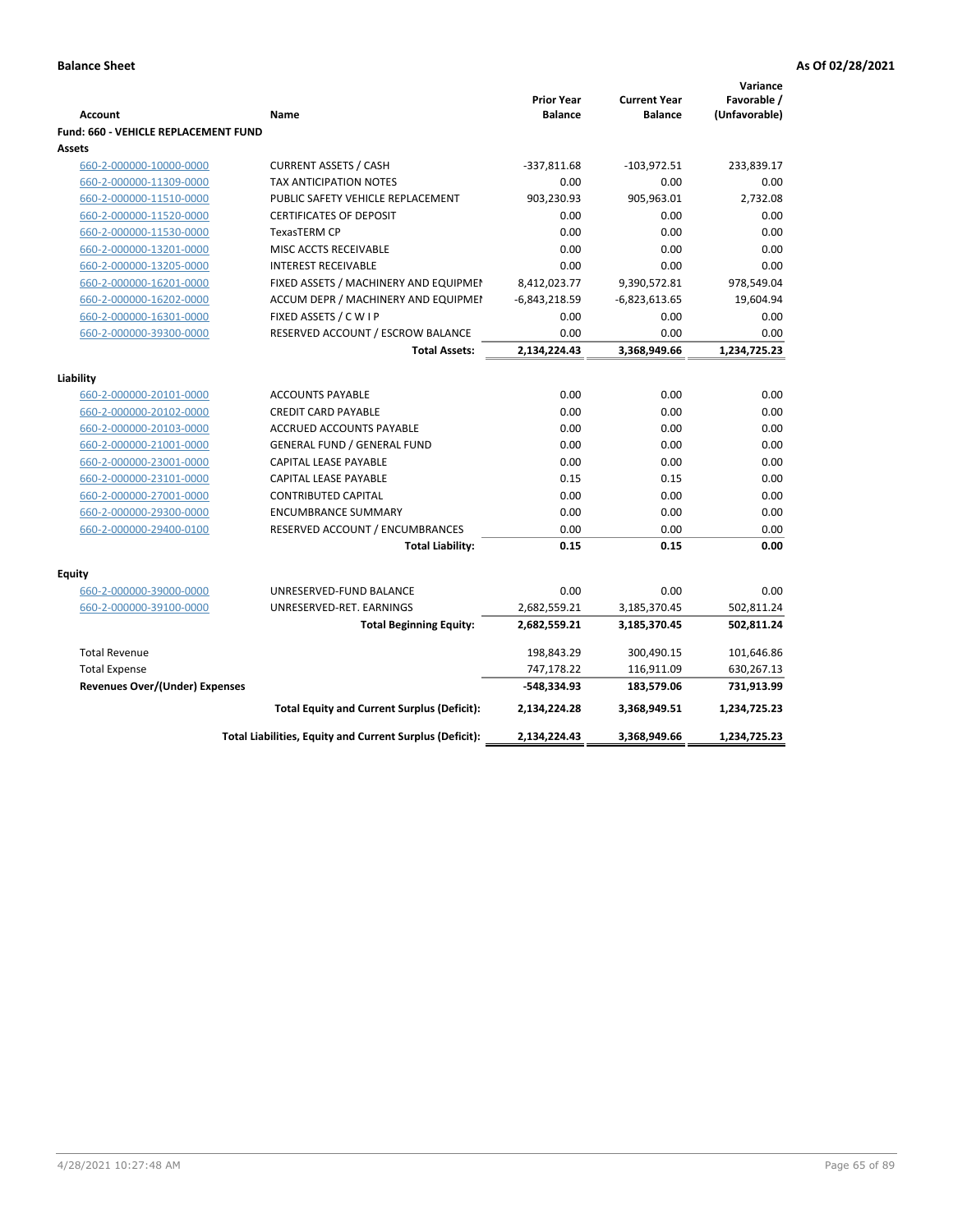| Account                              | Name                                                     | <b>Prior Year</b><br><b>Balance</b> | <b>Current Year</b><br><b>Balance</b> | Variance<br>Favorable /<br>(Unfavorable) |
|--------------------------------------|----------------------------------------------------------|-------------------------------------|---------------------------------------|------------------------------------------|
| <b>Fund: 701 - FIREMEN'S PENSION</b> |                                                          |                                     |                                       |                                          |
| <b>Assets</b>                        |                                                          |                                     |                                       |                                          |
| 701-1-000000-10000-0000              | <b>CURRENT ASSETS / CASH</b>                             | 0.00                                | 0.00                                  | 0.00                                     |
|                                      | <b>Total Assets:</b>                                     | 0.00                                | 0.00                                  | 0.00                                     |
| Liability                            |                                                          |                                     |                                       |                                          |
| 701-1-000000-20103-0000              | <b>ACCOUNTS PAYABLE</b>                                  | 0.00                                | 0.00                                  | 0.00                                     |
| 701-1-000000-22306-1000              | UNREALIZED GAIN/LOSS                                     | 543,546.00                          | 543,546.00                            | 0.00                                     |
|                                      | <b>Total Liability:</b>                                  | 543,546.00                          | 543,546.00                            | 0.00                                     |
| <b>Equity</b>                        |                                                          |                                     |                                       |                                          |
| 701-1-000000-39000-0000              | UNRESERVED-FUND BALANCE                                  | $-543,546.00$                       | $-543,546.00$                         | 0.00                                     |
|                                      | <b>Total Beginning Equity:</b>                           | $-543,546.00$                       | -543,546.00                           | 0.00                                     |
| <b>Total Expense</b>                 |                                                          | 0.00                                | 0.00                                  | 0.00                                     |
| Revenues Over/(Under) Expenses       |                                                          | 0.00                                | 0.00                                  | 0.00                                     |
|                                      | <b>Total Equity and Current Surplus (Deficit):</b>       | $-543,546.00$                       | -543,546.00                           | 0.00                                     |
|                                      | Total Liabilities, Equity and Current Surplus (Deficit): | 0.00                                | 0.00                                  | 0.00                                     |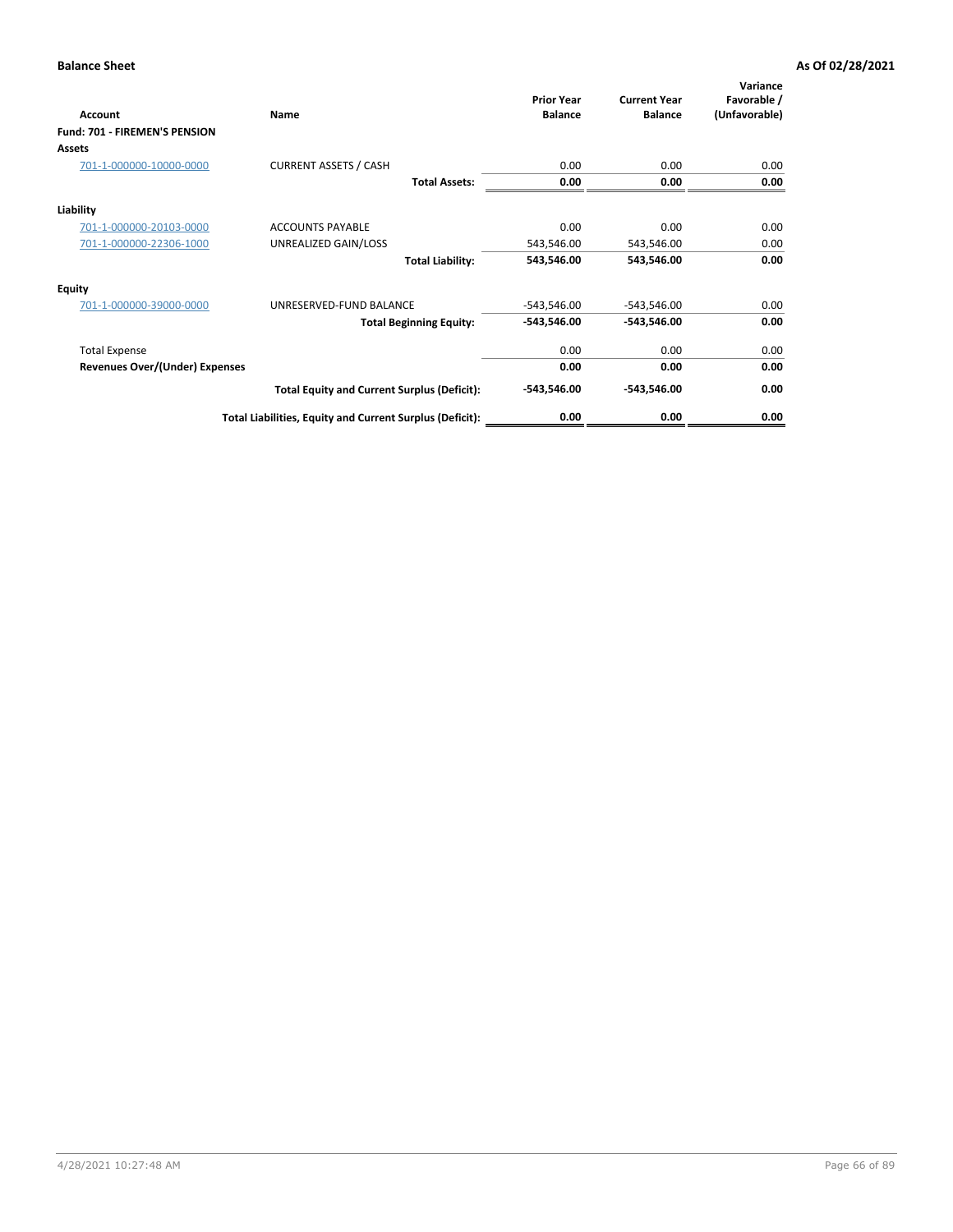|                                       |                                                          |                                     |                                       | Variance                     |
|---------------------------------------|----------------------------------------------------------|-------------------------------------|---------------------------------------|------------------------------|
| <b>Account</b>                        | <b>Name</b>                                              | <b>Prior Year</b><br><b>Balance</b> | <b>Current Year</b><br><b>Balance</b> | Favorable /<br>(Unfavorable) |
| Fund: 800 - SPENCE FUND               |                                                          |                                     |                                       |                              |
| Assets                                |                                                          |                                     |                                       |                              |
| 800-3-000000-10000-0000               | <b>CURRENT ASSETS / CASH</b>                             | $-4,406.38$                         | $-18,206.37$                          | $-13,799.99$                 |
| 800-3-000000-11507-0000               | <b>SPENCE ENDOWMENT</b>                                  | 600,896.75                          | 602,714.35                            | 1,817.60                     |
| 800-3-000000-11520-0000               | <b>CERTIFICATES OF DEPOSIT</b>                           | 0.00                                | 0.00                                  | 0.00                         |
|                                       | <b>SPENCE ENDOWMENT</b>                                  | 0.00                                | 0.00                                  | 0.00                         |
| 800-3-000000-11605-0000               | <b>INTEREST RECEIVABLE</b>                               | 0.00                                | 0.00                                  | 0.00                         |
| 800-3-000000-13205-0000               |                                                          |                                     |                                       |                              |
|                                       | <b>Total Assets:</b>                                     | 596,490.37                          | 584,507.98                            | $-11,982.39$                 |
| Liability                             |                                                          |                                     |                                       |                              |
| 800-3-000000-20101-0000               | <b>ACCOUNTS PAYABLE</b>                                  | $-1,340.00$                         | $-14,539.99$                          | 13,199.99                    |
| 800-3-000000-20102-0000               | <b>CREDIT CARD PAYABLE</b>                               | 0.00                                | 0.00                                  | 0.00                         |
| 800-3-000000-20103-0000               | <b>ACCRUED ACCOUNTS PAYABLE</b>                          | 0.00                                | 0.00                                  | 0.00                         |
| 800-3-000000-20139-0000               | <b>RETAINAGES PAYABLE</b>                                | 0.00                                | 0.00                                  | 0.00                         |
| 800-3-000000-21001-0000               | <b>GENERAL FUND / GENERAL FUND</b>                       | 0.00                                | 0.00                                  | 0.00                         |
| 800-3-000000-29300-0000               | <b>ENCUMBRANCE SUMMARY</b>                               | 0.00                                | 0.00                                  | 0.00                         |
| 800-3-000000-29400-0000               | RESERVED ACCOUNT / ENCUMBRANCES                          | 0.00                                | 0.00                                  | 0.00                         |
|                                       | <b>Total Liability:</b>                                  | $-1,340.00$                         | $-14,539.99$                          | 13,199.99                    |
| <b>Equity</b>                         |                                                          |                                     |                                       |                              |
| 800-3-000000-39000-0000               | UNRESERVED-FUND BALANCE                                  | 593,815.90                          | 599,081.62                            | 5,265.72                     |
|                                       | <b>Total Beginning Equity:</b>                           | 593,815.90                          | 599,081.62                            | 5.265.72                     |
|                                       |                                                          |                                     |                                       |                              |
| <b>Total Revenue</b>                  |                                                          | 4,264.47                            | 216.35                                | $-4,048.12$                  |
| <b>Total Expense</b>                  |                                                          | 250.00                              | 250.00                                | 0.00                         |
| <b>Revenues Over/(Under) Expenses</b> |                                                          | 4,014.47                            | $-33.65$                              | $-4,048.12$                  |
|                                       | <b>Total Equity and Current Surplus (Deficit):</b>       | 597,830.37                          | 599,047.97                            | 1,217.60                     |
|                                       | Total Liabilities, Equity and Current Surplus (Deficit): | 596,490.37                          | 584,507.98                            | $-11,982.39$                 |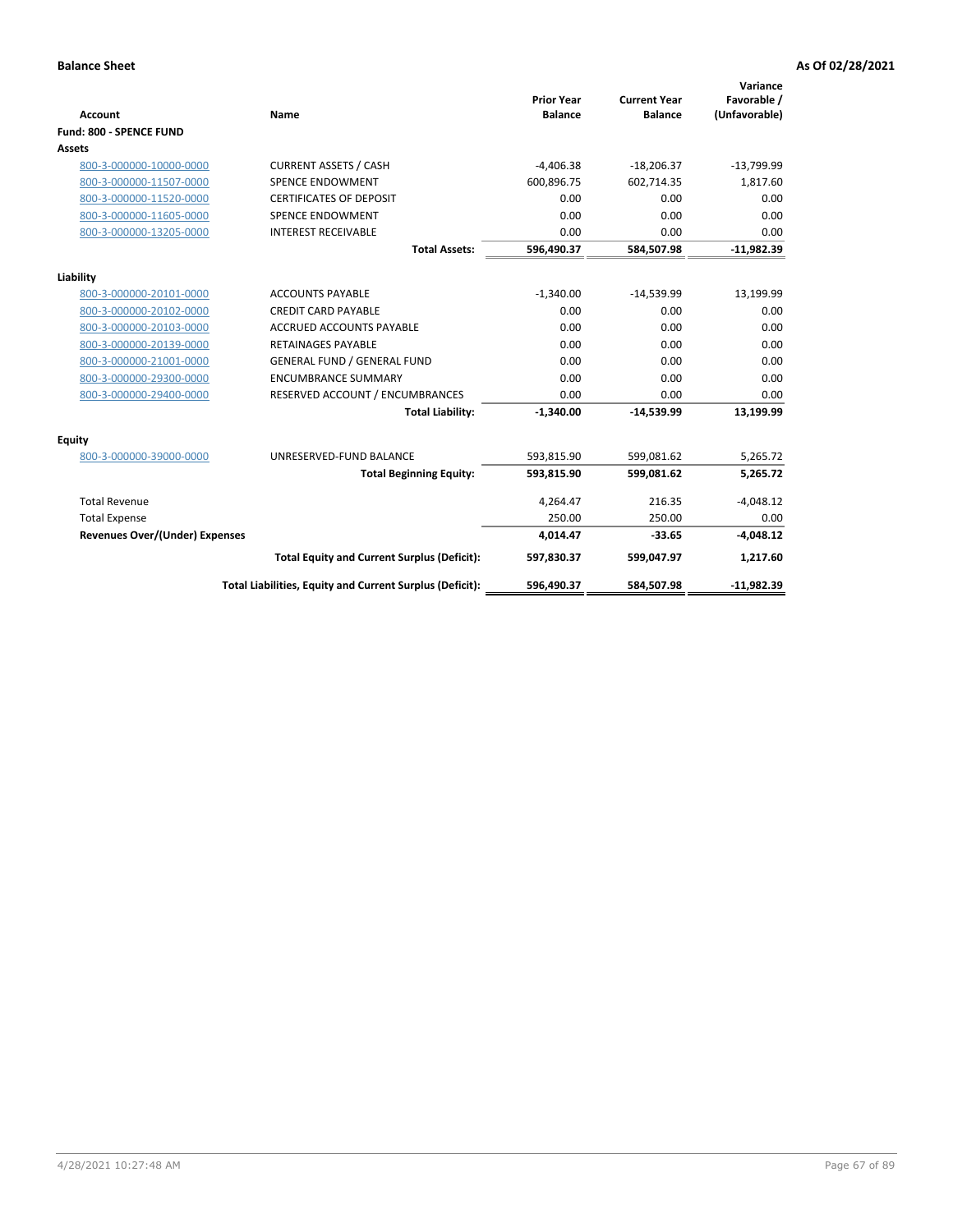|                                        |                                                          |                                     |                                       | Variance                     |
|----------------------------------------|----------------------------------------------------------|-------------------------------------|---------------------------------------|------------------------------|
| Account                                | Name                                                     | <b>Prior Year</b><br><b>Balance</b> | <b>Current Year</b><br><b>Balance</b> | Favorable /<br>(Unfavorable) |
| <b>Fund: 801 - JONES LIBRARY TRUST</b> |                                                          |                                     |                                       |                              |
| Assets                                 |                                                          |                                     |                                       |                              |
| 801-3-000000-10000-0000                | <b>CURRENT ASSETS / CASH</b>                             | 15,909.94                           | 16,109.38                             | 199.44                       |
| 801-3-000000-13201-0000                | MISC ACCTS RECEIVABLE                                    | 0.00                                | 0.00                                  | 0.00                         |
| 801-3-000000-13205-0000                | <b>INTEREST RECEIVABLE</b>                               | 0.00                                | 0.00                                  | 0.00                         |
|                                        | <b>Total Assets:</b>                                     | 15,909.94                           | 16,109.38                             | 199.44                       |
| Liability                              |                                                          |                                     |                                       |                              |
| 801-3-000000-20101-0000                | <b>ACCOUNTS PAYABLE</b>                                  | 0.00                                | 0.00                                  | 0.00                         |
| 801-3-000000-20102-0000                | <b>CREDIT CARD PAYABLE</b>                               | 0.00                                | 0.00                                  | 0.00                         |
| 801-3-000000-20103-0000                | <b>ACCRUED ACCOUNTS PAYABLE</b>                          | 0.00                                | 0.00                                  | 0.00                         |
|                                        | <b>Total Liability:</b>                                  | 0.00                                | 0.00                                  | 0.00                         |
| Equity                                 |                                                          |                                     |                                       |                              |
| 801-3-000000-39000-0000                | UNRESERVED-FUND BALANCE                                  | 15,853.00                           | 16,107.93                             | 254.93                       |
|                                        | <b>Total Beginning Equity:</b>                           | 15,853.00                           | 16,107.93                             | 254.93                       |
| <b>Total Revenue</b>                   |                                                          | 58.75                               | 2.81                                  | $-55.94$                     |
| <b>Total Expense</b>                   |                                                          | 1.81                                | 1.36                                  | 0.45                         |
| Revenues Over/(Under) Expenses         |                                                          | 56.94                               | 1.45                                  | $-55.49$                     |
|                                        | <b>Total Equity and Current Surplus (Deficit):</b>       | 15,909.94                           | 16,109.38                             | 199.44                       |
|                                        | Total Liabilities, Equity and Current Surplus (Deficit): | 15,909.94                           | 16,109.38                             | 199.44                       |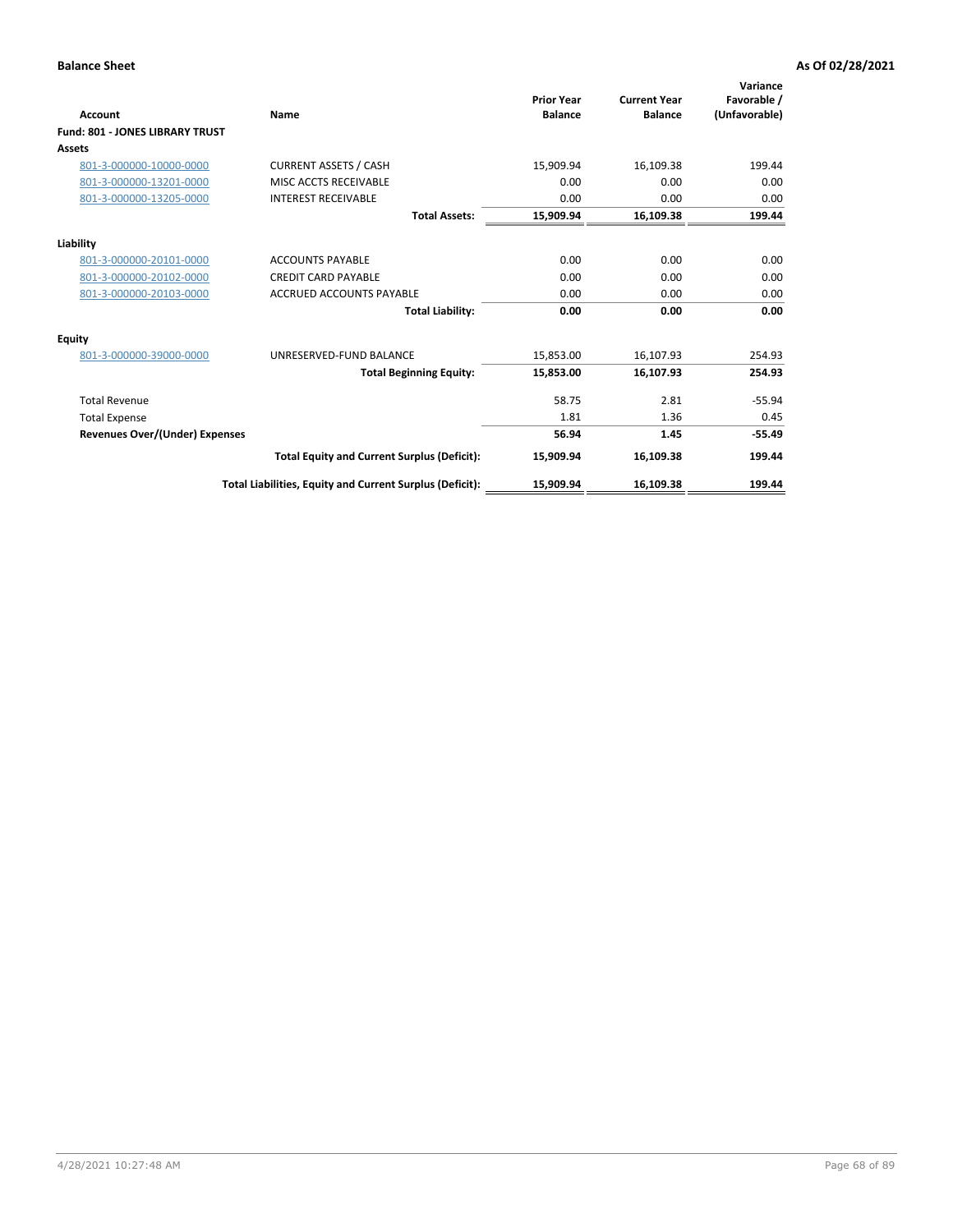| <b>Account</b>                              | Name                                                     | <b>Prior Year</b><br><b>Balance</b> | <b>Current Year</b><br><b>Balance</b> | Variance<br>Favorable /<br>(Unfavorable) |
|---------------------------------------------|----------------------------------------------------------|-------------------------------------|---------------------------------------|------------------------------------------|
| Fund: 803 - GREENVILLE BOARD OF DEVELOPMENT |                                                          |                                     |                                       |                                          |
| Assets                                      |                                                          |                                     |                                       |                                          |
| 803-3-000000-10000-0000                     | <b>CURRENT ASSETS / CASH</b>                             | 0.00                                | 0.00                                  | 0.00                                     |
| 803-3-000000-13201-0000                     | MISC ACCTS RECEIVABLE                                    | 0.00                                | 0.00                                  | 0.00                                     |
| 803-3-000000-13203-0000                     | NON-CURRENT ASSETS / PREPAYMENTS                         | 0.00                                | 0.00                                  | 0.00                                     |
|                                             | <b>Total Assets:</b>                                     | 0.00                                | 0.00                                  | 0.00                                     |
| Liability                                   |                                                          |                                     |                                       |                                          |
| 803-3-000000-20101-0000                     | <b>ACCOUNTS PAYABLE</b>                                  | 0.00                                | 0.00                                  | 0.00                                     |
| 803-3-000000-20102-0000                     | <b>ACCOUNTS PAYABLE</b>                                  | 0.00                                | 0.00                                  | 0.00                                     |
| 803-3-000000-20103-0000                     | <b>ACCRUED ACCOUNTS PAYABLE</b>                          | 0.00                                | 0.00                                  | 0.00                                     |
| 803-3-000000-20139-0000                     | <b>RETAINAGES PAYABLE</b>                                | 0.00                                | 0.00                                  | 0.00                                     |
| 803-3-000000-20141-0000                     | <b>TELEPHONE CLEARING</b>                                | 0.00                                | 0.00                                  | 0.00                                     |
| 803-3-000000-21400-0000                     | <b>ELECTRIC OPERATING FUND</b>                           | 0.00                                | 0.00                                  | 0.00                                     |
| 803-3-000000-22001-0000                     | <b>ACCRUED SALARIES/WAGES</b>                            | 0.00                                | 0.00                                  | 0.00                                     |
| 803-3-000000-22002-0000                     | <b>ACCRUED SALARIES/WAGES</b>                            | 0.00                                | 0.00                                  | 0.00                                     |
| 803-3-000000-26001-0000                     | <b>COMPENSATED ABSENCES PAY</b>                          | 0.00                                | 0.00                                  | 0.00                                     |
| 803-3-000000-29300-0000                     | <b>ENCUMBRANCE SUMMARY</b>                               | 0.00                                | 0.00                                  | 0.00                                     |
| 803-3-000000-29400-0100                     | RESERVED ACCOUNT / ENCUMBRANCES                          | 103,228.62                          | 103,228.62                            | 0.00                                     |
|                                             | <b>Total Liability:</b>                                  | 103,228.62                          | 103,228.62                            | 0.00                                     |
| <b>Equity</b>                               |                                                          |                                     |                                       |                                          |
| 803-3-000000-39000-0000                     | UNRESERVED-FUND BALANCE                                  | $-103,228.62$                       | $-103,228.62$                         | 0.00                                     |
|                                             | <b>Total Beginning Equity:</b>                           | $-103,228.62$                       | $-103,228.62$                         | 0.00                                     |
| <b>Total Revenue</b>                        |                                                          | 0.00                                | 0.00                                  | 0.00                                     |
| <b>Total Expense</b>                        |                                                          | 0.00                                | 0.00                                  | 0.00                                     |
| <b>Revenues Over/(Under) Expenses</b>       |                                                          | 0.00                                | 0.00                                  | 0.00                                     |
|                                             | <b>Total Equity and Current Surplus (Deficit):</b>       | $-103,228.62$                       | $-103,228.62$                         | 0.00                                     |
|                                             | Total Liabilities, Equity and Current Surplus (Deficit): | 0.00                                | 0.00                                  | 0.00                                     |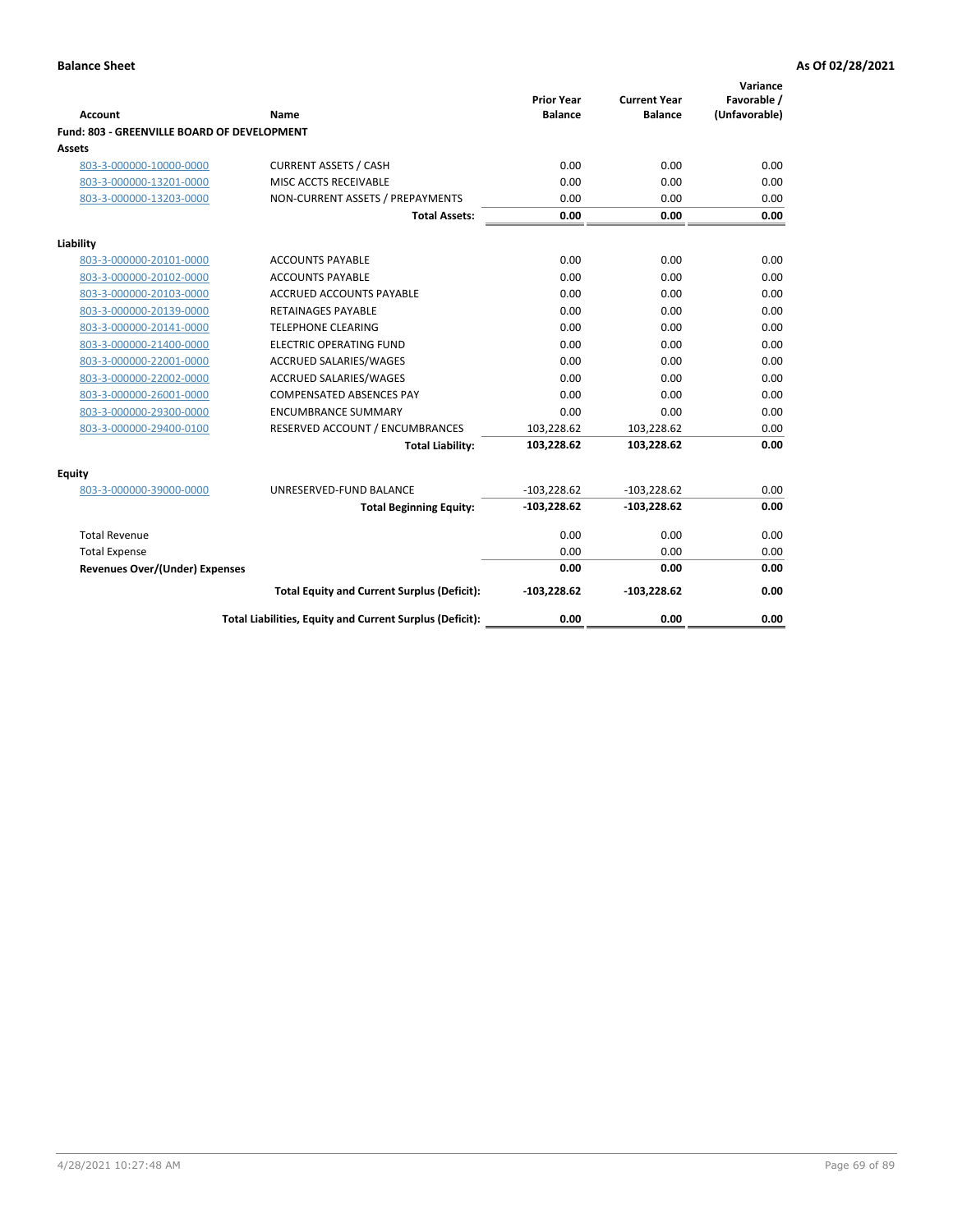| <b>Account</b>                        | Name                                                     | <b>Prior Year</b><br><b>Balance</b> | <b>Current Year</b><br><b>Balance</b> | Variance<br>Favorable /<br>(Unfavorable) |
|---------------------------------------|----------------------------------------------------------|-------------------------------------|---------------------------------------|------------------------------------------|
| <b>Fund: 807 - 4A-EDC</b>             |                                                          |                                     |                                       |                                          |
| <b>Assets</b>                         |                                                          |                                     |                                       |                                          |
| 807-3-000000-10000-0000               | <b>CURRENT ASSETS / CASH</b>                             | 0.00                                | 0.00                                  | 0.00                                     |
| 807-3-000000-13201-0000               | MISC ACCTS RECEIVABLE                                    | 0.00                                | 0.00                                  | 0.00                                     |
| 807-3-000000-16301-0000               | FIXED ASSETS / C W I P                                   | 0.00                                | 0.00                                  | 0.00                                     |
|                                       | <b>Total Assets:</b>                                     | 0.00                                | 0.00                                  | 0.00                                     |
| Liability                             |                                                          |                                     |                                       |                                          |
| 807-3-000000-20101-0000               | <b>ACCOUNTS PAYABLE</b>                                  | 0.00                                | 0.00                                  | 0.00                                     |
| 807-3-000000-20103-0000               | <b>ACCOUNTS PAYABLE</b>                                  | 0.00                                | 0.00                                  | 0.00                                     |
| 807-3-000000-20139-0000               | <b>RETAINAGES PAYABLE</b>                                | 0.00                                | 0.00                                  | 0.00                                     |
| 807-3-000000-26105-0000               | INV NET OF RELATED DEBT                                  | 305,846.00                          | 305,846.00                            | 0.00                                     |
| 807-3-000000-29300-0000               | <b>ENCUMBRANCE SUMMARY</b>                               | 0.00                                | 0.00                                  | 0.00                                     |
| 807-3-000000-29400-0100               | RESERVED ACCOUNT / ENCUMBRANCES                          | 18,078.76                           | 18,078.76                             | 0.00                                     |
| 807-3-495000-20180-0000               | <b>CURRENT DEBT</b>                                      | 0.00                                | 0.00                                  | 0.00                                     |
| 807-3-495000-26002-0000               | CA - LONG-TERM DEBT / AMT TO BE PROVIL                   | 0.00                                | 0.00                                  | 0.00                                     |
|                                       | <b>Total Liability:</b>                                  | 323,924.76                          | 323,924.76                            | 0.00                                     |
| Equity                                |                                                          |                                     |                                       |                                          |
| 807-3-000000-39000-0000               | UNRESERVED-FUND BALANCE                                  | $-323,924.76$                       | $-323,924.76$                         | 0.00                                     |
|                                       | <b>Total Beginning Equity:</b>                           | $-323,924.76$                       | $-323,924.76$                         | 0.00                                     |
| <b>Total Revenue</b>                  |                                                          | 0.00                                | 0.00                                  | 0.00                                     |
| <b>Total Expense</b>                  |                                                          | 0.00                                | 0.00                                  | 0.00                                     |
| <b>Revenues Over/(Under) Expenses</b> |                                                          | 0.00                                | 0.00                                  | 0.00                                     |
|                                       | <b>Total Equity and Current Surplus (Deficit):</b>       | $-323,924.76$                       | $-323,924.76$                         | 0.00                                     |
|                                       | Total Liabilities, Equity and Current Surplus (Deficit): | 0.00                                | 0.00                                  | 0.00                                     |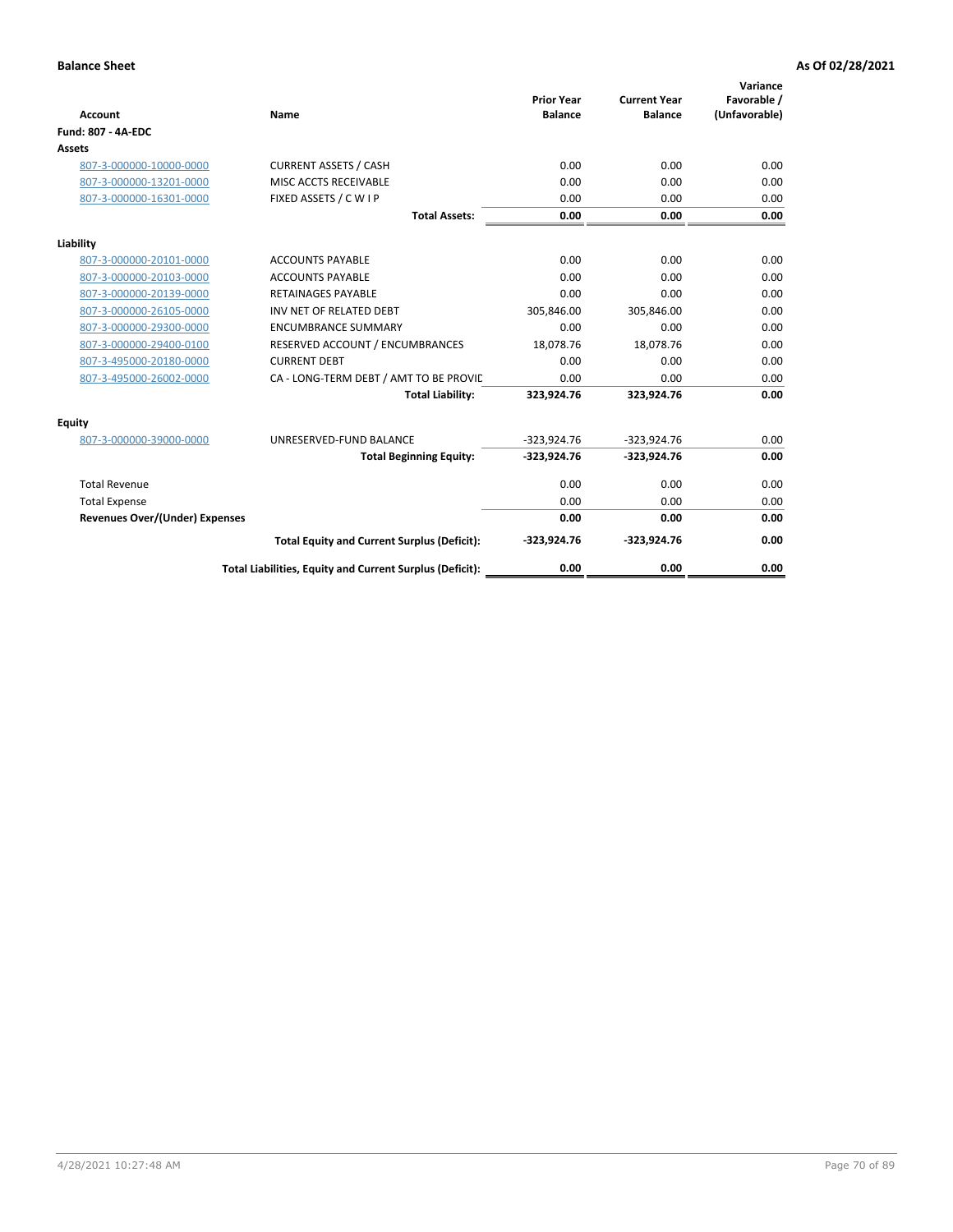| Account                               | Name                                                     | <b>Prior Year</b><br><b>Balance</b> | <b>Current Year</b><br><b>Balance</b> | Variance<br>Favorable /<br>(Unfavorable) |
|---------------------------------------|----------------------------------------------------------|-------------------------------------|---------------------------------------|------------------------------------------|
| Fund: 809 - GREENVILLE IDC (L-3)      |                                                          |                                     |                                       |                                          |
| Assets                                |                                                          |                                     |                                       |                                          |
| 809-3-000000-10000-0000               | <b>CURRENT ASSETS / CASH</b>                             | 2,905,370.49                        | 3,098,604.49                          | 193,234.00                               |
| 809-3-000000-13201-0000               | MISC ACCTS RECEIVABLE                                    | 0.00                                | 0.00                                  | 0.00                                     |
|                                       | <b>Total Assets:</b>                                     | 2,905,370.49                        | 3,098,604.49                          | 193,234.00                               |
| Liability                             |                                                          |                                     |                                       |                                          |
| 809-3-000000-20101-0000               | <b>ACCOUNTS PAYABLE</b>                                  | 0.00                                | 0.00                                  | 0.00                                     |
| 809-3-000000-20103-0000               | <b>ACCRUED ACCOUNTS PAYABLE</b>                          | $-518,507.41$                       | $-518,507.41$                         | 0.00                                     |
| 809-3-000000-21001-0000               | <b>GENERAL FUND / GENERAL FUND</b>                       | 0.00                                | 0.00                                  | 0.00                                     |
|                                       | <b>Total Liability:</b>                                  | $-518,507.41$                       | $-518,507.41$                         | 0.00                                     |
| Equity                                |                                                          |                                     |                                       |                                          |
| 809-3-000000-39000-0000               | UNRESERVED-FUND BALANCE                                  | 2,543,262.85                        | 3,617,111.90                          | 1,073,849.05                             |
| 809-3-000000-39100-0000               | UNRESERVED-RET. EARNINGS                                 | 0.00                                | 0.00                                  | 0.00                                     |
| 809-3-000000-39150-0000               | RESERVED-RET. EARNINGS                                   | 0.00                                | 0.00                                  | 0.00                                     |
|                                       | <b>Total Beginning Equity:</b>                           | 2,543,262.85                        | 3,617,111.90                          | 1,073,849.05                             |
| <b>Total Revenue</b>                  |                                                          | 1,053,669.29                        | 124,521.10                            | $-929,148.19$                            |
| <b>Total Expense</b>                  |                                                          | 173,054.24                          | 124,521.10                            | 48,533.14                                |
| <b>Revenues Over/(Under) Expenses</b> |                                                          | 880,615.05                          | 0.00                                  | $-880,615.05$                            |
|                                       | <b>Total Equity and Current Surplus (Deficit):</b>       | 3,423,877.90                        | 3,617,111.90                          | 193,234.00                               |
|                                       | Total Liabilities, Equity and Current Surplus (Deficit): | 2,905,370.49                        | 3,098,604.49                          | 193.234.00                               |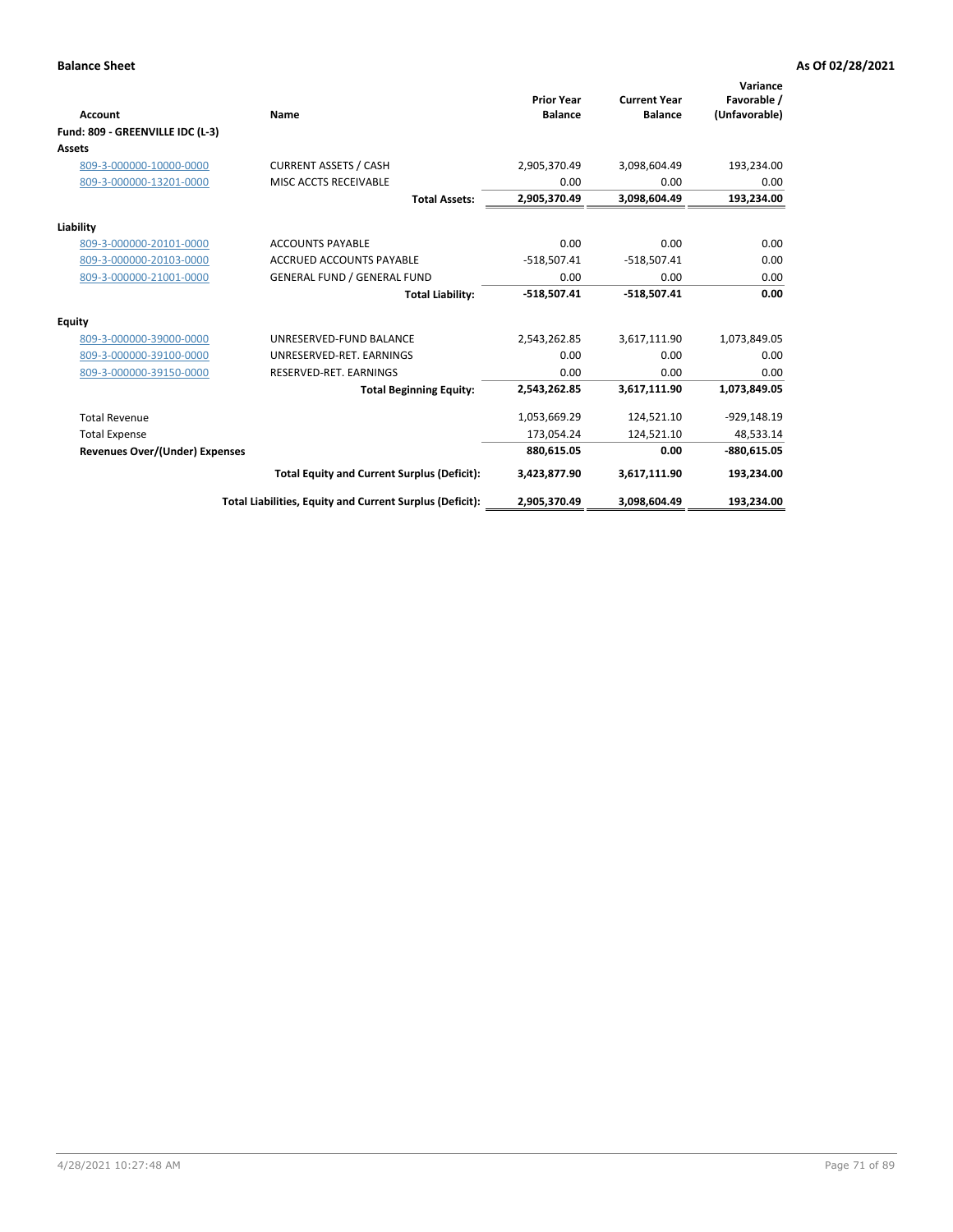| <b>Account</b>                          | Name                                                     | <b>Prior Year</b><br><b>Balance</b> | <b>Current Year</b><br><b>Balance</b> | Variance<br>Favorable /<br>(Unfavorable) |
|-----------------------------------------|----------------------------------------------------------|-------------------------------------|---------------------------------------|------------------------------------------|
| Fund: 810 - SEIZURE FUNDS - STATE RULES |                                                          |                                     |                                       |                                          |
| Assets                                  |                                                          |                                     |                                       |                                          |
| 810-3-000000-10000-0000                 | <b>CURRENT ASSETS / CASH</b>                             | 257,394.34                          | 238,422.24                            | $-18,972.10$                             |
| 810-3-000000-13201-0000                 | MISC ACCTS RECEIVABLE                                    | 0.00                                | 0.00                                  | 0.00                                     |
| 810-3-000000-13202-1400                 | <b>EMPLOYEE ADVANCES</b>                                 | 0.00                                | 0.00                                  | 0.00                                     |
| 810-3-000000-13205-0000                 | <b>INTEREST RECEIVABLE</b>                               | 0.00                                | 0.00                                  | 0.00                                     |
| 810-3-000000-16201-0000                 | MACHINERY AND EQUIPMENT                                  | 0.00                                | 0.00                                  | 0.00                                     |
| 810-3-000000-16202-0000                 | ACCUMULATED DEPRECATION                                  | 0.00                                | 0.00                                  | 0.00                                     |
|                                         | <b>Total Assets:</b>                                     | 257,394.34                          | 238,422.24                            | $-18,972.10$                             |
|                                         |                                                          |                                     |                                       |                                          |
| Liability                               |                                                          |                                     |                                       |                                          |
| 810-3-000000-20101-0000                 | <b>ACCOUNTS PAYABLE</b>                                  | 0.00                                | 0.00                                  | 0.00                                     |
| 810-3-000000-20102-0000                 | <b>CREDIT CARD PAYABLE</b>                               | 0.00                                | 0.00                                  | 0.00                                     |
| 810-3-000000-20103-0000                 | <b>ACCRUED ACCOUNTS PAYABLE</b>                          | 0.00                                | 0.00                                  | 0.00                                     |
| 810-3-000000-29300-0000                 | <b>ENCUMBRANCE SUMMARY</b>                               | 0.00                                | 0.00                                  | 0.00                                     |
| 810-3-000000-29400-0100                 | RESERVED ACCOUNT / ENCUMBRANCES                          | 0.00                                | 0.00                                  | 0.00                                     |
| 810-3-000000-92520-0600                 | RESERVED ACCOUNT/HB65 SIEZURES                           | 0.00                                | 0.00                                  | 0.00                                     |
|                                         | <b>Total Liability:</b>                                  | 0.00                                | 0.00                                  | 0.00                                     |
| <b>Equity</b>                           |                                                          |                                     |                                       |                                          |
| 810-3-000000-39000-0000                 | UNRESERVED-FUND BALANCE                                  | 282,316.10                          | 259,271.52                            | $-23,044.58$                             |
|                                         | <b>Total Beginning Equity:</b>                           | 282,316.10                          | 259,271.52                            | $-23,044.58$                             |
| <b>Total Revenue</b>                    |                                                          | $-6,690.04$                         | 44.21                                 | 6,734.25                                 |
| <b>Total Expense</b>                    |                                                          | 18,231.72                           | 20,893.49                             | $-2,661.77$                              |
| <b>Revenues Over/(Under) Expenses</b>   |                                                          | $-24,921.76$                        | $-20,849.28$                          | 4,072.48                                 |
|                                         | <b>Total Equity and Current Surplus (Deficit):</b>       | 257,394.34                          | 238,422.24                            | $-18,972.10$                             |
|                                         | Total Liabilities, Equity and Current Surplus (Deficit): | 257,394.34                          | 238,422.24                            | $-18,972.10$                             |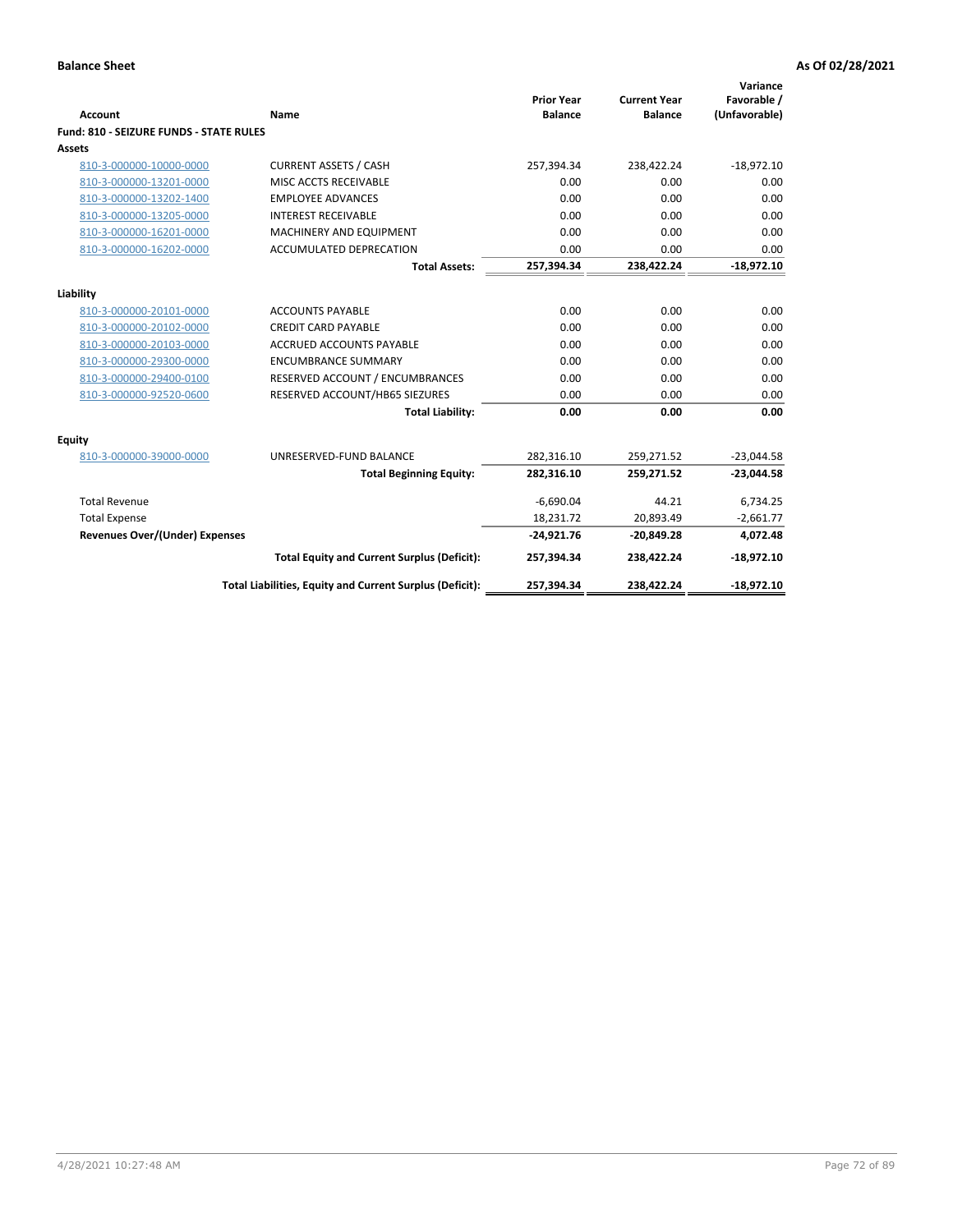| Account                               | Name                                                     | <b>Prior Year</b><br><b>Balance</b> | <b>Current Year</b><br><b>Balance</b> | Variance<br>Favorable /<br>(Unfavorable) |
|---------------------------------------|----------------------------------------------------------|-------------------------------------|---------------------------------------|------------------------------------------|
| Fund: 811 - SEIZURE FUNDS - FED RULES |                                                          |                                     |                                       |                                          |
| <b>Assets</b>                         |                                                          |                                     |                                       |                                          |
| 811-3-000000-10000-0000               | <b>CURRENT ASSETS / CASH</b>                             | 220,884.20                          | 222,515.28                            | 1,631.08                                 |
| 811-3-000000-13201-0000               | MISC ACCTS RECEIVABLE                                    | 0.00                                | 0.00                                  | 0.00                                     |
| 811-3-000000-13205-0000               | <b>INTEREST RECEIVABLE</b>                               | 0.00                                | 0.00                                  | 0.00                                     |
| 811-3-000000-16201-0000               | <b>MACHINERY AND EQUIPMENT</b>                           | 0.00                                | 0.00                                  | 0.00                                     |
| 811-3-000000-16202-0000               | <b>ACCUMULATED DEPRECATION</b>                           | 0.00                                | 0.00                                  | 0.00                                     |
|                                       | <b>Total Assets:</b>                                     | 220,884.20                          | 222,515.28                            | 1,631.08                                 |
| Liability                             |                                                          |                                     |                                       |                                          |
| 811-3-000000-20101-0000               | <b>ACCOUNTS PAYABLE</b>                                  | 0.00                                | 0.00                                  | 0.00                                     |
| 811-3-000000-20102-0000               | <b>CREDIT CARD PAYABLE</b>                               | 0.00                                | 0.00                                  | 0.00                                     |
| 811-3-000000-20103-0000               | <b>ACCRUED ACCOUNTS PAYABLE</b>                          | 0.00                                | 0.00                                  | 0.00                                     |
| 811-3-000000-29300-0000               | <b>ENCUMBRANCE SUMMARY</b>                               | 0.00                                | 0.00                                  | 0.00                                     |
| 811-3-000000-29400-0100               | RESERVED ACCOUNT / ENCUMBRANCES                          | 0.00                                | 0.00                                  | 0.00                                     |
| 811-3-000000-92521-0700               | RESERVED ACCOUNT/FED SIEZURES                            | 0.00                                | 0.00                                  | 0.00                                     |
|                                       | <b>Total Liability:</b>                                  | 0.00                                | 0.00                                  | 0.00                                     |
|                                       |                                                          |                                     |                                       |                                          |
| Equity<br>811-3-000000-39000-0000     | UNRESERVED-FUND BALANCE                                  | 249,025.30                          | 222,495.07                            | $-26,530.23$                             |
|                                       | <b>Total Beginning Equity:</b>                           | 249,025.30                          | 222,495.07                            | $-26,530.23$                             |
|                                       |                                                          |                                     |                                       |                                          |
| <b>Total Revenue</b>                  |                                                          | 1,635.89                            | 38.96                                 | $-1,596.93$                              |
| <b>Total Expense</b>                  |                                                          | 29,776.99                           | 18.75                                 | 29,758.24                                |
| <b>Revenues Over/(Under) Expenses</b> |                                                          | $-28,141.10$                        | 20.21                                 | 28,161.31                                |
|                                       | <b>Total Equity and Current Surplus (Deficit):</b>       | 220,884.20                          | 222,515.28                            | 1,631.08                                 |
|                                       | Total Liabilities, Equity and Current Surplus (Deficit): | 220,884.20                          | 222,515.28                            | 1.631.08                                 |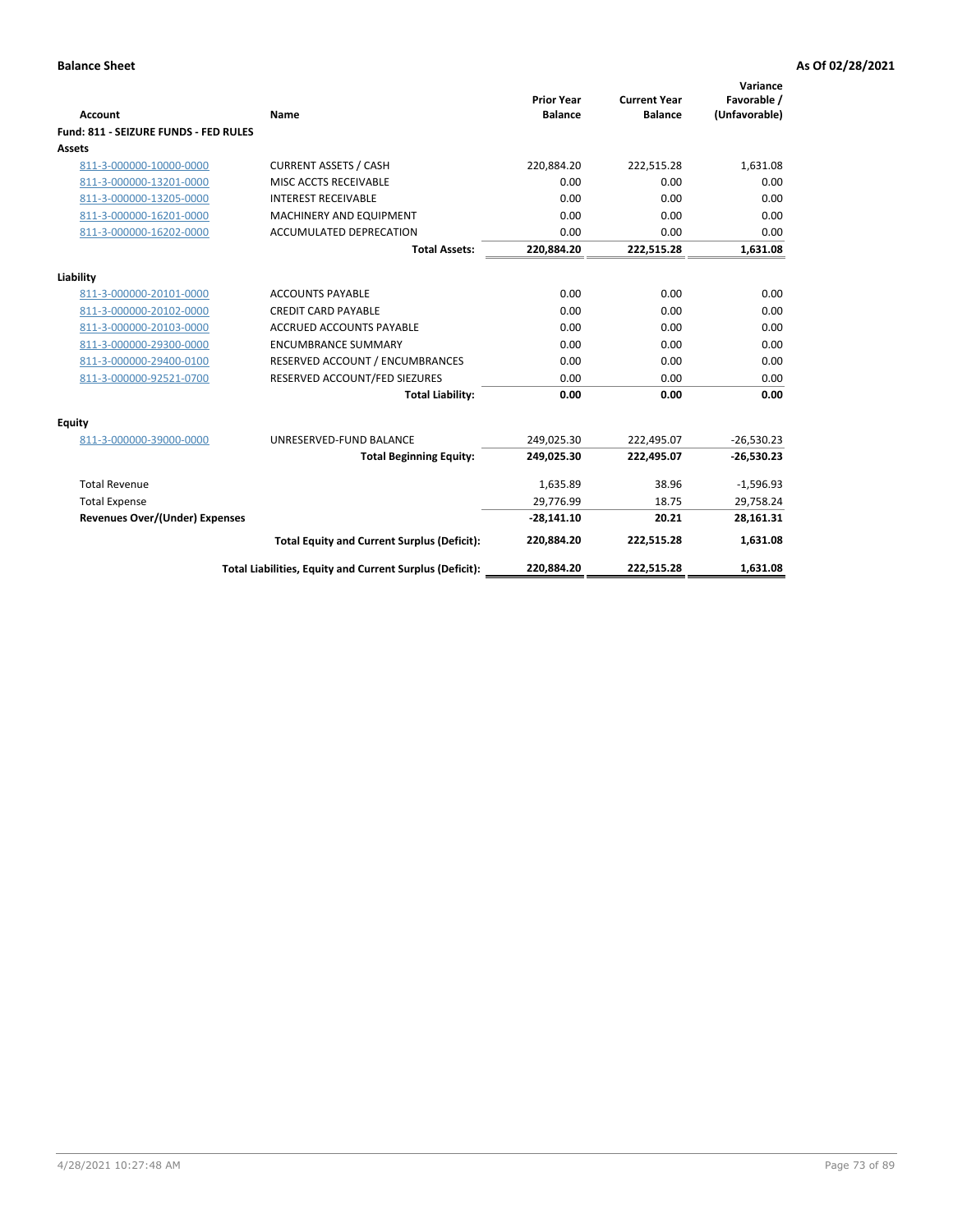| <b>Account</b>                                          | Name                                                     | <b>Prior Year</b><br><b>Balance</b> | <b>Current Year</b><br><b>Balance</b> | Variance<br>Favorable /<br>(Unfavorable) |
|---------------------------------------------------------|----------------------------------------------------------|-------------------------------------|---------------------------------------|------------------------------------------|
| Fund: 820 - TIRZ FUND (Tax Increment Reinvestment Zone) |                                                          |                                     |                                       |                                          |
| Assets                                                  |                                                          |                                     |                                       |                                          |
| 820-3-000000-10000-0000                                 | <b>CURRENT ASSETS / CASH</b>                             | 2,644,862.16                        | 2,991,721.55                          | 346,859.39                               |
| 820-3-000000-13101-0000                                 | TAX RECEIVABLE-CURRENT                                   | 424.040.80                          | $-260,065.78$                         | $-684, 106.58$                           |
| 820-3-000000-13102-0000                                 | <b>TAXES REC-DELINQUENT</b>                              | 19,034.05                           | 4,379.17                              | $-14,654.88$                             |
| 820-3-000000-13103-0000                                 | ALLOW FOR UNCOLLECT TAXES                                | $-3,548.61$                         | $-1,854.26$                           | 1,694.35                                 |
| 820-3-000000-13201-0000                                 | MISC ACCTS RECEIVABLE                                    | 0.00                                | 0.00                                  | 0.00                                     |
| 820-3-000000-13205-0000                                 | <b>INTEREST RECEIVABLE</b>                               | 0.00                                | 0.00                                  | 0.00                                     |
| 820-3-000000-13221-0000                                 | MISC A/R - PROPERTY TAXES                                | 34,037.61                           | 190,674.14                            | 156,636.53                               |
|                                                         | <b>Total Assets:</b>                                     | 3,118,426.01                        | 2,924,854.82                          | $-193,571.19$                            |
| Liability                                               |                                                          |                                     |                                       |                                          |
| 820-3-000000-20101-0000                                 | <b>ACCOUNTS PAYABLE</b>                                  | 0.00                                | 0.00                                  | 0.00                                     |
| 820-3-000000-20103-0000                                 | <b>ACCRUED ACCOUNTS PAYABLE</b>                          | 0.00                                | 0.00                                  | 0.00                                     |
| 820-3-000000-20203-0000                                 | <b>DEFERRED TAX REVENUE</b>                              | 435,354.51                          | $-261,634.09$                         | 696,988.60                               |
| 820-3-000000-29300-0000                                 | <b>ENCUMBRANCE SUMMARY</b>                               | 0.00                                | 0.00                                  | 0.00                                     |
| 820-3-000000-29400-0100                                 | RESERVED ACCOUNT / ENCUMBRANCES                          | 0.00                                | 0.00                                  | 0.00                                     |
|                                                         | <b>Total Liability:</b>                                  | 435,354.51                          | $-261,634.09$                         | 696,988.60                               |
| <b>Equity</b>                                           |                                                          |                                     |                                       |                                          |
| 820-3-000000-39000-0000                                 | UNRESERVED-FUND BALANCE                                  | 2,242,774.53                        | 3,060,039.34                          | 817,264.81                               |
| 820-3-000000-39100-0000                                 | UNRESERVED-RET. EARNINGS                                 | 0.00                                | 0.00                                  | 0.00                                     |
|                                                         | <b>Total Beginning Equity:</b>                           | 2,242,774.53                        | 3,060,039.34                          | 817,264.81                               |
| <b>Total Revenue</b>                                    |                                                          | 453,515.44                          | 415,485.99                            | $-38,029.45$                             |
| <b>Total Expense</b>                                    |                                                          | 13,218.47                           | 289,036.42                            | $-275,817.95$                            |
| <b>Revenues Over/(Under) Expenses</b>                   |                                                          | 440,296.97                          | 126,449.57                            | $-313,847.40$                            |
|                                                         | <b>Total Equity and Current Surplus (Deficit):</b>       | 2,683,071.50                        | 3,186,488.91                          | 503,417.41                               |
|                                                         | Total Liabilities, Equity and Current Surplus (Deficit): | 3,118,426.01                        | 2,924,854.82                          | $-193,571.19$                            |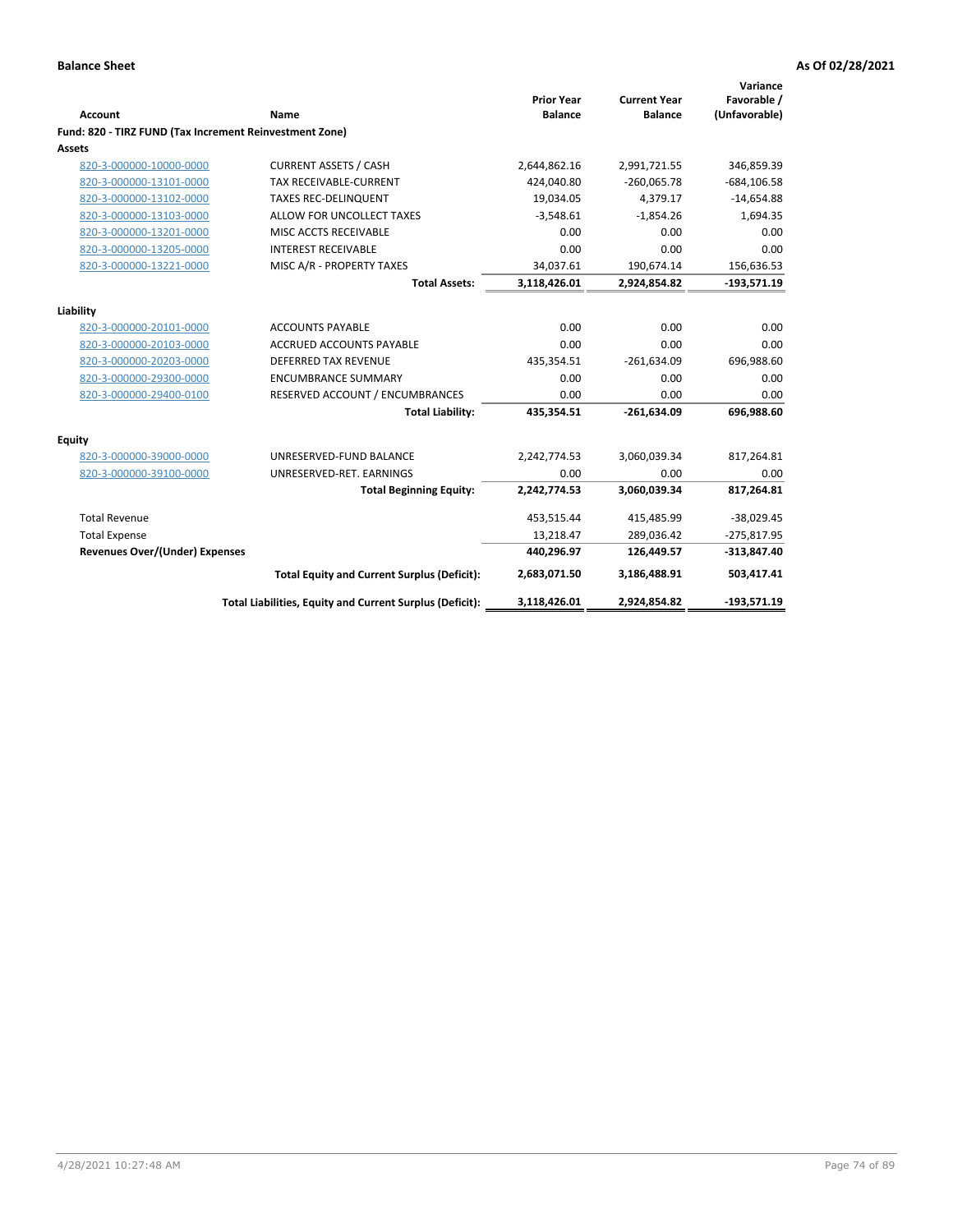| <b>Account</b>                           | Name                                                     | <b>Prior Year</b><br><b>Balance</b> | <b>Current Year</b><br><b>Balance</b> | Variance<br>Favorable /<br>(Unfavorable) |
|------------------------------------------|----------------------------------------------------------|-------------------------------------|---------------------------------------|------------------------------------------|
| Fund: 890 - GRNVL IDC (L-3) FIXED ASSETS |                                                          |                                     |                                       |                                          |
| <b>Assets</b>                            |                                                          |                                     |                                       |                                          |
| 890-3-000000-10000-0000                  | <b>CURRENT ASSETS / CASH</b>                             | $-0.18$                             | $-0.18$                               | 0.00                                     |
| 890-3-000000-16004-0000                  | FIXED ASSETS / BUILDINGS                                 | 0.00                                | 0.00                                  | 0.00                                     |
| 890-3-000000-16005-0000                  | <b>ACCUMULATED DEPRECIATION</b>                          | 0.00                                | 0.00                                  | 0.00                                     |
| 890-3-000000-16301-0000                  | FIXED ASSETS / C W I P                                   | 0.25                                | 0.25                                  | 0.00                                     |
|                                          | <b>Total Assets:</b>                                     | 0.07                                | 0.07                                  | 0.00                                     |
| Liability                                |                                                          |                                     |                                       |                                          |
| 890-3-000000-20101-0000                  | <b>ACCOUNTS PAYABLE</b>                                  | 0.00                                | 0.00                                  | 0.00                                     |
| 890-3-000000-27001-0000                  | <b>CONTRIBUTED CAPITAL</b>                               | 0.00                                | 0.00                                  | 0.00                                     |
| 890-3-000000-27101-0000                  | INVESTMENT IN GFA / GENERAL FUND                         | 0.00                                | 0.00                                  | 0.00                                     |
| 890-3-000000-27102-0000                  | <b>SPECIAL REVENUE FUNDS</b>                             | 0.00                                | 0.00                                  | 0.00                                     |
| 890-3-000000-27103-0000                  | <b>GENERAL CIP FUND</b>                                  | 0.00                                | 0.00                                  | 0.00                                     |
| 890-3-000000-27104-0000                  | PROPRIETARY FUNDS                                        | 0.07                                | 0.07                                  | 0.00                                     |
| 890-3-000000-27201-0000                  | CAFR USE / MUNICIPAL BUILDINGS                           | 0.00                                | 0.00                                  | 0.00                                     |
| 890-3-000000-27202-0000                  | CAFR USE / OTHER GENERAL GOVERNMEN                       | 0.00                                | 0.00                                  | 0.00                                     |
| 890-3-000000-27205-0000                  | CAFR USE / PUBLIC WORKS                                  | 0.00                                | 0.00                                  | 0.00                                     |
| 890-3-000000-27210-0000                  | CAFR USE / INVESTMENT IN GFA                             | 0.00                                | 0.00                                  | 0.00                                     |
| 890-3-000000-27301-0000                  | DONATIONS/GRANTS                                         | 0.00                                | 0.00                                  | 0.00                                     |
|                                          | <b>Total Liability:</b>                                  | 0.07                                | 0.07                                  | 0.00                                     |
| Equity                                   |                                                          |                                     |                                       |                                          |
| 890-3-000000-39000-0000                  | UNRESERVED-FUND BALANCE                                  | 0.00                                | 0.00                                  | 0.00                                     |
|                                          | <b>Total Beginning Equity:</b>                           | 0.00                                | 0.00                                  | 0.00                                     |
| <b>Total Expense</b>                     |                                                          | 0.00                                | 0.00                                  | 0.00                                     |
| <b>Revenues Over/(Under) Expenses</b>    |                                                          | 0.00                                | 0.00                                  | 0.00                                     |
|                                          | <b>Total Equity and Current Surplus (Deficit):</b>       | 0.00                                | 0.00                                  | 0.00                                     |
|                                          | Total Liabilities, Equity and Current Surplus (Deficit): | 0.07                                | 0.07                                  | 0.00                                     |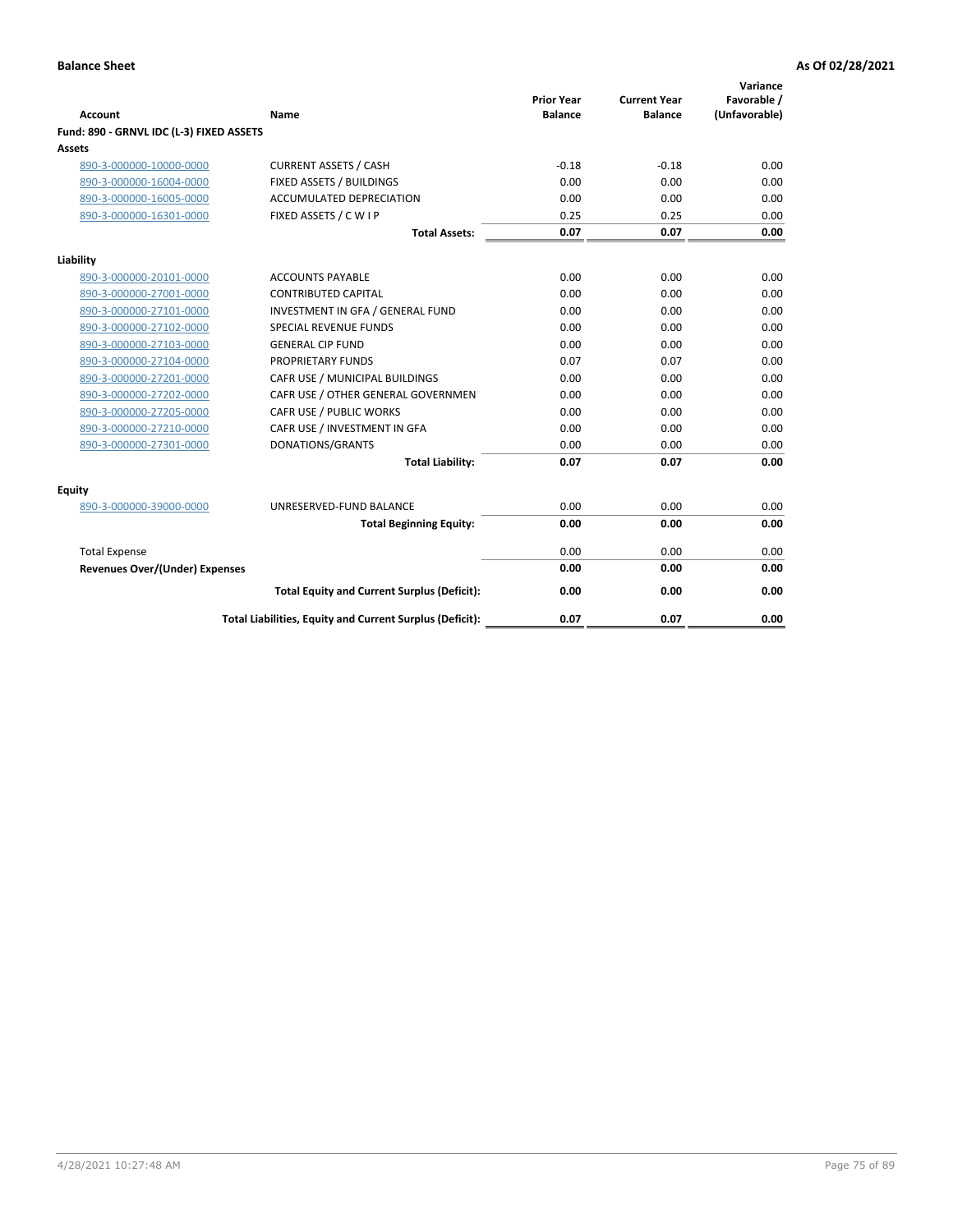|                                                    |                                                                         |                   |                     | Variance        |
|----------------------------------------------------|-------------------------------------------------------------------------|-------------------|---------------------|-----------------|
|                                                    |                                                                         | <b>Prior Year</b> | <b>Current Year</b> | Favorable /     |
| Account                                            | Name                                                                    | <b>Balance</b>    | <b>Balance</b>      | (Unfavorable)   |
| Fund: 899 - POOLED CASH<br>Assets                  |                                                                         |                   |                     |                 |
| 899-8-000000-10000-0000                            | <b>CURRENT ASSETS / CASH</b>                                            | 0.00              | 0.00                | 0.00            |
| 899-8-000000-10101-0000                            | <b>CHASE OUTBOUND OPERATING</b>                                         | $-1,568,132.13$   | $-1,209,920.17$     | 358,211.96      |
| 899-8-000000-10102-0000                            | CHASE INBOUND OPERATING                                                 | 11,595,100.85     | 8,914,215.39        | $-2,680,885.46$ |
| 899-8-000000-10103-0000                            | OPERATING ACCOUNT / CLAIMS ACCOUNT                                      | 0.00              | 0.00                | 0.00            |
| 899-8-000000-10105-0000                            | CHASE BANK / SAVINGS - 3003113077                                       | 1,547,441.19      | 1,548,859.68        | 1,418.49        |
| 899-8-000000-10106-0000                            | CHASE BANK / SAVINGS - 2911913371                                       | 1,625,337.66      | 1,627,353.54        | 2,015.88        |
| 899-8-000000-10107-0000                            | <b>CHASE TASC FLEX SPENDING</b>                                         | 0.00              | 2,256.88            | 2,256.88        |
| 899-8-000000-10401-0000                            | <b>CURRENT ASSETS / INTERNAL CLEARING</b>                               | $-27.00$          | 229,627.82          | 229,654.82      |
| 899-8-000000-10402-0000                            | <b>CREDIT CARD CLEARING</b>                                             | 0.00              | 0.00                | 0.00            |
| 899-8-000000-10403-0000                            | <b>NET BILL PAYMENTS</b>                                                | 0.00              | 0.00                | 0.00            |
| 899-8-000000-11101-0000                            | TX CLASS / OPERATING                                                    | 42,143.03         | 42,342.26           | 199.23          |
| 899-8-000000-11201-0000                            | LOGIC INVESTMENTS / OPERATING                                           | 1,065,861.15      | 1,077,335.70        | 11,474.55       |
| 899-8-000000-11401-0000                            | <b>TEXSTAR ACCT - OPERATING</b>                                         | 0.01              | 0.01                | 0.00            |
| 899-8-000000-11601-0000                            | <b>TEXPOOL ACCT - OPERATING</b>                                         | 1,056,555.44      | 3,062,177.73        | 2,005,622.29    |
| 899-8-000000-11801-0000                            | TX GEN TERM OPERATING                                                   | 15,317,916.74     | 9,343,659.66        | $-5,974,257.08$ |
| 899-8-000000-12001-0000                            | AMERICAN NATIONAL OPERATING                                             | 0.00              | 0.00                | 0.00            |
| 899-8-000000-12002-0000                            | PFM ACCT OPERATING                                                      | 16,429,787.86     | 16,371,757.44       | $-58,030.42$    |
| 899-8-000000-12003-0000                            | TREASURIES - CITY ONLY                                                  | 0.00<br>0.00      | 0.00<br>0.00        | 0.00<br>0.00    |
| 899-8-000000-12301-0000<br>899-8-000000-13205-0000 | <b>BOND PROCEEDS / PURCHASED INTEREST</b><br><b>INTEREST RECEIVABLE</b> | 50,000.12         | 37,903.25           | $-12,096.87$    |
| 899-8-000000-14100-0000                            | DUE FROM FUND 100                                                       | $-2,278.73$       | 1,500.00            | 3,778.73        |
| 899-8-000000-14101-0000                            | DUE FROM FUND 101                                                       | 0.00              | 0.00                | 0.00            |
| 899-8-000000-14102-0000                            | DUE FROM FUND 102                                                       | 0.00              | 0.00                | 0.00            |
| 899-8-000000-14103-0000                            | DUE FROM FUND 103                                                       | 0.00              | 0.00                | 0.00            |
| 899-8-000000-14110-0000                            | DUE FROM FUND 110                                                       | 0.00              | 0.00                | 0.00            |
| 899-8-000000-14111-0000                            | DUE FROM FUND 111                                                       | 0.00              | 0.00                | 0.00            |
| 899-8-000000-14112-0000                            | DUE FROM FUND 112                                                       | 0.00              | 0.00                | 0.00            |
| 899-8-000000-14113-0000                            | DUE FROM FUND 113                                                       | 0.00              | 0.00                | 0.00            |
| 899-8-000000-14114-0000                            | DUE FROM FUND 114                                                       | 0.00              | 0.00                | 0.00            |
| 899-8-000000-14115-0000                            | DUE FROM FUND 115                                                       | 0.00              | 0.00                | 0.00            |
| 899-8-000000-14116-0000                            | DUE FROM FUND 116                                                       | 0.00              | 0.00                | 0.00            |
| 899-8-000000-14117-0000                            | DUE FROM FUND 117                                                       | 0.00              | 0.00                | 0.00            |
| 899-8-000000-14118-0000                            | DUE FROM FUND 118                                                       | 0.00              | 0.00                | 0.00            |
| 899-8-000000-14119-0000                            | DUE FROM FUND 119                                                       | 0.00              | 0.00                | 0.00            |
| 899-8-000000-14120-0000                            | DUE FROM FUND 120                                                       | 0.00              | 0.00                | 0.00            |
| 899-8-000000-14121-0000                            | DUE FROM FUND 121<br>DUE FROM FUND 122                                  | 0.00<br>0.00      | 0.00<br>0.00        | 0.00<br>0.00    |
| 899-8-000000-14122-0000<br>899-8-000000-14123-0000 | DUE FROM FUND 123                                                       | 0.00              | 0.00                | 0.00            |
| 899-8-000000-14124-0000                            | DUE FROM FUND 124                                                       | 0.00              | 0.00                | 0.00            |
| 899-8-000000-14125-0000                            | DUE FROM FUND 125                                                       | 0.00              | 0.00                | 0.00            |
| 899-8-000000-14126-0000                            | DUE FROM FUND 126                                                       | 0.00              | 0.00                | 0.00            |
| 899-8-000000-14140-0000                            | DUE FROM FUND 140                                                       | 0.00              | 0.00                | 0.00            |
| 899-8-000000-14160-0000                            | DUE FROM FUND 160                                                       | 0.00              | 0.00                | 0.00            |
| 899-8-000000-14161-0000                            | DUE FROM FUND 161                                                       | 0.00              | 0.00                | 0.00            |
| 899-8-000000-14162-0000                            | DUE FROM FUND 162                                                       | 0.00              | 0.00                | 0.00            |
| 899-8-000000-14163-0000                            | DUE FROM FUND 163                                                       | 0.00              | 0.00                | 0.00            |
| 899-8-000000-14164-0000                            | DUE FROM FUND 164                                                       | 0.00              | 0.00                | 0.00            |
| 899-8-000000-14165-0000                            | DUE FROM FUND 165                                                       | 0.00              | 0.00                | 0.00            |
| 899-8-000000-14170-0000                            | DUE FROM FUND 170                                                       | 0.00              | 0.00                | 0.00            |
| 899-8-000000-14171-0000                            | DUE FROM FUND 171                                                       | 0.00              | 0.00                | 0.00            |
| 899-8-000000-14172-0000                            | DUE FROM FUND 172                                                       | 0.00              | 0.00                | 0.00            |
| 899-8-000000-14173-0000                            | DUE FROM FUND 173                                                       | 0.00              | 0.00                | 0.00            |
| 899-8-000000-14174-0000                            | DUE FROM FUND 174                                                       | 0.00              | 0.00                | 0.00            |
| 899-8-000000-14175-0000                            | DUE FROM FUND 175                                                       | 0.00              | 0.00                | 0.00            |
| 899-8-000000-14176-0000                            | DUE FROM FUND 176<br>DUE FROM FUND 177                                  | 0.00<br>0.00      | 0.00                | 0.00<br>0.00    |
| 899-8-000000-14177-0000<br>899-8-000000-14190-0000 | DUE FROM FUND 190                                                       | 0.00              | 0.00<br>0.00        | 0.00            |
|                                                    |                                                                         |                   |                     |                 |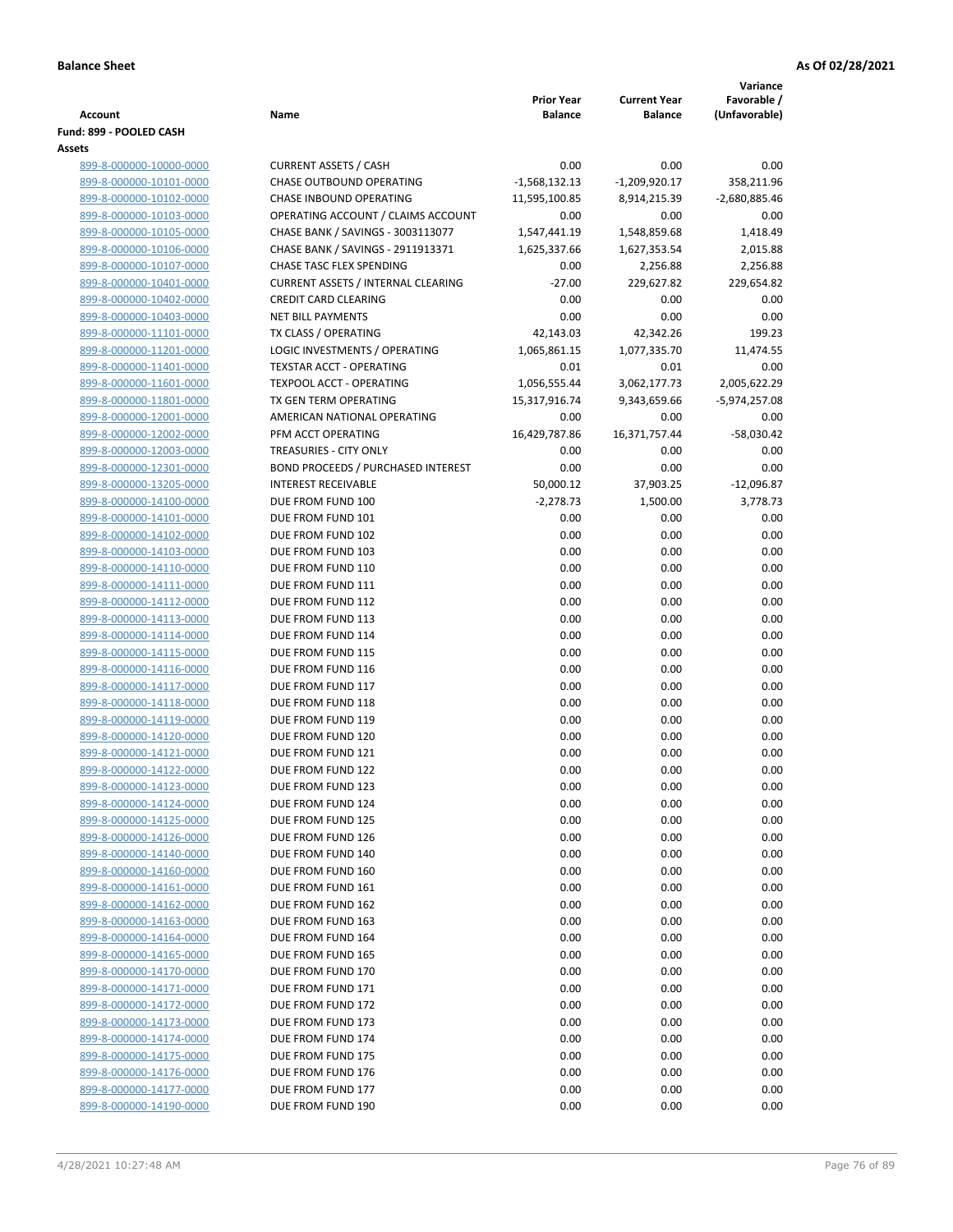|                         |                                               |                                |                                | Variance                     |
|-------------------------|-----------------------------------------------|--------------------------------|--------------------------------|------------------------------|
|                         |                                               | <b>Prior Year</b>              | <b>Current Year</b>            | Favorable /                  |
| <b>Account</b>          | Name                                          | <b>Balance</b>                 | Balance                        | (Unfavorable)                |
| 899-8-000000-14192-0000 | DUE FROM FUND 192                             | 284,266.21                     | 0.00                           | $-284, 266.21$               |
| 899-8-000000-14200-0000 | DUE FROM FUND 200                             | 0.00                           | $-200.00$                      | $-200.00$                    |
| 899-8-000000-14210-0000 | DUE FROM FUND 210                             | 0.00                           | 0.00                           | 0.00                         |
| 899-8-000000-14211-0000 | DUE FROM FUND 211                             | 0.00                           | 0.00                           | 0.00                         |
| 899-8-000000-14212-0000 | DUE FROM FUND 212                             | 0.00                           | 0.00                           | 0.00                         |
| 899-8-000000-14216-0000 | DUE FROM FUND 216                             | 0.00                           | 0.00                           | 0.00                         |
| 899-8-000000-14217-0000 | DUE FROM FUND 217                             | 0.00                           | 0.00                           | 0.00                         |
| 899-8-000000-14300-0000 | DUE FROM FUND 300                             | 0.00                           | 0.00                           | 0.00                         |
| 899-8-000000-14320-0000 | DUE FROM FUND 320                             | 0.00                           | 0.00                           | 0.00                         |
| 899-8-000000-14360-0000 | DUE FROM FUND 360                             | 0.00                           | 0.00                           | 0.00                         |
| 899-8-000000-14361-0000 | DUE FROM FUND 361                             | 0.00                           | 0.00                           | 0.00                         |
| 899-8-000000-14400-0000 | DUE FROM FUND 400                             | 0.00                           | 0.00                           | 0.00                         |
| 899-8-000000-14500-0000 | DUE FROM FUND 500                             | 0.00                           | 0.00                           | 0.00                         |
| 899-8-000000-14561-0000 | DUE FROM FUND 561                             | 0.00                           | 0.00                           | 0.00                         |
| 899-8-000000-14601-0000 | DUE FROM FUND 601                             | 0.00                           | 2,388.00                       | 2,388.00                     |
| 899-8-000000-14602-0000 | DUE FROM FUND 602                             | $-500.09$                      | $-0.09$                        | 500.00                       |
| 899-8-000000-14604-0000 | DUE FROM FUND 604                             | 0.00                           | $-215,792.50$                  | $-215,792.50$                |
| 899-8-000000-14660-0000 | DUE FROM FUND 660                             | 0.00                           | 0.00                           | 0.00                         |
| 899-8-000000-14800-0000 | DUE FROM FUND 800                             | 0.00                           | 0.00                           | 0.00                         |
| 899-8-000000-14801-0000 | DUE FROM FUND 801                             | 0.00                           | 0.00                           | 0.00                         |
| 899-8-000000-14802-0000 | DUE FROM FUND 802                             | 0.00                           | 0.00                           | 0.00                         |
| 899-8-000000-14803-0000 | DUE FROM FUND 803                             | 0.00                           | 0.00                           | 0.00                         |
| 899-8-000000-14807-0000 | DUE FROM FUND 807                             | 0.00                           | 0.00                           | 0.00                         |
| 899-8-000000-14809-0000 | DUE FROM FUND 809                             | 0.00                           | 0.00                           | 0.00                         |
| 899-8-000000-14810-0000 | DUE FROM FUND 810                             | 0.00                           | 0.00                           | 0.00                         |
| 899-8-000000-14811-0000 | DUE FROM FUND 811                             | 0.00                           | 0.00                           | 0.00                         |
| 899-8-000000-14820-0000 | DUE FROM TIRZ FUND                            | 0.00                           | 0.00                           | 0.00                         |
| 899-8-000000-14890-0000 | DUE FROM GRNVL IDC (L-3) FIXED ASSETS         | 0.00                           | 0.00                           | 0.00                         |
| 899-8-000000-14910-0000 | DUE FROM FUND 910                             | 101,324.37                     | 37,640.50                      | $-63,683.87$                 |
| 899-8-000000-14911-0000 | DUE FROM FUND 911                             | 0.00                           | 0.00                           | 0.00                         |
| 899-8-000000-14912-0000 | DUE FROM FUND 912                             | 0.00                           | 0.00                           | 0.00                         |
| 899-8-000000-14913-0000 | DUE FROM FUND 913                             | 0.00                           | 0.00                           | 0.00                         |
| 899-8-000000-14916-0000 | DUE FROM FUND 916                             | 0.00                           | 0.00                           | 0.00                         |
| 899-8-000000-14950-0000 | DUE FROM FUND 950                             | 0.00                           | 0.00                           | 0.00                         |
| 899-8-000000-91011-1001 | <b>BANK OF AMERICA</b>                        | 0.00                           | 0.00                           | 0.00                         |
|                         | <b>Total Assets:</b>                          | 47,544,796.68                  | 40,873,105.10                  | $-6.671.691.58$              |
|                         |                                               |                                |                                |                              |
| Liability               |                                               |                                |                                |                              |
| 899-8-000000-20101-0000 | <b>ACCOUNTS PAYABLE</b>                       | 382,811.76                     | $-174,633.08$                  | 557,444.84                   |
| 899-8-000000-20102-0000 | <b>CREDIT CARD PAYABLE</b>                    | 0.00                           | 0.00                           | 0.00                         |
| 899-8-000000-21040-0000 | DUE TO OTHER FUNDS<br><b>Total Liability:</b> | 47,161,985.35<br>47,544,797.11 | 41,051,385.11<br>40,876,752.03 | 6,110,600.24<br>6,668,045.08 |
|                         |                                               |                                |                                |                              |
| <b>Equity</b>           |                                               |                                |                                |                              |
| 899-3-000000-39000-0000 | UNRESERVED-FUND BALANCE                       | $-0.46$                        | $-3,646.94$                    | $-3,646.48$                  |
| 899-8-000000-14362-0000 | DUE FROM FUND 362                             | 0.00                           | 0.00                           | 0.00                         |
| 899-8-000000-39200-0101 | EQUITY IN POOLED CASH                         | 0.00                           | 0.00                           | 0.00                         |
| 899-8-000000-39200-0110 | EQUITY IN POOLED CASH                         | 0.00                           | 0.00                           | 0.00                         |
| 899-8-000000-39200-0111 | EQUITY IN POOLED CASH                         | 0.00                           | 0.00                           | 0.00                         |
| 899-8-000000-39200-0112 | EQUITY IN POOLED CASH                         | 0.00                           | 0.00                           | 0.00                         |
| 899-8-000000-39200-0190 | EQUITY IN POOLED CASH                         | 0.00                           | 0.00                           | 0.00                         |
| 899-8-000000-39200-0201 | EQUITY IN POOLED CASH                         | 0.00                           | 0.00                           | 0.00                         |
| 899-8-000000-39200-0202 | EQUITY IN POOLED CASH                         | 0.00                           | 0.00                           | 0.00                         |
| 899-8-000000-39200-0203 | EQUITY IN POOLED CASH                         | 0.00                           | 0.00                           | 0.00                         |
| 899-8-000000-39200-0204 | EQUITY IN POOLED CASH                         | 0.00                           | 0.00                           | 0.00                         |
| 899-8-000000-39200-0205 | EQUITY IN POOLED CASH                         | 0.00                           | 0.00                           | 0.00                         |
| 899-8-000000-39200-0206 | EQUITY IN POOLED CASH                         | 0.00                           | 0.00                           | 0.00                         |
| 899-8-000000-39200-0207 | EQUITY IN POOLED CASH                         | 0.00                           | 0.00                           | 0.00                         |
| 899-8-000000-39200-0208 | EQUITY IN POOLED CASH                         | 0.00                           | 0.00                           | 0.00                         |
| 899-8-000000-39200-0209 | EQUITY IN POOLED CASH                         | 0.00                           | 0.00                           | 0.00                         |
|                         |                                               |                                |                                |                              |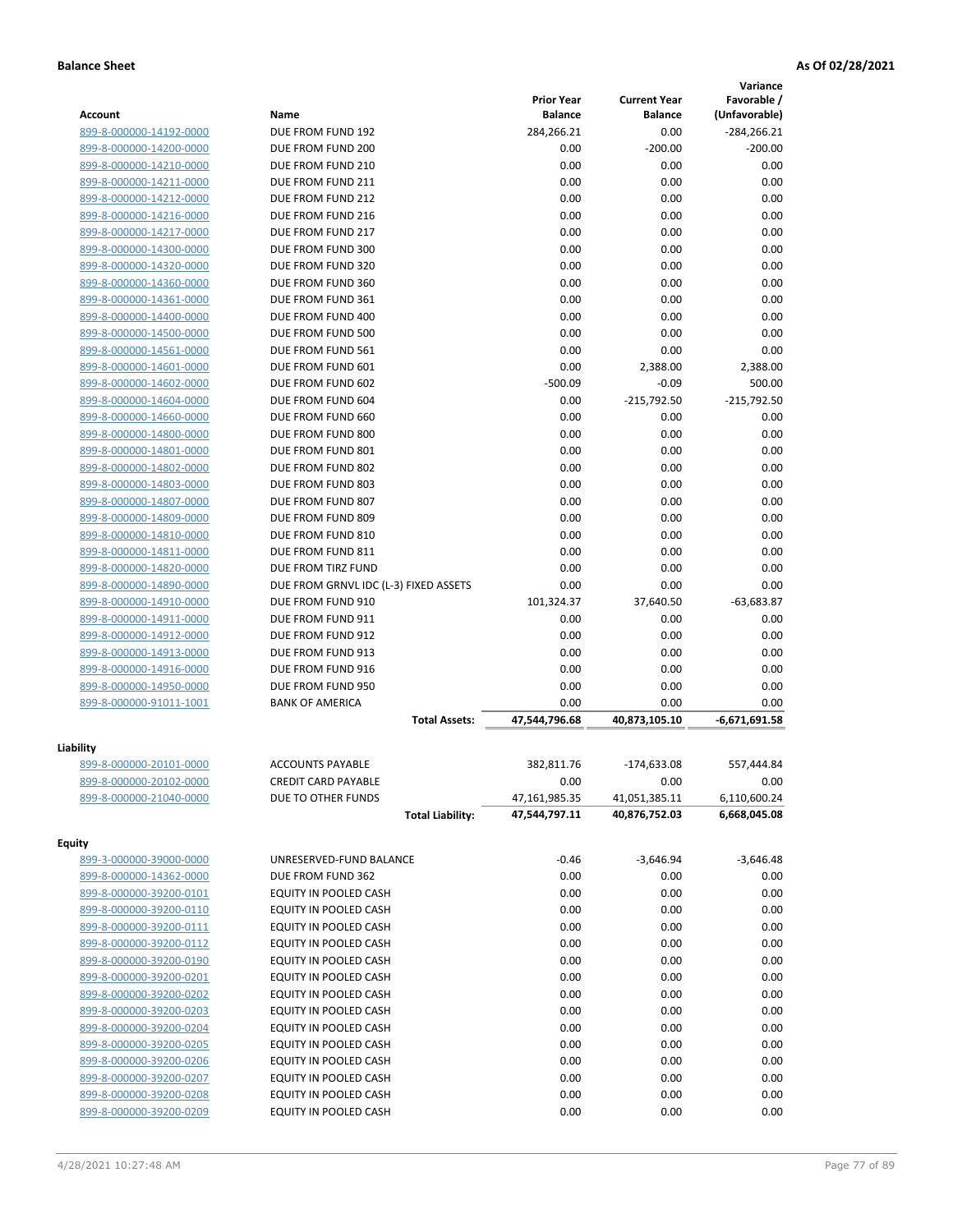**Variance**

| Account                                            | Name                                           | <b>Prior Year</b><br><b>Balance</b> | <b>Current Year</b><br><b>Balance</b> | Favorable /<br>(Unfavorable) |
|----------------------------------------------------|------------------------------------------------|-------------------------------------|---------------------------------------|------------------------------|
| 899-8-000000-39200-0210                            | EQUITY IN POOLED CASH                          | 0.00                                | 0.00                                  | 0.00                         |
| 899-8-000000-39200-0211                            | EQUITY IN POOLED CASH                          | 0.00                                | 0.00                                  | 0.00                         |
| 899-8-000000-39200-0212                            | EQUITY IN POOLED CASH                          | 0.00                                | 0.00                                  | 0.00                         |
| 899-8-000000-39200-0213                            | EQUITY IN POOLED CASH                          | 0.00                                | 0.00                                  | 0.00                         |
| 899-8-000000-39200-0214                            | <b>EQUITY IN POOLED CASH</b>                   | 0.00                                | 0.00                                  | 0.00                         |
| 899-8-000000-39200-0215                            | EQUITY IN POOLED CASH                          | 0.00                                | 0.00                                  | 0.00                         |
| 899-8-000000-39200-0216                            | EQUITY IN POOLED CASH                          | 0.00                                | 0.00                                  | 0.00                         |
| 899-8-000000-39200-0217                            | EQUITY IN POOLED CASH                          | 0.00                                | 0.00                                  | 0.00                         |
| 899-8-000000-39200-0218                            | EQUITY IN POOLED CASH                          | 0.00                                | 0.00                                  | 0.00                         |
| 899-8-000000-39200-0219                            | EQUITY IN POOLED CASH                          | 0.00                                | 0.00                                  | 0.00                         |
| 899-8-000000-39200-0220                            | EQUITY IN POOLED CASH                          | 0.00                                | 0.00                                  | 0.00                         |
| 899-8-000000-39200-0221                            | EQUITY IN POOLED CASH                          | 0.00                                | 0.00                                  | 0.00                         |
| 899-8-000000-39200-0222                            | EQUITY IN POOLED CASH                          | 0.00                                | 0.00                                  | 0.00                         |
| 899-8-000000-39200-0223                            | EQUITY IN POOLED CASH                          | 0.00                                | 0.00                                  | 0.00                         |
| 899-8-000000-39200-0224                            | EQUITY IN POOLED CASH                          | 0.00                                | 0.00                                  | 0.00                         |
| 899-8-000000-39200-0225                            | EQUITY IN POOLED CASH                          | 0.00                                | 0.00                                  | 0.00                         |
| 899-8-000000-39200-0226                            | EQUITY IN POOLED CASH                          | 0.00                                | 0.00                                  | 0.00                         |
| 899-8-000000-39200-0227                            | EQUITY IN POOLED CASH                          | 0.00                                | 0.00                                  | 0.00                         |
| 899-8-000000-39200-0228                            | EQUITY IN POOLED CASH                          | 0.00                                | 0.00                                  | 0.00                         |
| 899-8-000000-39200-0229                            | EQUITY IN POOLED CASH                          | 0.00                                | 0.00                                  | 0.00                         |
| 899-8-000000-39200-0231                            | EQUITY IN POOLED CASH                          | 0.00                                | 0.00                                  | 0.00                         |
| 899-8-000000-39200-0232                            | EQUITY IN POOLED CASH                          | 0.00                                | 0.00                                  | 0.00                         |
| 899-8-000000-39200-0233                            | EQUITY IN POOLED CASH                          | 0.00                                | 0.00                                  | 0.00                         |
| 899-8-000000-39200-0234                            | EQUITY IN POOLED CASH                          | 0.00                                | 0.00                                  | 0.00                         |
| 899-8-000000-39200-0235                            | EQUITY IN POOLED CASH                          | 0.00                                | 0.00                                  | 0.00                         |
| 899-8-000000-39200-0236                            | EQUITY IN POOLED CASH                          | 0.00                                | 0.00                                  | 0.00                         |
| 899-8-000000-39200-0241                            | EQUITY IN POOLED CASH                          | 0.00                                | 0.00                                  | 0.00                         |
| 899-8-000000-39200-0247                            | EQUITY IN POOLED CASH                          | 0.00                                | 0.00                                  | 0.00                         |
| 899-8-000000-39200-0250                            | EQUITY IN POOLED CASH                          | 0.00                                | 0.00                                  | 0.00                         |
| 899-8-000000-39200-0251                            | EQUITY IN POOLED CASH                          | 0.00                                | 0.00                                  | 0.00                         |
| 899-8-000000-39200-0252                            | EQUITY IN POOLED CASH                          | 0.00                                | 0.00                                  | 0.00                         |
| 899-8-000000-39200-0253                            | EQUITY IN POOLED CASH<br>EQUITY IN POOLED CASH | 0.00                                | 0.00                                  | 0.00                         |
| 899-8-000000-39200-0254<br>899-8-000000-39200-0301 | EQUITY IN POOLED CASH                          | 0.00<br>0.00                        | 0.00<br>0.00                          | 0.00<br>0.00                 |
| 899-8-000000-39200-0302                            | EQUITY IN POOLED CASH                          | 0.00                                | 0.00                                  | 0.00                         |
| 899-8-000000-39200-0401                            | EQUITY IN POOLED CASH                          | 0.00                                | 0.00                                  | 0.00                         |
| 899-8-000000-39200-0402                            | EQUITY IN POOLED CASH                          | 0.00                                | 0.00                                  | 0.00                         |
| 899-8-000000-39200-0403                            | <b>EQUITY IN POOLED CASH</b>                   | 0.00                                | 0.00                                  | 0.00                         |
| 899-8-000000-39200-0405                            | EQUITY IN POOLED CASH                          | 0.00                                | 0.00                                  | 0.00                         |
| 899-8-000000-39200-0406                            | EQUITY IN POOLED CASH                          | 0.00                                | 0.00                                  | 0.00                         |
| 899-8-000000-39200-0410                            | EQUITY IN POOLED CASH                          | 0.00                                | 0.00                                  | 0.00                         |
| 899-8-000000-39200-0411                            | EQUITY IN POOLED CASH                          | 0.00                                | 0.00                                  | 0.00                         |
| 899-8-000000-39200-0501                            | EQUITY IN POOLED CASH                          | 0.00                                | 0.00                                  | 0.00                         |
| 899-8-000000-39200-0502                            | EQUITY IN POOLED CASH                          | 0.00                                | 0.00                                  | 0.00                         |
| 899-8-000000-39200-0503                            | EQUITY IN POOLED CASH                          | 0.00                                | 0.00                                  | 0.00                         |
| 899-8-000000-39200-0504                            | EQUITY IN POOLED CASH                          | 0.00                                | 0.00                                  | 0.00                         |
| 899-8-000000-39200-0505                            | EQUITY IN POOLED CASH                          | 0.00                                | 0.00                                  | 0.00                         |
| 899-8-000000-39200-0506                            | EQUITY IN POOLED CASH                          | 0.00                                | 0.00                                  | 0.00                         |
| 899-8-000000-39200-0507                            | EQUITY IN POOLED CASH                          | 0.00                                | 0.00                                  | 0.00                         |
| 899-8-000000-39200-0511                            | EQUITY IN POOLED CASH                          | 0.00                                | 0.00                                  | 0.00                         |
| 899-8-000000-39200-0513                            | EQUITY IN POOLED CASH                          | 0.00                                | 0.00                                  | 0.00                         |
| 899-8-000000-39200-0521                            | EQUITY IN POOLED CASH                          | 0.00                                | 0.00                                  | 0.00                         |
| 899-8-000000-39200-0522                            | EQUITY IN POOLED CASH                          | 0.00                                | 0.00                                  | 0.00                         |
| 899-8-000000-39200-0523                            | EQUITY IN POOLED CASH                          | 0.00                                | 0.00                                  | 0.00                         |
| 899-8-000000-39200-0601                            | EQUITY IN POOLED CASH                          | 0.00                                | 0.00                                  | 0.00                         |
| 899-8-000000-39200-0602                            | EQUITY IN POOLED CASH                          | 0.00                                | 0.00                                  | 0.00                         |
| 899-8-000000-39200-0603                            | EQUITY IN POOLED CASH                          | 0.00                                | 0.00                                  | 0.00                         |
| 899-8-000000-39200-0604                            | EQUITY IN POOLED CASH                          | 0.00                                | 0.00                                  | 0.00                         |
| 899-8-000000-39200-0702                            | EQUITY IN POOLED CASH                          | 0.00                                | 0.00                                  | 0.00                         |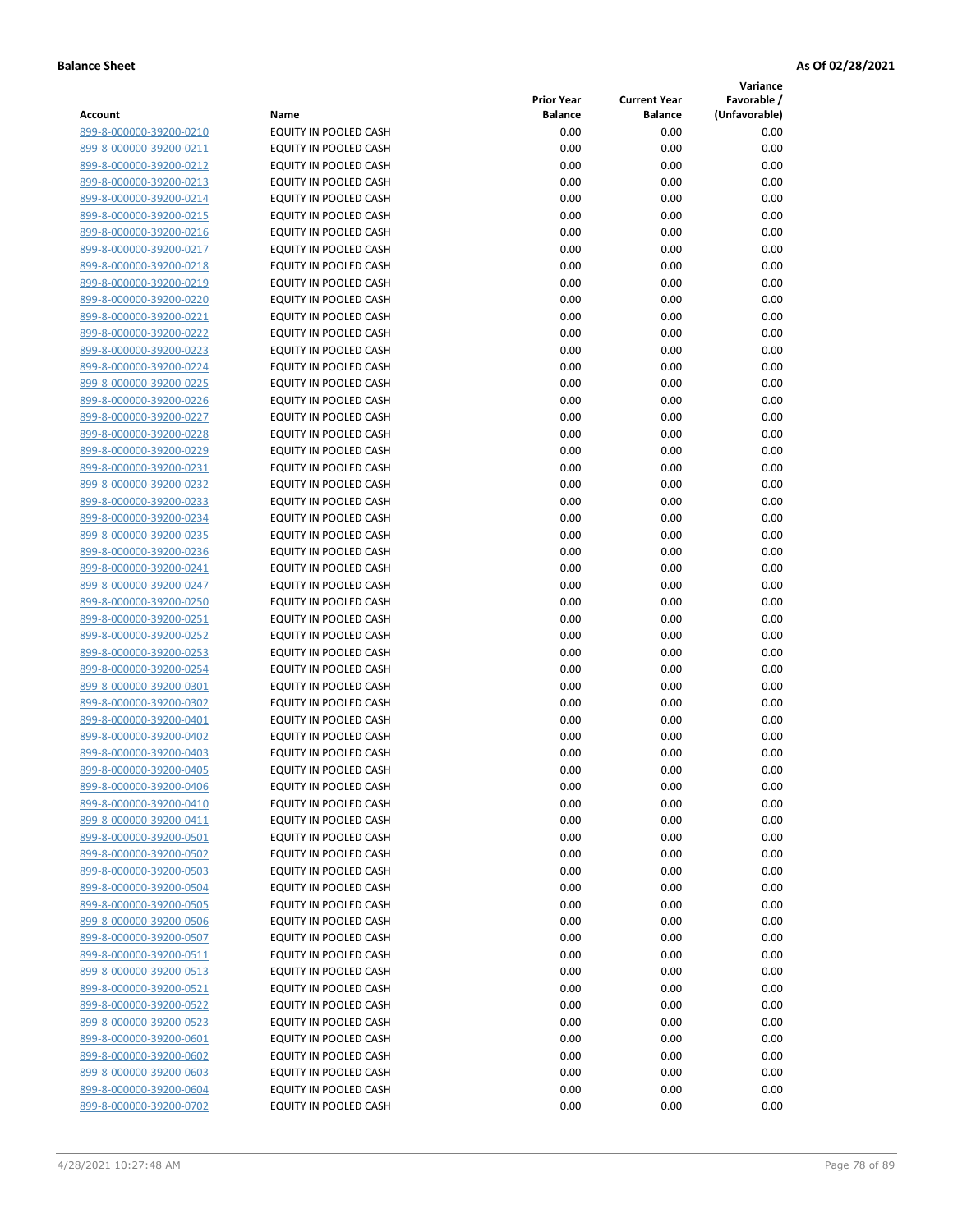| <b>Account</b>                        | Name                                                     | <b>Prior Year</b><br><b>Balance</b> | <b>Current Year</b><br><b>Balance</b> | Variance<br>Favorable /<br>(Unfavorable) |
|---------------------------------------|----------------------------------------------------------|-------------------------------------|---------------------------------------|------------------------------------------|
| 899-8-000000-39200-0703               | <b>EQUITY IN POOLED CASH</b>                             | 0.00                                | 0.00                                  | 0.00                                     |
| 899-8-000000-39200-0704               | <b>EQUITY IN POOLED CASH</b>                             | 0.00                                | 0.00                                  | 0.00                                     |
| 899-8-000000-39200-0705               | <b>EQUITY IN POOLED CASH</b>                             | 0.00                                | 0.00                                  | 0.00                                     |
| 899-8-000000-39200-0706               | EQUITY IN POOLED CASH                                    | 0.00                                | 0.00                                  | 0.00                                     |
| 899-8-000000-39200-0707               | EQUITY IN POOLED CASH                                    | 0.00                                | 0.00                                  | 0.00                                     |
| 899-8-000000-39200-0708               | EQUITY IN POOLED CASH                                    | 0.00                                | 0.00                                  | 0.00                                     |
| 899-8-000000-39200-0710               | EQUITY IN POOLED CASH                                    | 0.00                                | 0.00                                  | 0.00                                     |
| 899-8-000000-39200-0721               | <b>EQUITY IN POOLED CASH</b>                             | 0.00                                | 0.00                                  | 0.00                                     |
| 899-8-000000-39200-0722               | <b>EQUITY IN POOLED CASH</b>                             | 0.00                                | 0.00                                  | 0.00                                     |
| 899-8-000000-39200-0723               | <b>EQUITY IN POOLED CASH</b>                             | 0.00                                | 0.00                                  | 0.00                                     |
| 899-8-000000-39200-0731               | <b>EQUITY IN POOLED CASH</b>                             | 0.00                                | 0.00                                  | 0.00                                     |
| 899-8-000000-39200-0825               | EQUITY IN POOLED CASH                                    | 0.00                                | 0.00                                  | 0.00                                     |
| 899-8-000000-39200-0901               | EQUITY IN POOLED CASH                                    | 0.00                                | 0.00                                  | 0.00                                     |
| 899-8-000000-39200-0902               | EQUITY IN POOLED CASH                                    | 0.00                                | 0.00                                  | 0.00                                     |
| 899-8-000000-39200-0903               | <b>EQUITY IN POOLED CASH</b>                             | 0.00                                | 0.00                                  | 0.00                                     |
| 899-8-000000-39200-0904               | <b>EQUITY IN POOLED CASH</b>                             | 0.00                                | 0.00                                  | 0.00                                     |
| 899-8-000000-39200-0905               | EQUITY IN POOLED CASH                                    | 0.00                                | 0.00                                  | 0.00                                     |
| 899-8-000000-39200-0909               | EQUITY IN POOLED CASH                                    | 0.00                                | 0.00                                  | 0.00                                     |
| 899-8-000000-39200-0910               | <b>EQUITY IN POOLED CASH</b>                             | 0.00                                | 0.00                                  | 0.00                                     |
| 899-8-000000-39200-0960               | <b>EQUITY IN POOLED CASH</b>                             | 0.00                                | 0.00                                  | 0.00                                     |
| 899-8-000000-39200-9999               | EQUITY IN POOLED CASH                                    | 0.00                                | 0.00                                  | 0.00                                     |
|                                       | <b>Total Beginning Equity:</b>                           | $-0.46$                             | $-3,646.94$                           | $-3,646.48$                              |
| <b>Total Revenue</b>                  |                                                          | 0.03                                | 0.01                                  | $-0.02$                                  |
| <b>Revenues Over/(Under) Expenses</b> |                                                          | 0.03                                | 0.01                                  | $-0.02$                                  |
|                                       | <b>Total Equity and Current Surplus (Deficit):</b>       | $-0.43$                             | $-3.646.93$                           | $-3,646.50$                              |
|                                       | Total Liabilities, Equity and Current Surplus (Deficit): | 47,544,796.68                       | 40,873,105.10                         | $-6,671,691.58$                          |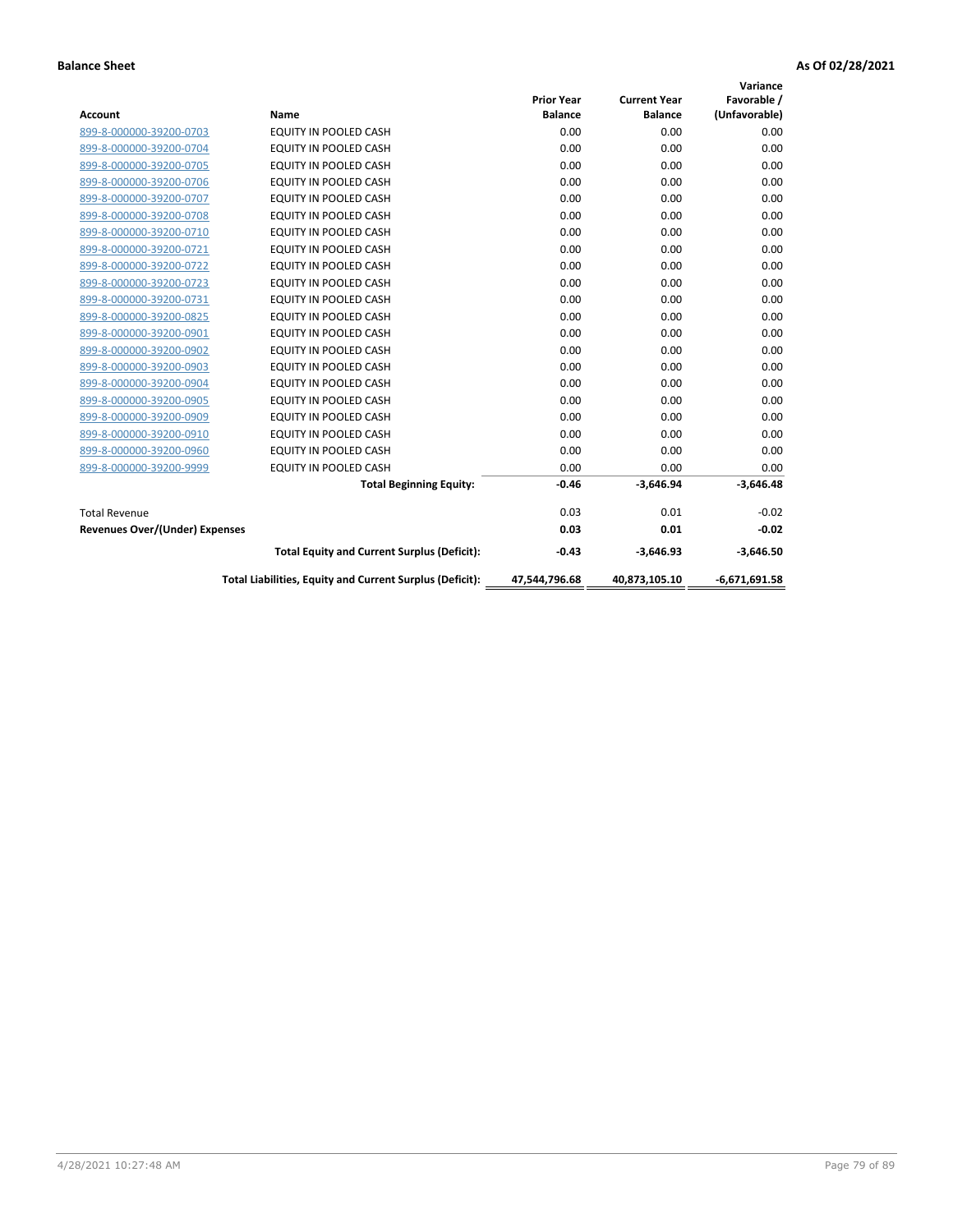|                                                              |                                        |                   |                     | Variance        |
|--------------------------------------------------------------|----------------------------------------|-------------------|---------------------|-----------------|
|                                                              |                                        | <b>Prior Year</b> | <b>Current Year</b> | Favorable /     |
| <b>Account</b><br><b>Fund: 910 - ELECTRIC OPERATING FUND</b> | Name                                   | <b>Balance</b>    | <b>Balance</b>      | (Unfavorable)   |
| <b>Assets</b>                                                |                                        |                   |                     |                 |
| 910-9-000000-10000-1300                                      | <b>CASH</b>                            | 23,473,954.14     | 15,287,951.33       | $-8,186,002.81$ |
| 910-9-000000-10209-1300                                      | <b>ADMIN PETTY CASH</b>                | 200.00            | 270.92              | 70.92           |
| 910-9-000000-10308-1300                                      | <b>GEUS SERVICE CENTER CHANGE</b>      | 849.90            | 849.90              | 0.00            |
| 910-9-000000-10309-1300                                      | <b>GEUS DOWNTOWN CHANGE</b>            | 1,650.00          | 1,650.00            | 0.00            |
| 910-9-000000-11540-1301                                      | PTO LIABILITY FUNDING                  | 460,407.01        | 461,799.63          | 1,392.62        |
| 910-9-000000-11541-1301                                      | CASH INVESTED - TX TERM GENERAL        | 4,744,649.27      | 4,759,000.89        | 14,351.62       |
| 910-9-000000-12190-1810                                      | DEFERRED ISSUANCE COSTS 2001           | 0.00              | 0.00                | 0.00            |
| 910-9-000000-12191-1810                                      | DEFERRED ISSUANCE COST 2008 ENGINE PR  | 0.00              | 0.00                | 0.00            |
| 910-9-000000-12192-1810                                      | DEFERRED ISSUANCE COSTS 2010 BOA ENGI  | 0.00              | 0.00                | 0.00            |
| 910-9-000000-12193-1810                                      | DEFERRED ISSUANCE COSTS 2010 SCRUBBEI  | 0.00              | 0.00                | 0.00            |
| 910-9-000000-12194-1810                                      | DEFERRED ISSUANCE COSTS 2010 TMPA DEI  | 0.00              | 0.00                | 0.00            |
| 910-9-000000-12201-1810                                      | <b>BOND DISCOUNT</b>                   | 153,371.59        | 95,916.37           | $-57,455.22$    |
| 910-9-000000-13000-1420                                      | <b>CUSTOMER ACCOUNTS RECEIVABLE</b>    | 1,675,428.12      | 2,161,440.12        | 486,012.00      |
| 910-9-000000-13001-1420                                      | NON CURRENT CUSTOMER ACCTS RECEIVAE    | 635,389.74        | 717,427.03          | 82,037.29       |
| 910-9-000000-13002-1440                                      | ALLOWANCE FOR UNCOLLECTABLE            | -568,204.39       | -794,670.36         | -226,465.97     |
| 910-9-000000-13003-1422                                      | UNBILLED YEAR-END ACCRUAL              | 4,669,137.80      | 3,036,498.36        | $-1,632,639.44$ |
| 910-9-000000-13009-1423                                      | FUEL ADJUSTMENT - UNDER/OVER           | -873,620.22       | $-2,891,264.40$     | $-2,017,644.18$ |
| 910-9-000000-13011-1420                                      | AMP RECEIVABLE                         | $-80,946.06$      | 8,963.30            | 89,909.36       |
| 910-9-000000-13012-1420                                      | ROUNDUP ACCOUNTS RECEIVABLE            | 0.00              | 4.16                | 4.16            |
| 910-9-000000-13066-1421                                      | AMPY CUSTOMER ACCOUNTS RECEIVABLE      | 0.00              | 0.00                | 0.00            |
| 910-9-000000-13067-1421                                      | AMPY ARREARS ACCOUNTS RECEIVABLE       | $-4,999.17$       | $-17,936.15$        | $-12,936.98$    |
| 910-9-000000-13068-1421                                      | AMPY Customers Left With Balance A/R   | 60,423.60         | 64,627.16           | 4,203.56        |
| 910-9-000000-13201-1430                                      | MISCELLANEOUS ACCOUNTS RECEIVABLE      | 32,888.82         | 52,634.65           | 19,745.83       |
| 910-9-000000-13205-1710                                      | <b>INTEREST RECEIVABLE</b>             | 0.00              | 0.00                | 0.00            |
| 910-9-000000-13290-1650                                      | PREPAYMENTS                            | 0.00              | 0.00                | 0.00            |
| 910-9-000000-13291-1651                                      | TMPA SCRUBBER PREPAYMENT               | 0.00              | 0.00                | 0.00            |
| 910-9-000000-13293-1653                                      | TMPA FIXED COSTS PREPAYMENT            | 0.00              | 0.00                | 0.00            |
| 910-9-000000-13294-1654                                      | TMPA DEMAND COSTS ESCROW               | 0.00              | 0.00                | 0.00            |
| 910-9-000000-13297-1657                                      | <b>ERCOT CRR PREPAYMENTS</b>           | $-7,720.31$       | $-47,033.47$        | $-39,313.16$    |
| 910-9-000000-13299-1655                                      | <b>ERCOT COLLATERAL</b>                | 111,550.00        | 111,550.00          | 0.00            |
| 910-9-000000-14001-1461                                      | DUE FROM COG - GENERAL FUND            | 0.00              | 0.00                | 0.00            |
| 910-9-000000-14402-1469                                      | DUE FROM DEBT SERVICE FUND             | 0.00              | 0.00                | 0.00            |
| 910-9-000000-14501-1467                                      | DUE FROM GBOD                          | 0.00              | 0.00                | 0.00            |
| 910-9-000000-14916-1469                                      | DUE FROM FUND 916<br>DUE FROM 906      | 0.00<br>0.00      | 0.00<br>0.00        | 0.00<br>0.00    |
| 910-9-000000-14999-1910<br>910-9-000000-15900-1540           | <b>INVENTORY</b>                       | 2,409,834.65      | 2,688,120.62        | 278,285.97      |
| 910-9-000000-15901-1541                                      | <b>GEUS UNLEADED GASOLINE</b>          | 583.18            | 458.15              | $-125.03$       |
| 910-9-000000-15902-1542                                      | <b>GEUS DIESEL GASOLINE</b>            | 453.55            | 872.67              | 419.12          |
| 910-9-000000-15903-1543                                      | <b>INVENTORY - SUBSTATION</b>          | 7,771.80          | 7,771.80            | 0.00            |
| 910-9-000000-15909-1510                                      | STEAM PLANT FUEL OIL INVENTORY         | 575,892.14        | 571,018.86          | $-4,873.28$     |
| 910-9-000000-16301-1070                                      | <b>CWIP</b>                            | 1,997,331.75      | 1,358,711.70        | $-638,620.05$   |
| 910-9-000000-16400-1180                                      | GASB 62 ASSET                          | 12,657,036.00     | 11,778,330.00       | -878,706.00     |
| 910-9-000000-17501-1860                                      | <b>EMPLOYEE CONTRIBUTIONS</b>          | 641,414.00        | 639,774.00          | $-1,640.00$     |
| 910-9-000000-17504-1860                                      | <b>INVESTMENT RETURN</b>               | 2,067,546.00      | $-1,243,160.00$     | $-3,310,706.00$ |
| 910-9-000000-17508-1860                                      | <b>EXPERIENCE DIFFERENCE- OUTFLOW</b>  | 104,019.00        | 249,812.00          | 145,793.00      |
| 910-9-000000-17509-1860                                      | <b>EXPERIENCE DIFFERENCE - INFLOW</b>  | $-123,185.00$     | $-27,589.00$        | 95,596.00       |
| 910-9-000000-17520-1860                                      | <b>ASSUMPTION CHANGES</b>              | 0.00              | 60,623.00           | 60,623.00       |
| 910-9-000000-17608-1860                                      | OPEB DEFERRED OUTFLOW                  | 69,667.00         | 122,882.00          | 53,215.00       |
| 910-9-000000-17609-1860                                      | OPEB DEFERRED INFLOW                   | $-25,652.00$      | $-136,425.00$       | $-110,773.00$   |
| 910-9-000000-19000-3100                                      | STEAM - LAND                           | 117,340.90        | 117,340.90          | 0.00            |
| 910-9-000000-19001-3110                                      | STEAM PLANT - STRUCTURES               | 1,082,096.04      | 1,082,096.04        | 0.00            |
| 910-9-000000-19002-3120                                      | STEAM PLANT - BOILER PLANT EQUIPMENT   | 6,707,486.99      | 8,036,336.05        | 1,328,849.06    |
| 910-9-000000-19003-3130                                      | STEAM PLANT - ENGINES                  | 0.00              | 0.00                | 0.00            |
| 910-9-000000-19004-3140                                      | STEAM PLANT - GENERATORS               | 9,067,106.70      | 9,067,106.70        | 0.00            |
| 910-9-000000-19005-3150                                      | STEAM PLANT - ACCESSORY ELECTRIC EQUIF | 950,135.42        | 950,135.42          | 0.00            |
| 910-9-000000-19006-3160                                      | STEAM PLANT - MISC POWER PLANT EQUIPI  | 12,912.88         | 12,912.88           | 0.00            |
| 910-9-000000-19100-3400                                      | <b>ENGINE PLANT - LAND</b>             | 43,850.00         | 43,850.00           | 0.00            |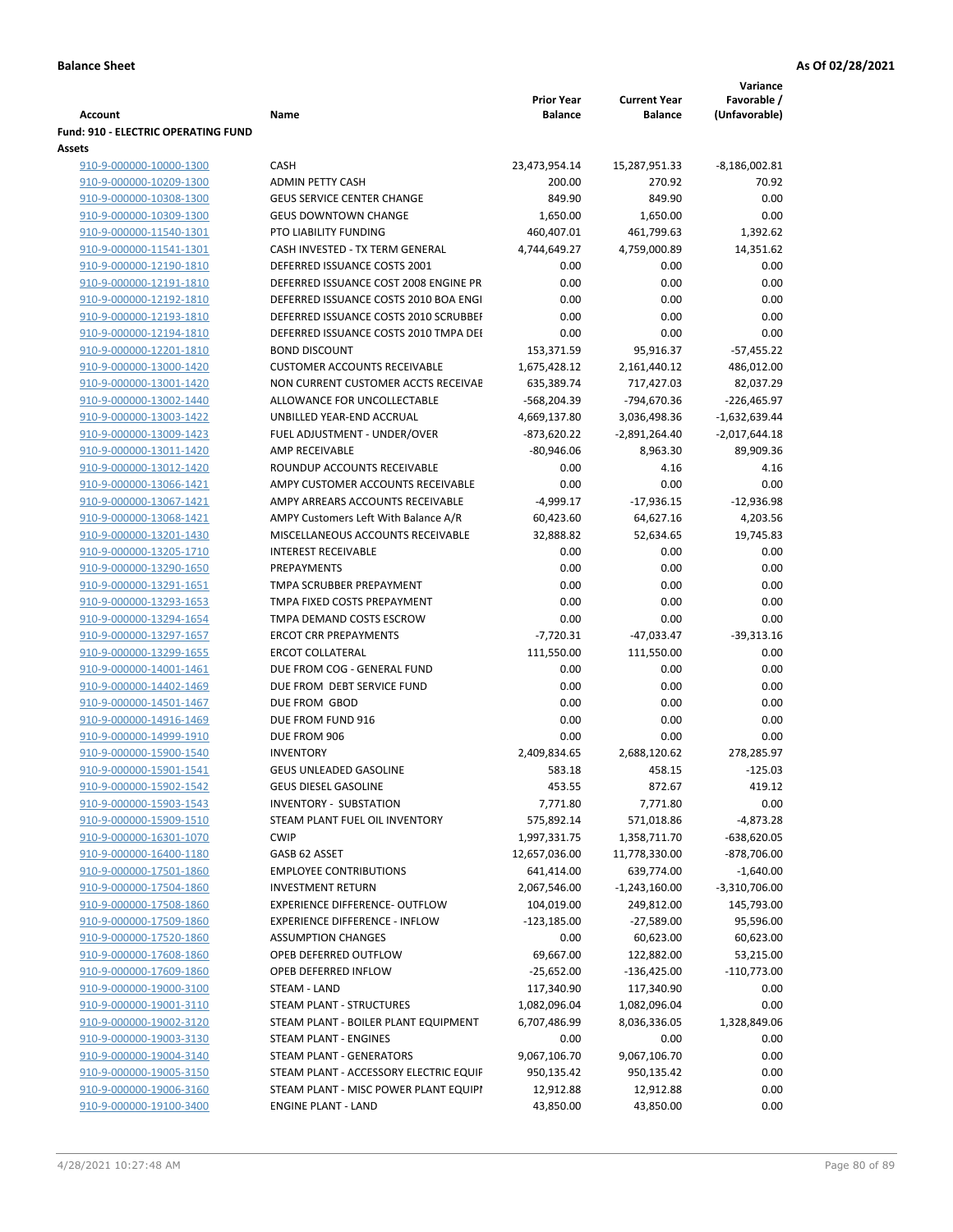**Variance**

| <b>Account</b>          | Name                                             | <b>Prior Year</b><br><b>Balance</b> | <b>Current Year</b><br><b>Balance</b> | Favorable /<br>(Unfavorable) |
|-------------------------|--------------------------------------------------|-------------------------------------|---------------------------------------|------------------------------|
| 910-9-000000-19101-3410 | <b>ENGINE PLANT - STRUCTURES</b>                 | 4,655,874.20                        | 4,655,874.20                          | 0.00                         |
| 910-9-000000-19101-3411 | <b>ENGINE PLANT - STRUCTURES</b>                 | 0.00                                | 0.00                                  | 0.00                         |
| 910-9-000000-19104-3440 | ENGINE PLANT - ENGINE PLANT GENERATOF            | 28,633,940.73                       | 28,633,940.73                         | 0.00                         |
| 910-9-000000-19105-3450 | <b>ENGINE PLANT - ACCESSORY ELECTRIC EQUIL</b>   | 343,229.78                          | 597,137.98                            | 253,908.20                   |
| 910-9-000000-19106-3460 | ENGINE PLANT - MISCELLANEOUS POWER P             | 61,047.10                           | 61,047.10                             | 0.00                         |
| 910-9-000000-19204-3442 | <b>ENGINE PLANT - RENEWABLE GENERATORS</b>       | 245,000.01                          | 252,690.01                            | 7,690.00                     |
| 910-9-000000-19301-3500 | TRANSMISSION - LAND                              | 53,501.21                           | 53,501.21                             | 0.00                         |
| 910-9-000000-19302-3530 | <b>TRANSMISSION - SUBSTATIONS</b>                | 5,704,403.83                        | 6,632,770.70                          | 928,366.87                   |
| 910-9-000000-19303-3572 | <b>TRANSMISSION - TMPA LINES</b>                 | 1,156,631.80                        | 1,156,631.80                          | 0.00                         |
| 910-9-000000-19304-3571 | <b>TRANSMISSION - GEUS LINES</b>                 | 4,519,703.80                        | 4,570,587.97                          | 50,884.17                    |
| 910-9-000000-19401-3600 | <b>DISTRIBUTION - LAND</b>                       | 218,418.15                          | 218,418.15                            | 0.00                         |
| 910-9-000000-19402-3620 | DISTRIBUTION - SUBSTATIONS                       | 6,239,507.24                        | 9,140,808.48                          | 2,901,301.24                 |
| 910-9-000000-19403-3640 | <b>DISTRIBUTION - POLES</b>                      | 4,617,178.70                        | 4,708,440.62                          | 91,261.92                    |
| 910-9-000000-19404-3650 | DISTRIBUTION - OH CONDUCTOR & DEVICES            | 4,235,843.24                        | 4,502,266.51                          | 266,423.27                   |
| 910-9-000000-19405-3660 | DISTRIBUTION - UNDERGROUND CONDUIT               | 1,865,938.63                        | 2,042,698.38                          | 176,759.75                   |
| 910-9-000000-19406-3670 | DISTRIBUTION - UG CONDUCTOR & DEVICES            | 3,078,562.87                        | 3,213,585.24                          | 135,022.37                   |
| 910-9-000000-19407-3680 | DISTRIBUTION - TRANSFORMERS                      | 4,357,638.27                        | 4,433,564.13                          | 75,925.86                    |
| 910-9-000000-19408-3690 | DISTRIBUTION - SERVICE CONNECTIONS               | 546,593.47                          | 519,125.25                            | $-27,468.22$                 |
| 910-9-000000-19409-3700 | <b>DISTRIBUTION - METERS</b>                     | 1,886,778.22                        | 1,870,430.25                          | $-16,347.97$                 |
| 910-9-000000-19410-3710 | <b>DISTRIBUTION - VAPOR LIGHTS</b>               | 94,495.71                           | 95,533.53                             | 1,037.82                     |
| 910-9-000000-19411-3750 | DISTRIBUTION - STREET LIGHTS & SIGNALS           | 100,747.96                          | 109,895.25                            | 9,147.29                     |
| 910-9-000000-19501-3890 | <b>GENERAL - LAND</b>                            | 110,503.10                          | 110,503.10                            | 0.00                         |
| 910-9-000000-19502-3900 | <b>GENERAL - STRUCTURES</b>                      | 5,973,904.74                        | 6,017,004.74                          | 43,100.00                    |
| 910-9-000000-19503-3910 | <b>GENERAL - FURNITURE &amp; OFFICE EQUIPMEN</b> | 598,740.18                          | 702,786.52                            | 104,046.34                   |
| 910-9-000000-19504-3941 | <b>GENERAL - METER READING ASSETS</b>            | 34,126.00                           | 17,535.00                             | $-16,591.00$                 |
| 910-9-000000-19505-3911 | <b>GENERAL - CUSTOMER SERVICE EQUIPMENT</b>      | 0.00                                | 6,125.00                              | 6,125.00                     |
| 910-9-000000-19506-3914 | <b>GENERAL - BILLING EQUIPMENT</b>               | 0.00                                | 0.00                                  | 0.00                         |
| 910-9-000000-19507-3915 | GENERAL - CASHIERING EQUIPMENT                   | 7,033.54                            | 7,033.54                              | 0.00                         |
| 910-9-000000-19508-3920 | <b>GENERAL - TRANSPORTATION EQUIPMENT</b>        | 2,910,836.95                        | 3,100,469.17                          | 189,632.22                   |
| 910-9-000000-19509-3930 | <b>GENERAL - WAREHOUSE EQUIPMENT</b>             | 84,284.02                           | 84,284.02                             | 0.00                         |
| 910-9-000000-19510-3940 | <b>GENERAL - TOOLS</b>                           | 13,918.37                           | 13,918.37                             | 0.00                         |
| 910-9-000000-19511-3950 | <b>GENERAL - LABORATORY EQUIPMENT</b>            | 333,791.99                          | 318,791.99                            | $-15,000.00$                 |
| 910-9-000000-19512-3960 | <b>GENERAL - POWER OPERATED EQUIPMENT</b>        | 398,548.30                          | 398,548.30                            | 0.00                         |
| 910-9-000000-19513-3970 | <b>GENERAL - COMMUNICATIONS EQUIPMENT</b>        | 47,808.65                           | 47,808.65                             | 0.00                         |
| 910-9-000000-19514-3980 | <b>GENERAL - MISCELLANEOUS EQUIPMENT</b>         | 372,382.32                          | 372,382.32                            | 0.00                         |
| 910-9-000000-19515-3000 | <b>GENERAL-MISC INTANGIBLE</b>                   | 0.00                                | 0.00                                  | 0.00                         |
| 910-9-000000-19999-1080 | <b>ACCUMULATED DEPRECIATION</b>                  | -46,507,904.25                      | -49,309,277.67                        | $-2,801,373.42$              |
|                         | <b>Total Assets:</b>                             | 109,841,059.67                      | 97,747,518.77                         | -12,093,540.90               |
| Liability               |                                                  |                                     |                                       |                              |
| 910-9-000000-20101-2320 | <b>ACCOUNTS PAYABLE</b>                          | 101,324.37                          | 37,640.50                             | 63,683.87                    |
| 910-9-000000-20102-2321 | <b>CREDIT CARD PAYABLE</b>                       | 0.00                                | 0.00                                  | 0.00                         |
| 910-9-000000-20103-2322 | ACCRUED ACCOUNTS PAYABLE                         | 2,104,959.48                        | 2,581,922.17                          | -476,962.69                  |
| 910-9-000000-20139-2323 | RETAINAGES PAYABLE                               | 0.00                                | 17,241.00                             | $-17,241.00$                 |
| 910-9-000000-20141-0000 | <b>TELEPHONE CLEARING</b>                        | 0.00                                | 0.00                                  | 0.00                         |
| 910-9-000000-20142-0000 | <b>ESCROW</b>                                    | 0.00                                | 0.00                                  | 0.00                         |
| 910-9-000000-20161-2324 | GASB 62 SHORT-TERM                               | 878,706.00                          | 1,771,770.00                          | $-893,064.00$                |
| 910-9-000000-20201-2530 | <b>DEFERRED REVENUE</b>                          | -873,620.22                         | $-2,891,264.40$                       | 2,017,644.18                 |
| 910-9-000000-20815-2410 | SALES TAX PAYABLE - IN THE CITY                  | 68,658.80                           | 58,370.37                             | 10,288.43                    |
| 910-9-000000-20816-2411 | SALES TAX PAYABLE - OUT OF CITY                  | 3,850.89                            | 3,206.05                              | 644.84                       |
| 910-9-000000-21001-2341 | DUE TO COG - GEN FUND                            | 969,561.88                          | 485,336.75                            | 484,225.13                   |
| 910-9-000000-21406-2329 | DUE TO DEBT TO SERVICE FUND                      | 4,115.11                            | 4,115.11                              | 0.00                         |
| 910-9-000000-21507-2347 | DUE TO GBOD                                      | 279,401.67                          | 230,507.05                            | 48,894.62                    |
| 910-9-000000-22001-2327 | SALARIES PAYABLE                                 | 306,647.46                          | 306,647.46                            | 0.00                         |
| 910-9-000000-22002-2328 | PTO PAYABLE                                      | 690,328.69                          | 415,117.53                            | 275,211.16                   |
| 910-9-000000-23011-2211 | <b>REVENUE BONDS</b>                             | 1,935,000.00                        | 2,045,000.00                          | $-110,000.00$                |
| 910-9-000000-24000-2350 | <b>CUSTOMER DEPOSITS</b>                         | 2,223,753.65                        | 2,232,684.77                          | $-8,931.12$                  |
| 910-9-000000-24014-2359 | <b>CUSTOMER DEPOSITS / AMPY EQUIPMENT</b>        | 83,739.85                           | 72,664.85                             | 11,075.00                    |
| 910-9-000000-24015-2350 | AMP RESERVE                                      | $-80,946.06$                        | 8,963.30                              | -89,909.36                   |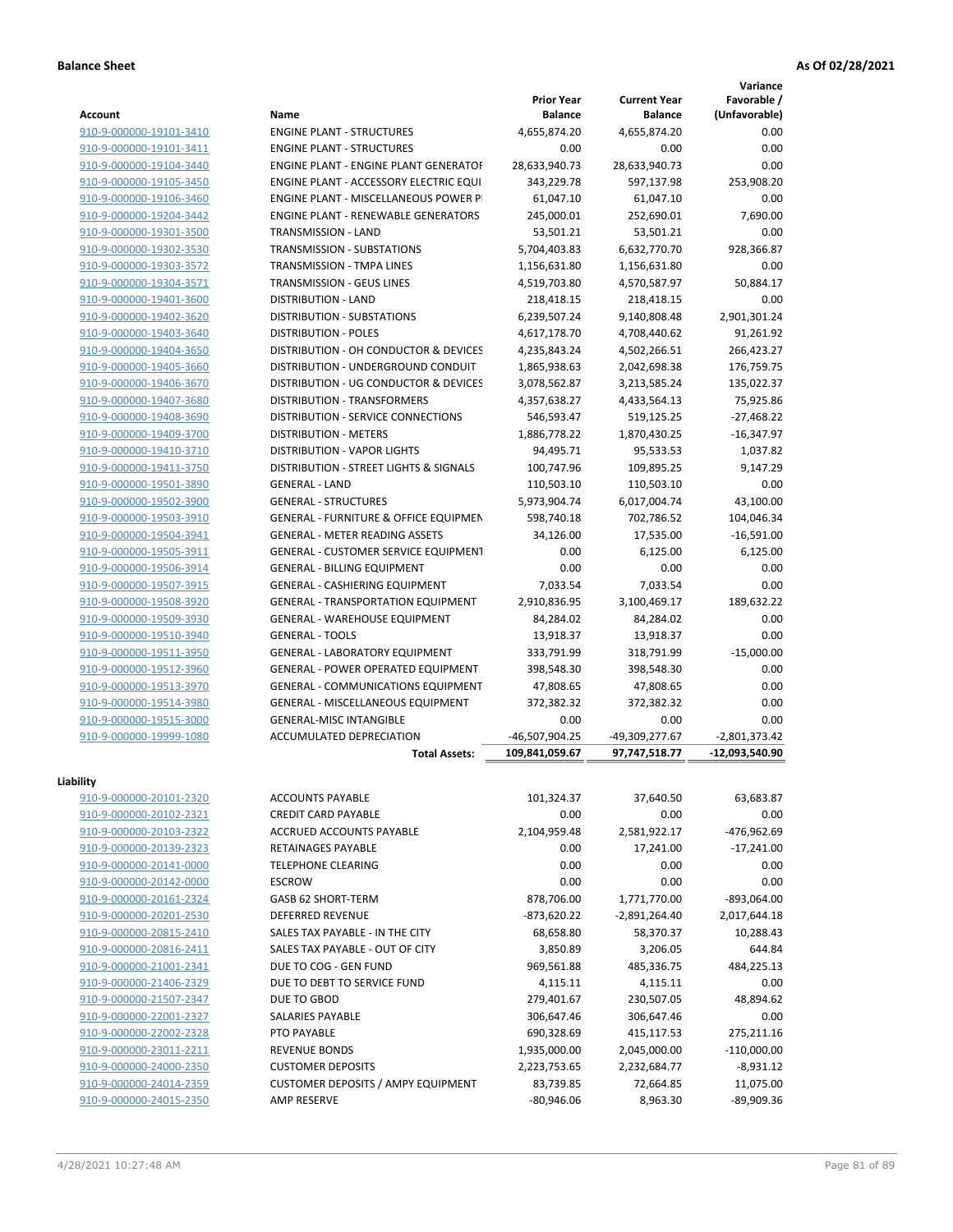| <b>Account</b>                        | Name                                                     | <b>Prior Year</b><br><b>Balance</b> | <b>Current Year</b><br><b>Balance</b> | Variance<br>Favorable /<br>(Unfavorable) |
|---------------------------------------|----------------------------------------------------------|-------------------------------------|---------------------------------------|------------------------------------------|
| 910-9-000000-25069-2530               | PREPAID ELECTRICITY - AMPY                               | $-70,713.03$                        | $-92,221.81$                          | 21,508.78                                |
| 910-9-000000-26001-2283               | <b>OBLIGATION FOR COMPENSATED ABSENCES</b>               | 259,384.88                          | 626,740.39                            | $-367,355.51$                            |
| 910-9-000000-26004-2284               | GASB 62 LONG-TERM                                        | 11,778,330.00                       | 10,006,560.00                         | 1,771,770.00                             |
| 910-9-000000-26102-2210               | <b>REVENUE BONDS PAYABLE</b>                             | 48,975,000.00                       | 43,430,000.00                         | 5,545,000.00                             |
| 910-9-000000-26107-2250               | <b>BOND PREMIUM</b>                                      | 4,968,172.70                        | 4,387,403.42                          | 580,769.28                               |
| 910-9-000000-26108-2250               | <b>SCRUBBER DEBT - 2010</b>                              | 0.00                                | 0.00                                  | 0.00                                     |
| 910-9-000000-26109-2250               | PREMIUM ON SCRUBBER                                      | 0.00                                | 0.00                                  | 0.00                                     |
| 910-9-000000-26110-2250               | <b>TMPA DEBT - 2010</b>                                  | 0.00                                | 0.00                                  | 0.00                                     |
| 910-9-000000-26111-2250               | PREMIUM ON TMPA DEBT                                     | 0.00                                | 0.00                                  | 0.00                                     |
| 910-9-000000-26112-2250               | DEFERRED BOND REFUNDING                                  | 415,094.91                          | 358,540.55                            | 56,554.36                                |
| 910-9-000000-29300-0000               | <b>ENCUMBRANCE SUMMARY</b>                               | 0.00                                | 0.00                                  | 0.00                                     |
| 910-9-000000-29400-0100               | RESERVED ACCOUNT / ENCUMBRANCES                          | 0.00                                | 0.00                                  | 0.00                                     |
| 910-9-000000-29999-2280               | <b>TOTAL OPEB LIABILITY</b>                              | 810,632.00                          | 775,894.00                            | 34,738.00                                |
| 910-9-000000-29999-2283               | <b>NET PENSION LIABILITY</b>                             | 4,632,098.00                        | 1,673,337.00                          | 2,958,761.00                             |
|                                       | <b>Total Liability:</b>                                  | 80,463,481.03                       | 68,546,176.06                         | 11,917,304.97                            |
| <b>Equity</b>                         |                                                          |                                     |                                       |                                          |
| 910-9-000000-39100-2160               | UNRESERVED RETAINED EARNINGS                             | 27,974,324.62                       | 39,283,017.28                         | 11,308,692.66                            |
| 910-9-000000-39500-4210               | <b>NET POSITION - PENSION</b>                            | $-3,070.00$                         | $-3,070.00$                           | 0.00                                     |
| 910-9-000000-39500-9260               | NET POSITION - PENSION                                   | $-737,478.00$                       | -737,478.00                           | 0.00                                     |
|                                       | <b>Total Beginning Equity:</b>                           | 27,233,776.62                       | 38,542,469.28                         | 11,308,692.66                            |
| <b>Total Revenue</b>                  |                                                          | 25,289,115.27                       | 83,348,667.07                         | 58,059,551.80                            |
| <b>Total Expense</b>                  |                                                          | 23,145,313.25                       | 92,689,793.64                         | -69,544,480.39                           |
| <b>Revenues Over/(Under) Expenses</b> |                                                          | 2,143,802.02                        | $-9,341,126.57$                       | $-11,484,928.59$                         |
|                                       | <b>Total Equity and Current Surplus (Deficit):</b>       | 29,377,578.64                       | 29,201,342.71                         | $-176,235.93$                            |
|                                       | Total Liabilities, Equity and Current Surplus (Deficit): | 109,841,059.67                      | 97,747,518.77                         | $-12,093,540.90$                         |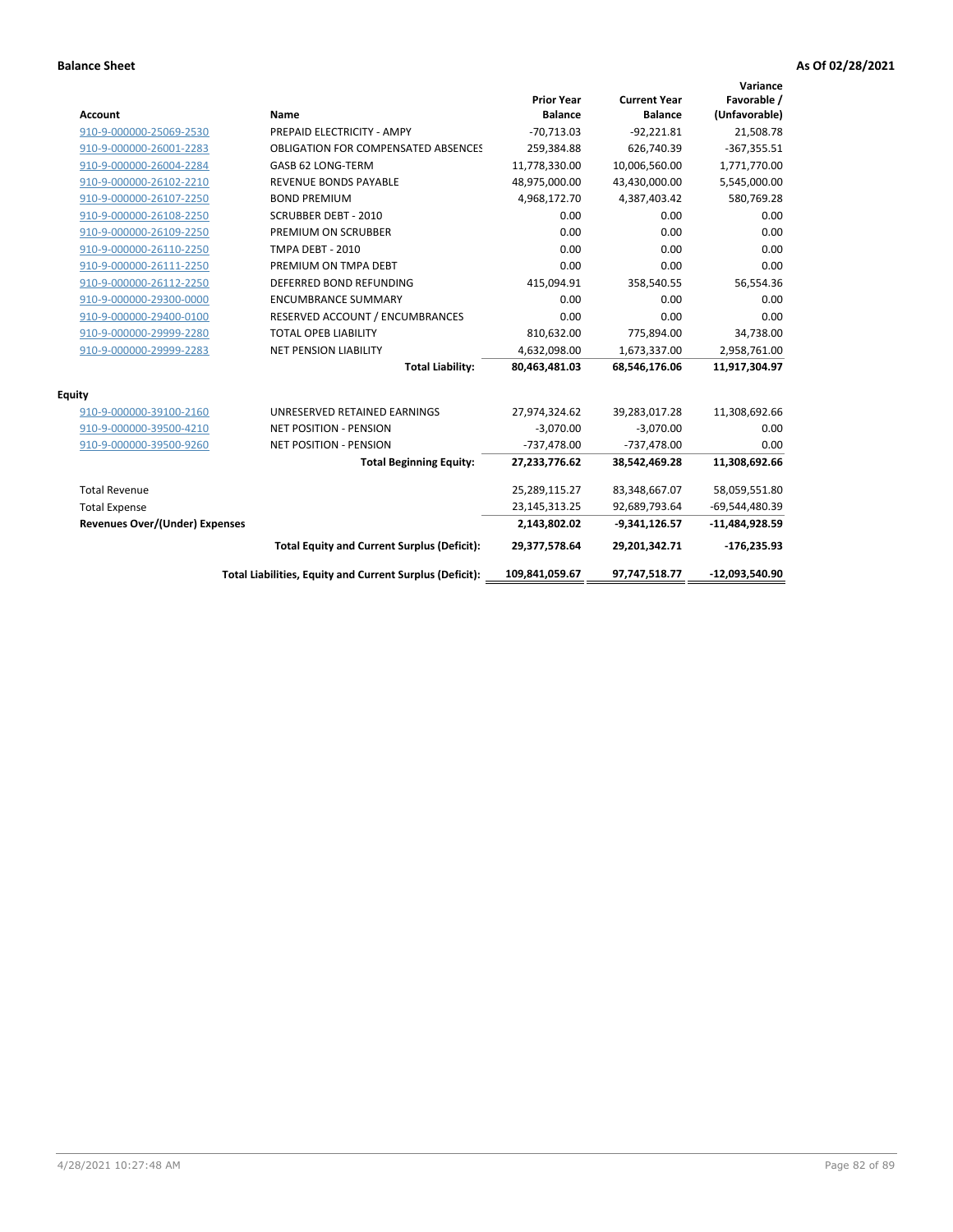| Account                                    | Name                                                     | <b>Prior Year</b><br><b>Balance</b> | <b>Current Year</b><br><b>Balance</b> | Variance<br>Favorable /<br>(Unfavorable) |
|--------------------------------------------|----------------------------------------------------------|-------------------------------------|---------------------------------------|------------------------------------------|
| <b>Fund: 911 - ELECTRIC DEBT REDUCTION</b> |                                                          |                                     |                                       |                                          |
| <b>Assets</b>                              |                                                          |                                     |                                       |                                          |
| 911-9-000000-10000-1300                    | CASH                                                     | 8.700.00                            | 8.764.14                              | 64.14                                    |
| 911-9-000000-12002-0000                    | <b>GOVERNMENT OBLIGATIONS / AGENCIES</b>                 | 0.00                                | 0.00                                  | 0.00                                     |
| 911-9-000000-13201-1430                    | MISCELLANEOUS ACCOUNTS RECEIVABLE                        | 0.00                                | 0.00                                  | 0.00                                     |
| 911-9-000000-13205-1710                    | <b>INTEREST RECEIVABLE</b>                               | 0.00                                | 0.00                                  | 0.00                                     |
|                                            | <b>Total Assets:</b>                                     | 8,700.00                            | 8.764.14                              | 64.14                                    |
| Liability                                  |                                                          |                                     |                                       |                                          |
| 911-9-000000-20101-0000                    | <b>ACCOUNTS PAYABLE</b>                                  | 0.00                                | 0.00                                  | 0.00                                     |
| 911-9-000000-20103-0100                    | <b>ACCRUED ACCOUNTS PAYABLE</b>                          | 0.00                                | 0.00                                  | 0.00                                     |
| 911-9-000000-Z2430-0000                    | RESERVED ACCOUNT / ENCUMBRANCE SUM                       | 0.00                                | 0.00                                  | 0.00                                     |
| 911-9-000000-Z2520-0100                    | RESERVED ACCOUNT / ENCUMBRANCES                          | 0.00                                | 0.00                                  | 0.00                                     |
|                                            | <b>Total Liability:</b>                                  | 0.00                                | 0.00                                  | 0.00                                     |
| <b>Equity</b>                              |                                                          |                                     |                                       |                                          |
| 911-9-000000-39100-2160                    | UNRESERVED RETAINED EARNINGS                             | 8,668.88                            | 8,763.36                              | 94.48                                    |
|                                            | <b>Total Beginning Equity:</b>                           | 8,668.88                            | 8,763.36                              | 94.48                                    |
| <b>Total Revenue</b>                       |                                                          | 31.12                               | 0.78                                  | $-30.34$                                 |
| <b>Total Expense</b>                       |                                                          | 0.00                                | 0.00                                  | 0.00                                     |
| Revenues Over/(Under) Expenses             |                                                          | 31.12                               | 0.78                                  | $-30.34$                                 |
|                                            | <b>Total Equity and Current Surplus (Deficit):</b>       | 8,700.00                            | 8,764.14                              | 64.14                                    |
|                                            | Total Liabilities, Equity and Current Surplus (Deficit): | 8,700.00                            | 8,764.14                              | 64.14                                    |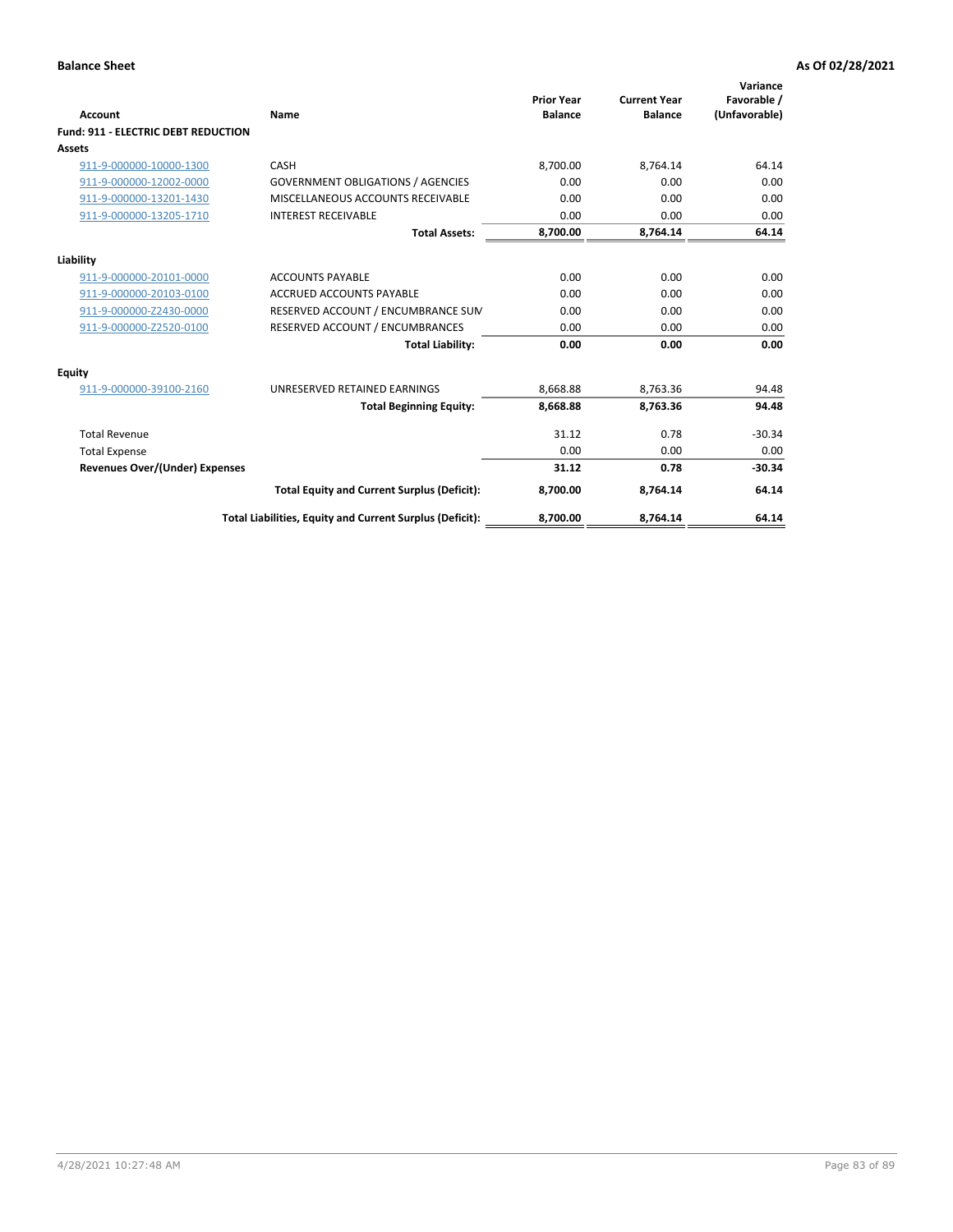| <b>Account</b>                    | Name                                                     | <b>Prior Year</b><br><b>Balance</b> | <b>Current Year</b><br><b>Balance</b> | Variance<br>Favorable /<br>(Unfavorable) |
|-----------------------------------|----------------------------------------------------------|-------------------------------------|---------------------------------------|------------------------------------------|
| Fund: 912 - ELECTRIC DEBT SERVICE |                                                          |                                     |                                       |                                          |
| <b>Assets</b>                     |                                                          |                                     |                                       |                                          |
| 912-9-000000-10000-1300           | CASH                                                     | 2,464,958.15                        | 2,121,947.01                          | $-343,011.14$                            |
| 912-9-000000-11504-1301           | RESERVE FUND - 2008 BOND ISSUE                           | 0.00                                | 0.00                                  | 0.00                                     |
| 912-9-000000-11506-1301           | RESERVE FUND - 2010 BOND ISSUE                           | 0.00                                | 0.00                                  | 0.00                                     |
| 912-9-000000-11515-1301           | RESERVE FUND - 2015 BOND ISSUE                           | 0.00                                | 0.00                                  | 0.00                                     |
| 912-9-000000-11516-1301           | <b>RESERVE FUND - 2015 TAXABLE BONDS</b>                 | 0.00                                | 0.00                                  | 0.00                                     |
| 912-9-000000-13205-1710           | <b>INTEREST RECEIVABLE</b>                               | 0.00                                | 0.00                                  | 0.00                                     |
|                                   | <b>Total Assets:</b>                                     | 2,464,958.15                        | 2,121,947.01                          | $-343,011.14$                            |
|                                   |                                                          |                                     |                                       |                                          |
| Liability                         |                                                          |                                     |                                       |                                          |
| 912-9-000000-14403-1469           | DUE FROM ELECTRIC FUND                                   | $-4,115.11$                         | $-4,115.11$                           | 0.00                                     |
| 912-9-000000-20101-2320           | <b>ACCOUNTS PAYABLE</b>                                  | 0.00                                | 0.00                                  | 0.00                                     |
| 912-9-000000-20107-2370           | <b>ACCRUED INTEREST PAYABLE</b>                          | 298,063.52                          | 263,514.35                            | 34,549.17                                |
| 912-9-000000-21400-2999           | DUE TO GEUS 910 - ELECTRIC OPERATING                     | 0.00                                | 0.00                                  | 0.00                                     |
| 912-9-000000-Z2430-0000           | <b>ENCUMBRANCE SUMMARY</b>                               | 0.00                                | 0.00                                  | 0.00                                     |
| 912-9-000000-Z2520-0100           | RESERVED ACCOUNT / ENCUMBRANCES                          | 0.00                                | 0.00                                  | 0.00                                     |
|                                   | <b>Total Liability:</b>                                  | 293,948.41                          | 259,399.24                            | 34,549.17                                |
| <b>Equity</b>                     |                                                          |                                     |                                       |                                          |
| 912-9-000000-39100-2150           | SEMI RESERVED RETAINED EARNINGS                          | 2,006,420.30                        | 2,150,474.87                          | 144,054.57                               |
|                                   | <b>Total Beginning Equity:</b>                           | 2,006,420.30                        | 2,150,474.87                          | 144,054.57                               |
| <b>Total Revenue</b>              |                                                          | 3,268,114.60                        | 2,828,697.90                          | $-439,416.70$                            |
| <b>Total Expense</b>              |                                                          | 3,103,525.16                        | 3,116,625.00                          | $-13,099.84$                             |
| Revenues Over/(Under) Expenses    |                                                          | 164,589.44                          | $-287,927.10$                         | $-452,516.54$                            |
|                                   | <b>Total Equity and Current Surplus (Deficit):</b>       | 2,171,009.74                        | 1,862,547.77                          | $-308,461.97$                            |
|                                   | Total Liabilities, Equity and Current Surplus (Deficit): | 2,464,958.15                        | 2,121,947.01                          | $-343,011.14$                            |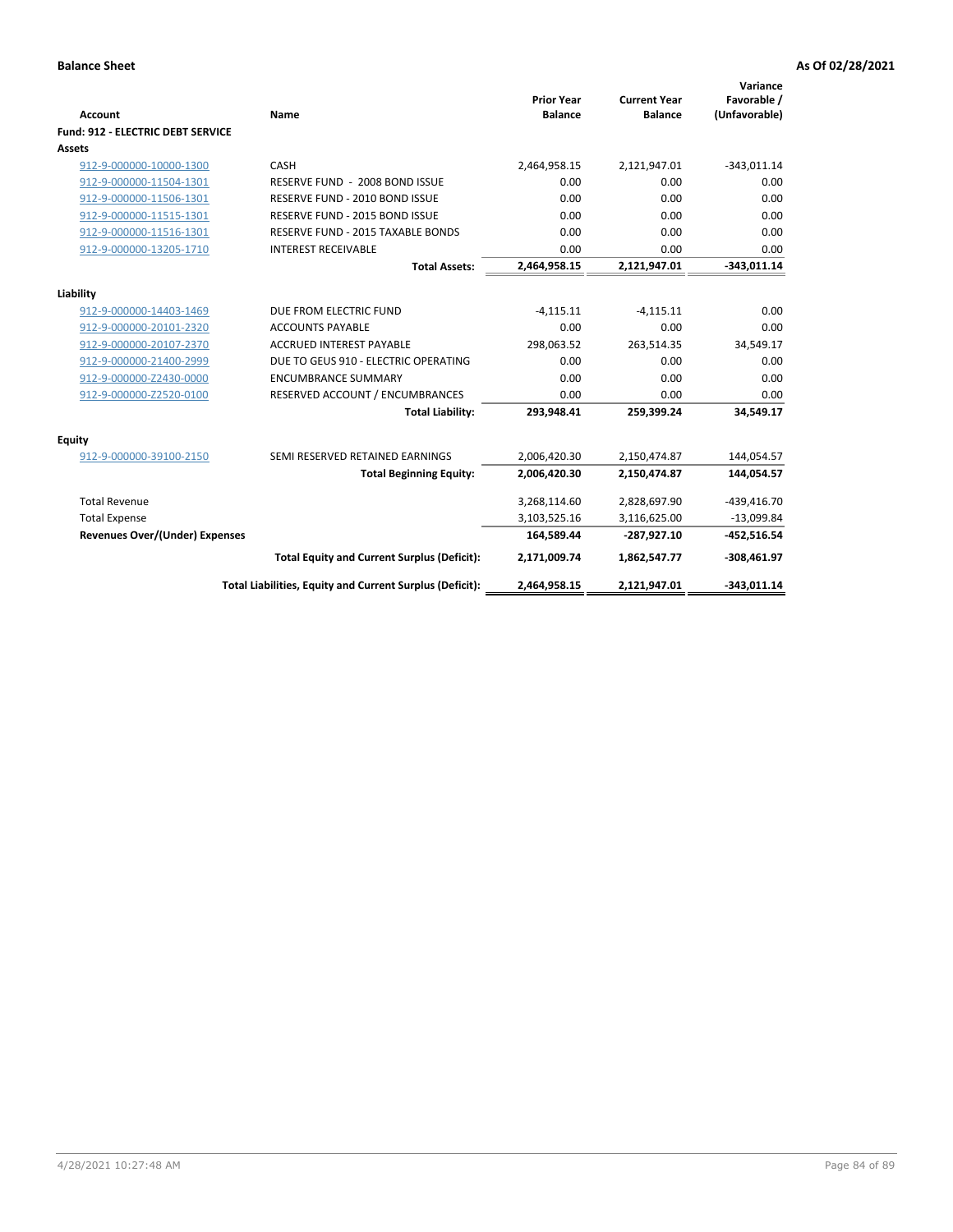| Account                                       | Name                                                     | <b>Prior Year</b><br><b>Balance</b> | <b>Current Year</b><br><b>Balance</b> | Variance<br>Favorable /<br>(Unfavorable) |
|-----------------------------------------------|----------------------------------------------------------|-------------------------------------|---------------------------------------|------------------------------------------|
| <b>Fund: 913 - ELECTRIC CONSTRUCTION FUND</b> |                                                          |                                     |                                       |                                          |
| Assets                                        |                                                          |                                     |                                       |                                          |
| 913-9-000000-10000-1300                       | CASH                                                     | 104,220.06                          | 104,989.70                            | 769.64                                   |
| 913-9-000000-13201-1430                       | MISCELLANEOUS ACCOUNTS RECEIVABLE                        | 0.00                                | 0.00                                  | 0.00                                     |
| 913-9-000000-13205-1710                       | <b>INTEREST RECEIVABLE</b>                               | 0.00                                | 0.00                                  | 0.00                                     |
|                                               | <b>Total Assets:</b>                                     | 104,220.06                          | 104,989.70                            | 769.64                                   |
| Liability                                     |                                                          |                                     |                                       |                                          |
| 913-9-000000-20101-2320                       | <b>ACCOUNTS PAYABLE</b>                                  | 0.00                                | 0.00                                  | 0.00                                     |
| 913-9-000000-20102-2321                       | <b>CREDIT CARD PAYABLE</b>                               | 0.00                                | 0.00                                  | 0.00                                     |
| 913-9-000000-20103-0000                       | <b>ACCRUED ACCOUNTS PAYABLE</b>                          | 0.00                                | 0.00                                  | 0.00                                     |
| 913-9-000000-29300-0000                       | <b>ENCUMBRANCE SUMMARY</b>                               | 0.00                                | 0.00                                  | 0.00                                     |
| 913-9-000000-29400-0100                       | RESERVED ACCOUNT / ENCUMBRANCES                          | 0.00                                | 0.00                                  | 0.00                                     |
|                                               | <b>Total Liability:</b>                                  | 0.00                                | 0.00                                  | 0.00                                     |
| Equity                                        |                                                          |                                     |                                       |                                          |
| 913-9-000000-39100-2160                       | SEMI RESERVED RETAINED EARNINGS                          | 103,847.07                          | 104,980.16                            | 1,133.09                                 |
|                                               | <b>Total Beginning Equity:</b>                           | 103,847.07                          | 104,980.16                            | 1,133.09                                 |
| <b>Total Revenue</b>                          |                                                          | 372.99                              | 9.54                                  | $-363.45$                                |
| <b>Total Expense</b>                          |                                                          | 0.00                                | 0.00                                  | 0.00                                     |
| Revenues Over/(Under) Expenses                |                                                          | 372.99                              | 9.54                                  | $-363.45$                                |
|                                               | <b>Total Equity and Current Surplus (Deficit):</b>       | 104,220.06                          | 104,989.70                            | 769.64                                   |
|                                               | Total Liabilities, Equity and Current Surplus (Deficit): | 104,220.06                          | 104,989.70                            | 769.64                                   |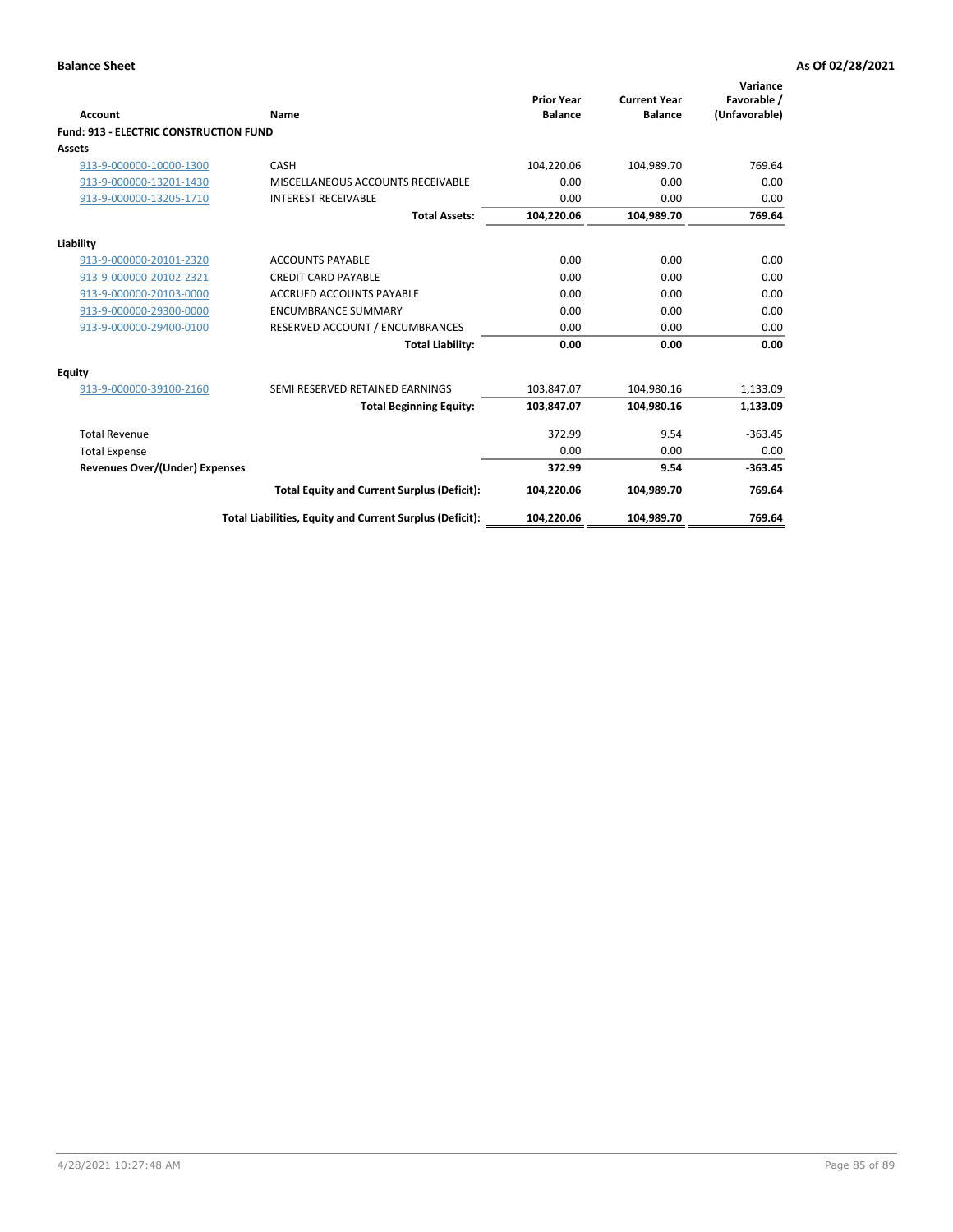| <b>Account</b>                        | Name                                                     | <b>Prior Year</b><br><b>Balance</b> | <b>Current Year</b><br><b>Balance</b> | Variance<br>Favorable /<br>(Unfavorable) |
|---------------------------------------|----------------------------------------------------------|-------------------------------------|---------------------------------------|------------------------------------------|
| Fund: 916 - 08 ENGINE BOND PROCEEDS   |                                                          |                                     |                                       |                                          |
| <b>Assets</b>                         |                                                          |                                     |                                       |                                          |
| 916-9-000000-10000-1300               | CASH                                                     | 0.00                                | 0.00                                  | 0.00                                     |
| 916-9-000000-12189-0000               | 08 ENGINE BOND PROCEEDS                                  | 0.00                                | 0.00                                  | 0.00                                     |
| 916-9-000000-13201-1430               | MISCELLANOEUS ACCOUNTS RECEIVABLE                        | 0.00                                | 0.00                                  | 0.00                                     |
| 916-9-000000-13205-1710               | <b>INTEREST RECEIVABLE</b>                               | 0.00                                | 0.00                                  | 0.00                                     |
| 916-9-000000-Z1030-1202               | 2008 GEUS REVENUE BOND - TEXAS TERM                      | 0.00                                | 0.00                                  | 0.00                                     |
| 916-9-000000-Z1030-1401               | 2008 GEUS REVENUE BOND - PFM                             | 0.00                                | 0.00                                  | 0.00                                     |
| 916-9-000000-Z1030-1402               | 2009 GEUS REVENUE BOND - PFM                             | 0.00                                | 0.00                                  | 0.00                                     |
| 916-9-000000-Z1030-3123               | 2009 GEUS REVENUE BOND - TEXAS TERM                      | 0.00                                | 0.00                                  | 0.00                                     |
|                                       | <b>Total Assets:</b>                                     | 0.00                                | 0.00                                  | 0.00                                     |
| Liability                             |                                                          |                                     |                                       |                                          |
| 916-9-000000-20101-2320               | <b>ACCOUNTS PAYABLE</b>                                  | 0.00                                | 0.00                                  | 0.00                                     |
| 916-9-000000-20139-2323               | <b>RETAINAGES PAYABLE</b>                                | 0.00                                | 0.00                                  | 0.00                                     |
| 916-9-000000-21401-2330               | DUE TO ELECTRIC OPERATING                                | 0.00                                | 0.00                                  | 0.00                                     |
| 916-9-000000-29300-0000               | <b>ENCUMBRANCE SUMMARY</b>                               | 0.00                                | 0.00                                  | 0.00                                     |
| 916-9-000000-29400-0100               | RESERVED ACCOUNT / ENCUMBRANCES                          | 0.00                                | 0.00                                  | 0.00                                     |
|                                       | <b>Total Liability:</b>                                  | 0.00                                | 0.00                                  | 0.00                                     |
| Equity                                |                                                          |                                     |                                       |                                          |
| 916-9-000000-39100-2150               | <b>RESERVED RETAINED EARNINGS</b>                        | 0.00                                | 0.00                                  | 0.00                                     |
|                                       | <b>Total Beginning Equity:</b>                           | 0.00                                | 0.00                                  | 0.00                                     |
| <b>Total Revenue</b>                  |                                                          | 0.00                                | 0.00                                  | 0.00                                     |
| <b>Total Expense</b>                  |                                                          | 0.00                                | 0.00                                  | 0.00                                     |
| <b>Revenues Over/(Under) Expenses</b> |                                                          | 0.00                                | 0.00                                  | 0.00                                     |
|                                       | <b>Total Equity and Current Surplus (Deficit):</b>       | 0.00                                | 0.00                                  | 0.00                                     |
|                                       | Total Liabilities, Equity and Current Surplus (Deficit): | 0.00                                | 0.00                                  | 0.00                                     |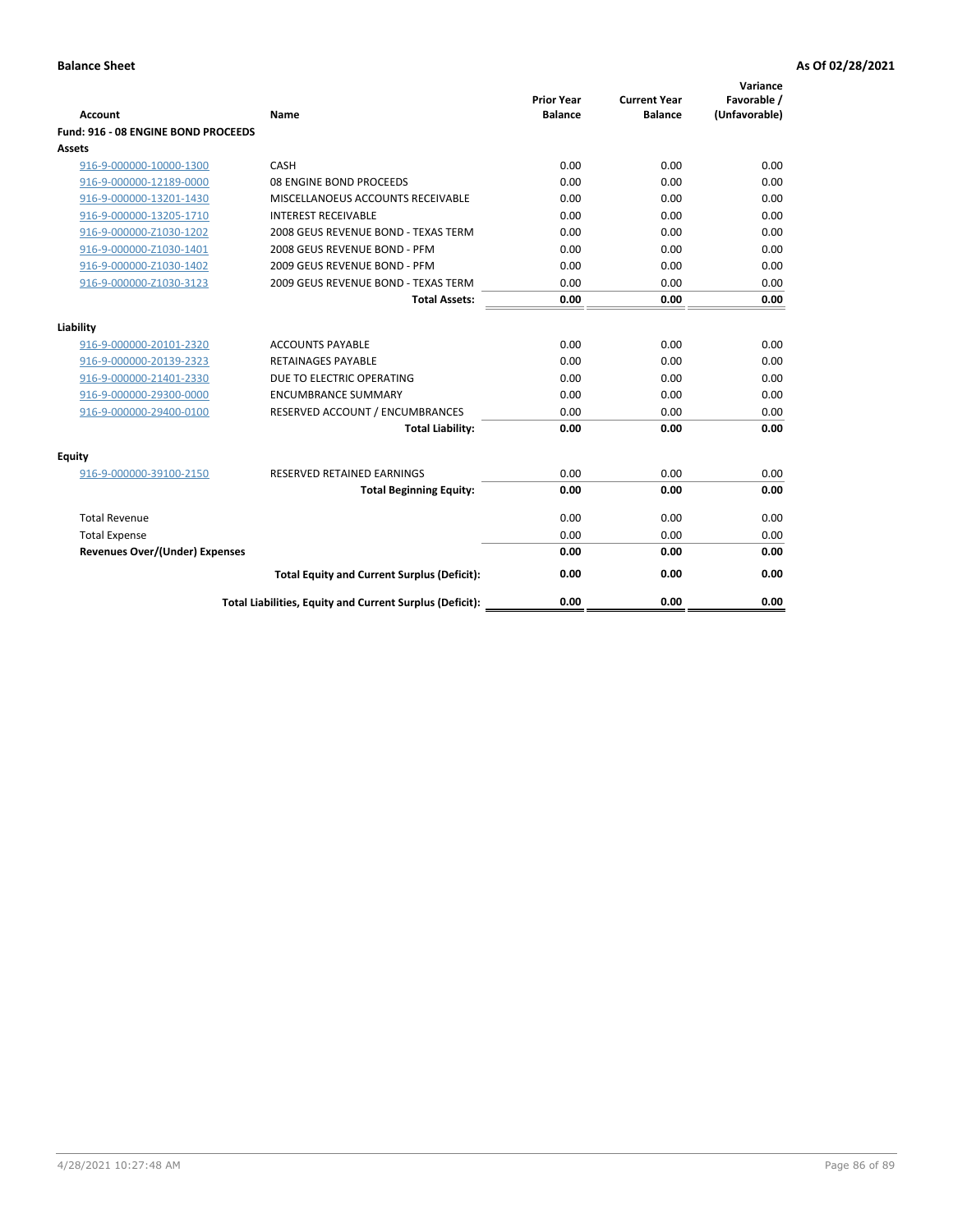|                              |                                            | <b>Prior Year</b> | <b>Current Year</b> | Variance<br>Favorable / |
|------------------------------|--------------------------------------------|-------------------|---------------------|-------------------------|
| <b>Account</b>               | Name                                       | <b>Balance</b>    | <b>Balance</b>      | (Unfavorable)           |
| Fund: 950 - CABLE / INTERNET |                                            |                   |                     |                         |
| <b>Assets</b>                |                                            |                   |                     |                         |
| 950-9-000000-10000-1300      | <b>CASH</b>                                | 1,104,131.39      | 1,494,553.50        | 390,422.11              |
| 950-9-000000-11550-1301      | PTO LIABILITY FUNDING                      | 41,826.13         | 41,952.65           | 126.52                  |
| 950-9-000000-13000-1420      | <b>CUSTOMER ACCOUNTS RECEIVABLE</b>        | 383,633.02        | 433,099.97          | 49,466.95               |
| 950-9-000000-13001-1420      | NON CURRENT CUSTOMER ACCTS RECEIVAE        | 321,246.18        | 345,593.32          | 24,347.14               |
| 950-9-000000-13002-1440      | ALLOWANCE FOR UNCOLLECTABLE                | $-254,322.41$     | $-291,565.71$       | $-37,243.30$            |
| 950-9-000000-13003-1421      | UNBILLED YEAR-END ACCRUAL                  | 348,951.39        | 398,913.92          | 49,962.53               |
| 950-9-000000-13201-1430      | MISCELLANEOUS ACCOUNTS RECEIVABLE          | $-452.32$         | $-452.32$           | 0.00                    |
| 950-9-000000-13205-1710      | <b>INTEREST RECEIVABLE</b>                 | 0.00              | 0.00                | 0.00                    |
| 950-9-000000-15801-1540      | <b>INVENTORY</b>                           | 188,779.19        | 253.343.44          | 64,564.25               |
| 950-9-000000-16301-1070      | <b>CWIP</b>                                | 0.00              | 0.00                | 0.00                    |
| 950-9-000000-17501-1860      | <b>EMPLOYEE CONTRIBUTIONS</b>              | 89,085.00         | 94,084.00           | 4,999.00                |
| 950-9-000000-17504-1860      | <b>INVESTMENT RETURN</b>                   | 287,159.00        | $-182,818.00$       | $-469,977.00$           |
| 950-9-000000-17508-1860      | <b>EXPERIENCE DIFFERENCE- OUTFLOW</b>      | 14,447.00         | 36,737.00           | 22,290.00               |
| 950-9-000000-17509-1860      | <b>EXPERIENCE DIFFERENCE - INFLOW</b>      | $-17,109.00$      | $-4,057.00$         | 13,052.00               |
| 950-9-000000-17520-1860      | <b>ASSUMPTION CHANGES</b>                  | 0.00              | 8,915.00            | 8,915.00                |
| 950-9-000000-17608-1860      | OPEB DEFERRED OUTFLOW                      | 10,569.00         | 19,137.00           | 8,568.00                |
| 950-9-000000-17609-1860      | OPEB DEFERRED INFLOW                       | $-3,672.00$       | $-23,199.00$        | $-19,527.00$            |
| 950-9-000000-18001-5110      | HEADEND, TRUNK & DISTRIBUTION SYSTEM       | 9,959,456.87      | 9,984,577.54        | 25,120.67               |
| 950-9-000000-18002-5111      | <b>HEADEND EQUIPMENT</b>                   | 1,408,419.02      | 1,446,772.67        | 38,353.65               |
| 950-9-000000-18003-5120      | <b>DROPS</b>                               | 2,219,597.23      | 2,085,649.58        | $-133,947.65$           |
| 950-9-000000-18101-5130      | <b>CUSTOMER PREMISES EQUIPMENT</b>         | 1,267,770.00      | 1,267,770.00        | 0.00                    |
| 950-9-000000-18102-5140      | PRODUCTION EQUIPMENT                       | 50,880.47         | 50,880.47           | 0.00                    |
| 950-9-000000-18201-5210      | CENTRAL INTERNET EQUIPMENT                 | 355,090.87        | 355,090.87          | 0.00                    |
| 950-9-000000-18202-5220      | <b>CUSTOMER INTERFACE EQUIPMENT</b>        | 280,820.68        | 280,820.68          | 0.00                    |
| 950-9-000000-18301-5000      | <b>FIBER OPTICS</b>                        | 890,477.49        | 890,477.49          | 0.00                    |
| 950-9-000000-18501-5901      | <b>STRUCTURES &amp; IMPROVEMENTS</b>       | 685,973.69        | 685,973.69          | 0.00                    |
| 950-9-000000-18502-5910      | <b>FURNITURE &amp; OFFICE EQUIPMENT</b>    | 37,805.10         | 44,556.21           | 6,751.11                |
| 950-9-000000-18503-5920      | <b>TRANSPORTATION EQUIPMENT</b>            | 338,295.50        | 338,295.50          | 0.00                    |
| 950-9-000000-18504-5950      | <b>LABORATORY EQUIPMENT</b>                | 172,694.63        | 172,694.63          | 0.00                    |
| 950-9-000000-18505-5960      | POWER OPERATED EQUIPMENT                   | 0.00              | 0.00                | 0.00                    |
| 950-9-000000-18506-5980      | MISCELLANEOUS EQUIPMENT                    | 0.00              | 0.00                | 0.00                    |
| 950-9-000000-18999-1080      | ACCUMULATED DEPRECIATION                   | $-11,077,247.57$  | $-11,405,522.65$    | $-328,275.08$           |
|                              | <b>Total Assets:</b>                       | 9,104,305.55      | 8,822,274.45        | $-282,031.10$           |
| Liability                    |                                            |                   |                     |                         |
| 950-9-000000-20101-2320      | <b>ACCOUNTS PAYABLE</b>                    | 0.00              | 0.00                | 0.00                    |
| 950-9-000000-20102-2321      | <b>CREDIT CARD PAYABLE</b>                 | 0.00              | 0.00                | 0.00                    |
| 950-9-000000-20103-2322      | ACCRUED ACCOUNTS PAYABLE                   | 0.00              | 0.00                | 0.00                    |
| 950-9-000000-20815-2410      | SALES TAX PAYABLE - IN THE CITY            | 28,909.02         | 27,681.87           | 1,227.15                |
| 950-9-000000-20816-2411      | SALES TAX PAYABLE - OUT OF CITY            | 0.00              | 0.00                | 0.00                    |
| 950-9-000000-21001-1101      | DUE TO COG - GEN FUND                      | 104,428.85        | 70,483.43           | 33,945.42               |
| 950-9-000000-21507-2347      | DUE TO GBOD                                | 12,698.39         | 14,096.69           | $-1,398.30$             |
| 950-9-000000-22001-2327      | <b>SALARIES PAYABLE</b>                    | 44,560.62         | 44,560.62           | 0.00                    |
| 950-9-000000-22002-2328      | PTO PAYABLE                                | 69,186.51         | 66,283.80           | 2,902.71                |
| 950-9-000000-24000-2350      | <b>CUSTOMER DEPOSITS</b>                   | 11,174.19         | 10,869.19           | 305.00                  |
| 950-9-000000-26001-2283      | <b>OBLIGATION FOR COMPENSATED ABSENCES</b> | 0.00              | 12,958.69           | $-12,958.69$            |
| 950-9-000000-29300-0000      | <b>ENCUMBRANCE SUMMARY</b>                 | 0.00              | 0.00                | 0.00                    |
| 950-9-000000-29400-0100      | RESERVED ACCOUNT / ENCUMBRANCES            | 0.00              | 0.00                | 0.00                    |
| 950-9-000000-29999-2280      | TOTAL OPEB LIABILITY                       | 125,636.00        | 123,598.00          | 2,038.00                |
| 950-9-000000-29999-2283      | <b>NET PENSION LIABILITY</b>               | 643,346.00        | 246,079.00          | 397,267.00              |
|                              | <b>Total Liability:</b>                    | 1,039,939.58      | 616,611.29          | 423,328.29              |
|                              |                                            |                   |                     |                         |
| <b>Equity</b>                |                                            |                   |                     |                         |
| 950-9-000000-39100-2160      | UNRESERVED RETAINED EARNINGS               | 7,786,439.53      | 7,597,732.35        | $-188,707.18$           |
| 950-9-000000-39500-4210      | NET POSITION - PENSION                     | $-438.00$         | $-438.00$           | 0.00                    |
| 950-9-000000-39500-9261      | <b>NET POSITION - PENSION</b>              | $-116, 174.00$    | $-116, 174.00$      | 0.00                    |
|                              | <b>Total Beginning Equity:</b>             | 7,669,827.53      | 7,481,120.35        | $-188,707.18$           |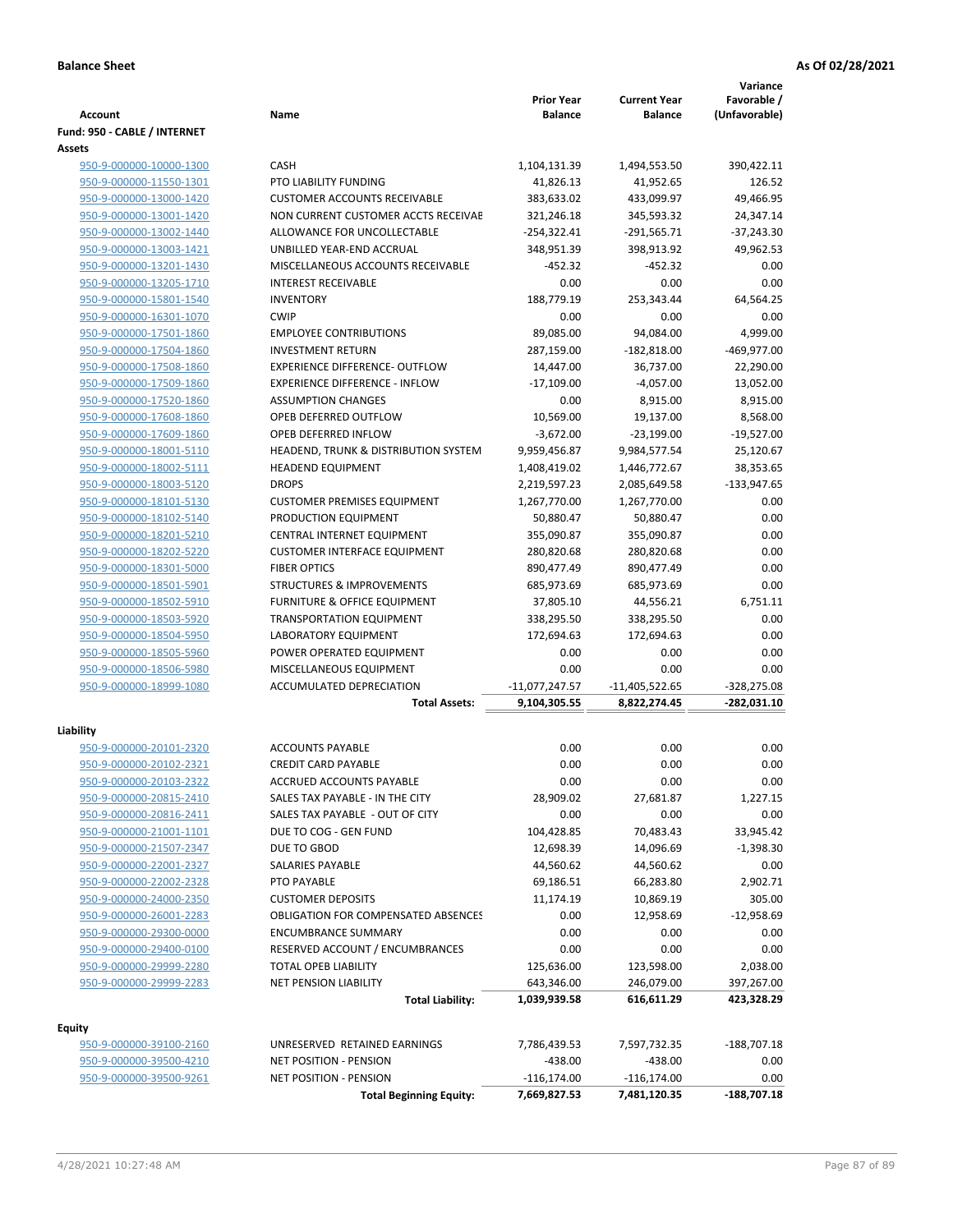| Account                               | Name                                                     | <b>Prior Year</b><br><b>Balance</b> | <b>Current Year</b><br><b>Balance</b> | Variance<br>Favorable /<br>(Unfavorable) |
|---------------------------------------|----------------------------------------------------------|-------------------------------------|---------------------------------------|------------------------------------------|
| <b>Total Revenue</b>                  |                                                          | 2,700,245.76                        | 2,890,468.67                          | 190.222.91                               |
| <b>Total Expense</b>                  |                                                          | 2,305,707.32                        | 2,165,925.86                          | 139,781.46                               |
| <b>Revenues Over/(Under) Expenses</b> |                                                          | 394,538.44                          | 724.542.81                            | 330,004.37                               |
|                                       | <b>Total Equity and Current Surplus (Deficit):</b>       | 8.064.365.97                        | 8,205,663.16                          | 141.297.19                               |
|                                       | Total Liabilities, Equity and Current Surplus (Deficit): | 9,104,305.55                        | 8.822.274.45                          | $-282.031.10$                            |